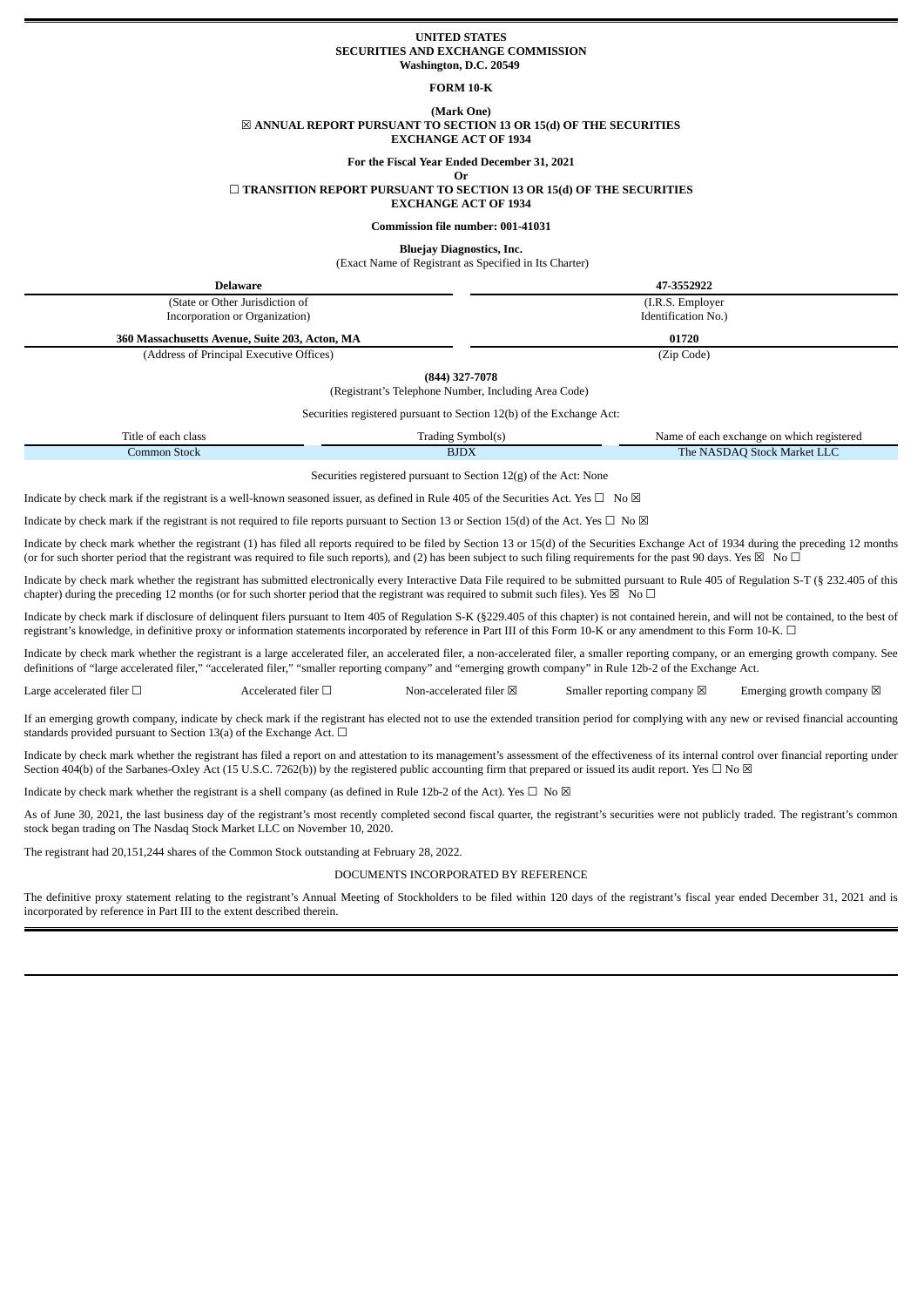# **TABLE OF CONTENTS**

| <b>PART I</b>  |                 |                                                                                                   | $\mathbf{1}$ |
|----------------|-----------------|---------------------------------------------------------------------------------------------------|--------------|
|                |                 |                                                                                                   |              |
|                | ITEM 1.         | <b>BUSINESS</b>                                                                                   | $\mathbf{1}$ |
|                | ITEM 1A.        | <b>RISK FACTORS</b>                                                                               | 17           |
|                | <b>ITEM 1B.</b> | <b>UNRESOLVED STAFF COMMENTS</b>                                                                  | 34           |
|                | ITEM 2.         | <b>PROPERTIES</b>                                                                                 | 34           |
|                | ITEM 3.         | <b>LEGAL PROCEEDINGS</b>                                                                          | 34           |
|                | ITEM 4.         | <b>MINE SAFETY DISCLOSURES</b>                                                                    | 34           |
|                |                 |                                                                                                   |              |
| <b>PART II</b> |                 |                                                                                                   | 35           |
|                |                 |                                                                                                   |              |
|                | ITEM 5.         | <b>MARKET FOR REGISTRANT'S COMMON EQUITY, RELATED STOCKHOLDER MATTERS AND ISSUER PURCHASES OF</b> |              |
|                |                 | <b>EQUITY SECURITIES</b>                                                                          | 35           |
|                | ITEM 6.         | <b>RESERVED</b>                                                                                   | 36           |
|                | ITEM 7.         | <b>MANAGEMENT'S DISCUSSION AND ANALYSIS OF FINANCIAL CONDITION AND RESULTS OF OPERATIONS</b>      | 36           |
|                | ITEM 7A.        | <b>QUANTITATIVE AND QUALITATIVE DISCLOSURES ABOUT MARKET RISK</b>                                 | 41           |
|                | ITEM 8.         | FINANCIAL STATEMENTS AND SUPPLEMENTARY DATA                                                       | 41           |
|                | ITEM 9.         | <b>CHANGES IN AND DISAGREEMENTS WITH ACCOUNTANTS ON ACCOUNTING AND FINANCIAL DISCLOSURE</b>       | 41           |
|                | ITEM 9A.        | <b>CONTROLS AND PROCEDURES</b>                                                                    | 41           |
|                | ITEM 9B.        | <b>OTHER INFORMATION</b>                                                                          | 42           |
|                | ITEM 9C.        | <b>DISCLOSURE REGARDING FOREIGN JURISDICTIONS THAT PREVENT INSPECTIONS</b>                        | 42           |
|                |                 |                                                                                                   |              |
|                | <b>PART III</b> |                                                                                                   | 43           |
|                |                 |                                                                                                   |              |
|                | <b>ITEM 10.</b> | <b>DIRECTORS, EXECUTIVE OFFICERS AND CORPORATE GOVERNANCE</b>                                     | 43           |
|                | <b>ITEM 11.</b> | <b>EXECUTIVE COMPENSATION</b>                                                                     | 43           |
|                | <b>ITEM 12.</b> | SECURITY OWNERSHIP OF CERTAIN BENEFICIAL OWNERS AND MANAGEMENT AND RELATED STOCKHOLDER            |              |
|                |                 | <b>MATTERS</b>                                                                                    | 43           |
|                | <b>ITEM 13.</b> | <b>CERTAIN RELATIONSHIPS AND RELATED TRANSACTIONS, AND DIRECTOR INDEPENDENCE</b>                  | 43           |
|                | <b>ITEM 14.</b> | PRINCIPAL ACCOUNTANT FEES AND SERVICES                                                            | 43           |
|                |                 |                                                                                                   |              |
| <b>PART IV</b> |                 |                                                                                                   | 44           |
|                |                 |                                                                                                   |              |
|                | <b>ITEM 15.</b> | <b>EXHIBITS AND FINANCIAL STATEMENT SCHEDULES</b>                                                 | 44           |
|                | <b>ITEM 16.</b> | <b>FORM 10-K SUMMARY</b>                                                                          | 44           |
|                |                 |                                                                                                   |              |

i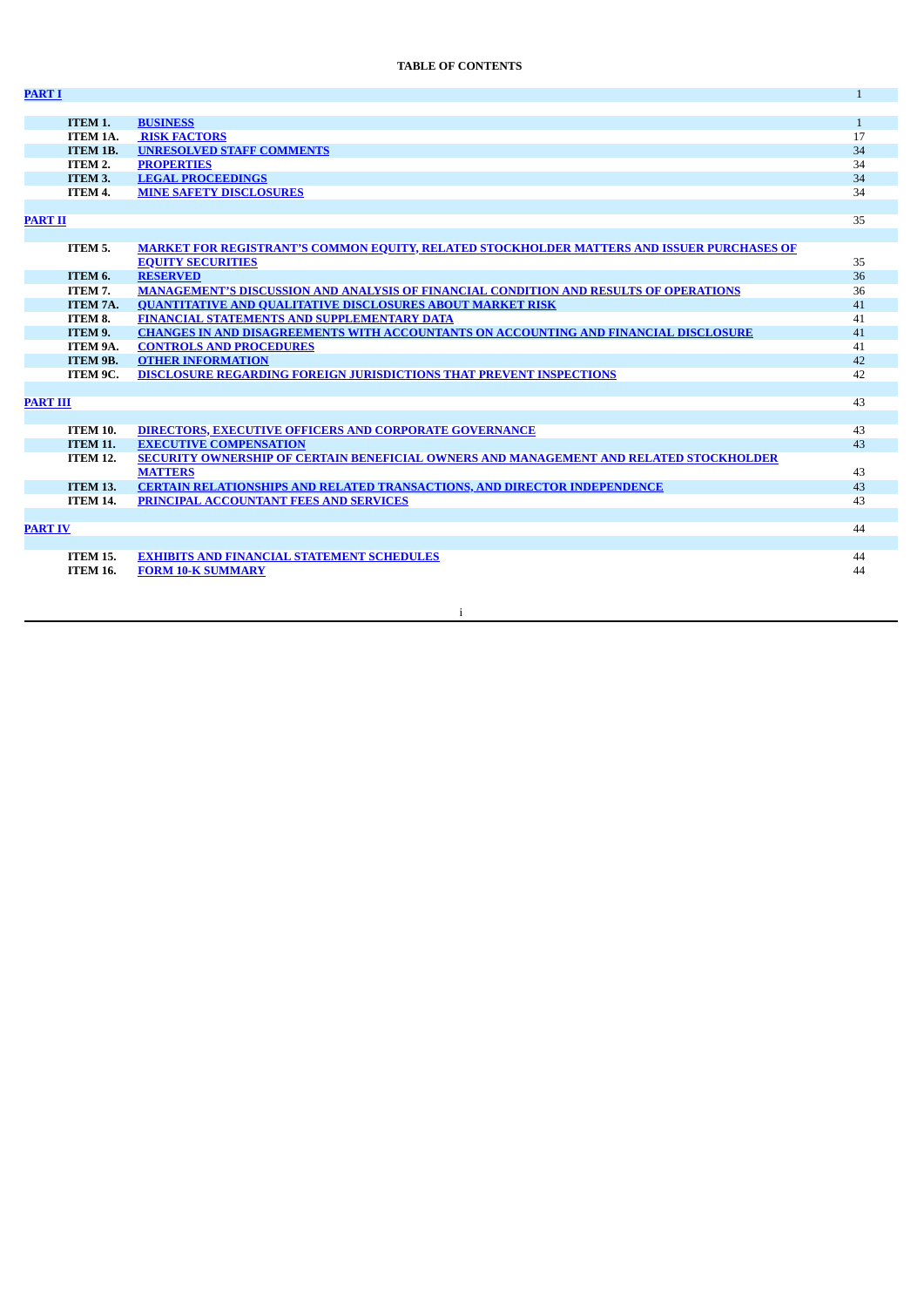# **CAUTIONARY NOTE REGARDING FORWARD-LOOKING STATEMENTS**

We make forward-looking statements under the "Management's Discussion and Analysis of Financial Condition and Results of Operations" and in other sections of this Form 10- K. In some cases, you can identify these statements by forward-looking words such as "may," "might," "should," "would," "could," "expect," "plan," "anticipate," "intend," "believe," "estimate," "predict," "potential" or "continue," and the negative of these terms and other comparable terminology. These forward-looking statements, which are subject to known and unknown risks, uncertainties and assumptions about us, may include projections of our future financial performance based on our growth strategies and anticipated trends in our business. These statements are only predictions based on our current expectations and projections about future events. There are important factors that could cause our actual results, level of activity, performance or achievements to differ materially from the results, level of activity, performance or achievements expressed or implied by the forward-looking statements.

While we believe we have identified material risks, these risks and uncertainties are not exhaustive. Other sections of this Form 10-K may describe additional factors that could adversely impact our business and financial performance. Moreover, we operate in a very competitive and rapidly changing environment. New risks and uncertainties emerge from time to time, and it is not possible to predict all risks and uncertainties, nor can we assess the impact of all factors on our business or the extent to which any factor, or combination of factors, may cause actual results to differ materially from those contained in any forward-looking statements.

Although we believe the expectations reflected in the forward-looking statements are reasonable, we cannot guarantee future results, level of activity, performance or achievements. Moreover, neither we nor any other person assumes responsibility for the accuracy or completeness of any of these forward-looking statements. You should not rely upon forward-looking statements as predictions of future events. We are under no duty to update any of these forward-looking statements after the date of this Form 10-K to conform our prior statements to actual results or revised expectations, and we do not intend to do so.

We caution you not to place undue reliance on the forward-looking statements, which speak only as of the date of this Form 10-K in the case of forward-looking statements contained in this Form 10-K.

You should not rely upon forward-looking statements as predictions of future events. Our actual results and financial condition may differ materially from those indicated in the forward-looking statements. We qualify all of our forward-looking statements by these cautionary statements. Although we believe that the expectations reflected in the forward lookingstatements are reasonable, we cannot guarantee future results, levels of activity, performance or achievements. Therefore, you should not rely on any of the forward-looking statements. In addition, with respect to all of our forward-looking statements, we claim the protection of the safe harbor for forward-looking statements contained in the Private Securities Litigation Reform Act of 1995.

# **SPECIAL NOTE REGARDING COMPANY REFERENCES**

In this annual report on Form 10-K, and unless the context otherwise requires, the "Company," "we," "us" and "our" refer to Bluejay Diagnostics, Inc. and its whollyowned subsidiary Bluejay Spinco, LLC, taken as a whole.

ii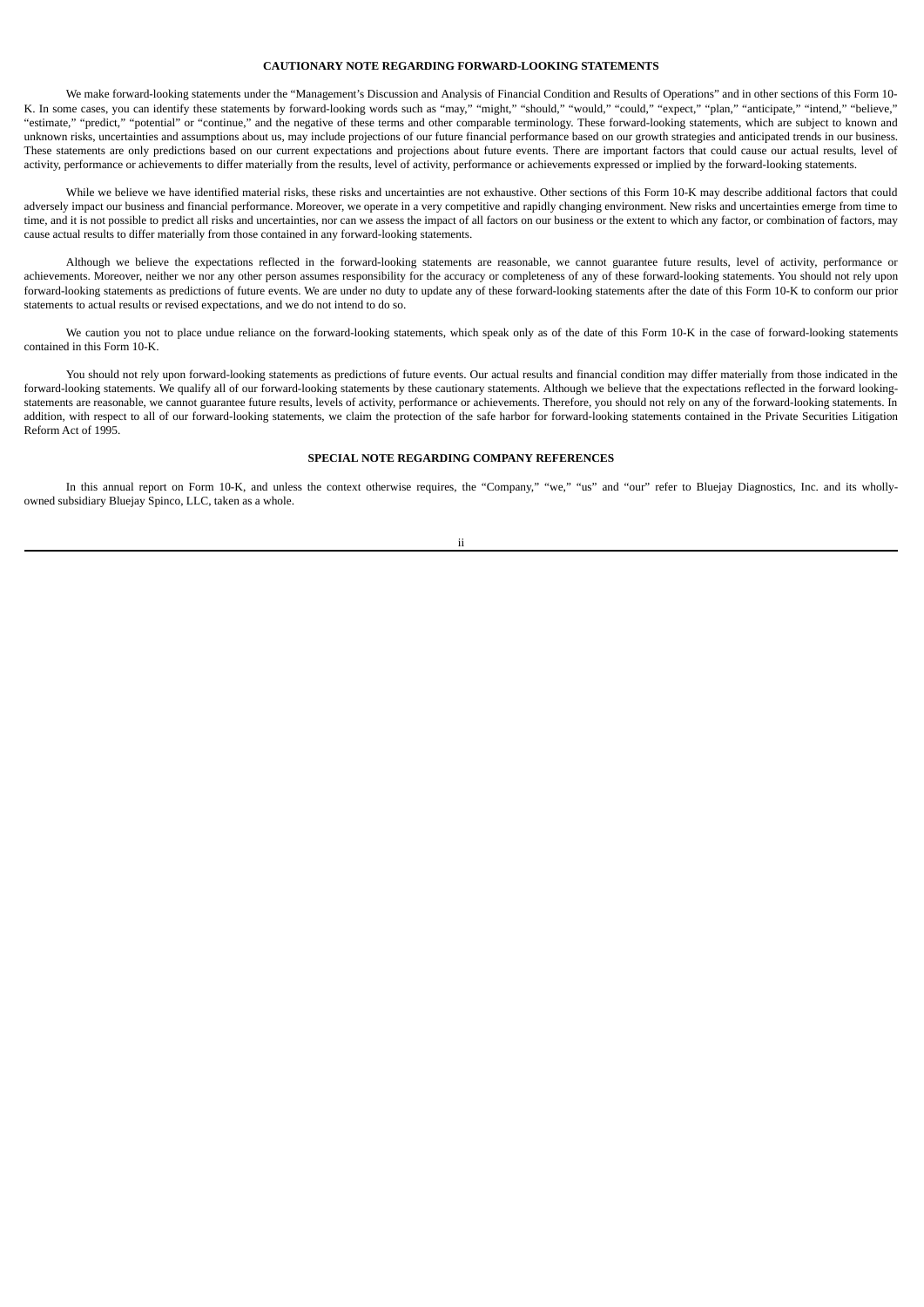# <span id="page-3-1"></span><span id="page-3-0"></span>**ITEM 1. BUSINESS**

#### **Overview**

We are a late-stage pre-revenue company focused on improving patient outcomes through a more cost efficient, rapid, near patient product for triage, diagnosis and monitoring of disease progression. We believe there is a market need for an on-site and rapid diagnostic system that can be employed for testing and monitoring. Our diagnostic system, which we refer to as "Symphony," is an exclusively licensed, patented, low-cost, system that consists of a small footprint instrument and single-use indication specific test cartridges, that we believe, if cleared, authorized, or approved by the U.S. Food and Drug Administration ("FDA"), can provide a solution to this market need rapidly and with laboratory quality results in approximately 24 minutes, in the clinic, Intensive Care Unit ("ICU"), Emergency Room ("ER") and in other hospital and clinical setting settings where rapid and reliable results are required. Currently, testing is generally performed in a laboratory, and the transportation and logistics of transporting the samples to the lab and obtaining the result takes between 8-48 hours. Our platform is a sample-to-result system that has been shown in a clinical study to provide results in approximately 24 minutes. Our business model is to generate revenue from the sale of the table-top Symphony instrument, and from the sale of single-use indication specific cartridges that are used by the Symphony instrument for the diagnostic test. Once the test material (generally a small volume blood sample) is transferred to a single-use indication specific Symphony cartridge, no additional sample preparation or pre-processing is required. Based on the results of the clinical study described below, we believe Symphony may be able to eliminate the time required for transportation and logistics, and may be able to eliminate the number of operational 'touch-points' from 'sample-to-result' from six to two.

Our technology is the result of more than 12 years of development by our development partner and investor, Toray Industries, Inc. ("Toray"). For the past three years, Toray has used the technology successfully in Japan by selected clinical institutions for measurement of Interleukin-6 ("IL-6") in rheumatoid arthritis to monitor disease progression. Based in part on this extensive development, we believe we are now positioned to complete the last stages of development needed for commercialization in the US.

In a 2016 study conducted in Japan (the "Japan Study"), which was sponsored by Toray, it was shown that the Symphony system (known as the RAY-FAST system in Japan) can provide accurate results within 24 minutes. The Japan Study was conducted at the University of Yamanashi Hospital in Yamanashi, Japan to evaluate the accuracy and efficacy of the Symphony system in rheumatoid arthritis patients. The results of the study were published in Cytokine, "Development of a quick serum IL-6 measuring system in rheumatoid arthritis" (Volume 95. July 2017). In the Japan Study, 150 blood samples were collected from 76 rheumatoid arthritis patients, of which 16 samples were lower than the detection limit of the Symphony system. The Japan Study then examined the correlation between the results from the Symphony system and the chemiluminescent enzyme immunoassay (CLEIA) method. The serum IL-6 concentrations measured by the Symphony system were positively correlated with those measured by the CLEIA method. The correlation between the Symphony system and CLEIA method for IL-6 was  $r = 0.941$  (the closer the r-value is to 1, the more closely the two variables are related). As such, the Japan Study concluded that the Symphony system was as accurate as CLEIA methods. In addition, the Japan Study confirmed the time required for the measurement of the IL-6 concentration to be 24 minutes.

Our first diagnostic test in development is for triage of sepsis in patients utilizing IL-6 as the target biomarker. According to a report by Market Data Forecast (February 2020), the total market for IL-6 testing for sepsis triage was \$934 million in 2020 and is estimated to reach \$1.4 billion by 2025 growing at a CAGR of 8.5%. IL-6 has important roles in both innate and adaptive immunity. It is an inflammatory biomarker, also considered as a 'first-responder,' that is elevated in patients with infection, sepsis, and septicemia. Reports have shown IL-6 concentrations correlate with severity of sepsis, progression of cancer, rheumatoid arthritis and many other severe conditions as defined by clinical and laboratory parameters. IL-6 is a clinically established biomarker for assessment of severity of infection and inflammation across many disease indications. IL-6 appears early in the blood circulation as a 'first responder' during infection or inflammation. One factor that is a challenge for healthcare professionals to overcome is the amount of time it takes to determine if a patient is septic. It usually takes about several hours to receive the lab results of a patient who may be in a very critical state, and the risk of dying increases every hour a patient is not treated for sepsis. We believe early measurement of IL-6 can enable physicians to make better therapeutic and treatment decisions. Due to its clinical significance hospital systems and centralized testing labs routinely utilize IL-6 testing.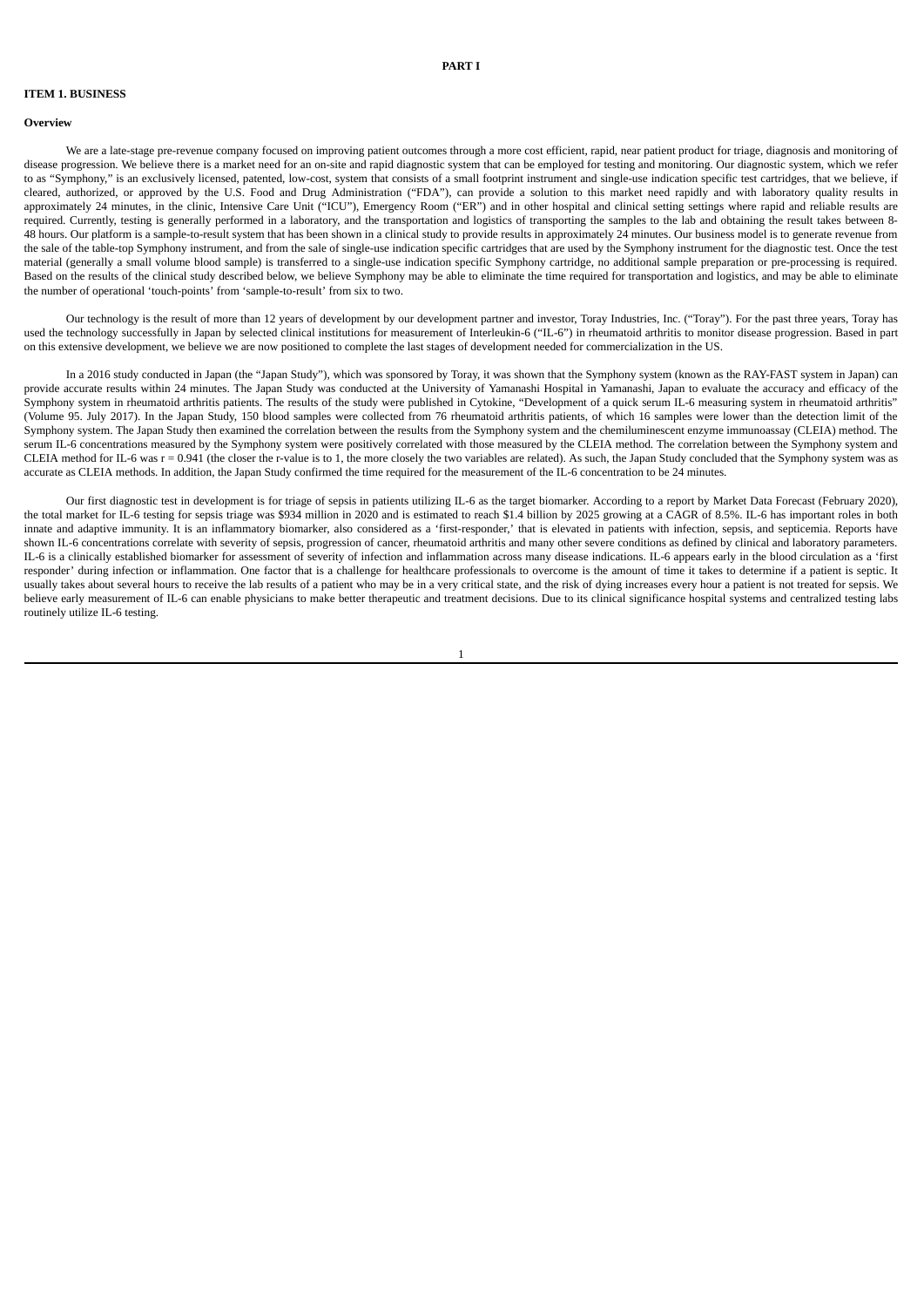The importance of IL-6 testing has been further highlighted during the COVID-19 pandemic, and IL-6 concentrations in blood have been found to be elevated in patients with COVID-19-associated systemic inflammation and hypoxic respiratory failure.

We are further developing a pipeline of diagnostic tests for Symphony including triage of myocardial infarction ("MI"), congestive heart failure ("CHF"), neutropenic sepsis in cancer, and other disease diagnostic indications using the same Symphony platform. We intend to pursue the general diagnostic marketplace following a sufficient clinical trial to support a 510(k) submission with the FDA, with the initial indication as a general diagnostic test for sepsis in triage of patients. We do not currently have any regulatory clearance for our Symphony products and our Symphony products will need to receive regulatory authorization from FDA, in order to be marketed as a diagnostic product in the United States.

Our operations to date have been funded primarily through sales of preferred stock and convertible notes. We expect to incur increasing expenses over the next two years to develop additional diagnostic tests, to expand our sales and marketing infrastructure, and our research and development activities. We believe the proceeds from our Initial Public Offering ("IPO") on November 10, 2021 will be sufficient to reach commercialization.

We were incorporated under the laws of Delaware on March 20, 2015. Our headquarters are located in Acton, Massachusetts.

## **Symphony Advantages**

We believe there is a fast-growing market for near-patient, low-cost diagnostic platforms that are used for time-sensitive patient testing in life-threatening situation in hospitals, Long-Term Acute Care facilities ("LTACs"), intensive-care units ("ICUs") and clinics to replace legacy testing formats and processes. We believe our platform is well positioned to meet this need. Based on the results of the Japan Study, we believe Symphony may be able to provide results within approximately 24 minutes. In addition, based on the results of the Japan Study, we believe Symphony may be able to reduce test result time from days to minutes and to provide results that appear to be as accurate as those performed in a laboratory, allowing for more frequent testing, which we believe may lead to shortened hospital stays and improved patient outcomes, all of which also leads to reduced patient care costs.

Symphony is an automated diagnostic system, consisting of a fluorescence immuno-analyzer which uses a single-use diagnostic test cartridge with reagents integrated in the cartridge. Symphony utilizes a 'sample-to-result' format, which means that once a specimen is taken from the patient, it is placed in the cartridge and then the cartridge is placed inside the analyzer where the test is run without further technician intervention or additional reagent. This reduces test complexity and eliminates the need for highly trained and expensive laboratory technicians to run the tests. Our platform is designed to enable simple, rapid, and cost-effective analysis from a single clinical sample, which will allow LTACs, hospitals and clinics that traditionally could not afford more expensive or complex diagnostic testing platforms to modernize their laboratory testing and provide better patient testing at an affordable cost in time sensitive, life-threatening situations. We believe our on-site testing may also help avoid potential penalties often imposed on LTACs by insurance companies for failure to monitor for potential sepsis.

Based on the results of the Japan Study, we believe Symphony IL-6 can make a significant impact with turn-around time. As the whole blood samples do not need to be preprocessed, this medical device can be run at the patient's bedside, effectively eliminating the extended turn-around time for lab results.

If incorporated in the hospital workflow, this medical device can provide assistance with monitoring patients post-surgery, and monitoring patients admitted in the emergency room who are suspected to have acute symptoms of sepsis.

 $\overline{2}$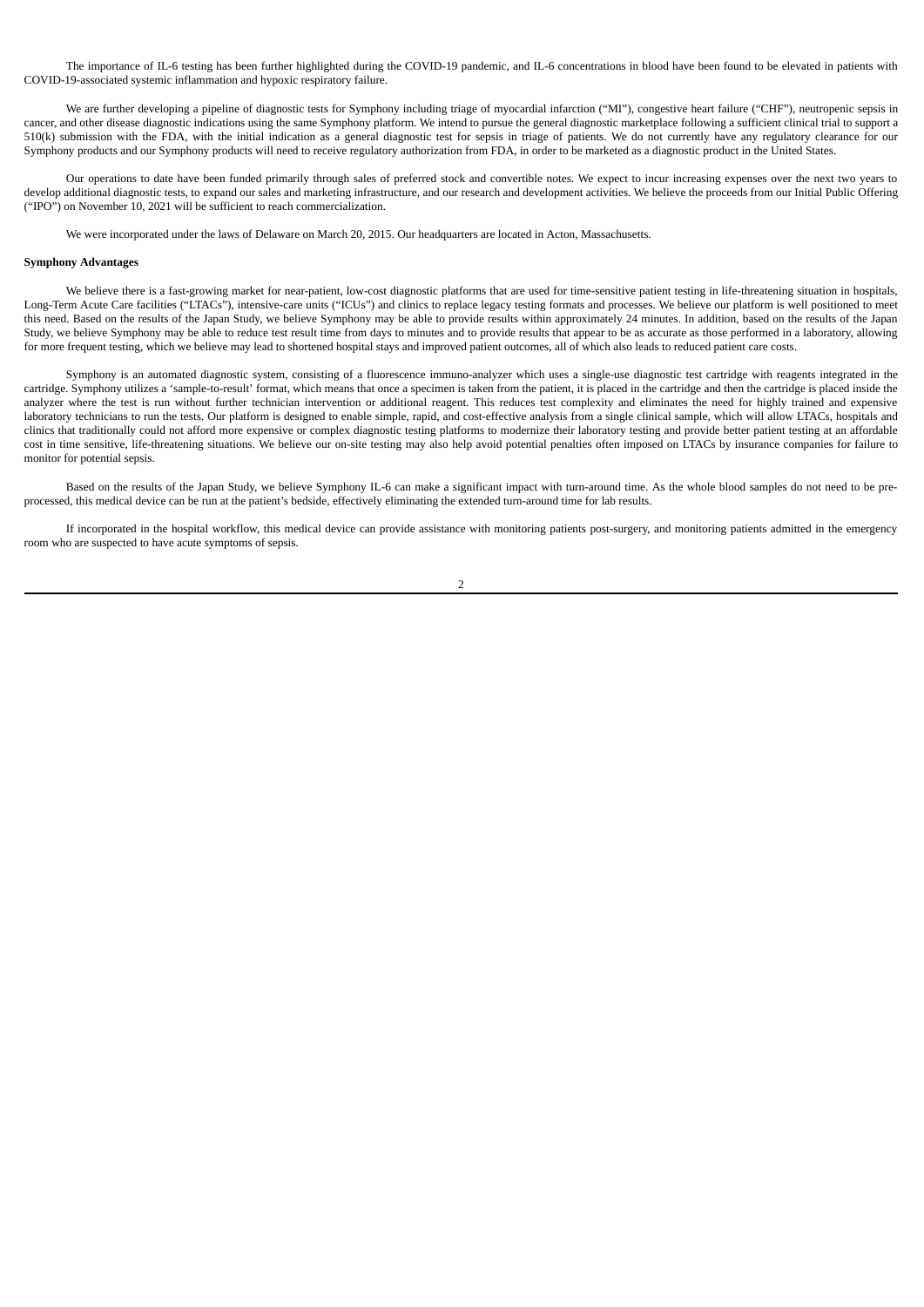We believe our technology can provide the following advantages over traditional diagnostic systems:

- *Ease of Use*. Symphony is a sample-to-results system. No sample preparation or pre-processing is required. Once the samples are placed inside the cartridge and the cartridge is placed in the analyzer, the technician does not need to monitor the test and can complete other unrelated tasks.
- *● Cost Savings*. We believe that the Symphony system and our expected pricing strategy will make it possible for LTACs, clinics and many types of hospitals that have cost constraints to adopt in-house testing. Our customers will be able to either purchase the analyzer or lease it at an affordable price through a third-party leasing company. A typical Symphony test would cost approximately \$80 (the cost of the single-use cartridge to the health-care facility) compared to the approximately \$275 per test charged by a third-party lab, excluding overhead and transportation cost.
- *Time Savings*. Saving pre-processing time for samples reduces time to test results by approximately 1-2 hours depending on the pre-processing required for a particular assay system. Furthermore, as current tests can only be performed in a laboratory, the transportation and logistics of transporting the samples to the lab and obtaining the result takes between 8-48 hours. Based on the results of the Japan Study, we believe Symphony may be able to eliminate the time required for transportation and logistics and may be able to eliminate the number of operational 'touch-points' from 'sample-to-result' from six to two.
- *Space Savings*. Symphony's significantly smaller tabletop design (14.5 inches by 10.5 inches), compared to the 100-200 square feet of space required by other diagnostic systems, will make it possible for many healthcare providers to perform in-house testing where there is limited available laboratory space.
- Versatile Platform with the Capability to Deliver a Broad Test Menu. Our Symphony platform has the potential for broad application across a number of areas in near-patient diagnostic testing. The same analyzer can be utilized for all of our planned future diagnostic tests.
- *Throughput and Multiple Testing Capability*. Our platform has been designed to provide the ability to analyze up to six distinct targets or six different patient samples simultaneously within approximately 24 minutes. This functionality will allow any organization to run multiple tests or panels on a single analyzer.

## **Our Market**

According to research published by Allied Market Research (Global Invitro Diagnostics Market, 2020-2027), the global in vitro diagnostics market was \$67.1 billion in 2019; projected to reach \$91.1 billion by 2027, a compound annual growth rate ("CAGR") of 4.8% over 7 years driven by prevalence of chronic diseases including cancer, autoimmune diseases, and other inflammatory conditions. We believe the Symphony sample-to-result platform is well suited to address a subset of this market, including sepsis, cardio-metabolic diseases, cancer and other diseases that require time-sensitive, near-patient testing.

According to a report by Market Data Forecast (February 2020), the total market for IL-6 testing for sepsis triage was \$934 million in 2020 and is estimated to reach \$1.4 billion by 2025 growing at a CAGR of 8.51%. Our platform is designed to provide on-site and rapid test results, with no pre-processing of the blood, and as such, we intend to pursue the following markets for triage:

- Sepsis Triage using IL-6. According to the CDC, each year, at least 1.7 million adults in America develop sepsis and nearly 270,000 Americans die as a result of sepsis. In the United States, 1 in 3 patients who dies in a hospital has sepsis. In addition, in 2016, according to the National Center for Health Statistics, 8.3 million people were served by LTACs. A major responsibility of these LTAC facilities is to monitor sepsis. We estimate the potential total market for sepsis triage testing in LTACs is approximately \$2– \$3 billion annually. Septic shock and multi-organ failure were the most common cause of death in COVID-19 patients, often due to suppurative pulmonary infection.
- *Chest Pain Triage using hsTNT and NT-proBNP.* According to a Washington Post article in April 2019, there are 7.6 million people in the United States each year who visit or are admitted to the hospital with chest pain. Research suggests that about 50% of those patients are admitted for further observation and care of potential heart disease, and that approximately 3.6 million people annually needed cardiac triage. Two major biomarkers that are assessed to diagnose and monitor cardiac irregularities are hsTNT and NT-proBNP. These clinically established biomarkers generated approximately \$4.6 billion in revenue in 2019 and will continue to grow with a CAGR of 11.2% through 2027. We are developing diagnostic tests for triage situations, using these cardiac biomarkers (hsTNT and NT pro-BNP), which were approximately a \$3.6 billion market in 2020 and are estimated to be \$5.5 billion by 2025, a CAGR of 8.9% (report by Markets and Markets, January 2021).

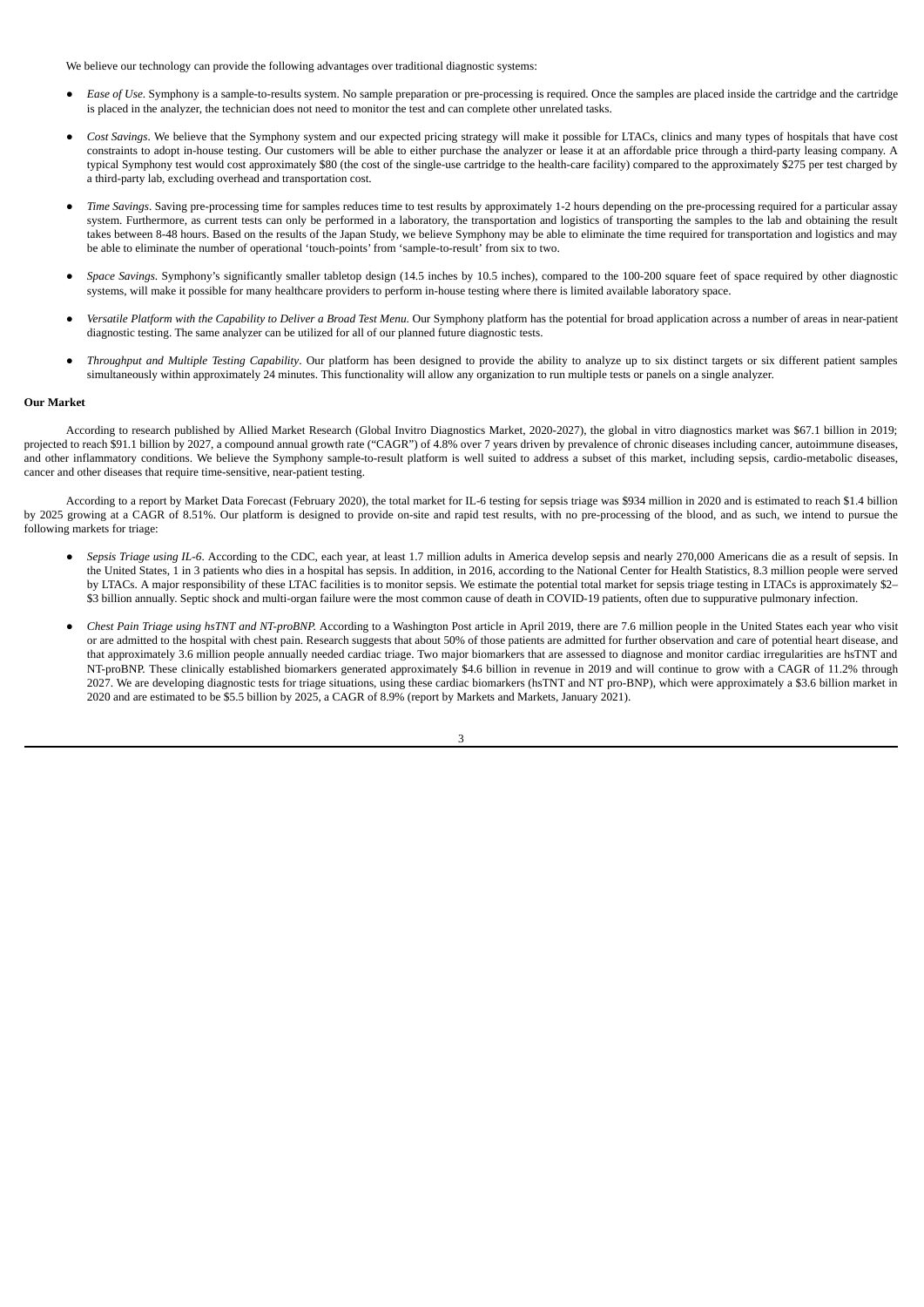The CDC National Center for Health Statistics estimates that the market for the diagnostic cardiac triage tests will increase by more than 20% per year over the next several years. Many factors are driving the growth of these markets, particularly the accelerating adoption of near-patient testing inside hospitals, LTACs and ICUs. According to the 2021 edition of American Hospital Association Hospital Statistics, there were approximately 6,090 hospitals in the United States in 2019, approximately 5,000 of which are considered community hospitals. According to outside research, fewer than half of these facilities have the capabilities, technology and products for near-patient diagnoses for triage of either sepsis or cardiac conditions. We believe these facilities are candidates for our diagnostic platform.

#### **Our Business Model**

Our goal is to become a leading provider of sample-to-result, 'near-patient' diagnostic testing in infectious, inflammatory and metabolic diseases by leveraging the strengths of our Symphony platform. We intend to market the use of Symphony by targeting our sales and marketing to LTACs, clinics, and community hospitals in the United States. We believe that the format of our low-cost, 'near-patient' platform will be attractive to these institutions which may not otherwise have the financial resources, laboratory space, or trained personnel to justify the purchase of a diagnostic solution. Our business model relies on the following:

- *Attractive Financing Model*. We intend to provide our customers the ability to lease our analyzer at an affordable cost through third-party financial institutions. As such, our business model will not require a significant capital outlay by health care facility customers and, by moving testing in-house, will create a profit center for the facility.
- Recurring Revenue. We intend to sell our customers disposable, single-use diagnostic test cartridges. Our single-use test cartridges will create a growing and recurring revenue stream for us as we sell more systems, as adoption and utilization increase, and as we develop tests for additional indications. We expect the sale of test cartridges to generate the majority of our revenue.
- *Expand our Menu of Diagnostic Products*. If adoption increases, we believe the average customer use of the Symphony platform will begin to increase. As we expand our test menu, we believe we will be able to increase our annual revenue per customer through the resulting increase in utilization. To that end, we are in development on a broad menu of diagnostic tests that we believe will satisfy growing medical needs and present attractive commercial opportunities.
- Increase our revenue and reduce our cost of sales throuah a 'waterfall' sales strategy. Our proprietary test cartridges and Symphony analyzers are manufactured through our agreements with Toray and Sanyoseiko Co., Ltd. ("Sanyoseiko"), thus reducing the manufacturing cost structure. They currently build our Symphony system and test cartridges and currently purchase materials at high per unit cost due to low purchase volumes. We believe that by focusing our initial sales efforts on multi-location institutions, increased adoption and utilization of Symphony may lead to increasing sales within a relatively small customer base. We believe sales within those institutions may lower our salesforce costs. We believe the increased unit sales of our Symphony and cartridges will not only increase revenue, but will also allow us to reduce manufacturing costs and improve gross margins enhancing our ability to provide a lower cost solution to customers.

## **Our Symphony Platform**

#### *Symphony*

The Symphony platform is an innovative and proprietary technology platform that in the Japan Study appeared to provide rapid and accurate measurements of key diagnostic biomarkers found in whole blood. Symphony is compact and portable as compared with current laboratory diagnostic platforms that we believe, based on the Japan Study, provide comparable sensitivity. In the Japan Study, Symphony appeared to provide lab-quality results in a near-patient setting. Symphony is designed for usability; all sample preparation and reagents are integrated into the disposable Symphony Cartridges. Symphony only needs a few hundred femtograms  $(10^{-10}$  grams) of the target to provide quantitation directly from whole blood. Therefore, Symphony only requires a few drops of blood to generate a result in approximately 24 minutes.

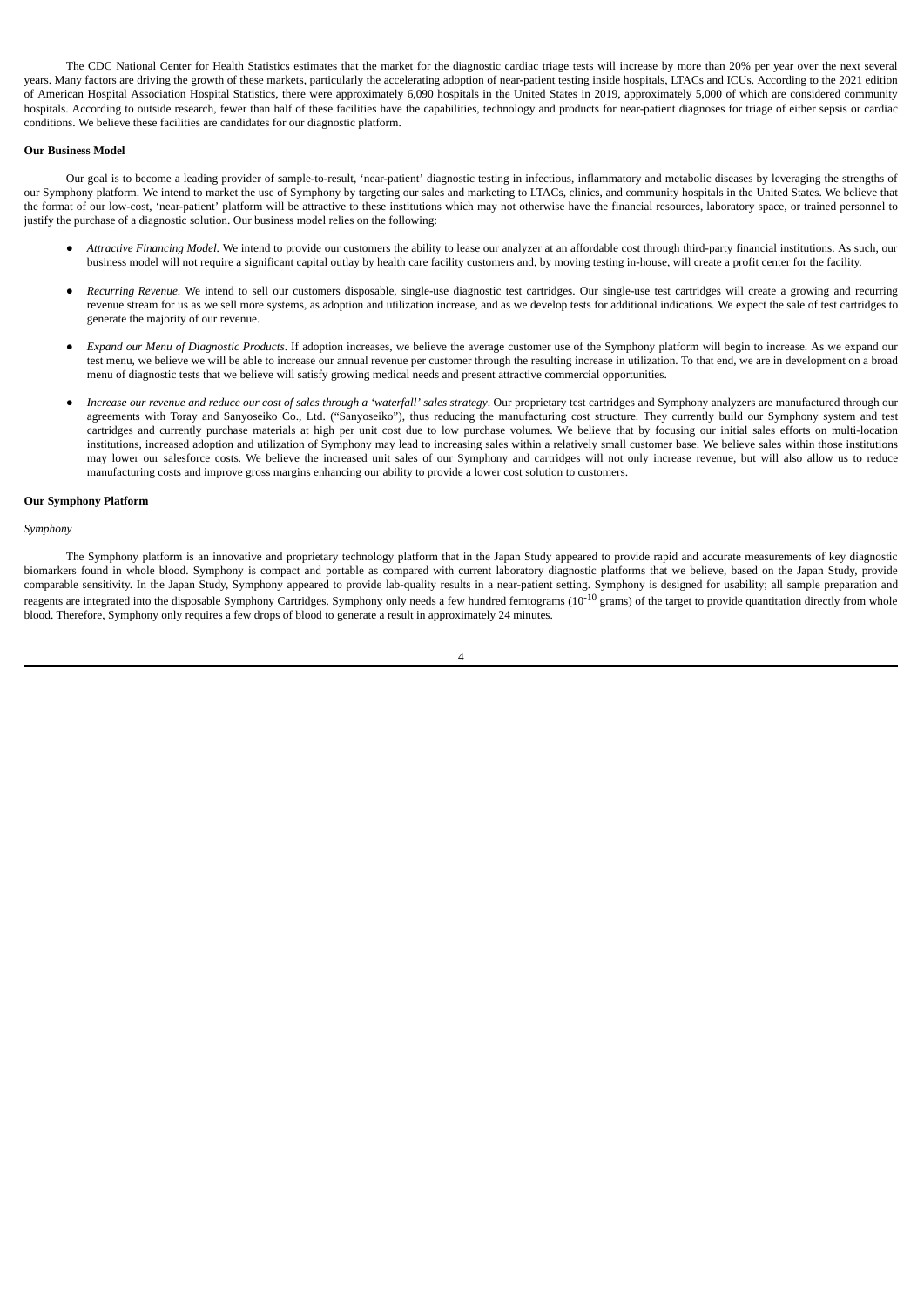Symphony is comprised of the Symphony Fluorescence Immuno-analyzer and the Symphony Cartridge Library, shown in Figure 1. The Symphony analyzer orchestrates whole blood processing, biomarker isolation, and immunoassay preparation using non-contact centrifugal force. All necessary reagents and components are integrated into the Symphony Cartridges. Utilizing precision microchannel technology and high specificity antibodies, whole blood is processed, and the biomarker is isolated within the Symphony Cartridge. Intermitted centrifugation cycles enable complex fluid movements, enabling sequential reagent additions and independent reaction steps inside the hermitically sealed Symphony Cartridge. At the conclusion of the test, the Symphony analyzer measures the fluorescence signature correlating to a highly sensitive quantitation of the biomarker.



Figure 1. Photograph of the Symphony Fluorescence Immuno-analyzer and a Symphony IL-6 Cartridge. Barcode reader (not pictured) is included to streamline clinical workflow.

Although our first commercial offering will be focused on the detection and quantitation of IL-6, we believe the flexibility of our technology will allow us to deploy new biomarkers for additional indications. Every Symphony Cartridge inserted in the analyzer has a unique code which programs the Symphony to perform the specific test. This unique feature will enable the release of new tests without the need for system redesigns or updates. Furthermore, this automated feature will eliminate the need for system recalibrations for every product lot, further streamlining the clinical workflow and enhancing usability.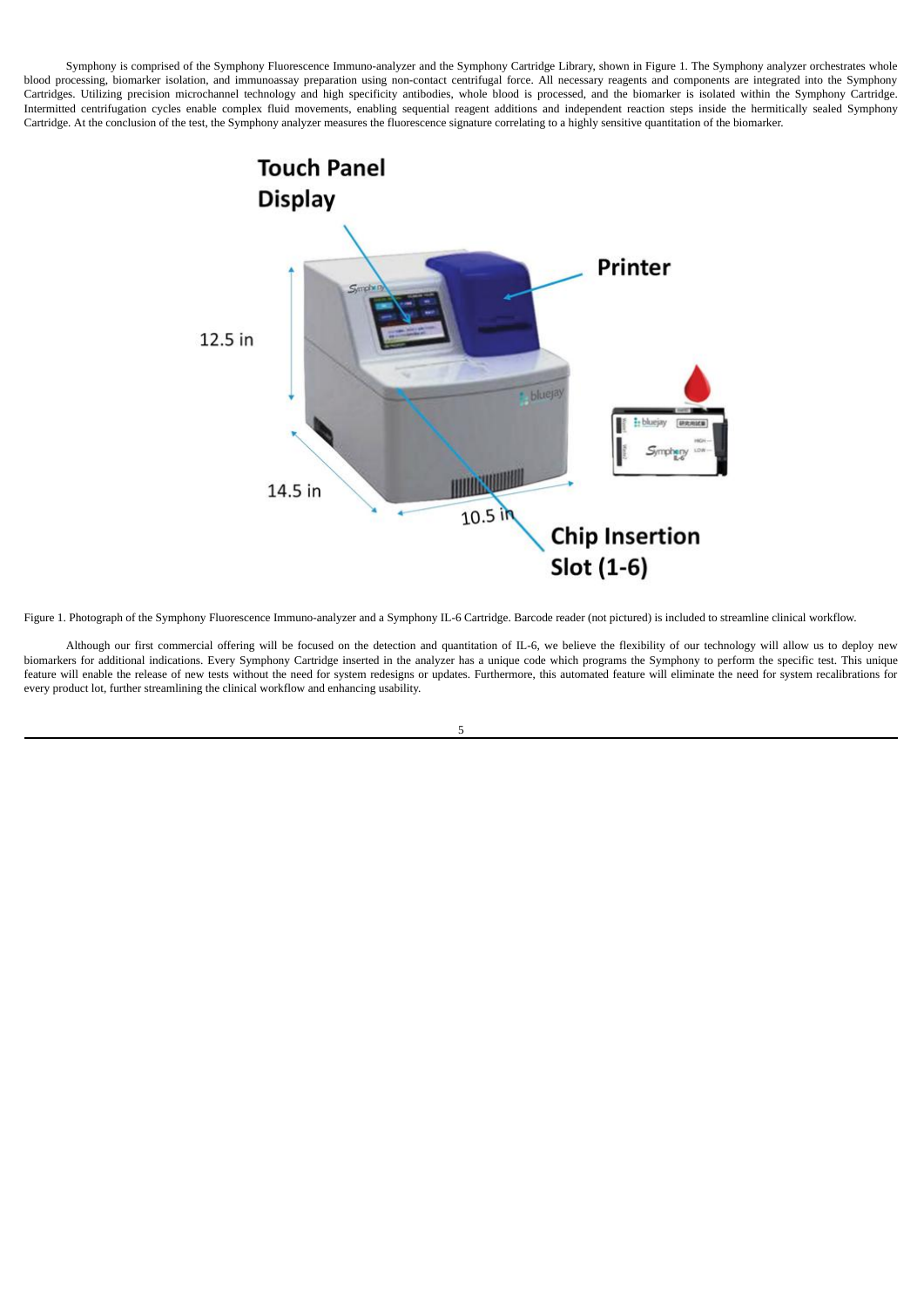The Symphony IL-6 test principle employs direct sandwich Enzyme Linked Immunosorbent Assay ("ELISA") for the quantitation of human IL-6 by fluorescence enzyme immunoassay ("FEIA"), as shown in Figure 2. Within the single-use Symphony IL-6 Cartridge, the assay separates plasma from whole blood and forms complexes through reaction of any IL-6 present in the sample with highly specific IL-6 binding antibodies. After the IL-6 sandwich is formed, a fluorescent substrate is enzymatically decomposed to generate fluorescent molecules. The fluorescence intensity is measured and converted to IL-6 concentration, and the entire process is enclosed within the Symphony IL-6 Cartridge and is controlled and measured by the Symphony Fluorescence Immuno-analyzer.



Figure 2. Overview of the Symphony IL-6 test principle.

*The Symphony Test Cartridge*

To perform a Symphony test, the test operator adds three drops of blood to the Symphony Cartridge. The volume does not have to be precise because the cartridge is able to work with a range of  $0.1 - 0.2$  cc, which can be visualized with a fill-gauge on the Symphony Cartridge as shown in Figure 3. After scanning in the patient ID, the Symphony Cartridge is inserted into the Symphony and the test proceeds automatically. Up to six Symphony Cartridges can be tested simultaneously, enabling up to six different patients or six different biomarkers to be tested at once on a single machine. In approximately 24 minutes, the measurement results are produced, and a clinical decision can be made.

The disposable cartridge contains the reagents required to run the applicable test. The three steps of the test (sample preparation, chemical reaction, and detection) are performed in chambers present on the cartridge. All waste is collected in a chamber in the cartridge significantly reducing the risk of lab contamination that is often cited as a concern of molecular diagnostic testing. After the test is completed and the result is obtained, the cartridge is disposed of with the hospital's other medical waste.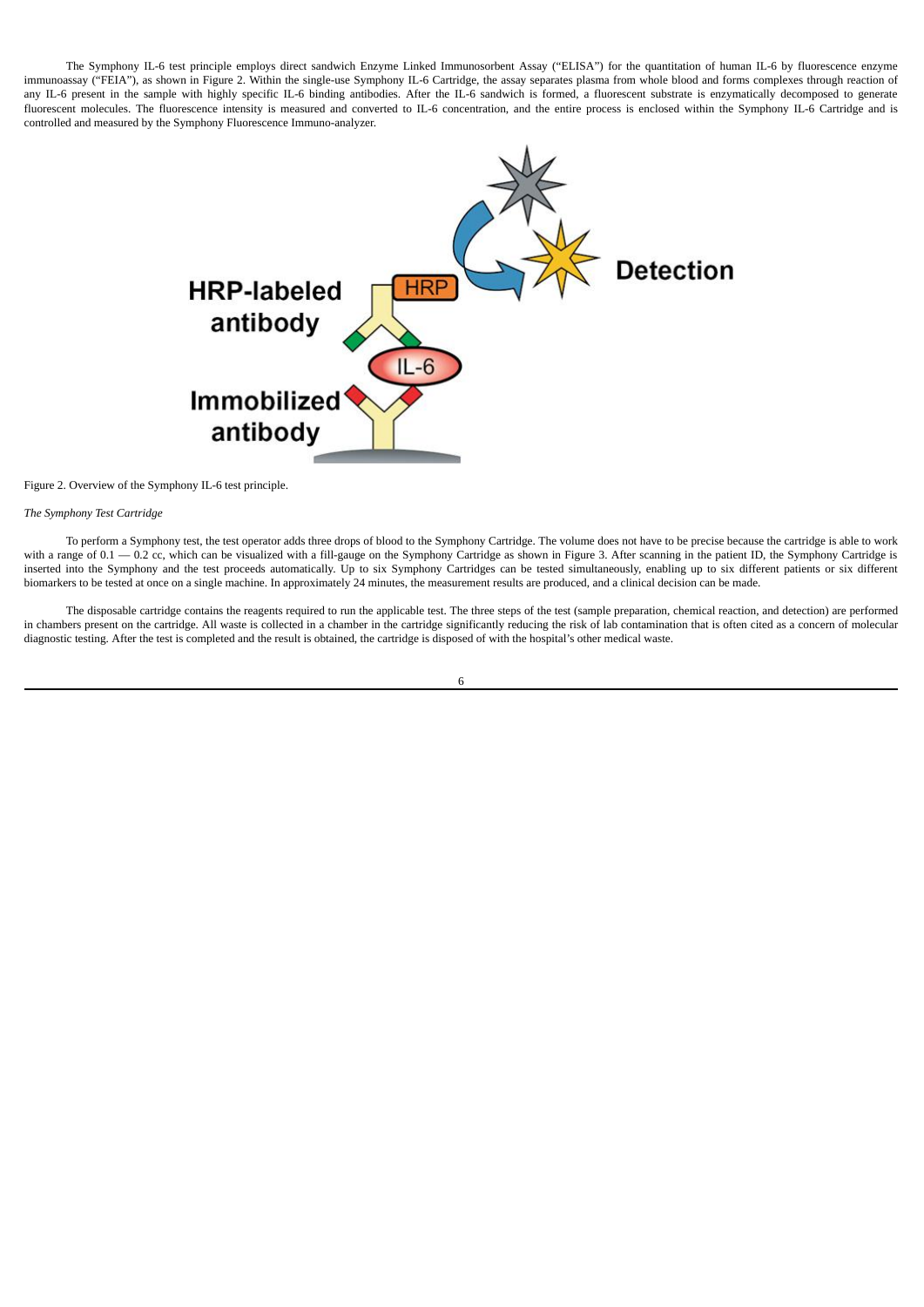

Figure 3. Photograph of the Symphony IL-6 Cartridge loaded with a whole blood specimen.

#### **Manufacturing**

We plan to manufacture both our devices and cartridges through Contract Manufacturing Organizations ("CMOs"). We have contracts with Toray to manufacture our cartridges and Sanyoseiko to manufacture both our devices and cartridges. Pursuant to our agreement with Toray, we are required to use Toray to manufacture test cartridges for a period of three years. We believe both companies are well-known and well-established global manufacturing companies with capabilities to scale up, re-design and supply our devices and cartridges globally when needed. Therefore, we believe we will have the capability to supply globally, when required. Both Toray and Sanyoseiko facilities are located in Japan.

We outsource our manufacturing due to a number of factors; including,

- The cost of initiating and scaling in-house manufacturing is capital intensive,
- It would take significant time to establish our own manufacturing facilities,
- It would take significant time to obtain necessary certifications by regulatory authorities; and
- There would be a significant personnel and maintenance costs to maintain production in compliance with regulations.

In the first quarter of 2021, we established Sanyoseiko as our large-scale contract manufacturing organization. Toray will continue to develop, validate and manufacture our current IL-6 cartridges and other cartridges in our product pipeline as our pilot-manufacturing partner.

# **Regulatory Strategy**

We license the technology for Symphony from Toray. Our license grants us exclusive world-wide use with the exception of Japan. Toray started developing the Symphony (known as RAY-FAST in Japan) to complement one of its sepsis related products for blood purification during sepsis. Development of RAY-FAST begin in 2006. For the past 3-4 years, RAY-FAST has been used successfully in Japan by selected clinical institutions for measurement of IL-6 in rheumatoid arthritis to monitor disease progression for the purpose of clinical validation, efficacy, monitoring potential adverse conditions reporting, robustness, durability and customer feedback on usability.

Our initial regulatory pathway is to label and distribute Symphony as an Research Use Only, or RUO product in the U.S. An RUO product is an in-vitro diagnostic device that is in the laboratory research phase of development. RUO devices are not authorized for use in clinical or diagnostic applications. However, it is possible that certain laboratories may choose to independently utilize the RUO Symphony as part of their own Laboratory Developed Test, or LDT. An LDT is a type of *in vitro* diagnostic test that is designed, manufactured and used within a single laboratory. In parallel, we are pursuing 510(k) clearance from FDA to use Symphony for *in vitro* diagnostic use.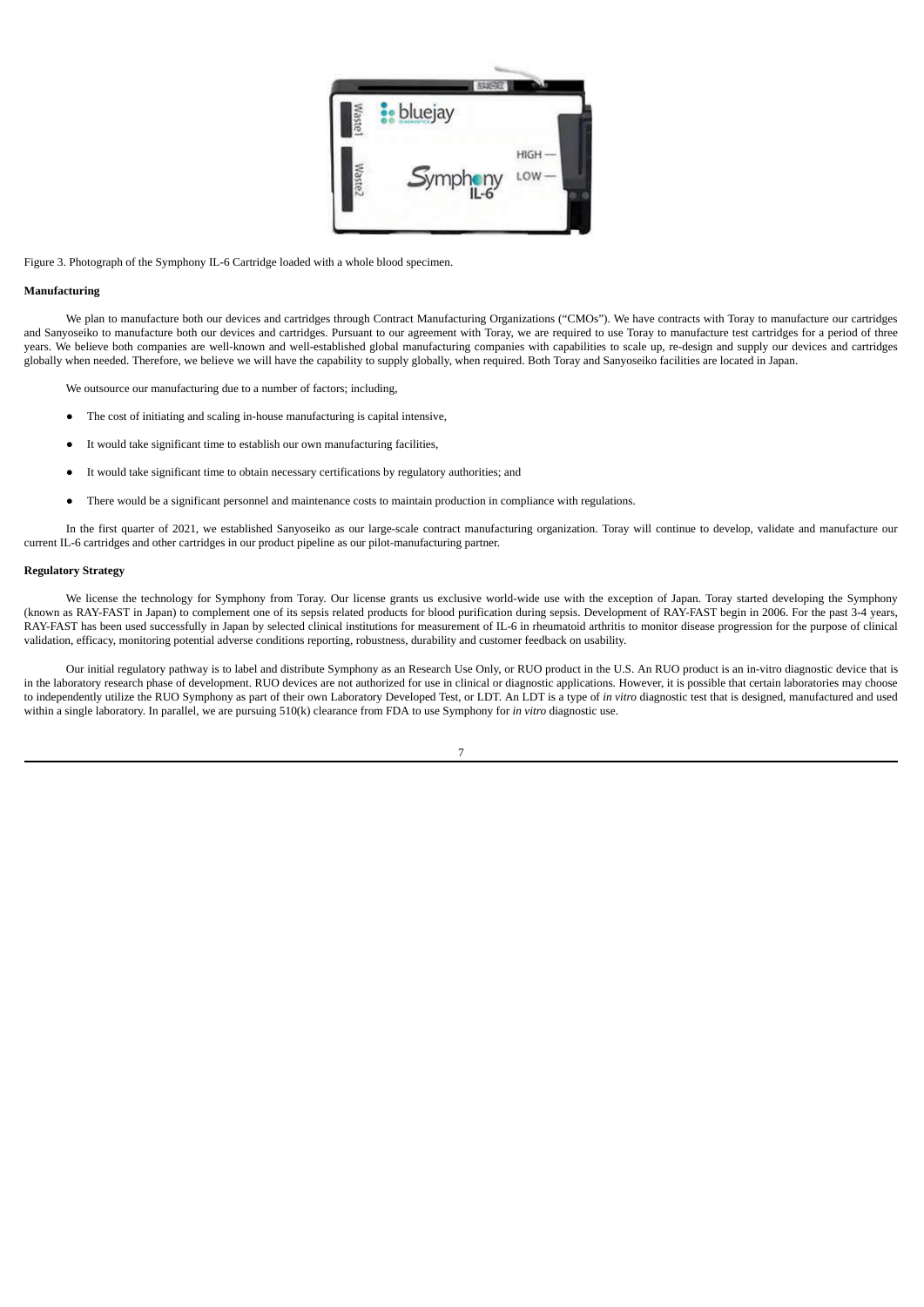## *Symphony IL-6*

Our Symphony IL-6 product candidate is intended for early and rapid identification of sepsis during Emergency Department ("ED"), critical care triage, and neutropenic sepsis in oncology patients. Our Symphony IL-6 product candidate is also intended for monitoring disease progression during such treatment regimen.

We are conducting a multi-center clinical study at The University of Texas, Southwestern Medical Center (William P. Clements Jr. University Hospital (CUH) and Zale Lipshy Pavilion Hospital) and Parkland Memorial Hospital under a single protocol. Our clinical study will involve:

- A reference range study. For the reference range study, 120 subjects will be enrolled to achieve at a minimum 100 qualified data points for the statistical analysis. The reference range (2.5<sup>th</sup> to 97.5<sup>th</sup> centile) will be estimated using parametric methods. Parametric methods will be used to calculate the 95% confidence intervals for the reference limits. Nonparametric estimates of the reference limits with confidence intervals will be computed as a sensitivity analysis.
- A cutoff value study. For the cutoff value study, 96 subjects will be enrolled to achieve at a minimum 80 qualified data points for the statistical analysis. For the cutoff value study, the Receiver Operating Characteristic ("ROC") curve will be estimated. The ideal cutoff, which gives a point on the ROC curve that is closest to the (0.1) point, will be selected based on the results from this study.
- A cutoff validation study. For the cutoff validation study, 48 patients will be enrolled into the study to achieve at a minimum 40 qualified data points. Clinical sensitivity, clinical specificity, positive predictive value, negative predictive value, and corresponding 95% confidence intervals will be calculated using the cutoff value determined from the cutoff value study.

In parallel to these studies, we intend to capture the necessary analytical data required for FDA submission. These studies will be performed using patient samples with natural IL-6 and will be performed in accordance with the Clinical & Laboratory Standards Institute ("CLSI") guidelines.

We plan to start clinical studies at other clinical sites to support additional indications and possibly additional FDA premarket submissions. In addition to ICUs, we plan to add both adult and pediatric oncology patients. We plan to perform blood collections by both venipuncture and capillary collection, which includes both finger stick and heel stick, in our studies so we can support these indications for use.

Blood collection for pediatric patients is often faced with many challenges due to their limited supply of blood and the difficulty of performing venipuncture collections. We believe the small amount of blood needed for Symphony will be very attractive for pediatric healthcare. Furthermore, we have planned in our clinical studies to include finger stick and heel stick blood collection to further reduce the clinical burden of performing tests in pediatric patients.

We submitted a pre-submission application to the FDA presenting our study design and the data from our first set of studies. We will use their feedback, if necessary, to modify the ongoing studies and to construct the FDA clearance application. We plan to submit our FDA clearance application at the end of the third quarter of 2022.

The importance of IL-6 testing has been further highlighted during the COVID-19 pandemic, and IL-6 concentrations in blood have been found to be heightened in patients with COVID-19-associated systemic inflammation and hypoxic respiratory failure. If clinical studies are successful, our Symphony IL-6 product candidate could also be used with confirmed COVID-19 illness to aid in determining the risk of intubation with mechanical ventilation, in conjunction with clinical findings and the results of other laboratory testing. In our ongoing clinical studies, we have performed prospective Symphony IL-6 tests on the whole blood of 90 subjects admitted to either William P. Clements Jr. University Hospital, Zale Lipshy Pavilion Hospital, or Parkland Memorial Hospital with confirmed COVID-19, confirmed by an FDA Emergency Use Authorization, or EUA PCR SARS-CoV-2 test. Once completed, we believe our planned study design can be used to apply for an EUA for use with confirmed COVID-19 illness to aid in determining the risk of intubation with mechanical ventilation, in conjunction with clinical findings and the results of other laboratory testing. There is no assurance that we will be successful in obtaining EUA for this indication.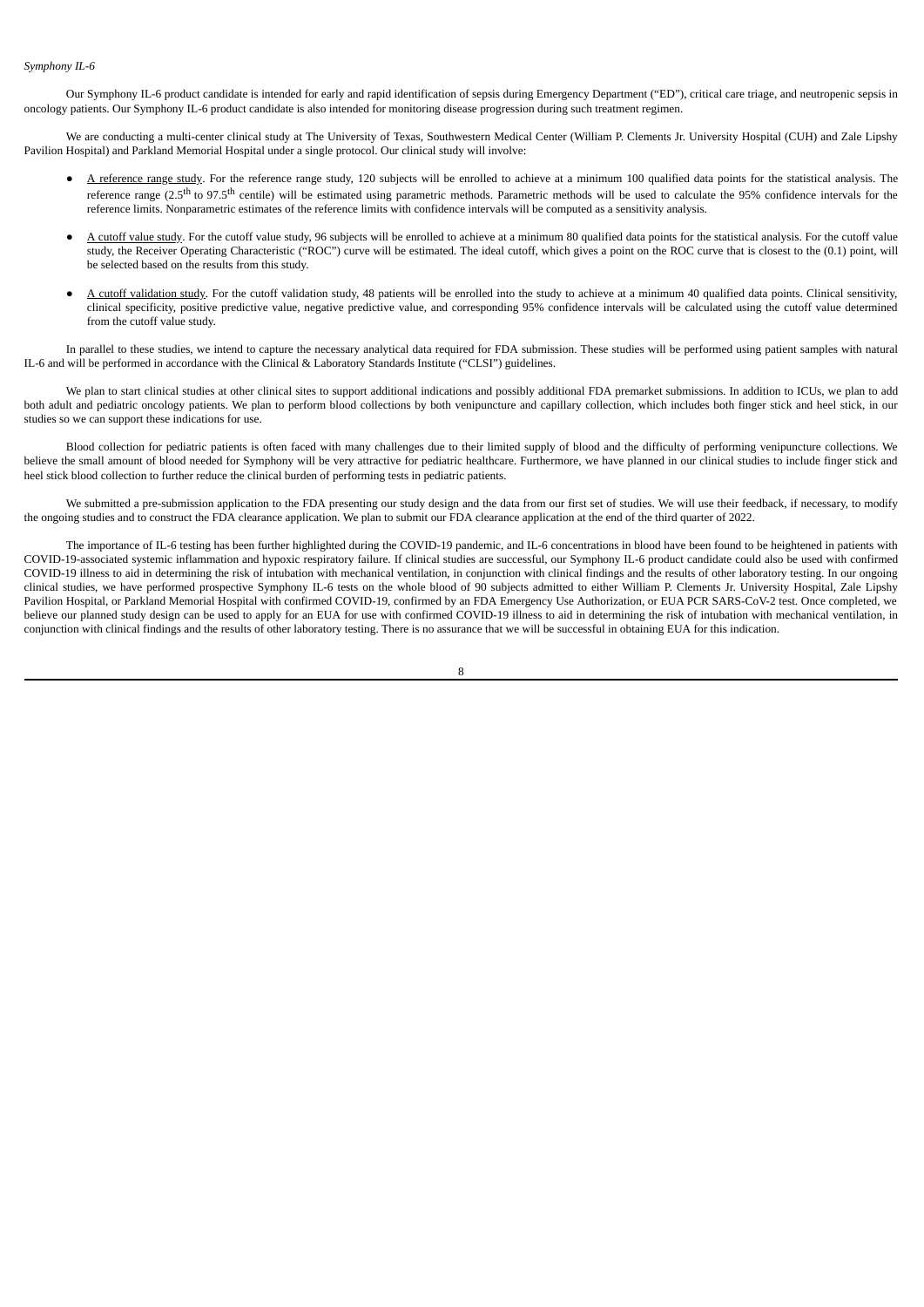### *Symphony hsTNT/I and NT-proBNP*

We have two other product candidates that are in development: (i) hsTNT/I for myocardial injury or myocardial infarction (MI) and (ii) NT-proBNP for cardiac heart failure ("CHF"). These product candidates will follow a similar regulatory pathway as identified for our Symphony IL-6 product candidate which we believe will result in obtaining 510(k) clearance for diagnostic use.

For the clinical trial, we plan to have both retrospective samples and prospective subjects to power the study to have a statistically significant result. For retrospectively collected samples, we will utilize clinical information recorded during the original sample collection. For prospectively collected samples, clinical information will be collected initially during admission or ER triage, and will be considered as baseline samples. Clinical information will also be collected on discharge, shift or admission to ICU. Our clinical plan also allows us to monitor ER or admitted patients during their treatment regimen.

#### **Sales and Marketing**

Initially, we plan to have four major sales territories; Northeast, Northwest, Central (South central and North central) and West (North west and South west). These territories will be served and supported by territory sales managers and technical sales support managers. A centralized sales and technical support team will support the regional groups. We intend to focus our initial sales efforts on the large institutions, hospitals, and LTACs that operate multiple facilities and therefore might purchase multiple units. This 'Waterfall' strategy, focusing on sales within those institutions, may lower salesforce costs.

Our sales representatives will typically have experience in molecular diagnostic testing and a network of customer contacts within their respective territories. We will utilize our teams' knowledge along with market research databases to target and qualify our customers. We intend to execute a variety of sales campaigns and strategies to meet the buying criteria of the different customer segments we intend to pursue.

In the United States, our sales cycle will typically include customer evaluations, a decision to use our platform and then validation of our platform. Upon successful validation a hospital or reference lab may choose to become a customer. The analyzer will be available to the customer by purchase or third-party lease for their use with our diagnostic test. The customer will buy our proprietary test cartridge from us and utilize one disposable test cartridge each time they run a diagnostic test.

We have deployed the Symphony and test cartridges in the United States in selected medical institutions and LTAC facilities for evaluation. Our goal is to convert these facilities into paying customers if we receive FDA authorization.

#### **Customers**

# Our initial focus is on the following types of customers:

Medical Institution and Hospitals with Intensive Care Unit (ICUs): ICUs treat patients with severe or life-threatening illnesses and injuries, which require constant care, close supervision from life support equipment and medication to ensure normal bodily functions. ICUs are staffed by highly trained physicians, nurses and respiratory therapists who specialize in caring for critically ill patients. ICUs are also distinguished from general hospital wards by a higher staff-to-patient ratio and access to advanced medical resources and equipment that is not routinely available elsewhere. The types of patients typically seen in ICUs are those with acute and advanced respiratory distress syndrome, septic shock, and patients requiring support for an acute reversible failure of one or more organs.

*Long-term Acute Care facilities (LTACs)*: LTACs are facilities that specialize in the treatment of patients with serious medical conditions that require care on an on-going basis but no longer require intensive care or extensive diagnostic procedures. These patients are typically discharged from the intensive care units and require more care than they can receive in a rehabilitation center, skilled nursing facility, or at home. The types of patients typically seen in LTACs include those requiring prolonged ventilator use or weaning, ongoing dialysis for chronic renal failure, intensive respiratory care, multiple IV medications or transfusions, and complex wound care/care for burns.

*Outpatient Clinics:* A clinic (or outpatient or ambulatory care clinic) is a health care facility that is primarily focused on the care of outpatients. Clinics can be privately operated or publicly managed and funded. They typically cover the primary care needs of populations in local communities. Typical large outpatient clinics house general medical practitioners such as doctors and nurses to provide ambulatory care and some acute care services including patient triage for sepsis and cardiac patients. The types of patient care they perform include blood tests, triage with chest pain complaints, triage with septic shock, biopsies, chemotherapy, colonoscopy, CT scan, mammograms, minor surgical procedures, radiation treatments, ultrasound imaging and x-rays.

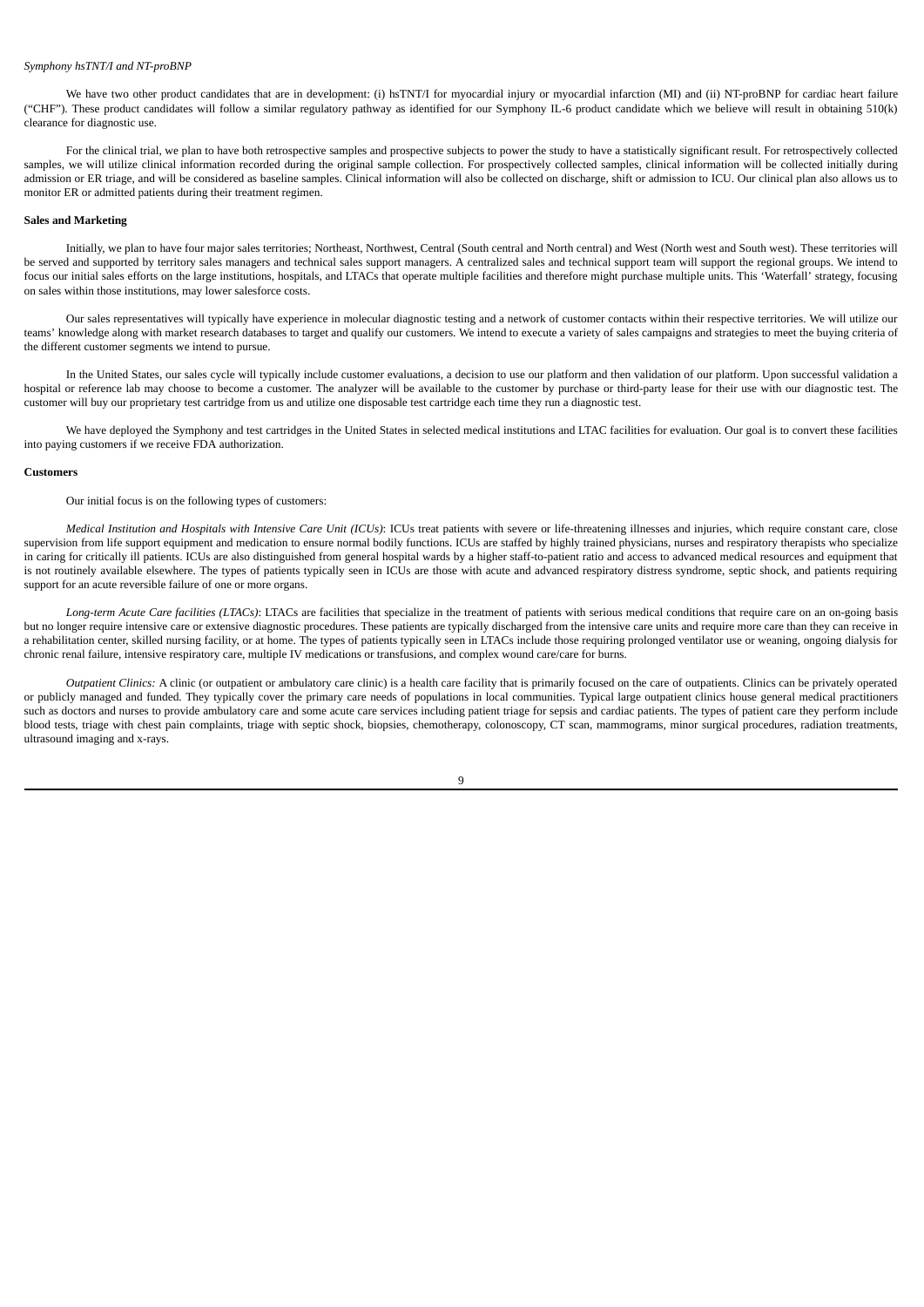## **License Agreement**

We have an exclusive license with Toray for the entire world, excluding Japan, to use their patents and know-how related to Symphony and the detection cartridges for the manufacturing, marketing and sale of the products (as defined in the agreement). We also have a nonexclusive license for the same purposes in Japan. The term of this license agreement extends until the expiration of all the patents associated with the licensed patent rights, which are between 2029 and 2036. If we do not generate commercial sales within five years of the date of the license, Toray has the right to terminate the agreement or make it non-exclusive. In addition, we are required to make commercially reasonable efforts to obtain market approval for the products in the United States and the European Union by October 2023. Pursuant to the agreement, we are required to use Toray to manufacture the sample cartridges. The agreement terminates upon expiration of the last of the patents included in the license.

In connection with entering into the agreement, we paid Toray \$240,000 in licensing fees. We are required to pay a 15% royalty fee for the period that any underlying patents exist or for 5 years after the first sale for the licensing of this technology based on a percentage of our "Net Sales" of products using these technologies (as defined in the license agreement) with a minimum royalty of \$60,000 for the initial year that royalties are payable increasing to a minimum of \$100,000 thereafter.

# **Intellectual Property, Proprietary Technology**

We do not currently hold any patents directly. We rely on a combination either directly or through our license agreement with Toray of patent, copyright, trade secret, trademark, confidentiality agreements, and contractual protection to establish and protect our proprietary rights. We have licensed U.S. Patent Nos. 8,409,447 ("the '447 patent") and 8,821,813 ("the '813 patent"). The '447 patent is valid through at least February 2029 and is generally directed to a separation chip and a method for separating an insoluble component from a suspension with the separation chip. The '813 patent is valid through at least March 2028 and is generally directed to a liquid-feeding chip, a liquid feeding method and analysis method. We have also licensed use or process patents covering the inventions and/or subject matter of the '447 and '813 patents in various international territories including Japan, Canada, China, Europe and South Korea, which are valid through at least February 2027.

These measures may not be adequate to safeguard the technology underlying our products. For example, employees, consultants and others who participate in the development of our products may breach their agreements with us regarding our intellectual property, and we may not have adequate remedies for the breach. We also may not be able to effectively protect our intellectual property rights in some foreign countries, as many countries do not offer the same level of legal protection for intellectual property as the United States. Furthermore, for a variety of reasons, we may decide not to file for patent, copyright or trademark protection outside of the United States. Our trade secrets could become known through other unforeseen means. Notwithstanding our efforts to protect our intellectual property, our competitors may independently develop similar or alternative technologies or products that are equal or superior to our technology. Our competitors may also develop similar products without infringing on any of our intellectual property rights or design around our proprietary technologies. Furthermore, any efforts to enforce our proprietary rights could result in disputes and legal proceedings that could be costly and divert attention from our business. We could also be subject to third-party claims that we require additional licenses for our products, and such claims could interfere with our business. If our products infringe the intellectual property rights of others, we could face costly litigation, which could cause us to pay substantial damages and limit our ability to sell some or all of our products. Even if our products were determined not to infringe the intellectual property rights of others, we could incur substantial costs in defending any such claims.

#### **Competition**

Our primary competition is laboratory size equipment including the Roche Cobas<sup>®</sup>, Siemens ADVIA Centaur<sup>®</sup> and Beckman Coulter Access 2<sup>®</sup>.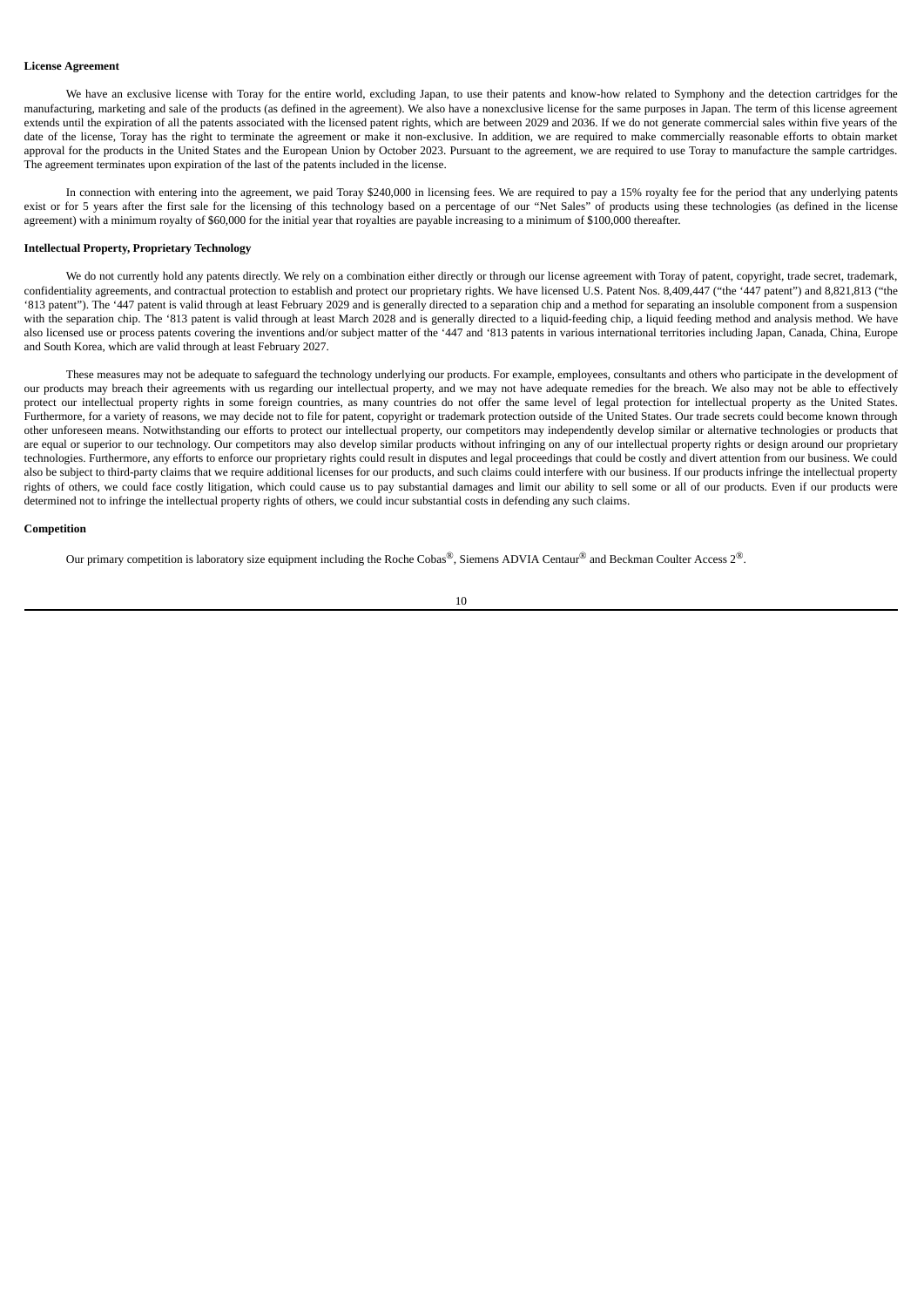Our competitors have substantially greater financial, technical, research and other resources and larger, more established marketing, sales and distribution organizations than we do. Our competitors also offer broader product lines and have greater brand recognition than we do. Moreover, our existing and new competitors may make rapid technological developments that may result in our technologies and products becoming obsolete before we recover the expenses incurred to develop them or before they generate significant revenue. We may encounter potential customers that, due to existing relationships with our competitors, are committed to or prefer the products offered by these competitors. There can be no assurance that competitors, many of which have made substantial investments in competing technologies, will not prevent, limit or interfere with our ability to make, use or sell our products either in the United States or in international markets.

# **Government Regulation**

The design, development, manufacture, testing and sale of our diagnostic products are subject to regulation by numerous governmental authorities, principally the FDA, and corresponding state and foreign regulatory agencies.

#### *FDA Regulation*

## *Research Use Only Technologies*

Symphony will initially be commercialized as an RUO tool in the United States. RUO products belong to a separate regulatory classification under a long-standing FDA regulation. From an FDA perspective, products that are intended for research use only and are labeled as RUO are not regulated by the FDA as *in vitro* diagnostic devices and are therefore not subject to the regulatory requirements discussed below for clinical diagnostic products. Thus, RUO products may be used or distributed for research use without first obtaining FDA clearance, authorization or approval. The products must bear the statement: "For Research Use Only. Not for Use in Diagnostic Procedures." RUO products cannot make any claims related to safety, effectiveness or diagnostic utility, and they cannot be intended by the manufacturer for human clinical diagnostic use. Accordingly, a product labeled RUO but intended or promoted for clinical diagnostic use may be viewed by the FDA as false or misleading and thereby adulterated and misbranded products under the Federal Food, Drug, and Cosmetic Act ("FDCA") and subject to FDA enforcement action. The FDA's 2013 Guidance for Industry and Food and Drug Administration Staff on "Distribution of In Vitro Diagnostic Products Labeled for Research Use Only or Investigational Use Only," explains that the FDA will consider the totality of the circumstances surrounding distribution and use of an RUO product, including how the product is marketed and to whom, when determining its intended use. Merely including a labeling statement that a product is intended for research use only will not necessarily exempt the device from the FDA's 510(k) clearance, premarket approval, or other requirements, if the circumstances surrounding the distribution of the product indicate that the manufacturer intends its product to be used for clinical diagnostic use. These circumstances may include written or verbal marketing claims or links to articles regarding a product's performance in clinical applications, a manufacturer's provision of technical support for clinical validation or clinical applications, or solicitation of business from clinical laboratories, all of which could be considered evidence of intended uses that conflict with RUO labeling. If the FDA disagrees with a company's RUO status for its product, the company may be subject to FDA enforcement activities, including, without limitation, removal of the product, or requiring the company to seek clearance, authorization or approval for the products.

#### *Medical Devices*

Generally, *in vitro* diagnostic products we develop must be cleared by the FDA before they are marketed in the United States. Before and after approval, authorization, or clearance in the United States, our products are subject to extensive regulation by the FDA, as well as by other regulatory bodies. FDA regulations govern, among other things, the development, testing, manufacturing, labeling, safety, storage, recordkeeping, market clearance, authorization or approval, advertising and promotion, import and export, marketing and sales, and distribution of medical devices, including *in vitro* diagnostic devices ("IVDs"). IVDs are a type of medical device and include reagents and instruments used in the diagnosis or detection of diseases, conditions or infections, including, without limitation, the presence of certain chemicals or other biomarkers. Predictive, prognostic and screening tests can also be IVDs.

In the United States, medical devices are subject to varying degrees of regulatory control and are classified in one of three classes depending on the extent of controls the FDA determines are necessary to reasonably ensure their safety and effectiveness:

- Class I: general controls, such as labeling and adherence to quality system regulations;
- Class II: special controls, premarket notification (often referred to as a 510(k)), specific controls such as performance standards, patient registries, post-market surveillance, additional controls such as labeling and adherence to quality system regulations; and
- Class III: special controls and approval of a premarket approval ("PMA") application.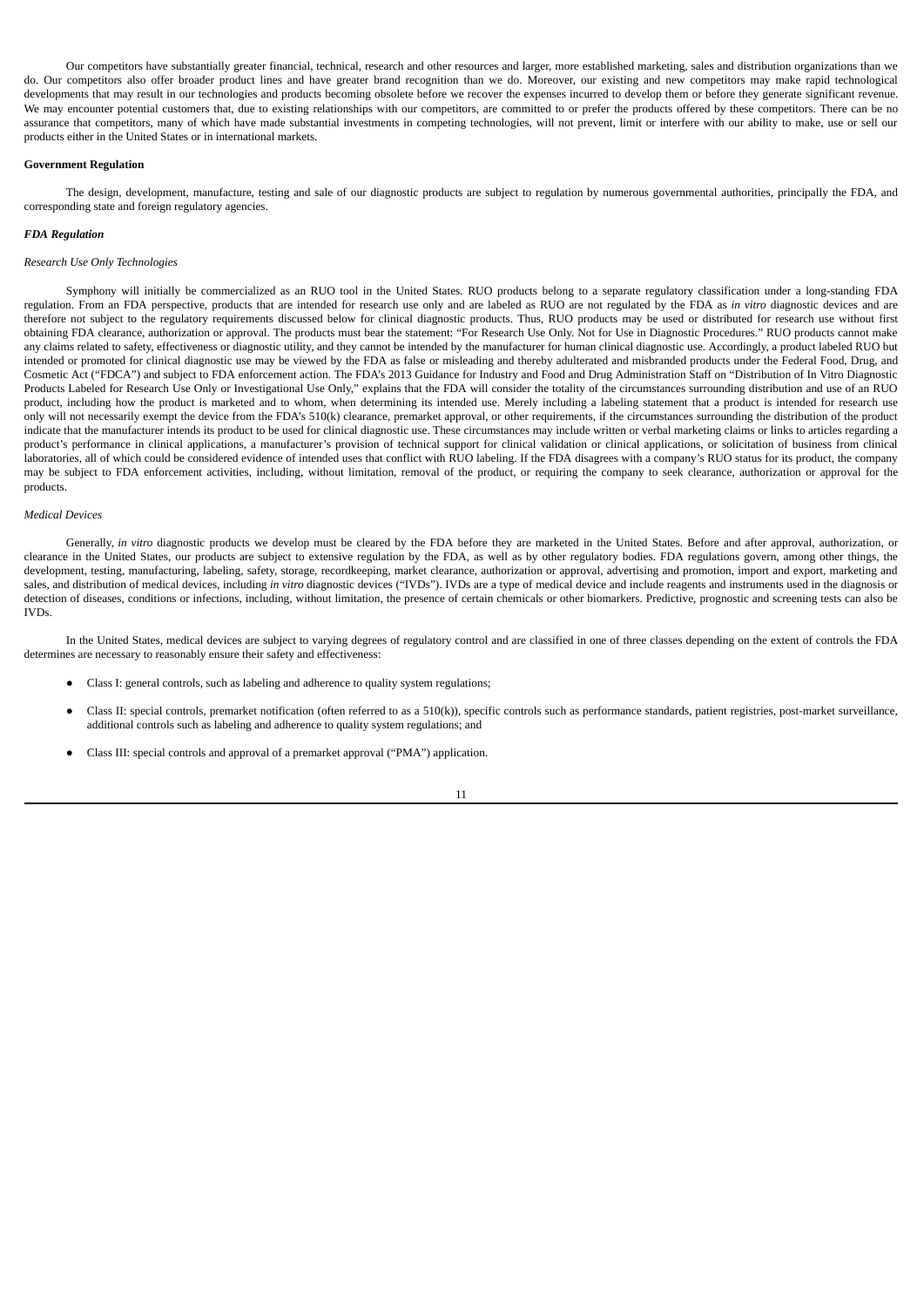After a medical device is placed on the market, numerous regulatory requirements apply. These include:

- compliance with the FDA's QSR, which requires manufacturers to follow stringent design, testing, control, documentation, record maintenance, including maintenance of complaint and related investigation files, and other quality assurance controls during the manufacturing process;
- labeling regulations, which prohibit the promotion of products for uncleared, or unapproved uses, or "off-label" uses, and impose other restrictions on labeling; and
- obligations to investigate and report to the FDA adverse events, including deaths, or serious injuries that may have been or were caused by a medical device and malfunctions in the device that would likely cause or contribute to a death or serious injury if it were to recur.

Failure to comply with applicable regulatory requirements can result in enforcement action by the FDA, which may include sanctions, including but not limited to, warning letters; fines, injunctions, and civil penalties; recall or seizure of the device; operating restrictions, partial suspension or total shutdown of production; refusal to grant 510(k) clearance, *de novo* authorization, or approval of a PMA application for new devices; withdrawal of clearance, authorization, or approval; and civil or criminal prosecution.

# *Premarket Authorization and Notification*

While most Class I and some Class II devices can be marketed without prior FDA authorization, most medical devices can be legally sold within the U.S. only if the FDA has: (i) approved a PMA application prior to marketing, generally applicable to Class III devices; or (ii) cleared the device in response to a premarket notification, or 510(k) submission, generally applicable to Class II and some Class I devices. Some devices that have been classified as Class III are regulated pursuant to the 510(k) requirements because FDA has not yet called for As for these devices. Other less common regulatory pathways to market medical devices include Emergency Use Authorization or the EUA process which is only available during public health emergencies, humanitarian device exception ("HDE") or a product development protocol ("PDP").

# *510(k) Notification*

Product development in the U.S. for most Class II and limited Class I devices typically follows a 510(k) pathway. To obtain 510(k) clearance, a manufacturer must submit a premarket notification demonstrating that the proposed device is substantially equivalent to a legally marketed device, referred to as the predicate device. A predicate device may be a previously 510(k) cleared device or a device that was in commercial distribution before May 28, 1976 for which the FDA has not yet called for submission of PMA applications. The manufacturer must show that the proposed device has the same intended use as the predicate device, and it either has the same technological characteristics, or it is shown to be equally safe and effective and does not raise different questions of safety and effectiveness as compared to the predicate device.

There are three types of 510(k)s: traditional; special, for devices that are modified and the modification needs a new 510(k) but the modification does not affect the intended use or alter the fundamental scientific technology of the device; and abbreviated, for devices that conform to a recognized standard. The special and abbreviated 510(k)s are intended to streamline review. The FDA intends to process special 510(k)s within 30 FDA days of receipt, and abbreviated 510(k)s within 90 FDA days of receipt. The clearance pathway for traditional 510(k)s can, however, take from four to 12 months, or even longer if FDA has questions during the review.

After a device receives 510(k) clearance, any modification that could significantly affect its safety or effectiveness, or that would constitute a major change in its intended use, requires a new 510(k) clearance or could require a *de novo* authorization approval of a PMA application. The FDA requires each manufacturer to make this determination in the first instance, but the FDA can review any such decision. If the FDA disagrees with a manufacturer's decision not to seek a new 510(k) clearance, the agency may retroactively require the manufacturer to seek 510(k) clearance, *de novo* authorization, or PMA approval. The FDA also can require the manufacturer to cease marketing and/or recall the modified device until 510(k) clearance, *de novo* authorization, or PMA approval is obtained.

During the review of a 510(k) submission, the FDA may request more information or additional studies and may decide the indications for which we seek clearance should be limited. In addition, laws and regulations and the interpretation of those laws and regulations by the FDA may change in the future. We cannot foresee what effect, if any, such changes may have on us.

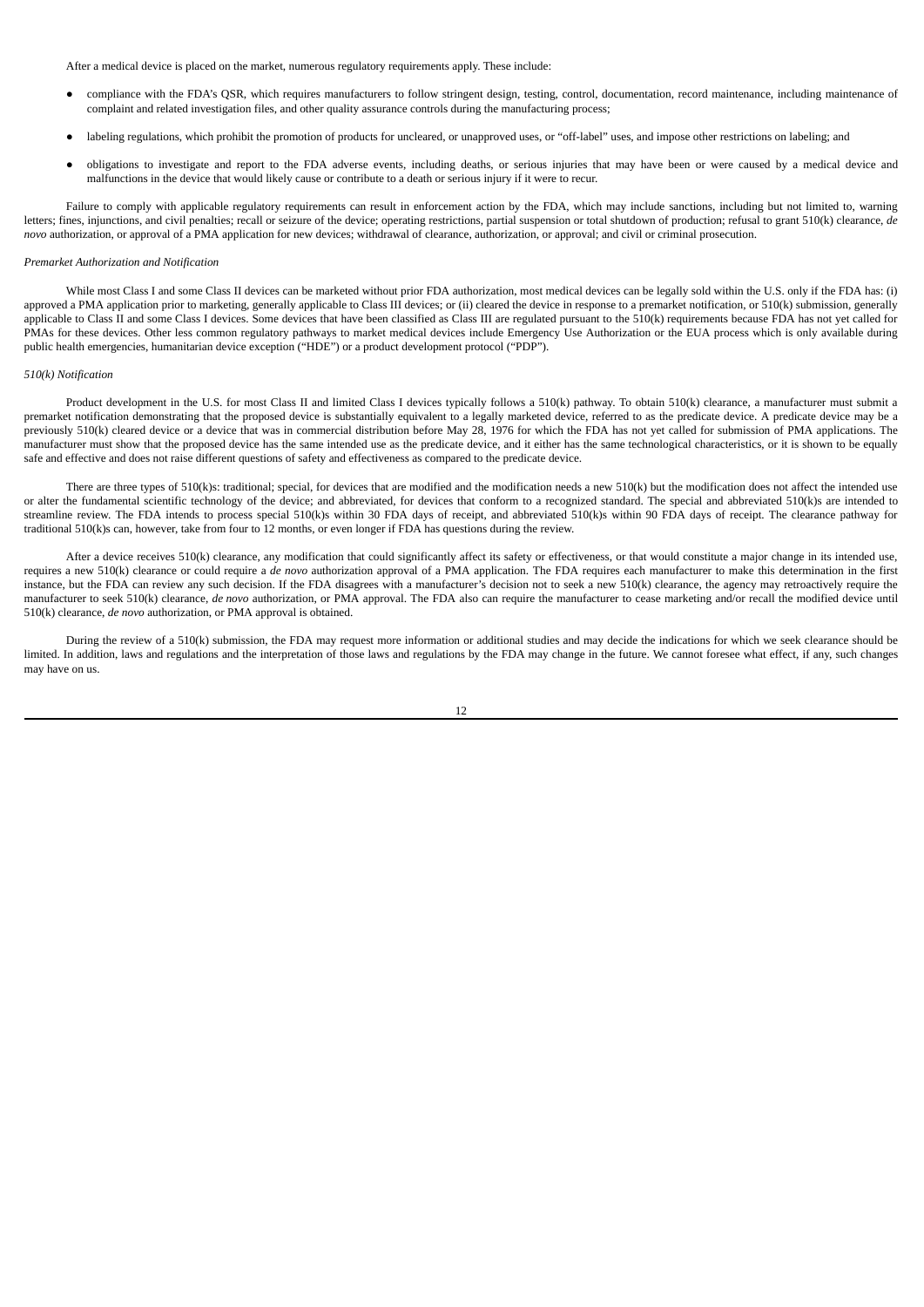## *De Novo Classification*

Devices of a new type that FDA has not previously classified based on risk are automatically classified into Class III by operation of section 513(f)(1) of the FDCA, regardless of the level of risk they pose. To avoid requiring PMA review of low- to moderate-risk devices classified in Class III by operation of law, Congress enacted section 513(f)(2) of the FDCA. This provision allows FDA to classify a low- to moderate-risk device not previously classified into Class I or II. After *de novo* authorization, an authorized device may be used as a predicate for future devices going through the 510(k) process.

# *PMA Application*

A product not eligible for 510(k) clearance or de novo authorization must follow the PMA approval pathway, which requires proof of the safety and effectiveness of the device to the FDA's satisfaction.

Results from adequate and well-controlled clinical trials are required to establish the safety and effectiveness of a Class III PMA device for each indication for which FDA approval is sought. After completion of the required clinical testing, a PMA including the results of all preclinical, clinical, and other testing, and information relating to the product's marketing history, design, labeling, manufacture, and controls, is prepared and submitted to the FDA.

The PMA approval process is generally more expensive, rigorous, lengthy, and uncertain than the 510(k) premarket notification process and requires proof of the safety and effectiveness of the device to the FDA's satisfaction. As part of the PMA review, the FDA will typically inspect the manufacturer's facilities for compliance with the QSR requirements, which impose elaborate testing, control, documentation and other quality assurance procedures. The FDA's review of a PMA application typically takes one to three years, but may last longer. If the FDA's evaluation of the PMA application is favorable, the FDA will issue a PMA for the approved indications, which can be more limited than those originally sought by the manufacturer. The PMA can include post-approval conditions that the FDA believes necessary to ensure the safety and effectiveness of the device including, among other things, restrictions on labeling, promotion, sale and distribution. Failure to comply with the conditions of approval can result in material adverse enforcement action, including the loss or withdrawal of the approval and/or placement of restrictions on the sale of the device until the conditions are satisfied.

Even after approval of a PMA, a new PMA or PMA supplement is required in the event of a modification to the device, its labeling or its manufacturing process. Supplements to a PMA often require the submission of the same type of information required for an original PMA, except that the supplement is generally limited to that information needed to support the proposed change from the product covered by the original PMA.

# *EUA Process*

The program for authorizations of products through an Emergency Use Authorization ("EUA") is established when the Secretary of Health and Human Services declares a public health emergency. This process remains in effect only as long the declared public health emergency is in effect. An EUA authorization is granted by FDA using similar analytical and clinical validation metrics similar to what may be required for 510(k), PMA or de novo authorizations but are based on a reduced amount of data. The process to obtain an EUA typically consists of two phases, an initial Pre-EUA submission that is used to identify and resolve any significant problems that would preclude issuance of an EUA and a final EUA submission. The final EUA submission addresses the details that the FDA will require to demonstrate that the Symphony IL-6 test will have acceptable analytical and clinical performance. FDA has granted EUA for the Roche Elecsys IL-6 test, the Siemens ADVIA Centaur IL-6 test and the Beckman Coulter Access IL-6 test. FDA publishes summaries of the testing performed to support these EUAs, which will serve as guidance as we prepare our EUA. There are no required timelines for review and authorization of an EUA. Moreover, FDA has prioritized those IVD EUA that the agency will review to include molecular and antigen tests that may be used at the POC or completely at home; the manufacturer has the capacity to scale up to a production of >500,00 tests per week within 3 months of authorization; or tests that are from or supported by US government stakeholder, e.g. BARDA or NIH's RADx program. For serology tests, FDA intends to focus on quantitative and neutralizing antibody tests. There is no guarantee that the Symphony IL-6 assay will be a priority for FDA review.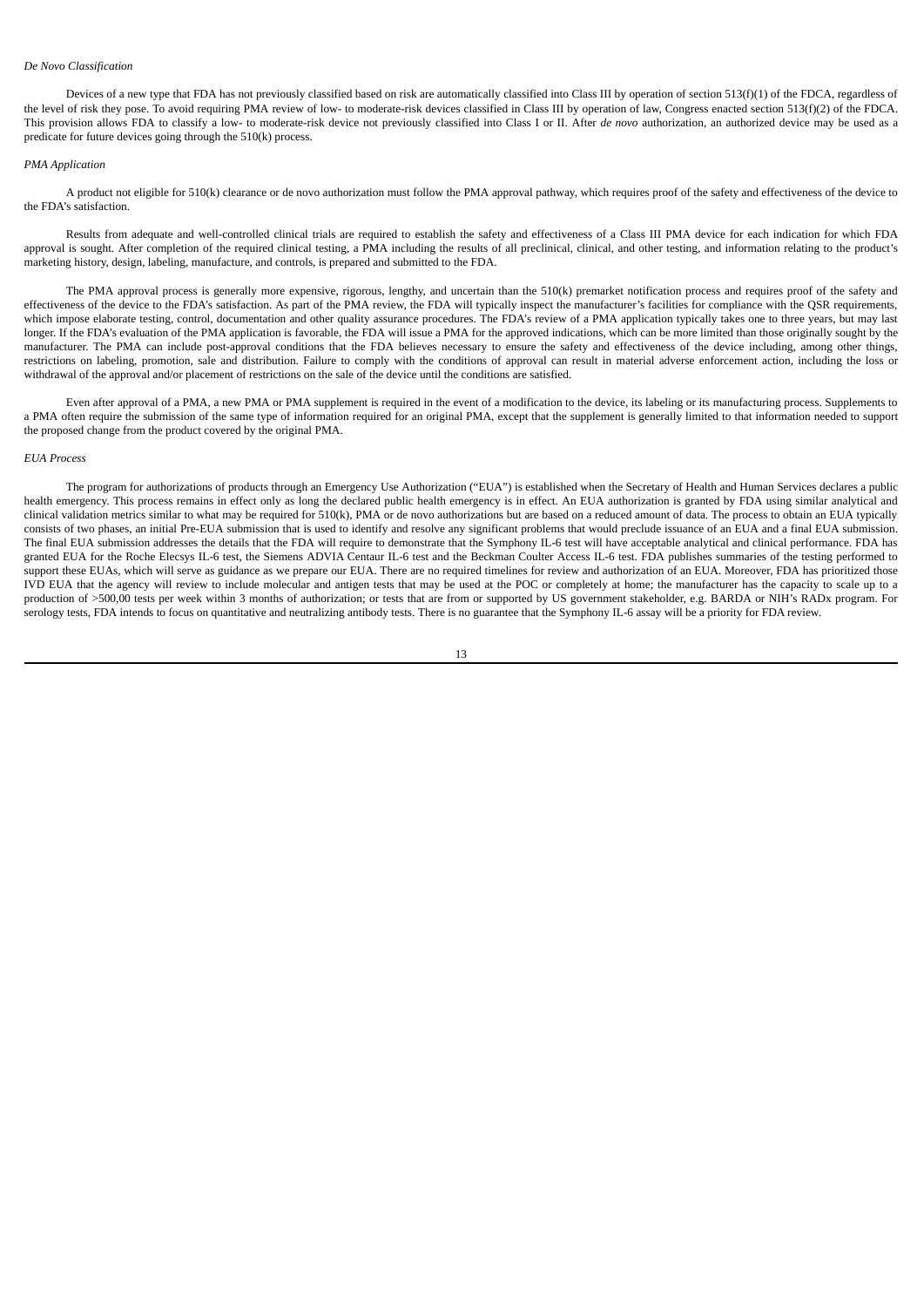## *Clinical Trials of Medical Devices*

Clinical trials are almost always required to support a PMA, are often required for a de novo authorization, and are sometimes required for 510(k) clearance. Clinical trials may also be conducted or continued to satisfy post-approval requirements for devices with PMAs. Clinical studies of unapproved or uncleared medical devices or devices being studied for uses for which they are not approved or cleared (investigational devices) must be conducted in compliance with FDA requirements. If an investigational device could pose a significant risk to patients, the sponsor company must submit an Investigational Device Exemption ("IDE") application to the FDA prior to initiation of the clinical study. An IDE application must be supported by appropriate data, such as animal and laboratory test results, showing it is safe to test the device on humans and the testing protocol is scientifically sound. The IDE will automatically become effective 30 days after receipt by the FDA unless the FDA notifies the company the investigation may not begin. Clinical studies of investigational devices may not begin until an institutional review board ("IRB") has approved the study.

During any study, the sponsor must comply with the applicable portions of FDA's IDE requirements. These requirements include investigator selection, trial monitoring, adverse event reporting, and record keeping. The investigators must obtain patient informed consent, rigorously follow the investigational plan and study protocol, control the disposition of investigational devices, and comply with reporting and record keeping requirements.

A nonsignificant risk device does not require FDA approval of an IDE; however, the clinical trial must still be conducted in compliance with various requirements of FDA's IDE regulations and be approved by an IRB at the clinical trials sites. We, the FDA, or the IRB at each institution at which a clinical trial is being conducted may suspend a clinical trial at any time for various reasons, including a belief the subjects are being exposed to an unacceptable risk. During the approval, authorization, or clearance process, the FDA may inspect the records relating to the conduct of one or more investigational sites participating in the study supporting the application.

Even if a trial is completed, the results of clinical testing may not demonstrate the safety and effectiveness of the device, may be equivocal or may otherwise not be sufficient to obtain approval, authorization, or clearance of the product.

Sponsors of applicable clinical trials of devices are required to register with *www.clinicaltrials.gov*, a public database of clinical trial information. Information related to the device, patient population, phase of investigation, study sites and investigators and other aspects of the clinical trial is made public as part of the registration.

Although the QSR does not fully apply to investigational devices, the requirement for controls on design and development does apply. The sponsor also must manufacture the investigational device in conformity with the quality controls described in the IDE application and any conditions of IDE approval that the FDA may impose with respect to manufacturing.

*Post-Approval Regulation of Medical Devices*

After a device is cleared, authorized, or approved for marketing, numerous and pervasive regulatory requirements continue to apply. These include:

- the FDA QSR, which applies to manufacturers, developers, and contract manufacturers, and governs, among other things, how manufacturers design, test manufacture, exercise quality control over, and document manufacturing of their products;
- establishment registration and device listing
- corrections and removal reporting regulations, which require that manufactures report to FDA field corrections or removals if undertaken to reduce a risk to health posed by a device or to remedy a violation of the FDCA that may present a risk to health;
- labeling and claims regulations, which prohibit the promotion of products for unapproved or "off-label" uses and impose other restrictions on labeling; and
- the Medical Device Reporting regulation, which requires reporting to the FDA of certain adverse experience associated with use of the product.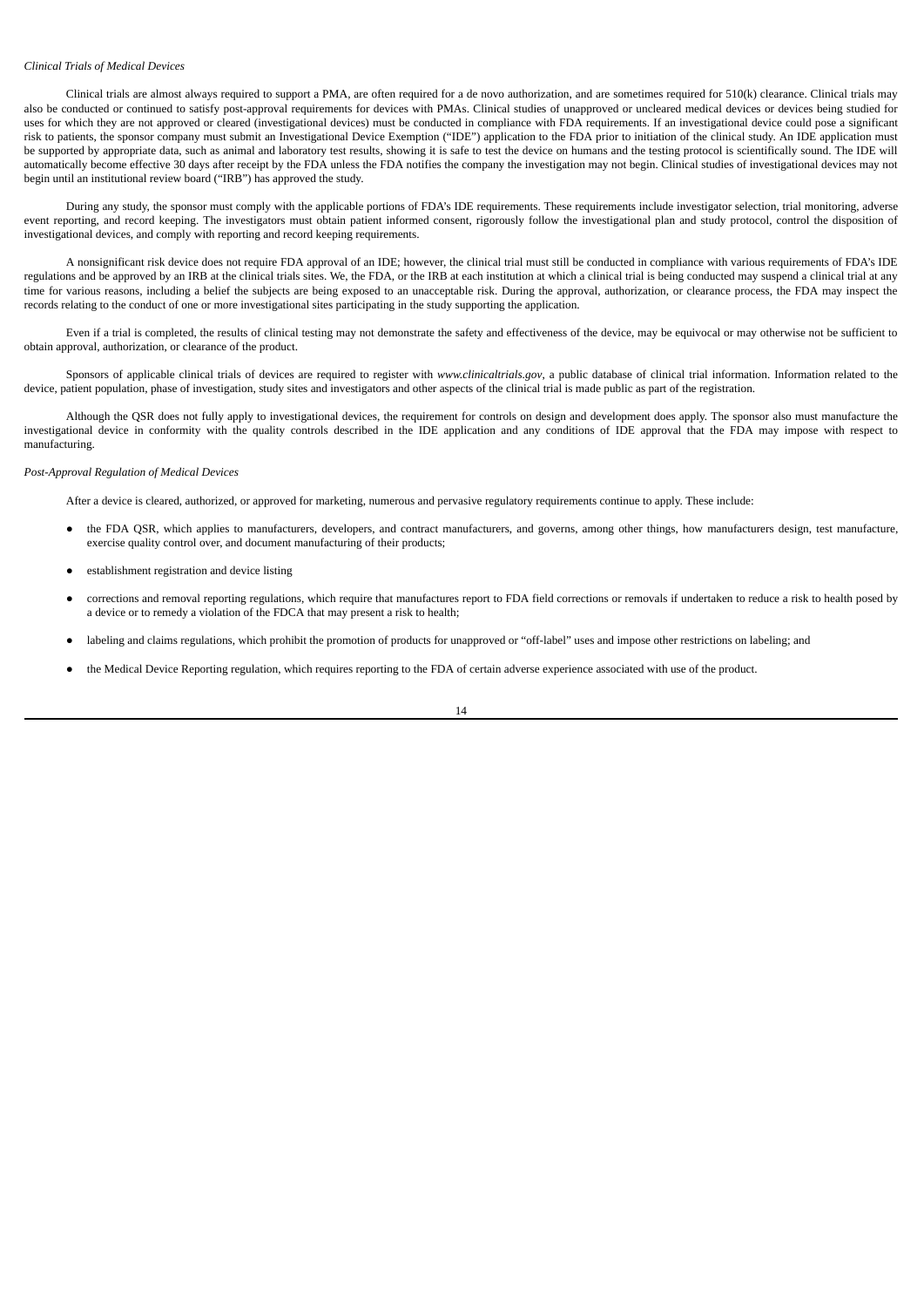We will continue to be subject to inspection by the FDA to determine our compliance with regulatory requirements. If the FDA finds a violation, it can institute a wide variety of enforcement actions, ranging from a public warning letter to more severe sanctions such as:

- fines, injunctions, and civil penalties;
- recall or seizure of products:
- operating restrictions, partial suspension or total shutdown of production;
- refusing requests for  $510(k)$  clearance or PMA approval of new products;
- withdrawing 510(k) clearance or PMA approvals already granted; and
- criminal prosecution.

# *QSR Requirements*

Manufacturers of medical devices are required to comply with FDA quality system requirements set forth the QSR. The QSR requires, among other things, establishment of a quality system and processes for design and development and manufacturing controls as well as the corresponding maintenance of records and documentation. Certain adverse events and malfunctions with the product must be reported to the FDA and could result in the imposition of marketing restrictions through labeling changes or in product withdrawal. Product approvals, authorizations, or clearances may be withdrawn if compliance with regulatory requirements is not maintained or if problems concerning safety or effectiveness of the product occurs following the approval, authorization, or clearance. We will use contract manufacturers to manufacture our products for the foreseeable future. We will, therefore, be dependent on their compliance with these requirements to market our products. We work closely with our contract manufacturers to assure our products are in strict compliance with these regulations.

# *Export Regulations*

Medical devices that are legally marketed in the United States may be exported anywhere in the world without prior FDA notification or approval. Devices that have not been approved or cleared in the United States must follow the export provisions of the FDCA. Depending on which section of the FDCA we may export under, we may need to request an export permit letter or export certificate, or we may need to submit a simple notification. Export certificates may be requested by foreign customers or foreign governments to provide proof of the products' status as regulated by the FDA. The export certificate is prepared by FDA and contains information about a product's regulatory or marketing status in the United **States** 

# *Clinical Laboratory Improvement Amendments of 1988*

The use of our products is also affected by the Clinical Laboratory Improvement Amendments of 1988 ("CLIA") and related federal and state regulations, which provide for regulation of laboratory testing. Any customers using our products for clinical use in the United States will be regulated under CLIA, which establishes quality standards for all laboratory testing to ensure the accuracy, reliability and timeliness of patient test results regardless of where the test was performed. In particular, these regulations mandate that clinical laboratories must be certified by the federal government or a federally approved accreditation agency, or must be located in a state that has been deemed exempt from CLIA requirements because the state has in effect laws that provide for requirements equal to or more stringent than CLIA requirements. Moreover, these laboratories must meet quality assurance, quality control and personnel standards, and they must undergo proficiency testing and inspections. The CLIA standards applicable to clinical laboratories are based on the complexity of the method of testing performed by the laboratory, which range from "waived" to "moderate complexity" to "high complexity."

# *Laboratory-developed tests.*

The FDA considers LDTs to be tests that are designed, developed, validated and used within a single laboratory. The FDA historically has taken the position that it has the authority to regulate such tests as medical devices under the FDC Act but has for the most part exercised enforcement discretion and has not required clearance, authorization, or approval of LDTs prior to marketing. Rather, in place of premarket clearance or approval and other medical device general and special controls, the agency has relied on the certification of the laboratory under CLIA to ensure the quality and validity of the tests.

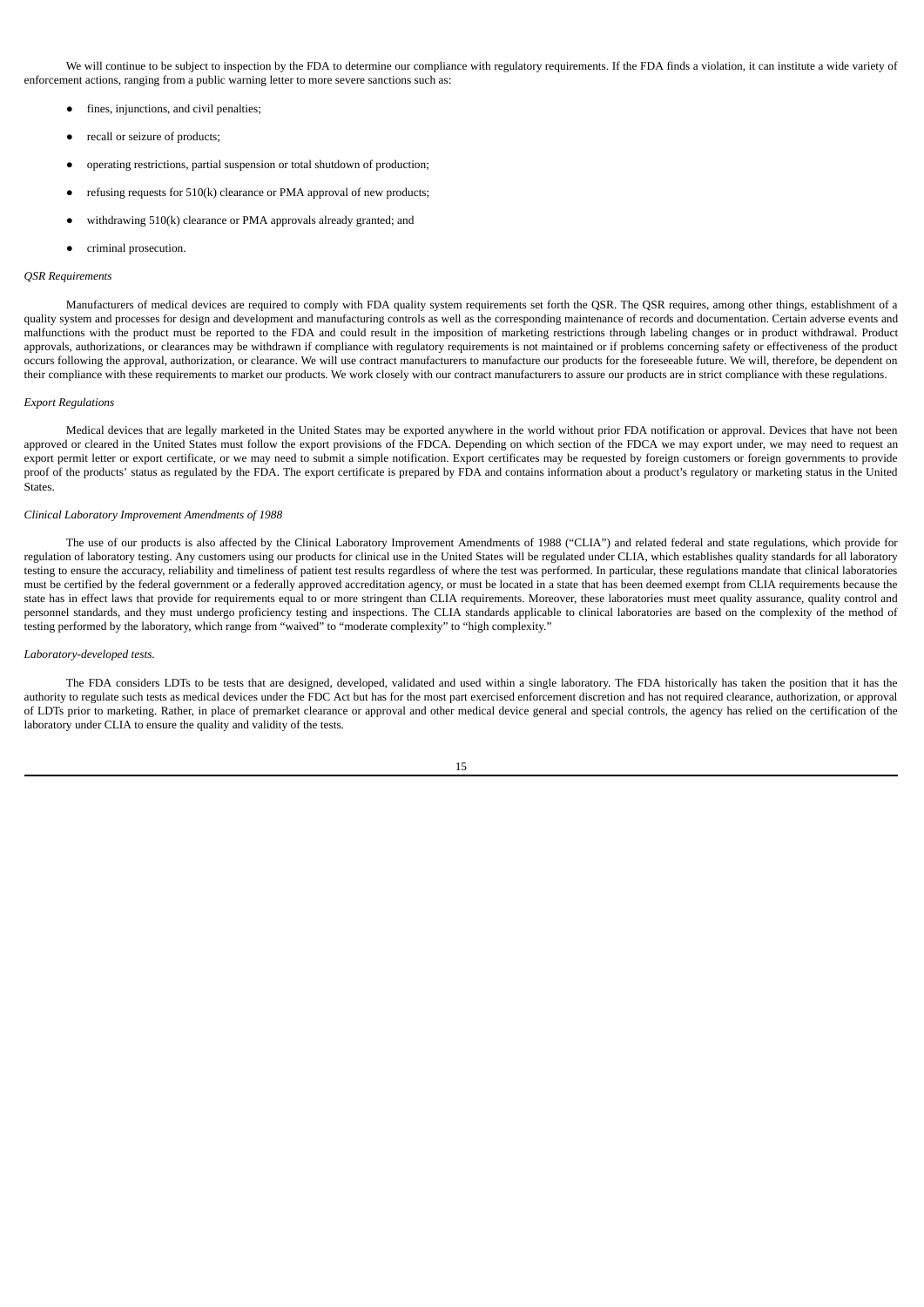Under present FDA enforcement discretion, most LDTs currently do not require premarket clearance or approval. Instead, LDTs are generally subject to CLIA regulations, provided that:

- 1. the tests must be developed and validated by a laboratory certified by CLIA as capable of performing high complexity tests;
- 2. the developed LDT may be requested only on the order of a physician or other licensed health care provider;
- 3. the technological characteristics of the LDT are not so complex or potentially misunderstood by users such that the technology alone creates a significant health risk to patients;
- 4. the LDT is not marketed directly to consumers; and
- 5. the LDT does not present a specific patient or population risk such that FDA determines that enforcement discretion is not warranted or appropriate.

#### *Foreign Government Regulation*

We intend to market our products in European and other select international markets. The regulatory pre-market requirements for molecular devices vary from country to country. Some countries impose product standards, packaging requirements, labeling requirements and import restrictions on devices. Each country has its own tariff regulations, duties and tax requirements. Failure to comply with applicable foreign regulatory requirements may subject us to fines, suspension or withdrawal of regulatory approvals, product recalls, seizure of products, operating restrictions and criminal prosecution. For products sold in the European Economic Area, we have self-declared a Declaration of Conformity under the relevant sections of the applicable European Community standards and other normative documents.

#### *Fraud and Abuse Regulations*

We are subject to numerous federal and state health care anti-fraud laws, including the federal anti-kickback statute and False Claims Act that are intended to reduce waste, fraud and abuse in the health care industry. These laws are broad and subject to evolving interpretations. They prohibit many arrangements and practices that are lawful in industries other than health care, including certain payments for consulting and other personal services, some discounting arrangements, the provision of gifts and business courtesies, the furnishing of free supplies and services, and waivers of payments. In addition, many states have enacted or are considering laws that limit arrangements between medical device manufacturers and physicians and other health care providers and require significant public disclosure concerning permitted arrangements. These laws are vigorously enforced against medical device manufacturers and have resulted in manufacturers paying significant fines and penalties and being subject to stringent corrective action plans and reporting obligations. If we are ever accused of violating them, we could be forced to expend significant resources on investigation, remediation and monetary penalties.

## *Patient Protection and Affordable Care Act*

Our operations will be affected by the federal Patient Protection and Affordable Care Act of 2010, as modified by the Health Care and Education Reconciliation Act of 2010, which we refer to as the Health Care Act. Among other things, the Health Care Act requires manufacturers to report to HHS detailed information about financial arrangements with physicians, teaching hospitals and certain other categories of health care providers. These reporting provisions preempt state laws that require reporting of the same information, but not those that require reports of different or additional information. Failure to comply subjects the manufacturer to significant civil monetary penalties.

#### *Health Insurance Coverage and Reimbursement*

Our ability to successfully commercialize our product candidates will depend in part on the extent to which governmental authorities, private health insurers and other third-party payors provide coverage for and establish adequate reimbursement levels for our product candidates.

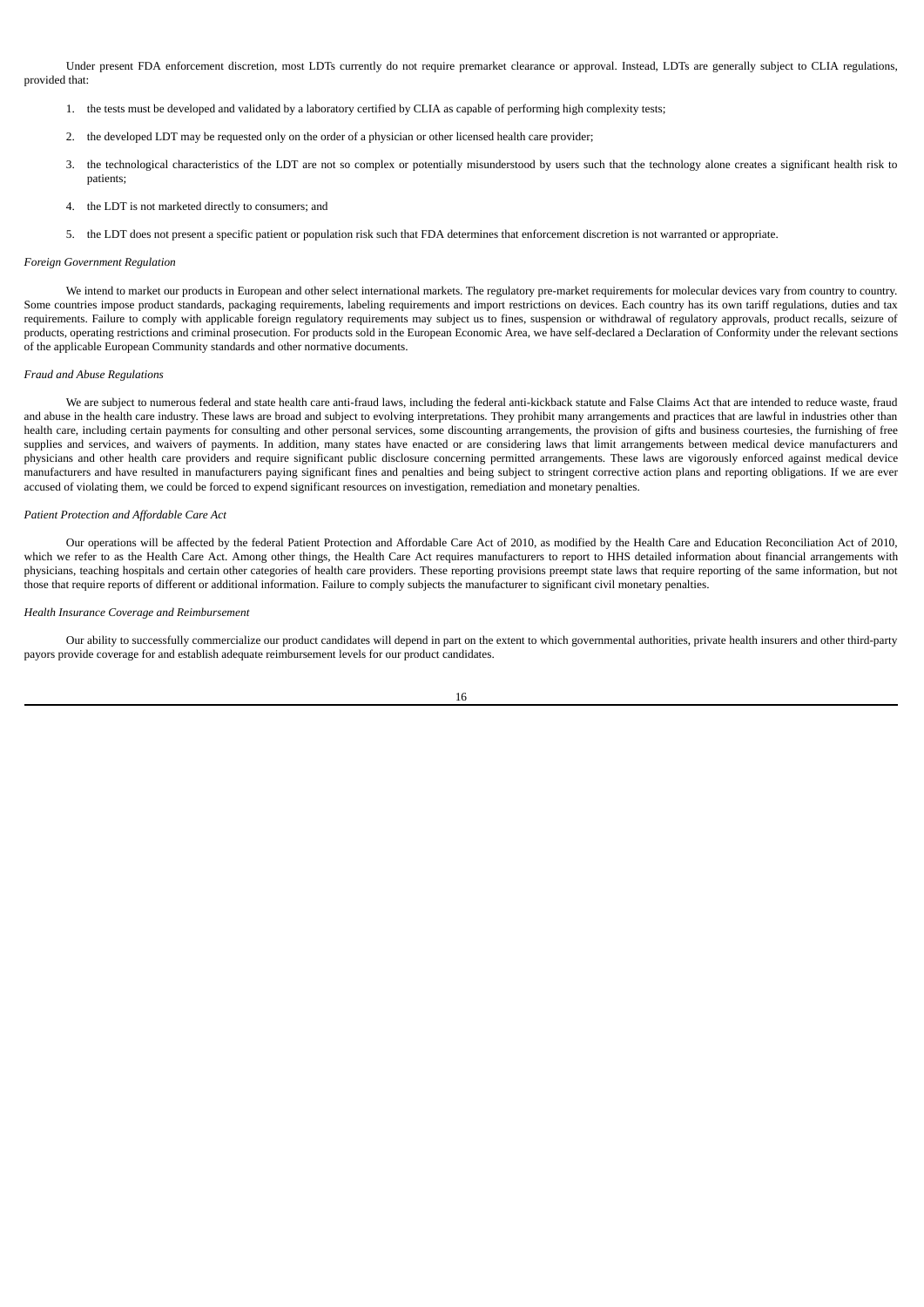In the United States, third-party payors continue to implement initiatives that restrict the use of certain technologies to those that meet certain clinical evidentiary requirements. In addition to uncertainties surrounding coverage policies, there are periodic changes to reimbursement. Third-party payors regularly update reimbursement amounts and also from time to time revise the methodologies used to determine reimbursement amounts. This includes annual updates to payments to physicians, hospitals and ambulatory surgery centers for procedures during which our products are used.

### **Employees**

As of December 31, 2021, we have nine full-time employees. We also contract with several consultants and contractors performing public relations, investor relations, and accounting functions. None of our employees are represented by labor unions or covered by collective bargaining agreements.

#### **Available Information**

Our principal executive offices are located at 360 Massachusetts Avenue, Suite 203, Acton, MA 01720 and our telephone number is (844) 327-7078. Our website address is www.bluejaydx.com. We make available free of charge through the Investors Relations section of our website our Annual Reports on Form 10-K, Quarterly Reports on Form 10-Q, Current Reports on Form 8-K and all amendments to those reports as soon as reasonably practicable after such material is electronically filed with or furnished to the U.S. Securities and Exchange Commission. We include our website address in this report only as an inactive textual reference and do not intend it to be an active link to our website. The contents of our website are not incorporated into this report.

# <span id="page-19-0"></span>**ITEM 1A. RISK FACTORS**

#### **Risk Factor Summary**

The following summary highlights the material risks that may affect our business, operating results, financial condition and prospects, as more fully described in the pages that follow this summary.

## **Risks Related to Our Financial Condition and Capital Requirements**

#### *We are subject to the risks associated with new businesses.*

We entered into a license agreement with Toray in October 2020 and are effectively a new business with a plan to commercialize our licensed technology. Our limited operating history may not be adequate to enable you to fully assess our ability to develop and market our Symphony platform and test cartridges, assuming we receive regulatory clearances for which there is no assurance, and respond to competition. Our efforts to date have related to the organization and formation of our company, research and development and preparation for commencing regulatory trials. We have no approved products, have not yet generated revenue, and we cannot guarantee we will ever be able to generate revenues. Therefore, we are, and expect for the foreseeable future to be, subject to all the risks and uncertainties, inherent in a new business focused on the development and sale of new medical devices. As a result, we may be unable to further develop, obtain regulatory approval for, manufacture, market, sell and derive revenues from our Symphony platform and test cartridges and the other product candidates in our pipeline, and our inability to do so would materially and adversely impact our viability. In addition, we still must optimize many functions necessary to operate a business, including expanding our managerial, personnel and administrative structure, continuing product research and development, and assessing and commencing our marketing activities.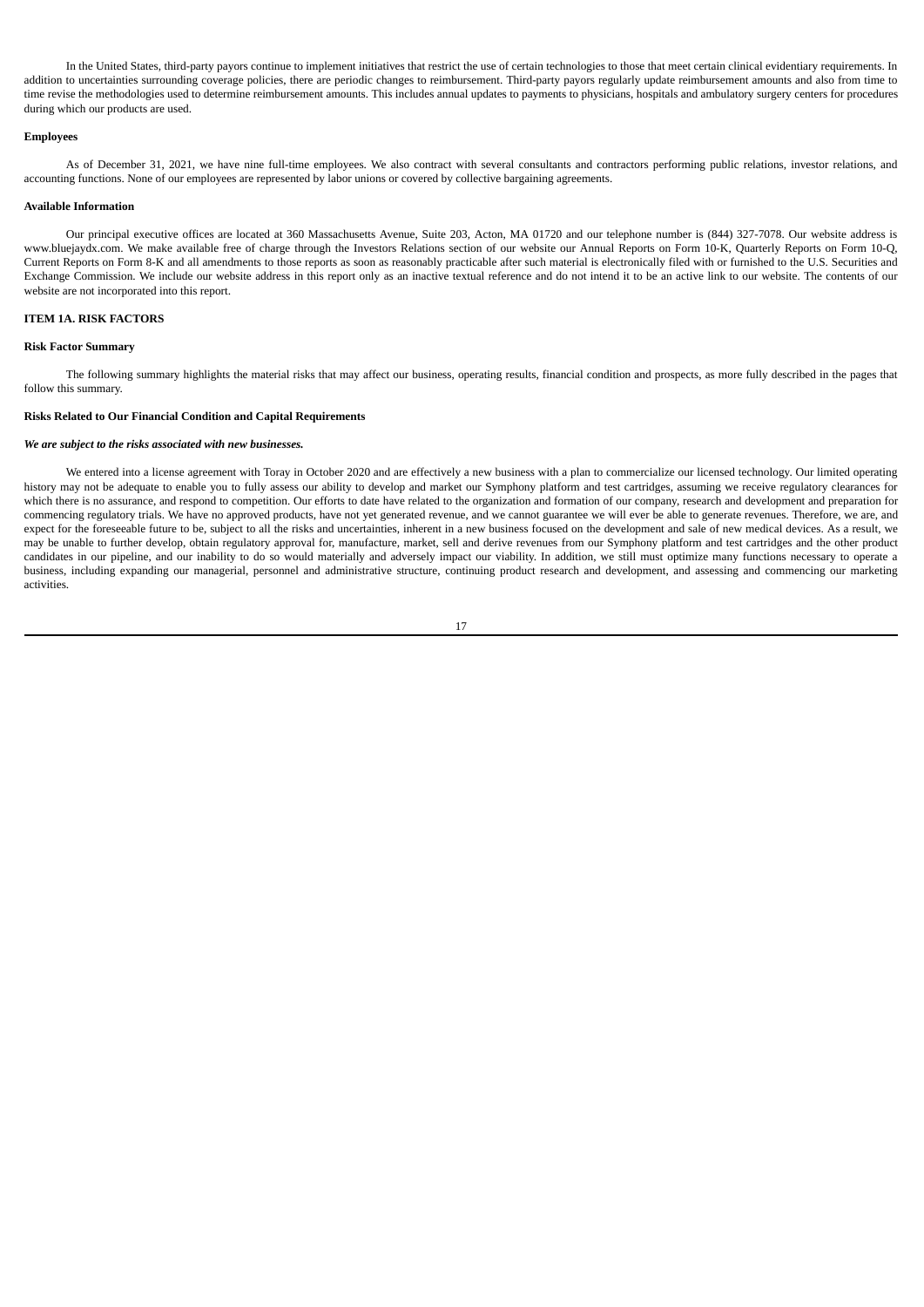Accordingly, you should consider our prospects in light of the costs, uncertainties, delays and difficulties frequently encountered by companies that have not yet commercialized their products, particularly those in the medical device field. In particular, potential investors should consider that there is a significant risk that we will not be able to:

- implement or execute our current business plan, or that our business plan is sound;
- maintain our management team and Board of Directors;
- determine that the technologies that have been developed are commercially viable;
- attract, enter into or maintain contracts with, and retain customers; and
- raise any necessary additional funds in the capital markets or otherwise to effectuate our business plan.

In the event that we do not successfully address these risks, our business, prospects, financial condition, and results of operations could be materially and adversely affected.

#### We have incurred significant losses since inception and may not be able to achieve significant revenues or profitability.

Since our inception, we have engaged primarily in development activities. We have funded our operations primarily through debt and equity financings, and have incurred losses since inception, including a net loss of \$3.5 million and \$1.2 million for the years ended December 31, 2021 and 2020, respectively. We do not know whether or when we will become profitable. Our ability to generate revenue and achieve profitability depends upon our ability, alone or with others, to complete the development process of our product candidates, including regulatory approvals, and thereafter achieve substantial acceptance in the marketplace for our products. We may be unable to achieve any or all of these goals.

## We will require substantial additional funding, which may not be available to us on acceptable terms, or at all, and, if not so available, may require us to delay, limit, reduce or cease *our operations.*

To date, we have relied primarily on private debt and equity financing to carry on our business. We have limited financial resources, negative cash flow from operations and no assurance that sufficient funding will be available to us to fund our operating expenses and to further our product development efforts and pursue clinical trials for FDA approval. We expect that our current cash position will enable us to fund our operating expenses and capital expenditure requirements for at least the next twelve months. Thereafter, unless we achieve profitability, we anticipate that we will need to raise additional capital to fund our operations while we implement and execute our business plan. We currently do not have any contracts or commitments for additional financing. In addition, any additional equity financing may involve substantial dilution to our existing shareholders. There can be no assurance that such additional capital will be available on a timely basis or on terms that will be acceptable to us. Failure to obtain such additional financing could result in delay or indefinite postponement of operations or the further development of our business with the possible loss of such properties or assets. If adequate funds are not available or are not available on acceptable terms, we may not be able to fund our business or the expansion thereof, take advantage of strategic acquisitions or investment opportunities or respond to competitive pressures. Such inability to obtain additional financing when needed could have a material adverse effect on our business, results of operations, cash flow, financial condition and prospects.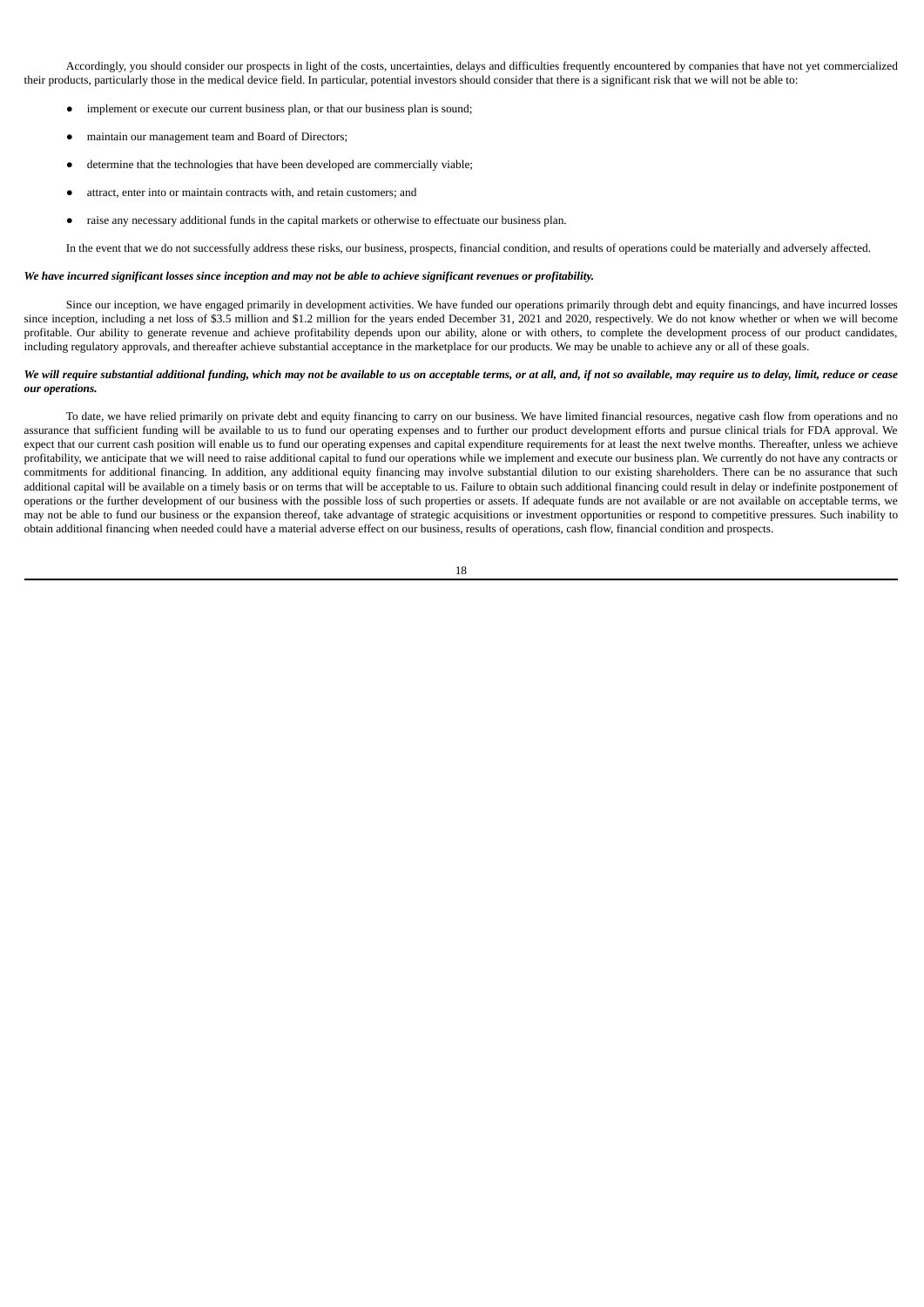# **Risks Related to Our Business**

## The license agreement with Toray, which covers the license of the core technology used in our Symphony platform and test cartridge product candidates, contains significant risks that may threaten our viability or otherwise have a material adverse effect on us and our business, assets and its prospects.

We have an exclusive license with Toray for the entire world, excluding Japan, to use their patents and know-how related to our Symphony platform and test cartridges for the manufacturing, marketing and sale of such products. We also have a nonexclusive license for the same purposes in Japan. We have no contractual rights to the intellectual property covered in the license agreement other than as expressly set forth therein. Our plans, business, prospects and viability are substantially dependent on that intellectual property and subject to the limitations relating thereto as set forth in the license agreement:

- After the receipt of regulatory approval in a country, we are required to pay Toray a minimum royalty of \$60,000 for the initial year that royalties are payable increasing to a minimum of \$100,000 thereafter, regardless of the actual amount of sales by us of licensed products. Accordingly, we could be obligated to pay royalties even though we have generated no or limited revenue. Such payments could materially and adversely affect our profitability and could limit our investment in our business.
- For a period of three years, we are required to purchase test cartridges from Toray. Accordingly, we will not have unfettered right to select our suppliers, regardless of whether an unauthorized supplier could provide products on better pricing, delivery, quality or other terms, thus potentially materially and adversely impacting those aspects of our business, economies, profitability and prospects.
- The license is non-assignable and non-sublicensable (to third parties). These restrictions may limit our flexibility to structure our operations in the most advantageous manner.
- At our sole expense, we must file for, prosecute the application for, and obtain all regulatory approvals for the licensed products and obtain all legal permits necessary for promoting, marketing, offering or selling each licensed product. The regulatory approval process can be expensive and time consuming, and there can be no assurances that we will be able to obtain or maintain any or all required permits.
- We are required to obtain market approval for the products in the United States and the European Union by October 2023 or the license agreement could be terminated by Toray.
- If we do not generate commercial sales within five years of the date of the license. Toray has the right to terminate the agreement or make it non-exclusive.
- Except with respect to Toray's ownership of all intellectual property rights in respect of the licensed property, Toray provides no, and disclaims all, representations, warranties or covenants relating to the licensed intellectual property or any other matters under the license agreement and in particular disclaims any fitness of the property for any purpose or any warranty against infringement of any third party patent. These provisions limit our recourse in the event that the licensed intellectual property is flawed, defective, inadequate, incomplete, uncommercial, wrongly described or otherwise not useful for our purposes. We have not independently verified any of the technical, scientific, commercial, legal, medical or other circumstances or nature of the licensed intellectual property and therefore there can be no assurances that any of the foregoing risks have been reduced or eliminated. These provisions represent a significant risk of a material adverse impact on us, our business and our prospects.

In addition, see the risks in "*Risks Related to Our Intellectual Property*" below. These risks are not the only risks inherent in the license agreement. You are encouraged to read the complete text of the license agreement, which is filed as an exhibit to this annual report.

# We have not yet launched any products and the ability to do so will depend on the acceptance of our Symphony platform in the healthcare market.

We have not yet launched or received regulatory approvals in any country or territory for our Symphony platform or test cartridges. Even if we receive regulatory approvals, we are faced with the risk that our Symphony platform will not be accepted over competing products and that we will be unable to enter the marketplace or compete effectively. We cannot assure you that our Symphony platform or test cartridges will gain market acceptance. If the market for our future products fails to develop or develops more slowly than expected, or if any of the technology and standards supported by us do not achieve or sustain market acceptance, our business and operating results would be materially and adversely affected.

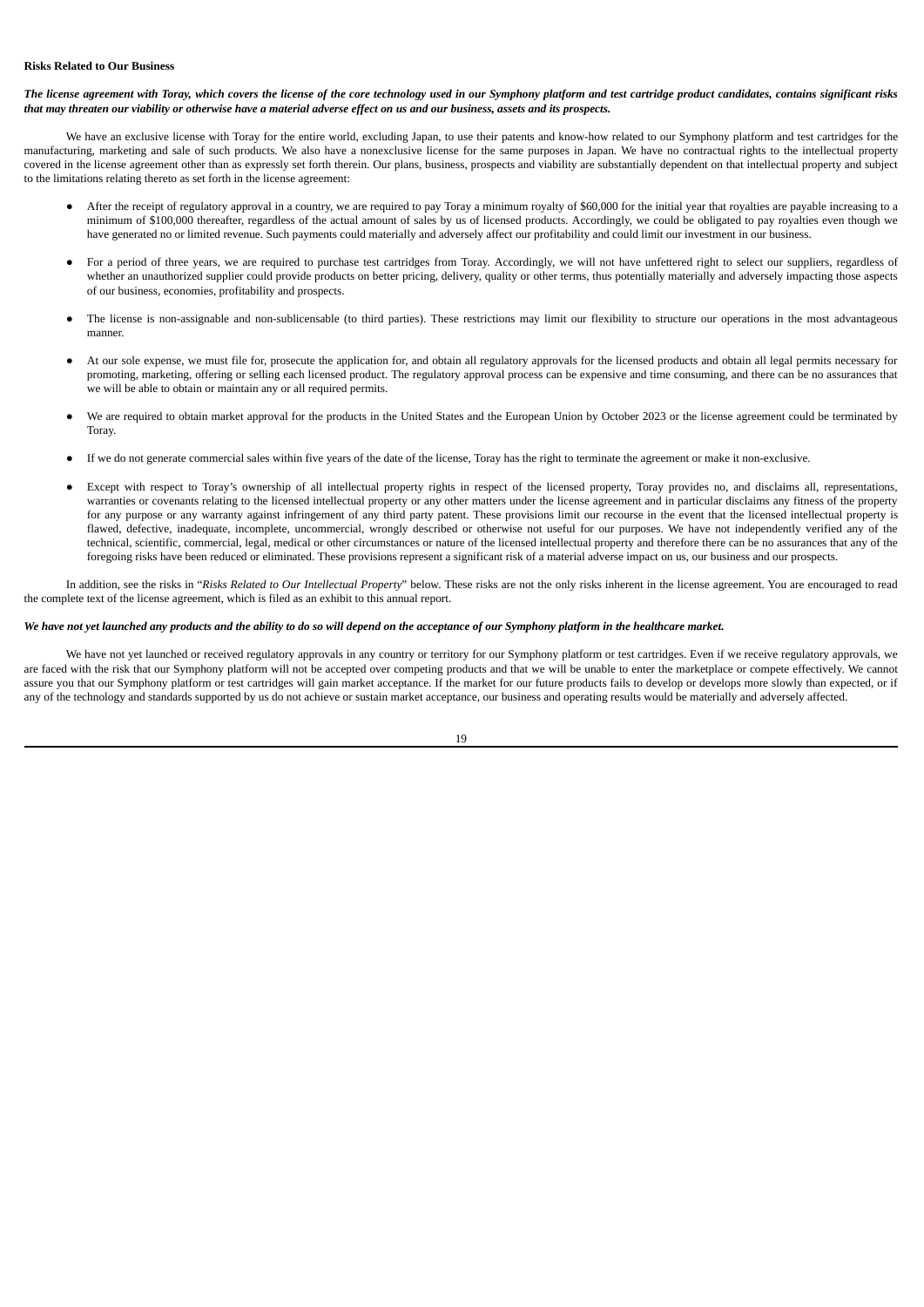# We cannot accurately predict the volume or timing of any sales, making the timing of any revenues difficult to predict.

We may be faced with lengthy and unpredictable customer evaluation and approval processes associated with our Symphony platform. Consequently, we may incur substantial expenses and devote significant management effort and expense in developing customer adoption of our Symphony platform, which may not result in revenue generation. We must also obtain regulatory approvals of our Symphony platform and test cartridges in jurisdictions in which we pursue approvals, which is subject to risk and potential delays. The same risks apply to other tests we may develop based on our Symphony platform. As such, we cannot accurately predict the volume, if any, or timing of any future sales.

# If third-party payors do not provide coverage and reimbursement for the use of our platform, our business and prospects may be negatively impacted.

Third-party payors, whether governmental or commercial, are developing increasingly sophisticated methods of controlling healthcare costs. In addition, in certain countries, no uniform policy of coverage and reimbursement for medical device products and services exists among third-party payors. Therefore, coverage and reimbursement for medical device products and services can differ significantly from payor to payor. In addition, payors continually review new technologies for possible coverage and can, without notice, deny coverage for these new products and procedures. As a result, the coverage determination process is often a time-consuming and costly process that will require us to provide scientific and clinical support for the use of our products to each payor separately, with no assurance that coverage and adequate reimbursement will be obtained.

## Our Symphony platform, including its software and systems, may contain undetected errors, which could limit our ability to provide our products and diminish the attractiveness of *our offerings.*

Our Symphony platform may contain undetected errors, defects, or bugs. As a result, our customers or end users may discover errors or defects in our products, software or systems, or our products, software or systems may not operate as expected. We may discover significant errors or defects in the future that we may not be able to fix. Our inability to fix any of those errors could limit our ability to provide our products and services, impair the reputation of our brand and diminish the attractiveness of our product and service offerings to our customers.

In addition, we may utilize third party technology or components in our products, and we rely on those third parties to provide support services to us. The existence of errors, defects, or bugs in third party technology or components, or the failure of those third parties to provide necessary support services to us, could materially adversely impact our business.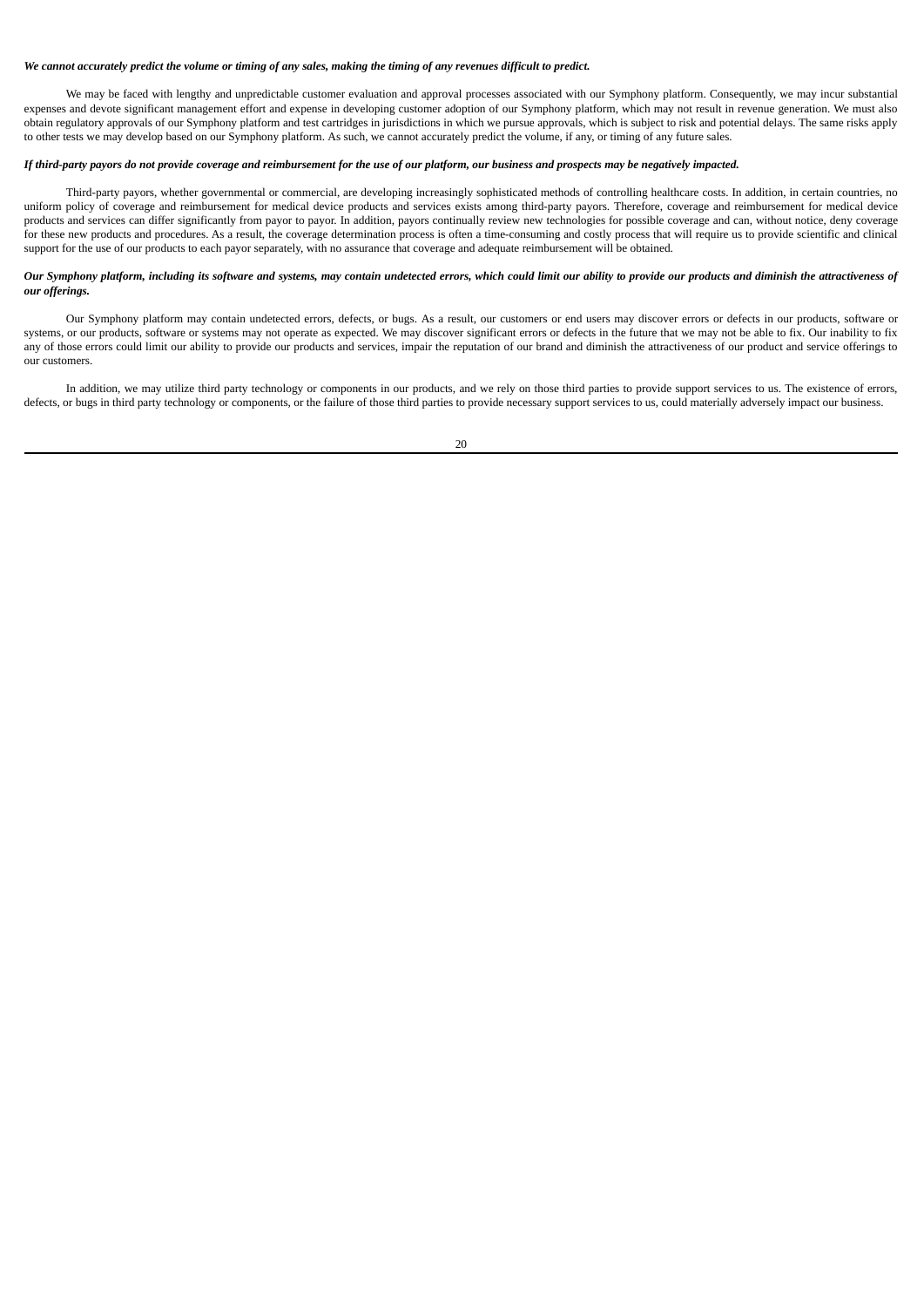# We will rely on the proper function, security and availability of our information technology systems and data to operate our business, and a breach, cyber-attack or other disruption to these systems or data could materially and adversely affect our business, results of operations, financial condition, cash flows, reputation, or competitive position.

We will depend on sophisticated software and other information technology systems to operate our business, including to process, transmit and store sensitive data, and our future products and services may include information technology systems that collect data regarding patients. We could experience attempted or actual interference with the integrity of, and interruptions in, our technology systems, as well as data breaches, such as cyber-attacks, malicious intrusions, breakdowns, interference with the integrity of our products and data or other significant disruptions. Furthermore, we may rely on third-party vendors to supply and/or support certain aspects of our information technology systems. These third-party systems could also become vulnerable to cyber-attack, malicious intrusions, breakdowns, interference, or other significant disruptions, and may contain defects in design or manufacture or other problems that could result in system disruption or compromise the information security of our own systems.

If in the future we pursue foreign jurisdictions, such international operations will mean that we are subject to laws and regulations, including data protection and cybersecurity laws and regulations, in many jurisdictions. Furthermore, there has been a developing trend of civil lawsuits and class actions relating to breaches of consumer data held by large companies or incidents arising from other cyber-attacks. Any data security breaches, cyber-attacks, malicious intrusions or significant disruptions could result in actions by regulatory bodies and/or civil litigation, any of which could materially and adversely affect our business, results of operations, financial condition, cash flows, reputation, or competitive position.

In addition, our information technology systems require an ongoing commitment of significant resources to maintain, protect, and enhance existing systems and develop new systems to keep pace with continuing changes in information processing technology, evolving legal and regulatory standards, the increasing need to protect patient and customer information, changes in the techniques used to obtain unauthorized access to data and information systems, and the information technology needs associated any new products and services. There can be no assurance that our process of consolidating, protecting, upgrading and expanding our systems and capabilities, continuing to build security into the design of our products, and developing new systems to keep pace with continuing changes in information processing technology will be successful or that additional systems issues will not arise in the future.

If our information technology systems, products or services or sensitive data are compromised, patients or employees could be exposed to financial or medical identity theft or suffer a loss of product functionality, and we could lose existing customers, have difficulty attracting new customers, have difficulty preventing, detecting, and controlling fraud, be exposed to the loss or misuse of confidential information, have disputes with customers, physicians, and other health care professionals, suffer regulatory sanctions or penalties, experience increases in operating expenses or an impairment in our ability to conduct our operations, incur expenses or lose revenues as a result of a data privacy breach, product failure, information technology outages or disruptions, or suffer other adverse consequences including lawsuits or other legal action and damage to our reputation.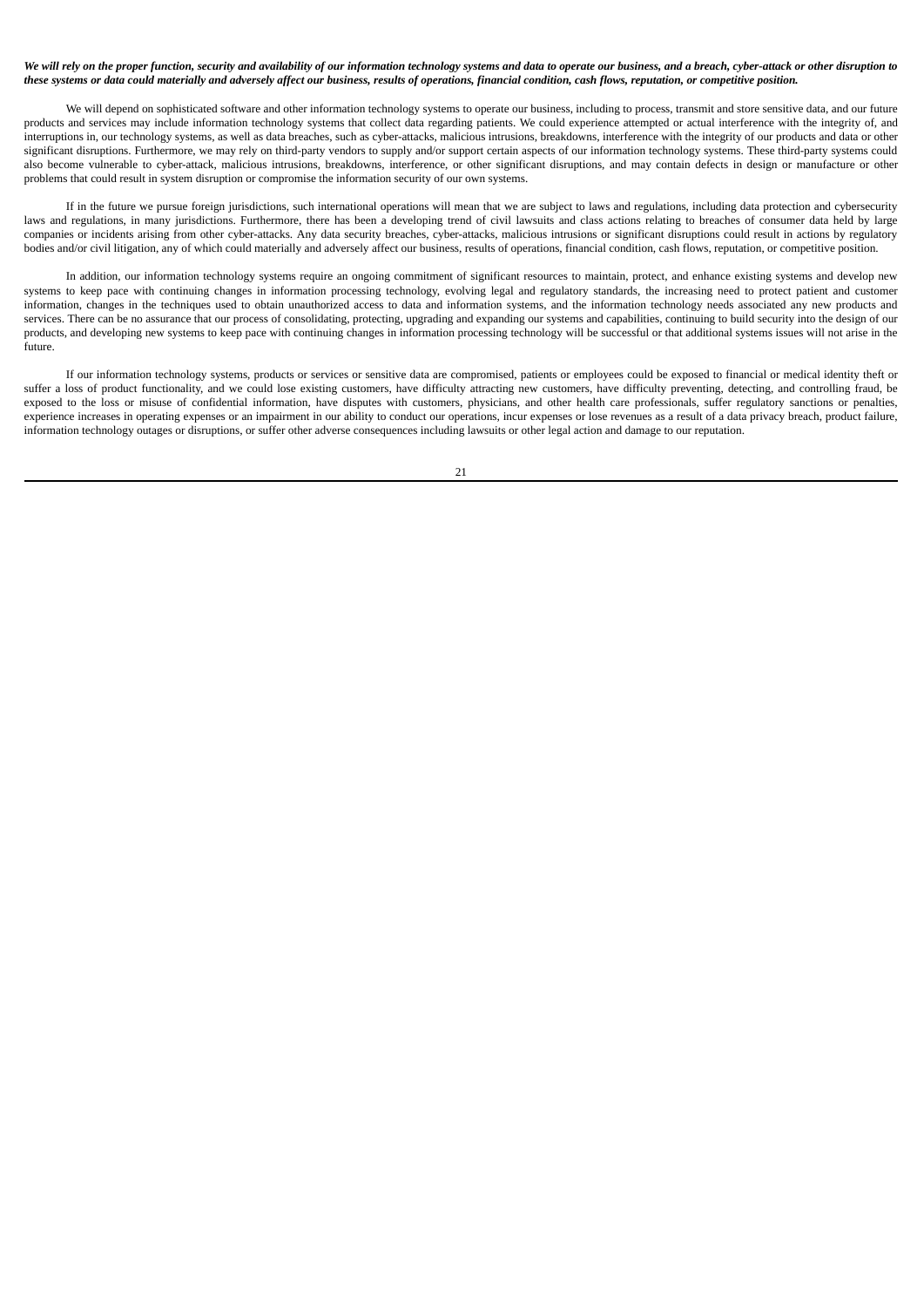# *Our future performance will depend on the continued engagement of key members of our management team.*

Our future performance depends to a large extent on the continued services of members of our current management. In the event that we lose the continued services of such key personnel for any reason, this could have a material adverse effect on our business, operations and prospects.

## If we are not able to attract and retain highly skilled managerial, scientific and technical personnel, we may not be able to implement our business model successfully.

We believe that our management team must be able to act decisively to apply and adapt our business model in the markets in which we will compete. In addition, we will rely upon technical and scientific employees or third-party contractors to effectively establish, manage and grow our business. Consequently, we believe that our future viability will depend largely on our ability to attract and retain highly skilled managerial, sales, scientific and technical personnel. In order to do so, we may need to pay higher compensation or fees to our employees or consultants than we currently expect, and such higher compensation payments would have a negative effect on our operating results. Competition for experienced, highquality personnel is intense and we cannot assure that we will be able to recruit and retain such personnel. We may not be able to hire or retain the necessary personnel to implement our business strategy. Our failure to hire and retain such personnel could impair our ability to develop new products and manage our business effectively.

## If we or our manufacturers fail to comply with the regulatory quality system regulations or any applicable equivalent regulations, our proposed operations could be interrupted, and *our operating results would suffer.*

We and any third-party manufacturers and suppliers of ours will be required, to the extent of applicable regulation, to follow the quality system regulations of each jurisdiction we will seek to penetrate and also will be subject to the regulations of these jurisdictions regarding the manufacturing processes. If we or any third-party manufacturers or suppliers of ours are found to be in significant non-compliance or fail to take satisfactory corrective action in response to adverse regulatory findings in this regard, regulatory agencies could take enforcement actions against us and such manufacturers or suppliers, which could impair or prevent our ability to produce our products in a cost-effective and timely manner in order to meet customers' demands. Accordingly, our operating results would suffer.

## Product liability suits, whether or not meritorious, could be brought against us due to an alleaed defective product or for the misuse of our Symphony platform or test cartridaes. These suits could result in expensive and time-consumina litiaation, payment of substantial damages, and an increase in our insurance rates.

If our Symphony platform or test cartridges, or any future tests based on our Symphony platform, are defectively designed or manufactured, contain defective components or are misused, or if someone claims any of the foregoing, whether or not meritorious, we may become subject to substantial and costly litigation. Misusing our devices or failing to adhere to the operating guidelines or our devices producing inaccurate readings could cause significant harm to patients. In addition, if our operating guidelines are found to be inadequate, we may be subject to liability. Product liability claims could divert management's attention from our core business, be expensive to defend and result in sizable damage awards against us. While we expect to maintain product liability insurance, we may not have sufficient insurance coverage for all future claims. Any product liability claims brought against us, with or without merit, could increase our product liability insurance rates or prevent us from securing continuing coverage, could harm our reputation in the industry and could reduce revenue. Product liability claims in excess of our insurance coverage would be paid out of cash reserves harming our financial condition and adversely affecting our results of operations.

#### If we are found to have violated laws protecting the confidentiality of patient health information, we could be subject to civil or criminal penalties, which could increase our liabilities *and harm our reputation or our business.*

There are a number of laws around the world protecting the confidentiality of certain patient health information, including patient records, and restricting the use and disclosure of that protected information. Privacy rules protect medical records and other personal health information by limiting their use and disclosure, giving individuals the right to access, amend and seek accounting of their own health information and limiting most use and disclosures of health information to the minimum amount reasonably necessary to accomplish the intended purpose. We may face difficulties in holding such information in compliance with applicable law. If we are found to be in violation of the privacy rules, we could be subject to civil or criminal penalties, which could increase our liabilities, harm our reputation and have a material adverse effect on our business, financial condition and results of operations.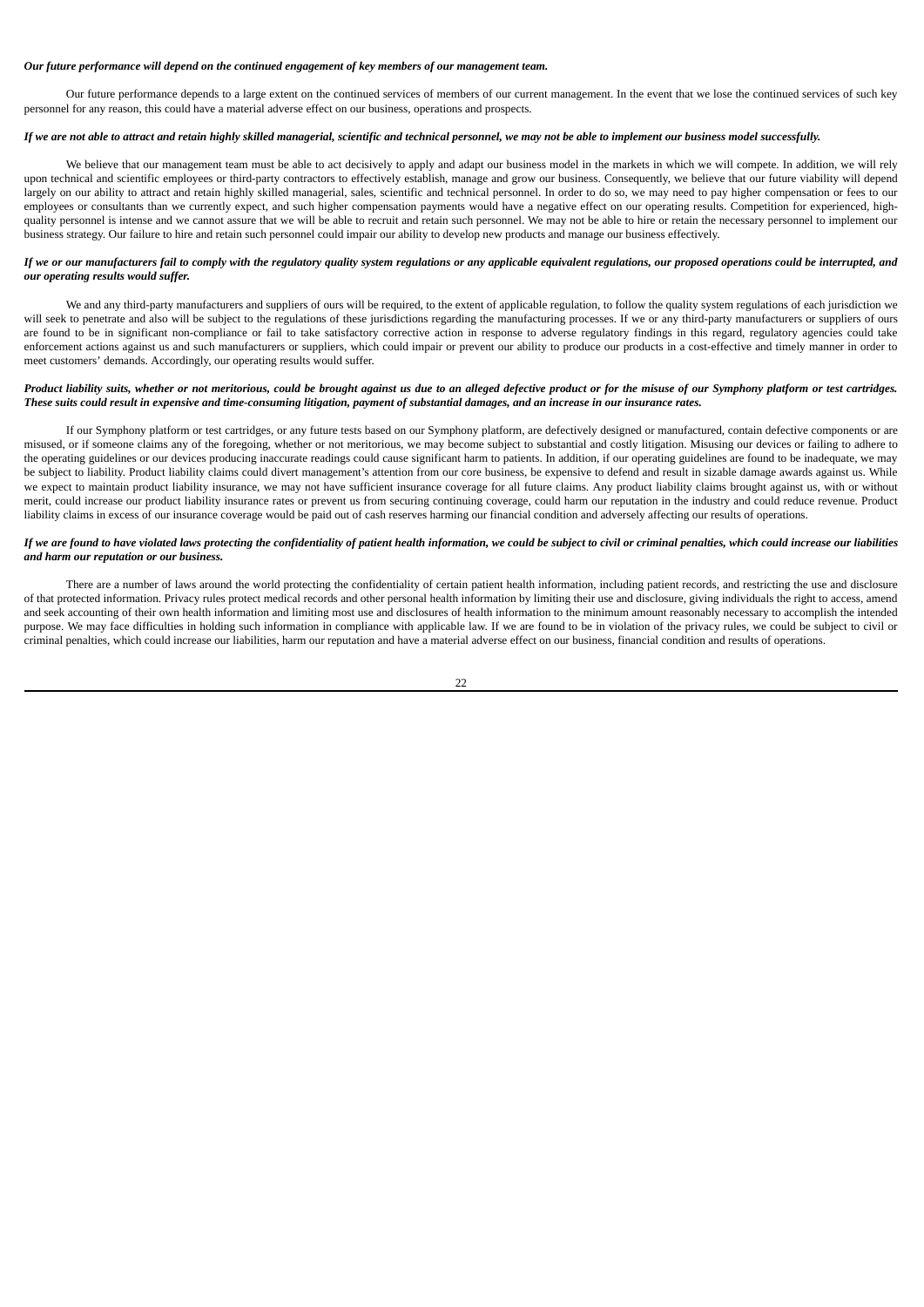# Significant raw material shortages, supplier capacity constraints, supplier disruptions, and sourcing issues may adversely impact or limited our products sales and or impact our *product margins.*

In connection with effects related to the COVID-19 pandemic, we are operating in a supply-constrained environment and are facing, and may continue to face, supply-chain shortages, inflationary pressures, logistics challenges and manufacturing disruptions that impact our revenues, profitability, and timeliness in fulfilling customer orders. In addition, our key contract manufacturers are limited- or sole-source suppliers. Disruptions in deliveries, capacity constraints, production disruptions up- or down-stream, price increases, or decreased availability of raw materials or commodities, including as a result of war, natural disasters (including the effects of climate change such as sea level rise, drought, flooding, wildfires and more intense weather events), actual or threatened public health emergencies or other business continuity events, adversely affect our operations and, depending on the length and severity of the disruption, can limit our ability to meet our commitments to customers or significantly impact our operating profit or cash flows.

#### **Risks Related to Product Development and Regulatory Approval**

### The regulatory approval process which we may be required to navigate may be expensive, time-consuming, and uncertain and may prevent us from obtaining clearance for our *planned products.*

We intend to market our Symphony platform or test cartridges following regulatory approval. To date, we have not received regulatory approval in any jurisdiction. The research, design, testing, manufacturing, labeling, selling, marketing, and distribution of medical devices are subject to extensive regulation by country-specific regulatory authorities, which regulations differ from country to country. There can be no assurance that, even after such time and expenditures, we will be able to obtain necessary regulatory approvals for clinical testing or for the manufacturing or marketing of any products. In addition, during the regulatory process, other companies may develop other technologies with the same intended use as our products.

We also will be subject to numerous post-marketing regulatory requirements, which may include labeling regulations and medical device reporting regulations, which may require us to report to different regulatory agencies if our device causes or contributes to a death or serious injury, or malfunctions in a way that would likely cause or contribute to a death or serious injury. In addition, these regulatory requirements may change in the future in a way that adversely affects us. If we fail to comply with present or future regulatory requirements that are applicable to us, we may be subject to enforcement action by regulatory agencies, which may include, among others, any of the following sanctions:

- warning letters, fines, injunctions, consent decrees and civil penalties;
- customer notification, or orders for repair, replacement, or refunds;
- voluntary or mandatory recall or seizure of our products;
- imposing operating restrictions, suspension, or shutdown of production;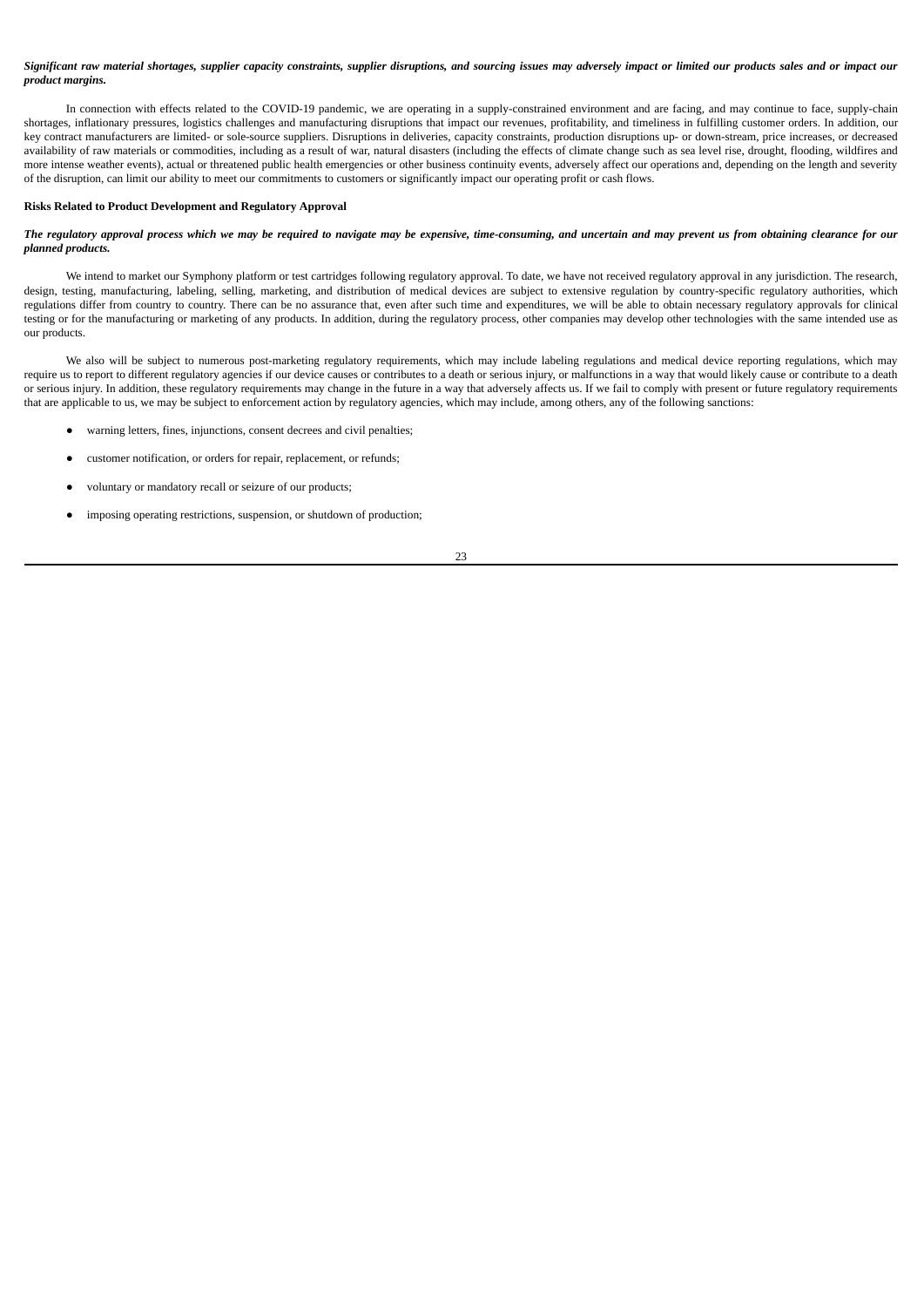- refusing our requests for clearance or pre-market approval of new products, new intended uses or modifications to any products;
- rescinding clearance or suspending or withdrawing pre-market approvals that have already been granted; and
- criminal prosecution.

The occurrence of any of these events may have a material adverse effect on our business, financial condition and results of operations.

## *Product clearances and approvals can often be denied or significantly delayed.*

Under FDA regulations, unless exempt, a new medical device may only be commercially distributed after it has received 510(k) clearance, is authorized through the de novo classification process, or is the subject of an approved PMA. The FDA will clear marketing of a medical device through the 510(k) process if it is demonstrated that the new product is substantially equivalent to another legally marketed product not subject to a PMA. Sometimes, a 510(k) clearance must be supported by preclinical and clinical data.

The PMA process typically is more costly, lengthy, and stringent than either the 510(k) process or the de novo classification process. Unlike a 510(k) review, which determines "substantial equivalence," a PMA requires that the applicant demonstrate reasonable assurance that the device is safe and effective by producing valid scientific evidence, including data from preclinical studies and human clinical trials. Therefore, to obtain regulatory clearance or approvals, we typically must, among other requirements, provide the FDA and similar foreign regulatory authorities with preclinical and clinical data that demonstrate to their satisfaction that our products satisfy the criteria for approval. Preclinical testing and clinical trials must comply with the regulations of the FDA and other government authorities in the United States and similar agencies in other countries.

We may be required to obtain PMAs, PMA supplements, de novo classification, or additional 510(k) pre-market clearances to market modifications to our products once they are approved and commercialized. The FDA requires device manufacturers to make and document a determination of whether a device modification requires approval or clearance; however, the FDA can review a manufacturer's decision. The FDA may not agree with our decisions not to seek approvals or clearances for particular device modifications. If the FDA requires us to obtain PMAs, PMA supplements or pre-market clearances for any modification to a previously cleared or approved device, we may be required to cease manufacturing and marketing of the modified device and perhaps also to recall such modified device until we obtain FDA clearance or approval. We may also be subject to significant regulatory fines or penalties.

The FDA may not clear or approve our product submissions or applications on a timely basis or at all. Such delays or refusals could have a material adverse effect on our business, financial condition, and results of operations.

The FDA may also change its clearance and approval policies, adopt additional regulations, or revise existing regulations, or take other actions which may prevent or delay approval or clearance of our products under development or impact our ability to modify our currently approved or cleared products on a timely basis. Any of these actions could have a material adverse effect on our business, financial condition, and results of operations.

International regulatory approval processes may take more or less time than the FDA clearance or approval process. If we fail to comply with applicable FDA and comparable non-U.S. regulatory requirements, we may not receive regulatory clearances or approvals or may be subject to FDA or comparable non-U.S. enforcement actions. We may be unable to obtain future regulatory clearance or approval in a timely manner, or at all, especially if existing regulations are changed or new regulations are adopted. For example, the FDA clearance or approval process can take longer than anticipated due to requests for additional clinical data and changes in regulatory requirements. A failure or delay in obtaining necessary regulatory clearances or approvals would materially adversely affect our business, financial condition, and results of operations.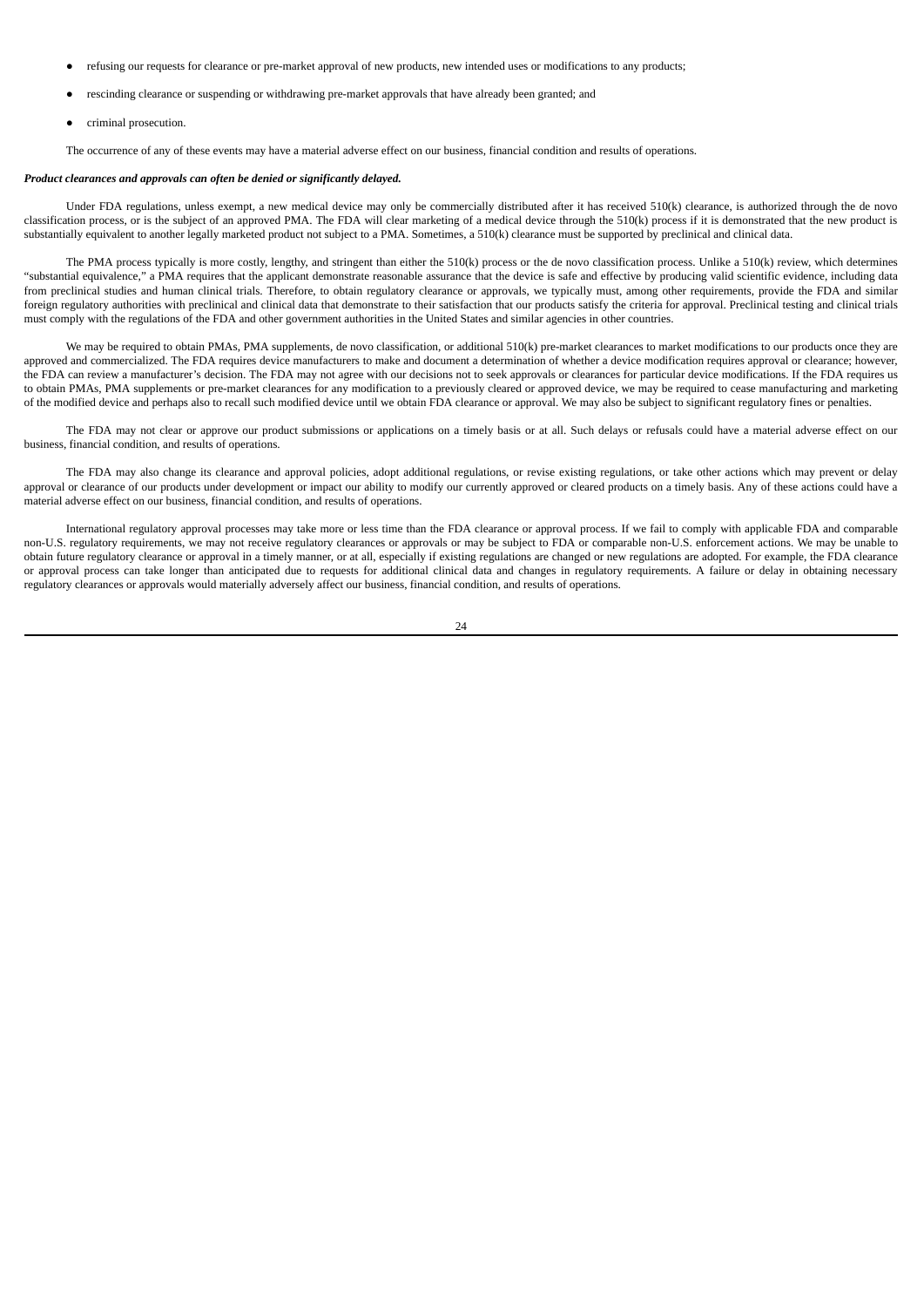# Our Symphony IL-6 product candidate is currently being distributed as a research use only product. The FDA could disagree with this distribution strategy and subject the product to regulation as a regulated medical device, which could increase our costs and delay our commercialization efforts, thereby materially and adversely affecting our business and results *of operations.*

In the United States, our Symphony IL-6 is currently labeled and sold for research use only, and not for the diagnosis or treatment of disease. Our future product candidates also may follow this same pathway to market. Because such products are not intended for use in clinical practice in diagnostics, and the products cannot include clinical or diagnostic claims, they are exempt from many regulatory requirements otherwise applicable to medical devices. In particular, while the FDA regulations require that RUO products be labeled, "For Research Use Only. Not for use in diagnostic procedures," the regulations do not otherwise subject such products to the FDA's pre- and post-market controls for medical devices.

A significant change in the laws governing RUO products or how they are enforced may require us to change our business model in order to maintain compliance. For instance, in November 2013 the FDA issued a guidance document entitled "Distribution of In Vitro Diagnostic Products Labeled for Research Use Only or Investigational Use Only" (the "RUO Guidance") which highlights the FDA's interpretation that distribution of RUO products with any labeling, advertising or promotion that suggests that clinical laboratories can validate the test through their own procedures and subsequently offer it for clinical diagnostic use as a laboratory developed test is in conflict with RUO status. The RUO Guidance further articulates the FDA's position that any assistance offered in performing clinical validation or verification, or similar specialized technical support, to clinical laboratories, conflicts with RUO status. If we engage in any activities that the FDA deems to be in conflict with the RUO status held by the products that we sell, we may be subject to immediate, severe and broad FDA enforcement action that would adversely affect our ability to continue operations. Accordingly, if the FDA finds that we are distributing our RUO products in a manner that is inconsistent with its regulations or guidance, we may be forced to stop distribution of our RUO tests until we are in compliance, which would reduce our revenue, increase our costs and adversely affect our business, prospects, results of operations and financial condition. In addition, the FDA's proposed implementation for a new framework for the regulation of LDTs may negatively impact the LDT market and thereby reduce demand for RUO products.

## Clinical data obtained in the future may not meet the required objectives, which could delay, limit or prevent any regulatory approval.

There can be no assurance that we will successfully complete any clinical evaluations necessary to receive regulatory approvals. While preliminary results have been encouraging and indicative of the potential performance of our Symphony platform and test cartridges, data already obtained, or in the future obtained, from clinical studies do not necessarily predict the results that will be obtained from later clinical evaluations. The failure to adequately demonstrate the performance characteristics of the device under development could delay or prevent regulatory approval of the device, which could prevent or result in delays to market launch and could materially harm our business. There can be no assurance that we will be able to receive approval for any potential applications of our principal technology, or that we will receive regulatory clearances from targeted regions or countries.

# We may be unable to complete required clinical evaluations, or we may experience significant delays in completing such clinical evaluations, which could prevent or significantly *delay our targeted product launch timeframe and impair our viability and business plan.*

The completion of any future clinical evaluations of our Symphony platform or test cartridges, or other studies that we may be required to undertake in the future, could be delayed, suspended, or terminated for several reasons, including:

- we may fail to or be unable to conduct the clinical evaluation in accordance with regulatory requirements;
- sites participating in the trial may drop out of the trial, which may require us to engage new sites for an expansion of the number of sites that are permitted to be involved in the trial;
- patients may not enroll in, remain in or complete, the clinical evaluation at the rates we expect; and
- clinical investigators may not perform our clinical evaluation on our anticipated schedule or consistent with the clinical evaluation protocol and good clinical practices.

If our clinical evaluations are delayed it will take us longer to ultimately launch our Symphony platform and test cartridges in the market and generate revenues. Moreover, our development costs will increase if we have material delays in our clinical evaluation or if we need to perform more or larger clinical evaluations than planned.

# We and our suppliers may not meet regulatory quality standards applicable to our manufacturing processes, which could have an adverse effect on our business, financial condition, *and results of operations.*

As a medical device manufacturer, we will need to register with the FDA and various non-U.S. regulatory agencies, and will be are subject to periodic inspection by the FDA and foreign regulatory agencies, for compliance with certain Good Manufacturing Practices ("cGMP"), including design controls, product validation and verification, in process testing, quality control and documentation procedures. Compliance with applicable regulatory requirements is subject to continual review and is rigorously monitored through periodic inspections by the FDA and foreign regulatory agencies. Our product and component suppliers may also be required to meet certain standards applicable to their manufacturing processes.

We cannot assure you that we or our products or component suppliers will comply with all regulatory requirements. The failure by us or one of our suppliers to achieve or maintain compliance with these requirements or quality standards may disrupt our ability to supply products sufficient to meet demand until compliance is achieved or, until a new supplier has been identified and evaluated. Our or any product or component supplier's failure to comply with applicable regulations could cause sanctions to be imposed on us, including warning letters, fines, injunctions, civil penalties, failure of regulatory authorities to grant marketing approval of our products, delays, suspension or withdrawal of approvals or clearances, license revocation, seizures or recalls of products, operating restrictions and criminal prosecutions, which could harm our business. We cannot assure you that if we need to engage new suppliers to satisfy our business requirements, we can locate new suppliers in compliance with regulatory requirements at a reasonable cost and in an acceptable timeframe. Our failure to do so could have a material adverse effect on our business, financial condition and results of operations.

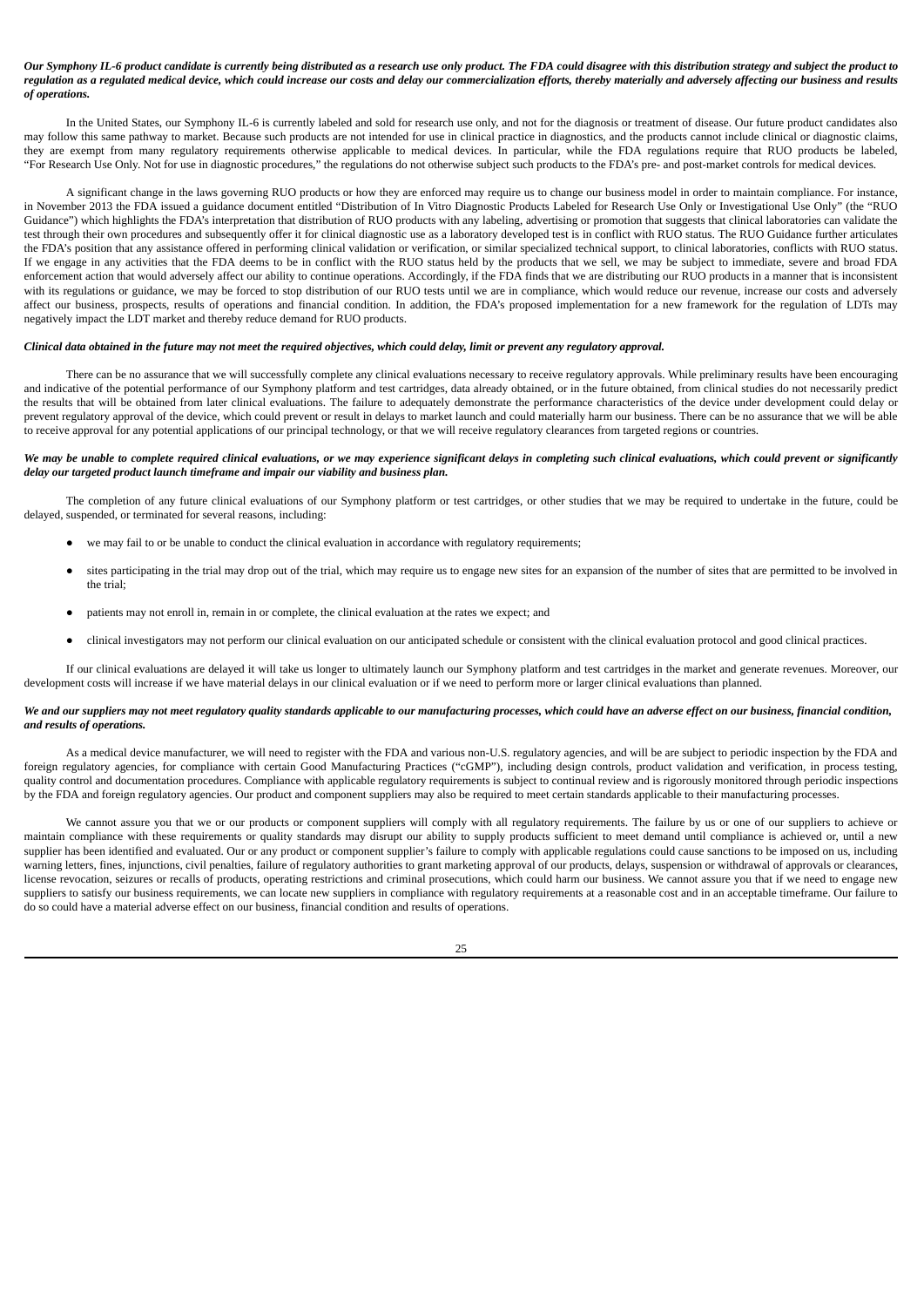# We may be liable if the FDA or another regulatory agency concludes that we have engaged in the off-label promotion of our products.

Our promotional materials and training methods must comply with FDA and other applicable laws and regulations, including the prohibition of the promotion of the off-label use of our products. Once our products are cleared or approved for clinical use, healthcare providers may use our products for off-label uses, as the FDA does not restrict or regulate a physician's choice of treatment within the practice of medicine. However, if the FDA determines that our promotional, or training materials for sales representatives or physicians constitute promotion of an off-label use, the FDA could request that we modify our training, promotional materials and/or subject us to regulatory or enforcement actions, including the issuance of an untitled letter, a warning letter, injunction, seizure, disgorgement of profits, significant penalties, including civil fines and criminal penalties. Other federal, state or foreign governmental authorities also might take action if they consider our promotion, reimbursement or training materials to constitute promotion of an off-label use, which could result in significant fines or penalties under other statutory authorities, such as laws prohibiting false claims for reimbursement. In those possible events, our reputation could be damaged, and adoption of the products would be impaired.

#### Our products may be subject to recalls after receiving FDA or foreign approval or clearance or cause or contribute to a death or a serious injury or malfunction in certain ways prompting voluntary corrective actions or agency enforcement actions, which could divert managerial and financial resources, harm our reputation, and adversely affect our *business.*

The FDA and similar foreign governmental authorities have the authority to require the recall of our products because of any failure to comply with applicable laws and regulations, or defects in design or manufacture, or if there is a reasonable likelihood our products might cause or contribute to a death or a serious injury or malfunction. A government mandated or voluntary product recall by us could occur because of, for example, component failures, device malfunctions or other adverse events, such as serious injuries or deaths, or quality-related issues, such as manufacturing errors or design or labeling defects. Any future recalls of our products could divert managerial and financial resources, harm our reputation, and adversely affect our business.

If we initiate a correction or removal for one of our devices to reduce a risk to health posed by the device, we would be required to submit a publicly available Correction and Removal report to the FDA and, in many cases, similar reports to other regulatory agencies. This report could be classified by the FDA as a device recall which could lead to increased scrutiny by the FDA, other international regulatory agencies and our customers regarding the quality and safety of our devices. Furthermore, the submission of these reports has been and could be used by competitors against us in competitive situations and cause customers to delay purchase decisions or cancel orders and would harm our reputation.

In addition, we will be subject to medical device reporting regulations that will require us to report to the FDA or similar foreign governmental authorities if one of our products may have caused or contributed to a death or serious injury or if we become aware that it has malfunctioned in a way that would likely cause or contribute to a death or serious injury if the malfunction recurred. Failures to properly identify reportable events or to file timely reports, as well as failure to address each of the observations to the FDA's satisfaction, can subject us to sanctions and penalties, including warning letters and recalls. Physicians, hospitals, and other healthcare providers may make similar reports to regulatory authorities. Any such reports may trigger an investigation by the FDA or similar foreign regulatory bodies, which could divert managerial and financial resources, harm our reputation, and have a material adverse effect on our business, financial condition and results of operations. Any adverse event involving our products also could result in future voluntary corrective actions, such as recalls or customer notifications, or agency action, such as inspection or enforcement action. Any corrective action, whether voluntary or involuntary, as well as defending ourselves in a lawsuit, would require our time and capital, distract management from operating our business and may harm our reputation and have a material adverse effect on our business, financial condition, and results of operations.

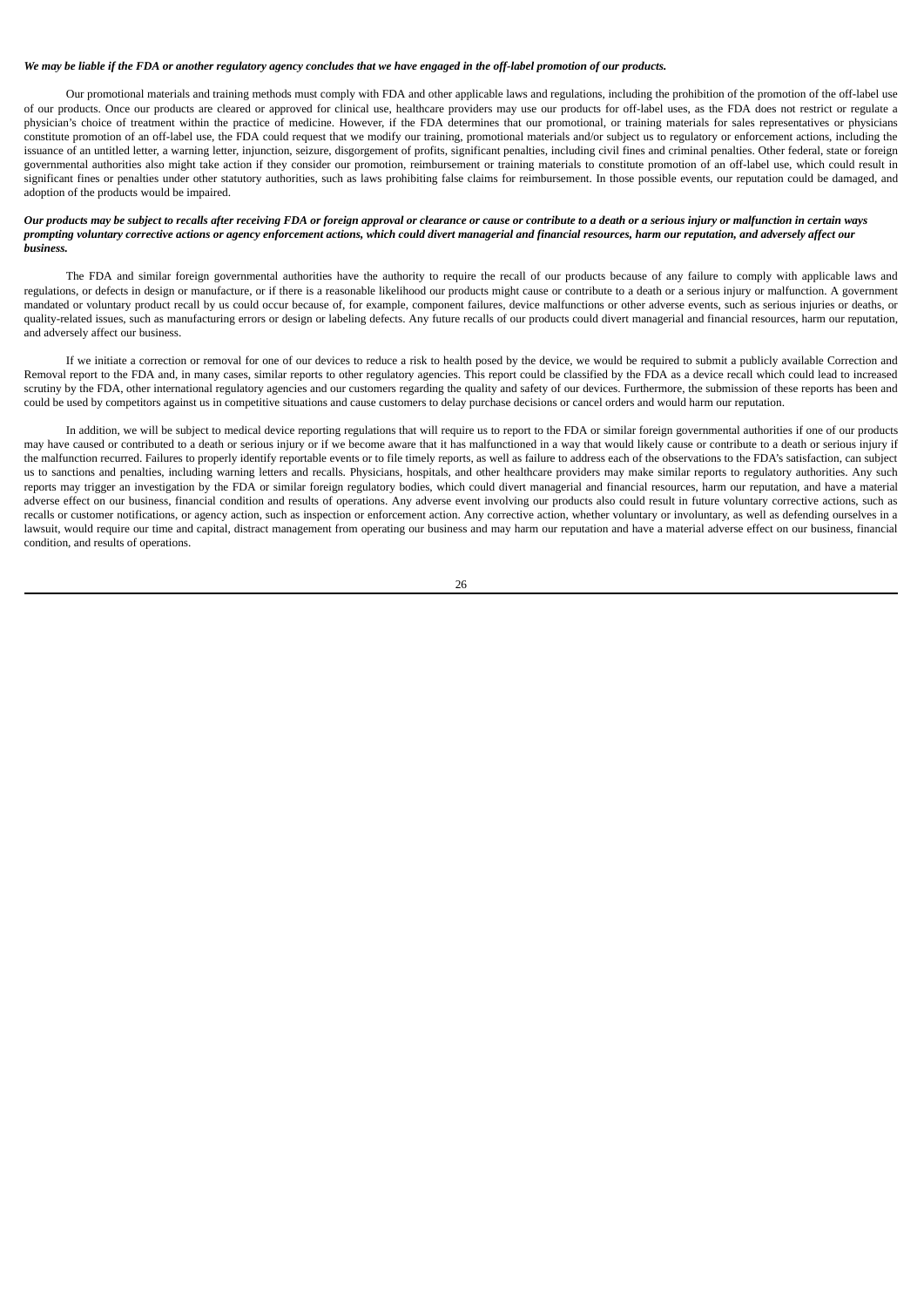# **Risks Related to Our Intellectual Property**

## We depend on intellectual property licensed from Toray, and any dispute over the license would significantly harm our business.

We are dependent on the intellectual property licensed from Toray. Disputes may arise between us and Toray regarding intellectual property subject to the license agreement. If disputes over intellectual property that we have licensed prevent or impair our ability to maintain our current licensing arrangements on acceptable terms, or are insufficient to provide us the necessary rights to use the intellectual property, we may be unable to successfully develop and launch our Symphony platform and our other product candidates. If we or Toray fail to adequately protect this intellectual property, our ability to launch our products in the market also could suffer. For so long as we are dependent on the intellectual property covered by the license agreement for the pursuit of our business, any such disputes relating to the license agreement or failure to protect the intellectual property could threaten our viability.

#### We will depend primarily on Toray to file, prosecute, maintain, defend and enforce intellectual property that we license from it and that is material to our business.

The intellectual property relating to our Symphony platform is owned by Toray. Under the license agreement, Toray generally has the right to file, prosecute, maintain and defend the intellectual property we have licensed from Toray. If Toray fails to conduct these activities for intellectual property protection covering any of our product candidates, our ability to develop and launch those product candidates may be adversely affected and we may not be able to prevent competitors from making, using or selling competing products. In addition, pursuant to the terms of the license agreement, Toray generally has the right to control the enforcement of our licensed intellectual property and the defense of any claims asserting the invalidity of that intellectual property. We cannot be certain that Toray will allocate sufficient resources to and otherwise prioritize the enforcement of such intellectual property or the defense of such claims to protect our interests in the licensed intellectual property. In the absence of action by Toray, we may be unable to protect and enforce the proprietary rights on which our business relies. Even if we are not a party to these legal actions, an adverse outcome could harm our business because it might prevent us from continuing to use the licensed intellectual property that we need to operate our business. In addition, even if we take control of the prosecution of licensed intellectual property and related applications, enforcement of licensed intellectual property, or defense of claims asserting the invalidity of that intellectual property, we may still be adversely affected or prejudiced by actions or inactions of Toray and its counsel that took place prior to or after our assuming control, and we cannot ensure the cooperation of Toray in any such action. Furthermore, if we take action to protect, enforce or defend the licensed intellectual property, we may incur significant costs and the attention of our management may be diverted from our normal business operations. As a result, our business, results of operations and financial condition could be materially and adversely affected.

## We and Toray may be unable to protect or enforce the intellectual property rights licensed to us, which could impair our competitive position.

In order for our business to be viable and to compete effectively, the proprietary rights with respect to the technologies and intellectual property used in our products must be developed and maintained. Toray relies primarily on patent protection and trade secrets to protect its technology and intellectual property rights. There are significant risks associated with Toray's ability (or our ability, in the absence of action by Toray) to protect the intellectual property licensed to us, including:

- pending intellectual property applications may not be approved or may take longer than expected to result in approval in one or more of the countries in which we operate;
- Toray's intellectual property rights may not provide meaningful protection;
- other companies may challenge the validity or extent of Toray's patents and other proprietary intellectual property rights through litigation, oppositions and other proceedings. These proceedings can be protracted as well as unpredictable;
- other companies may have independently developed (or may in the future independently develop) similar or alternative technologies, may duplicate Toray's technologies or may design their technologies around Toray's technologies;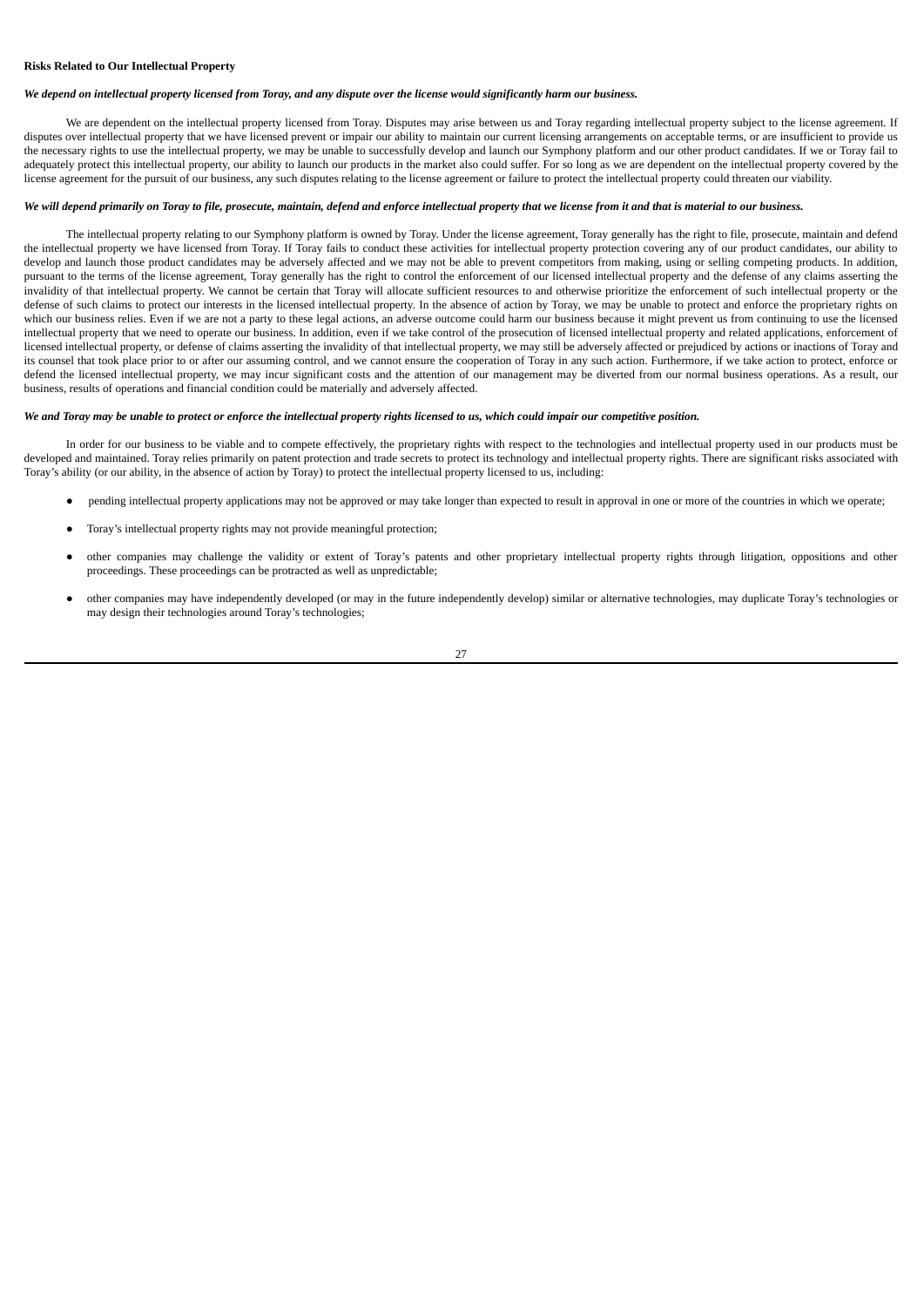- enforcement of intellectual property rights is complex, uncertain and expensive, and may be subject to lengthy delays. In the event we take control of any such action under the license agreement, our ability to enforce our intellectual property protection could be limited by our financial resources; and
- the other risks described in "- Risks Related to Our Intellectual Property."

If any of Toray's patents or other intellectual property rights fail to protect the technology licensed by us, it would make it easier for our competitors to offer similar products. Any inability on Toray's part (or on our part, in the absence of action by Toray) to adequately protect its intellectual property may have a material adverse effect on our business, financial condition and results of operations.

# We and/or Toray may be subject to claims alleging the violation of the intellectual property rights of others.

We may face significant expense and liability as a result of litigation or other proceedings relating to intellectual property rights of others. In the event that another party has intellectual property protection relating to an invention or technology licensed by us from Toray, we and/or Toray may be required to participate in an interference proceeding declared by the regulatory authorities to determine priority of invention, which could result in substantial uncertainties and costs for us, even if the eventual outcome was favorable to us. We and/or Toray also could be required to participate in interference proceedings involving intellectual property of another entity. An adverse outcome in an interference proceeding could require us and/or Toray to cease using the technology, to substantially modify it or to license rights from prevailing third parties, which could delay or prevent the launch of our products in the market or adversely affect our profitability.

The cost to us of any intellectual property litigation or other proceeding relating the intellectual property licensed by us from Toray, even if resolved in our favor, could be substantial, especially given our early stage of development. A third party may claim that we and/or Toray are using inventions claimed by their intellectual property and may go to court to stop us and/or Toray from engaging in our normal operations and activities, such as research, development and the sale of any future products. Such lawsuits are expensive and would consume significant time and other resources. There is a risk that a court will decide that we and/or Toray are infringing the third party's intellectual property and will order us to stop the activities claimed by the intellectual property. In addition, there is a risk that a court will order us and/or Toray to pay the other party damages for having infringed their intellectual property. Moreover, there is no guarantee that any prevailing intellectual property owner would offer us a license so that we could continue to engage in activities claimed by the intellectual property, or that such a license, if made available to us, could be acquired on commercially acceptable terms.

# We and Toray may be subject to claims challenging the invention of the intellectual property that we license from Toray.

We and Toray may be subject to claims that former employees, collaborators or other third parties have an interest in intellectual property as an inventor or co-inventor. For example, we and Toray may have inventorship disputes arising from conflicting obligations of consultants or others who are involved in developing our product candidates. Litigation may be necessary to defend against these and other claims challenging inventorship. If we and Toray fail in defending any such claims, in addition to paying monetary damages, we and Toray may lose valuable intellectual property rights, such as exclusive ownership of, or right to use, valuable intellectual property. Such an outcome could have a material adverse effect on our business. Even if we are successful in defending against such claims, litigation could result in substantial costs and be a distraction to management and other employees. As a result, it is unclear whether and, if so, to what extent employees of ours and Toray may be able to claim compensation with respect to our future revenue. We may receive less revenue from future products if any of employees of Toray or us successfully claim compensation for their work in developing our intellectual property, which in turn could impact our future profitability.

## **Risks Related to Our Industry**

#### We face intense competition in the diagnostic testing market, particularly in the IL-6 space, and as a result we may be unable to effectively compete in our industry.

We expect to compete directly and primarily with large medical device companies. These large companies have most of the diagnostic testing business and strong research and development capacity. Their dominant market position and significant control over markets could significantly limit our ability to introduce our Symphony platform or effectively market and generate sales of our products.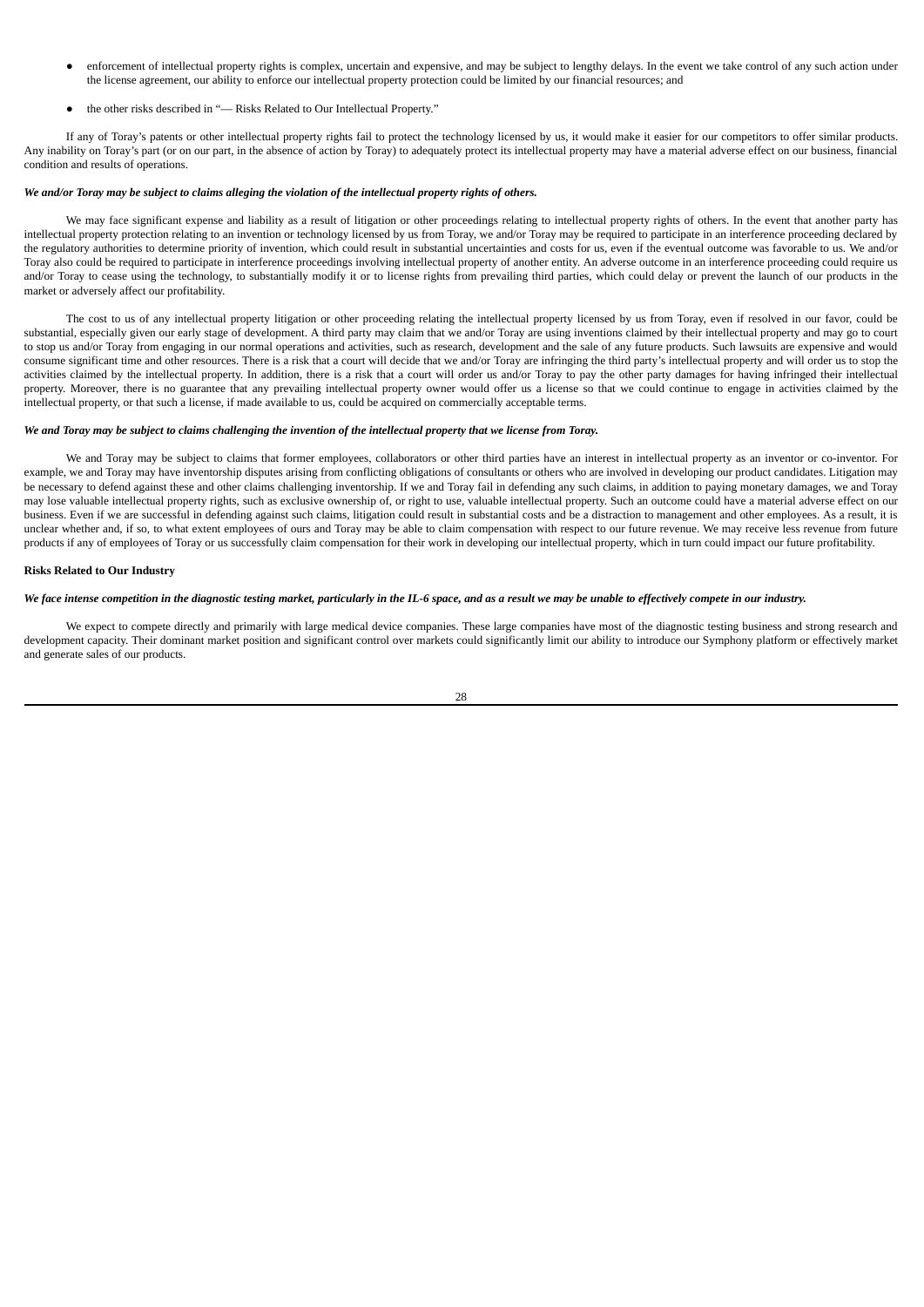We have not yet entered the revenue stage and most of our competitors have long histories and strong reputations within the industry. They have significantly greater brand recognition, financial and human resources than we do. They also have more experience and capabilities in researching and developing testing devices, obtaining and maintaining regulatory clearances and other requirements, manufacturing and marketing those products than we do. There is a significant risk that we may be unable to overcome the advantages held by our competition, and our inability to do so could lead to the failure of our business.

Competition in the diagnostic testing markets is intense, which can lead to, among other things, price reductions, longer selling cycles, lower product margins, loss of market share and additional working capital requirements. To succeed, we must, among other critical matters, gain consumer acceptance for our products, technical solutions, prices and response time, or a combination of these factors. If our competitors offer significant discounts on certain products, we may need to lower our prices or offer other favorable terms in order to compete successfully. Moreover, any broad-based changes to our prices and pricing policies could make it difficult to generate revenues or cause our revenues, if established, to decline. Moreover, if our competitors develop and commercialize products that are more desirable than the products that we may develop, we may not convince customers to use our products. Any such changes would likely reduce our commercial opportunity and revenue potential and could materially adversely impact our operating results.

## If we or Toray fail to respond quickly to technological developments, our products may become uncompetitive and obsolete.

The diagnostic testing market may experience rapid technology developments, changes in industry standards, changes in customer requirements and frequent new product introductions and improvements. If we or Toray are unable to respond to these developments, we may lose competitive position, and our products or technology may become uncompetitive or obsolete, causing our business and prospects to suffer. In order to compete, we and Toray may have to develop, license or acquire new technology on a schedule that keeps pace with technological developments and the requirements for products addressing a broad spectrum and designers and designer expertise in our industries.

## **Risks Related to Ownership of Our Common Stock**

## We may not be able to satisfy the continued listing requirements of the NASDAQ Capital Market in order to maintain the listing of our common stock.

We must meet certain financial and liquidity criteria to maintain the listing of our common stock on the NASDAO Capital Market. If we fail to meet any of continued listing standards, our common stock may be delisted. In addition, while we have no present intention to do so, our Board of Directors may determine that the cost of maintaining our listing on a national securities exchange outweighs the benefits of such listing. A delisting of our common stock from the NASDAQ Capital Market may have materially adverse consequences to our stockholders, including:

- a reduced market price and liquidity with respect to our shares of common stock;
- limited dissemination of the market price of our common stock;
- limited news coverage;
- limited interest by investors in our common stock;
- volatility of the prices of our common stock, due to low trading volume;
- our common stock being considered a "penny stock," which would result in broker-dealers participating in sales of our common stock being subject to the regulations set forth in Rules 15g-2 through 15g-9 promulgated under the Exchange Act;
- increased difficulty in selling our common stock in certain states due to "blue sky" restrictions; and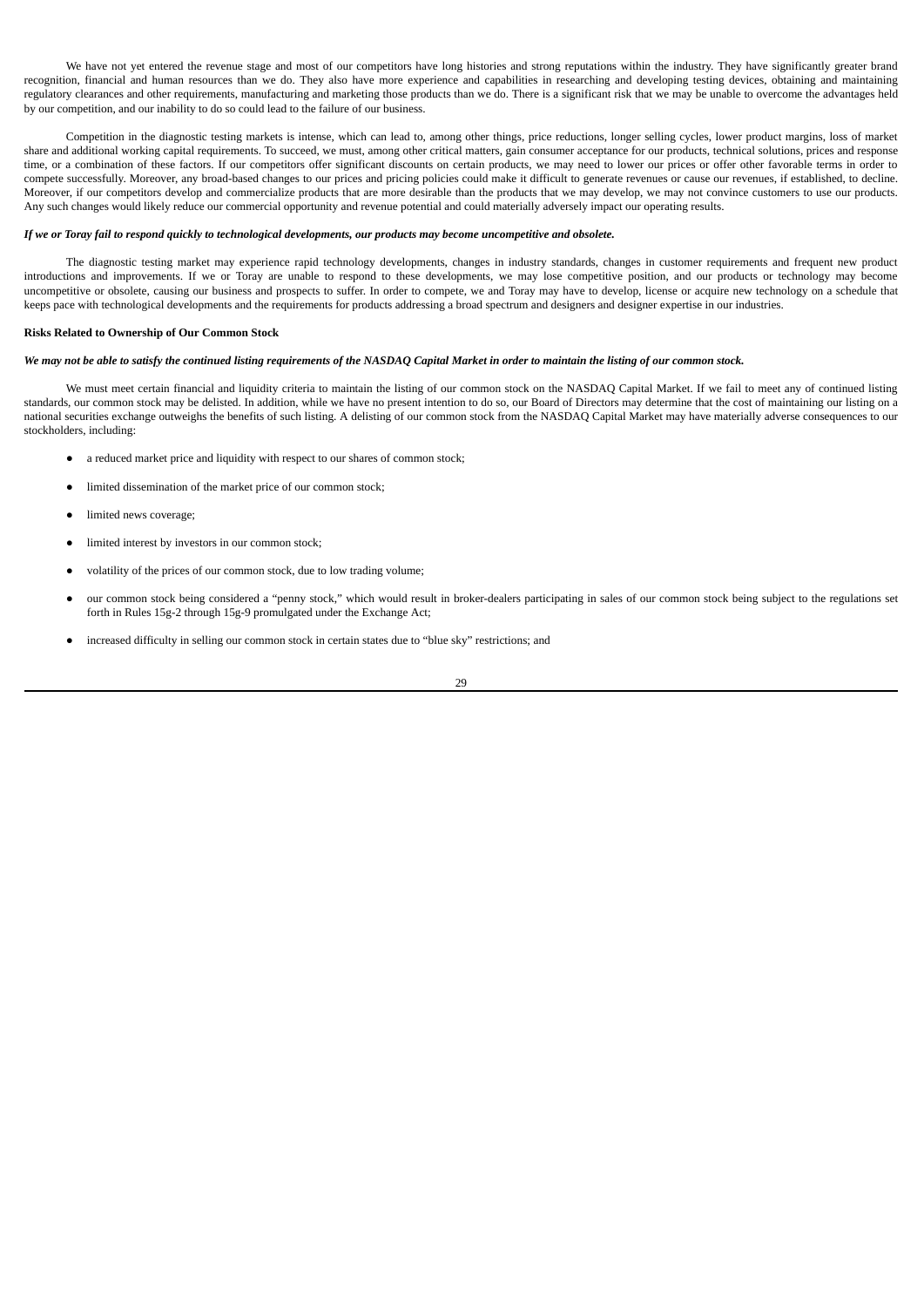limited ability to issue additional securities or to secure additional financing.

If our common stock is delisted, we may seek to have our common stock quoted on an over-the-counter marketplace, such as on the OTCQX. The OTCQX is not a stock exchange, and if our common stock trades on the OTCQX rather than a securities exchange, there may be significantly less trading volume and analyst coverage of, and significantly less investor interest in, our common stock, which may lead to lower trading prices for our common stock.

#### We could issue "blank check" preferred stock without stockholder approval with the effect of diluting interests of then-current stockholders and impairing their voting rights, and provisions in our charter documents and under Delaware law could discourage a takeover that stockholders may consider favorable.

Our Certificate of Incorporation provides for the authorization to issue up to 5,000,000 shares of "blank check" preferred stock with designations, rights and preferences as may be determined from time to time by our board of directors. Our board of directors is empowered, without stockholder approval, to issue one or more series of preferred stock with dividend, liquidation, conversion, voting or other rights which could dilute the interest of, or impair the voting power of, our common stockholders. The issuance of a series of preferred stock could be used as a method of discouraging, delaying or preventing a change in control. For example, it would be possible for our board of directors to issue preferred stock with voting or other rights or preferences that could impede the success of any attempt to change control of our company. In addition, advanced notice is required prior to stockholder proposals, which might further delay a change of control.

#### *Shares eligible for future sale may adversely affect the market for our common stock.*

The price of our common stock could decline if there are substantial sales of our common stock, particularly sales by our directors, executive officers, employees, and significant stockholders, or when there is a large number of shares of our common stock available for sale.

Our directors, officers and certain existing stockholders entered into lock-up agreements pursuant to which, subject to certain exceptions, such persons will not sell shares of our common stock (including common stock underlying options and warrants) that they own for six months after the date of our IPO. As of December 31, 2021 the shares covered by the lock-up these agreements totaled 9,837,737. Notwithstanding the foregoing, the lock-up provisions in these agreements may be waived, at any time and without notice by the representative of the underwriter of our IPO.

Subject to the lock-up agreements, our existing stockholders (including the holders of our preferred stock and warrants) may be eligible to sell all or some of their shares of common stock by means of ordinary brokerage transactions in the open market, subject to the limitations of Rule 144, promulgated under the Securities Act. In general, under Rule 144 as currently in effect, once we have been subject to public company reporting requirements for at least 90 days, a person who is not deemed to have been one of our affiliates for purposes of the Securities Act at any time during the 90 days preceding a sale and who has beneficially owned the shares proposed to be sold for at least six months, including the holding period of any prior owner other than our affiliates, is entitled to sell those shares without complying with the manner of sale, volume limitation or notice provisions of Rule 144, subject to compliance with the public information requirements of Rule 144. If such a person has beneficially owned the shares proposed to be sold for at least one year, including the holding period of any prior owner other than our affiliates, then that person is entitled to sell those shares without complying with any of the requirements of Rule 144. Our affiliates and other persons selling shares on behalf of our affiliates also are entitled to sell as long as they comply with Rule 144's manner of sale, volume limitation and notice provisions, in addition to the provisions applicable to non-affiliates described above.

The market price of the shares of our common stock could decline as a result of the sale of a substantial number of our shares of common stock in the public market or the perception in the market that the holders of a large number of shares intend to sell their shares.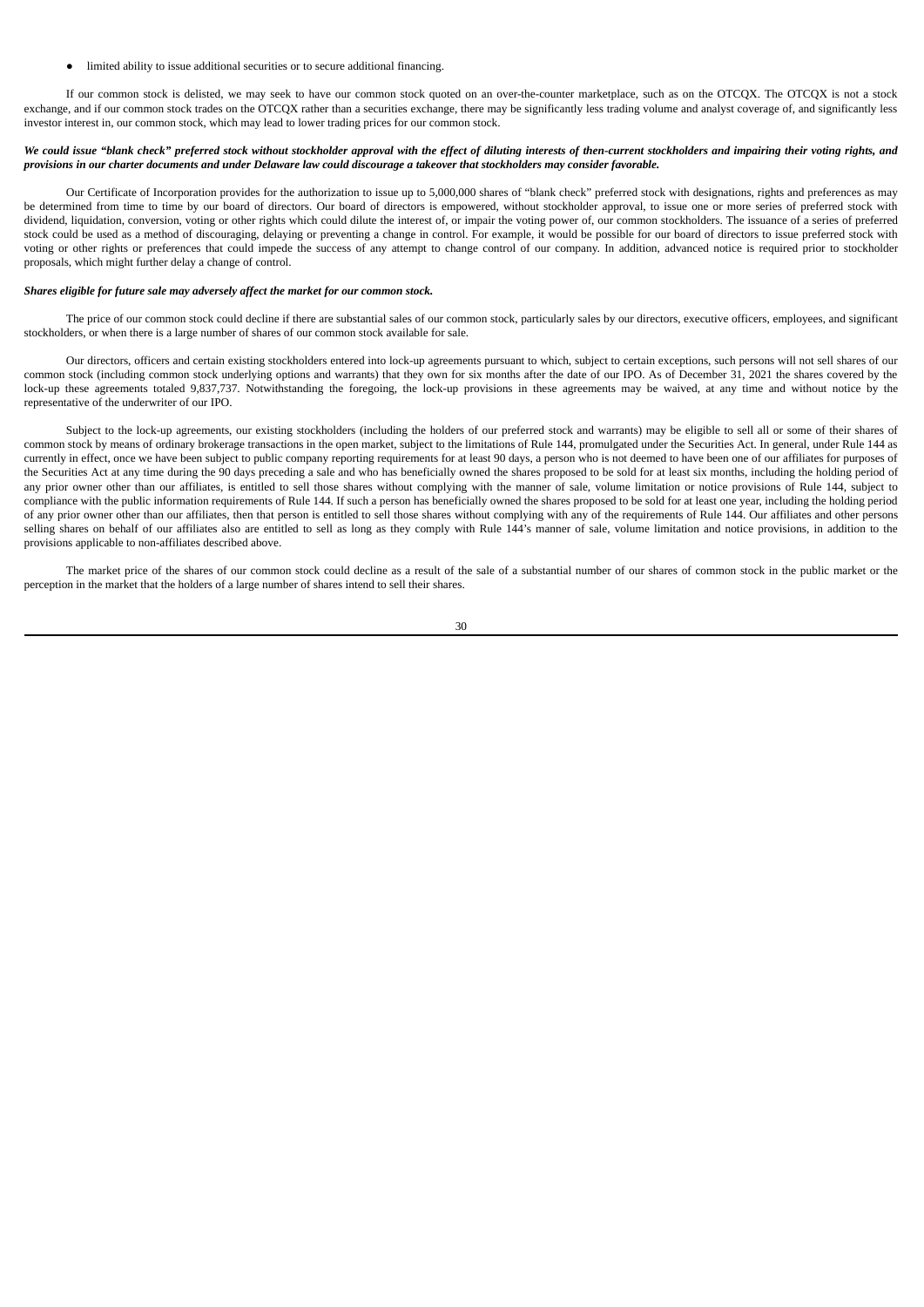# We do not currently intend to pay dividends on our common stock in the foreseeable future, and consequently, your ability to achieve a return on your investment will depend on *appreciation in the price of our common stock.*

We do not anticipate paying any cash dividends to holders of our common stock in the foreseeable future. Consequently, investors must rely on sales of their common stock after price appreciation, which may never occur, as the only way to realize any future gains on their investments. There is no guarantee that shares of our common stock will appreciate in value or even maintain the price at which our stockholders have purchased their shares.

## If securities industry analysts do not publish research reports on us, or publish unfavorable reports on us, then the market price and market trading volume of our common stock *could be negatively affected.*

Any trading market for our common stock will be influenced in part by any research reports that securities industry analysts publish about us. We do not currently have and may never obtain research coverage by securities industry analysts. If no securities industry analysts commence coverage of us, the market price and market trading volume of our common stock could be negatively affected. In the event we are covered by analysts, and one or more of such analysts downgrade our securities, or otherwise reports on us unfavorably, or discontinues coverage or us, the market price and market trading volume of our common stock could be negatively affected.

### As an "emerging growth company" under applicable law, we will be subject to lessened disclosure requirements, which could leave our stockholders without information or rights *available to stockholders of other public companies that are not "emerging growth companies."*

For as long as we remain an "emerging growth company" as defined in the JOBS Act, we have elected to take advantage of certain exemptions from various reporting requirements that are applicable to other public companies that are not "emerging growth companies" including, but not limited to:

- not being required to comply with the auditor attestation requirements of Section 404 of the Sarbanes-Oxley Act;
- reduced disclosure obligations regarding executive compensation in our periodic reports and proxy statements; and
- exemptions from the requirements of holding a nonbinding advisory vote on executive compensation and stockholder approval of any golden parachute payments not previously approved.

We expect to take advantage of these reporting exemptions until we are no longer an "emerging growth company". We could be an emerging growth company for up to five years, although circumstances could cause us to lose that status earlier. We will remain an emerging growth company until the earlier of (1) December 31, 2026, (2) the last day of the fiscal year in which we have total annual gross revenue of at least \$1.07 billion, (3) the date on which we are deemed to be a large accelerated filer, which is the end of the fiscal year in which the market value of our common stock that is held by non-affiliates exceeds \$700.0 million as of the end of our most recent second fiscal quarter, and (4) the date on which we have issued more than \$1.0 billion in non-convertible debt securities during the prior three-year period.

Because of these lessened regulatory requirements, our stockholders would be left without information or rights available to stockholders of other public companies that are not "emerging growth companies." In addition, we cannot predict if investors will find our common stock less attractive because we rely on these exemptions. If some investors find our common stock less attractive as a result, there may be a less active trading market for our common stock and our stock price may suffer or be more volatile.

## Because we have elected to use the extended transition period for complying with new or revised accounting standards for an "emerging growth company" our financial statements *may not be comparable to companies that comply with public company effective dates.*

We have elected to use the extended transition period for complying with new or revised accounting standards under Section 102(b)(1) of the JOBS Act. This election allows us to delay the adoption of new or revised accounting standards that have different effective dates for public and private companies until those standards apply to private companies. While we are not currently delaying the implementation of any relevant accounting standards, in the future we may avail ourselves of these rights, and as a result of this election, our financial statements may not be comparable to companies that comply with public company effective dates. Because our financial statements may not be comparable to companies that comply with public company effective dates, investors may have difficulty evaluating or comparing our business, performance or prospects in comparison to other public companies, which may have a negative impact on the value and liquidity of our common stock.

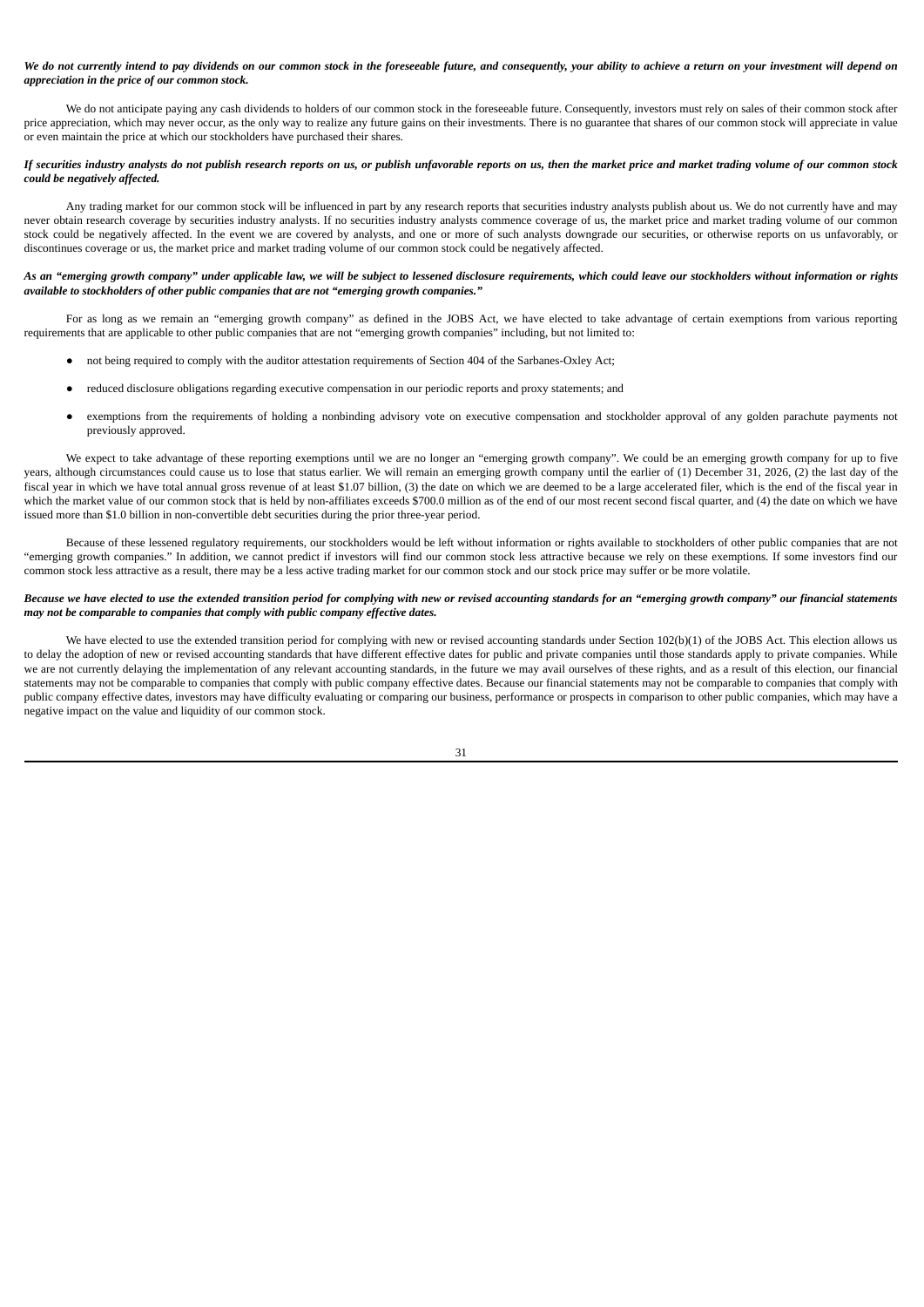# Anti-takeover provisions in our charter documents and Delaware law could discourage, delay or prevent a change in control of our company and may affect the trading price of our *common stock.*

We are a Delaware corporation and the anti-takeover provisions of the Delaware General Corporation Law may discourage, delay or prevent a change in control by prohibiting us from engaging in a business combination with an interested stockholder for a period of three years after the person becomes an interested stockholder, even if a change in control would be beneficial to our existing stockholders. In addition, our amended and restated certificate of incorporation and by-laws may discourage, delay or prevent a change in our management or control over us that stockholders may consider favorable. Our amended and restated certificate of incorporation and bylaws will:

- provide for the issuance of "blank check" preferred stock that could be issued by our Board of Directors to thwart a takeover attempt;
- provide that stockholders will not be able to take action by written consent, and special meetings of stockholders may only be called by our Chief Executive Officer, our President, our Board of Directors or a majority of our stockholders;
- provide that our stockholders are required to provide advance notice and additional disclosures in order to nominate individuals for election to our Board of Directors or to propose matters that can be acted upon at a stockholders' meeting, which may discourage or deter a potential acquirer from conducting a solicitation of proxies to elect the acquirer's own slate of directors or otherwise attempting to obtain control of our company; and
- do not provide stockholders with the ability to cumulate their votes, which limits the ability of minority stockholders to elect director candidates.

These provisions could also limit the price that investors might be willing to pay in the future for shares of our common stock, thereby depressing the market price of our common stock.

# We are be obligated to develop and maintain a system of effective internal control over financial reporting. We may not complete our analysis of our internal control over financial reporting in a timely manner, or these internal controls may not be determined to be effective, which may harm investor confidence in our company and, as a result, the value of our *common stock.*

We are required, pursuant to Section 404 of the Sarbanes-Oxley Act, to furnish a report by management on, among other things, the effectiveness of our internal control over financial reporting in the annual report we file with the SEC for the year ending December 31, 2022. This assessment will need to include disclosure of any material weaknesses identified by our management in our internal control over financial reporting. However, our auditors will not be required to formally attest to the effectiveness of our internal control over financial reporting pursuant to Section 404 until we are no longer an "emerging growth company" as defined in the JOBS Act, if we take advantage of the exemptions available to us through the JOBS Act. Even after we cease to be an "emerging growth company," our auditors will not be required to formally attest to the effectiveness of our internal control over financial reporting unless we are an accelerated filer or a large accelerated filer (as defined under the Exchange Act).

We are in the very early stages of the costly and challenging process of compiling the system and process documentation necessary to perform the evaluation needed to comply with Section 404. In this regard, we will need to continue to dedicate internal resources, engage outside consultants and adopt a detailed work plan to assess and document the adequacy of internal control over financial reporting, continue steps to improve control processes as appropriate, validate through testing that controls are functioning as documented and implement a continuous reporting and improvement process for internal control over financial reporting. As we transition to the requirements of reporting as a public company, we may need to add additional finance staff. We may not be able to complete our evaluation and testing in a timely fashion. During the evaluation and testing process, if we identify one or more material weaknesses in our internal control over financial reporting, we will be unable to assert that our internal controls are effective. We may not be able to remediate any material weaknesses in a timely fashion. If we are unable to complete our evaluation and testing, or if we are unable to assert that our internal control over financial reporting is effective, particularly if we have been unable to remediate any material weaknesses identified, or if or our auditors, when required to do so, are unable to express an opinion that our internal controls are effective, investors could lose confidence in the accuracy and completeness of our financial reports, which could harm our stock price.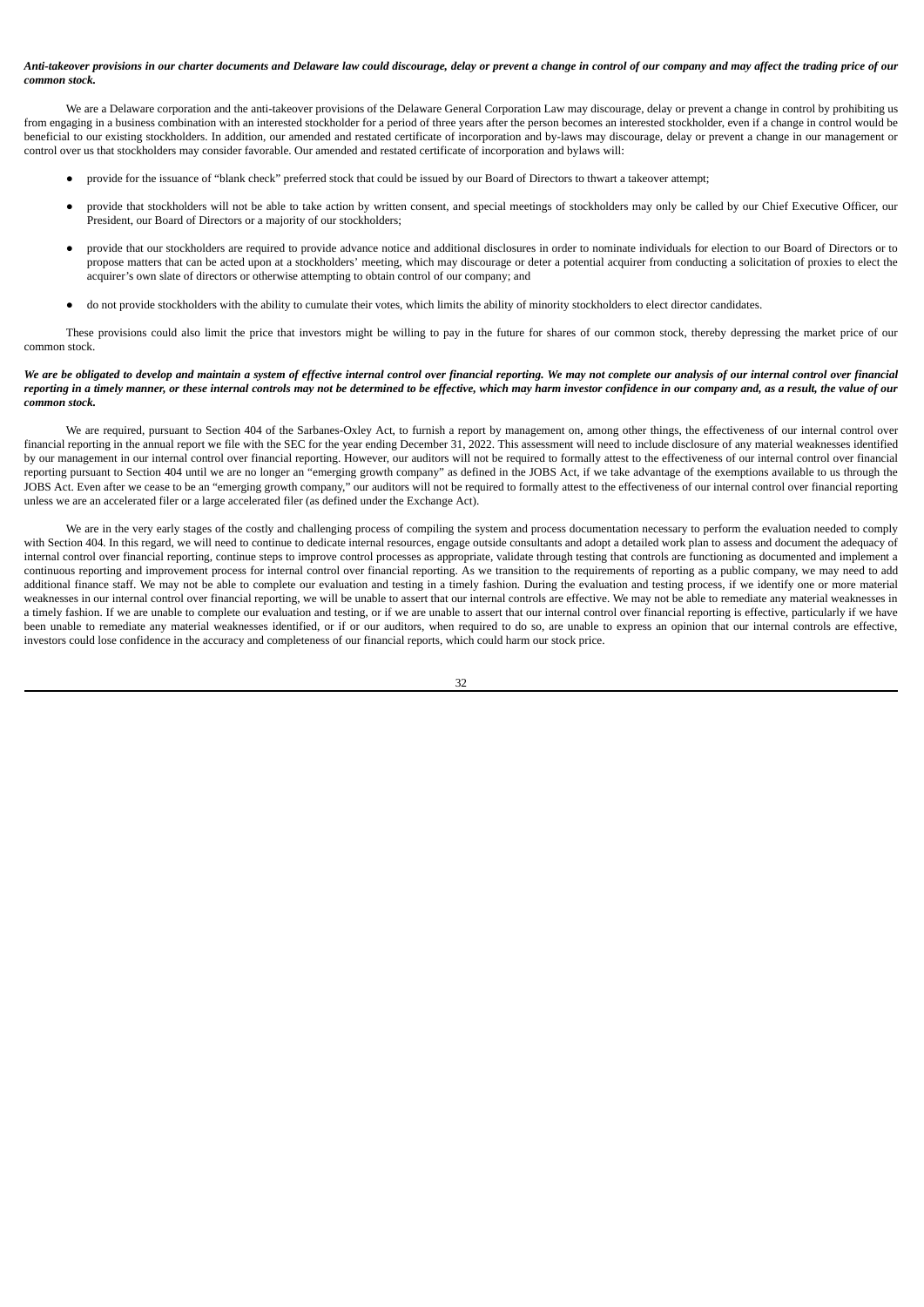# We have incurred increased costs as a result of operating as a public company and our management has been required to devote substantial time to new compliance initiatives and corporate governance practices. Moreover, our ability to comply with all applicable laws, rules and regulations is uncertain given our management's relative inexperience with *operating United States public companies.*

As a public company, and particularly after we are no longer an "emerging growth company," we have incurred significant legal, accounting and other expenses that we did not incur as a private company. The Sarbanes-Oxley Act, the listing requirements of the NASDAQ Market and other applicable securities rules and regulations impose various requirements on public companies. Our management and other personnel devote a substantial amount of time to compliance with these requirements. Moreover, these rules and regulations have increased our legal and financial compliance costs and will make some activities more time-consuming and costly. Furthermore, new or changing laws, regulations and standards are subject to varying interpretations in many cases due to their lack of specificity, and, as a result, their application in practice may evolve over time as new guidance is provided by regulatory and governing bodies, which could result in continuing uncertainty regarding compliance matters and higher costs necessitated by ongoing revisions to disclosure and governance practices. We cannot predict or estimate the amount of additional costs we will incur as a public company or the timing of such costs.

Moreover, our executive officers have little experience in operating a United States public company, which makes our ability to comply with applicable laws, rules and regulations uncertain. Our failure to company with all laws, rules and regulations applicable to United States public companies could subject us or our management to regulatory scrutiny or sanction, which could harm our reputation and stock price.

#### Our amended and restated certificate of incorporation will provide, subject to limited exceptions, that the Court of Chancery of the State of Delaware will be the sole and exclusive forum for certain stockholder litigation matters, which could limit our stockholders' ability to obtain a favorable judicial forum for disputes with us or our directors, officers, *employees or stockholders.*

Our amended and restated certificate of incorporation will require, to the fullest extent permitted by law, subject to limited exceptions, that derivative actions brought in our name, actions against directors, officers and employees for breach of fiduciary duty and other similar actions may be brought only in the Court of Chancery in the State of Delaware and, if brought outside of Delaware, the stockholder bringing the suit will be deemed to have consented to service of process on such stockholder's counsel in any action brought to enforce the exclusive forum provision. Any person or entity purchasing or otherwise acquiring any interest in shares of our capital stock shall be deemed to have notice of and consented to the forum provisions in our amended and restated certificate of incorporation.

Notwithstanding the foregoing, Section 27 of the Exchange Act creates exclusive federal jurisdiction over all suits brought to enforce any duty or liability created by the Exchange Act or the rules and regulations thereunder. In addition, Section 22 of the Securities Act creates concurrent jurisdiction for federal and state courts over all suits brought to enforce any duty or liability created by the Securities Act or the rules and regulations thereunder. As a result, the exclusive forum provision will provide that the Court of Chancery and the federal district court for the District of Delaware will have concurrent jurisdiction over any action arising under the Securities Act or the rules and regulations thereunder, and the exclusive forum provision will not apply to suits brought to enforce any duty or liability created by the Exchange Act or the rules and regulations thereunder or any other claim for which the federal courts have exclusive jurisdiction. To the extent the exclusive forum provision restricts the courts in which our stockholders may bring claims arising under the Securities Act and the rules and regulations thereunder, there is uncertainty as to whether a court would enforce such provision. Investors cannot waive compliance with the federal securities laws and the rules and regulations promulgated thereunder.

This exclusive forum provision may limit a stockholder's ability to bring a claim in a judicial forum that it finds favorable for disputes with us or any of our directors, officers, other employees or stockholders, which may discourage lawsuits with respect to such claims. By requiring a stockholder to bring such a claim in the Court of Chancery (or the federal district court for the District of Delaware, in the case of an action under the Securities Act or the rules and regulations thereunder), the exclusive forum provision also may increase the costs to a stockholder of bringing such a claim. Alternatively, if a court were to find the exclusive forum provision contained in our amended and restated certificate of incorporation to be inapplicable or unenforceable in an action, we may incur additional costs associated with resolving such action in other jurisdictions, which could harm our business, operating results and financial condition.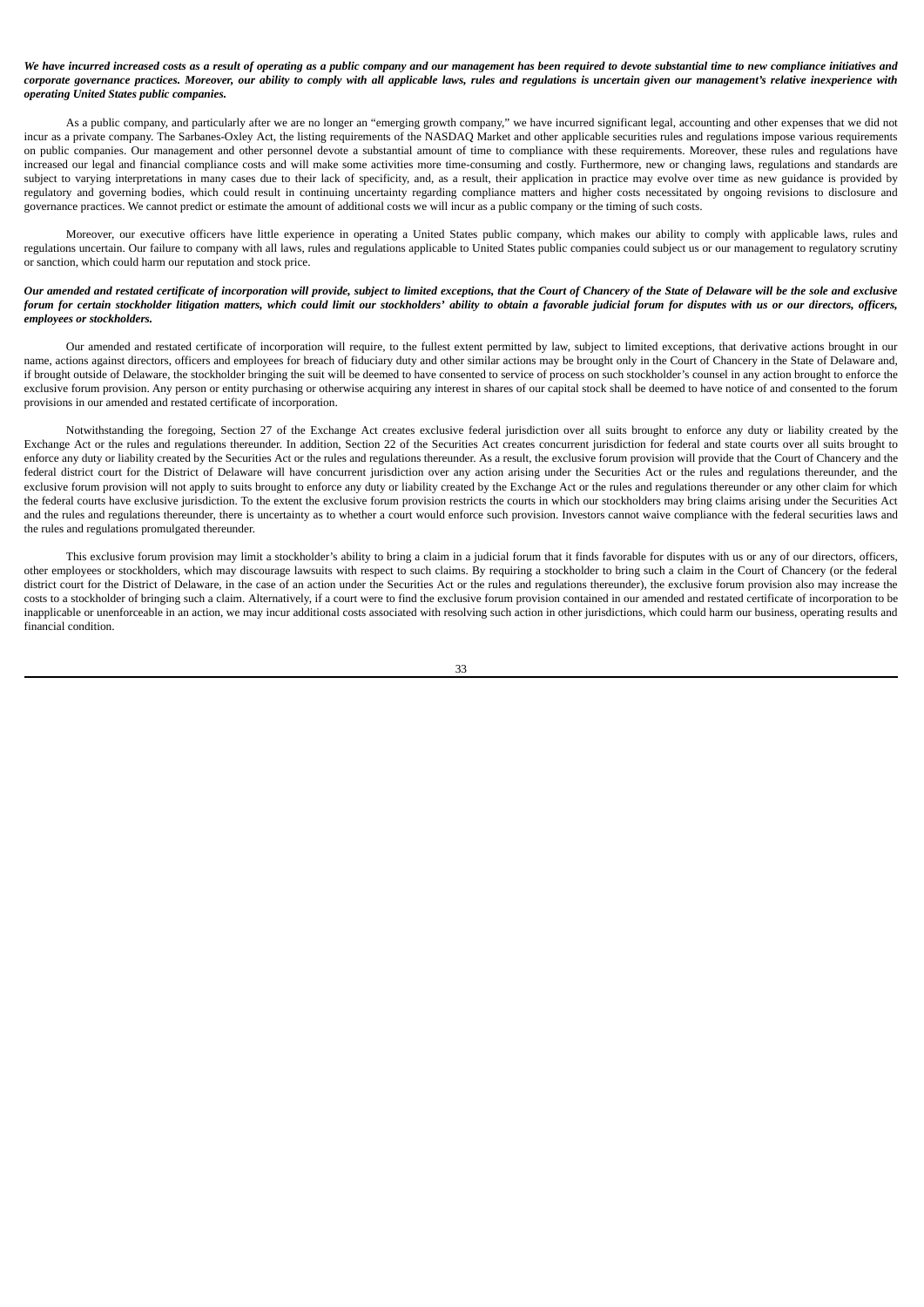## **ITEM 1B.UNRESOLVED STAFF COMMENTS**

None.

## **ITEM 2.PROPERTIES**

We have leased two facilities in Acton, Massachusetts which will expire in 2024 and 2027.

## **ITEM 3.LEGAL PROCEEDINGS**

From time to time in the ordinary course of our business, we may be involved in legal proceedings, the outcomes of which may not be determinable. The results of litigation are inherently unpredictable. Any claims against us, whether meritorious or not, could be time consuming, result in costly litigation, require significant amounts of management time and result in diversion of significant resources. However, we are currently not a party to any pending legal actions. We have insurance policies covering any potential losses where such coverage is cost effective.

We are not at this time involved in any additional legal proceedings that we believe could have a material effect on our business, financial condition, results of operations or cash flows.

### **ITEM 4.MINE SAFETY DISCLOSURES**

None.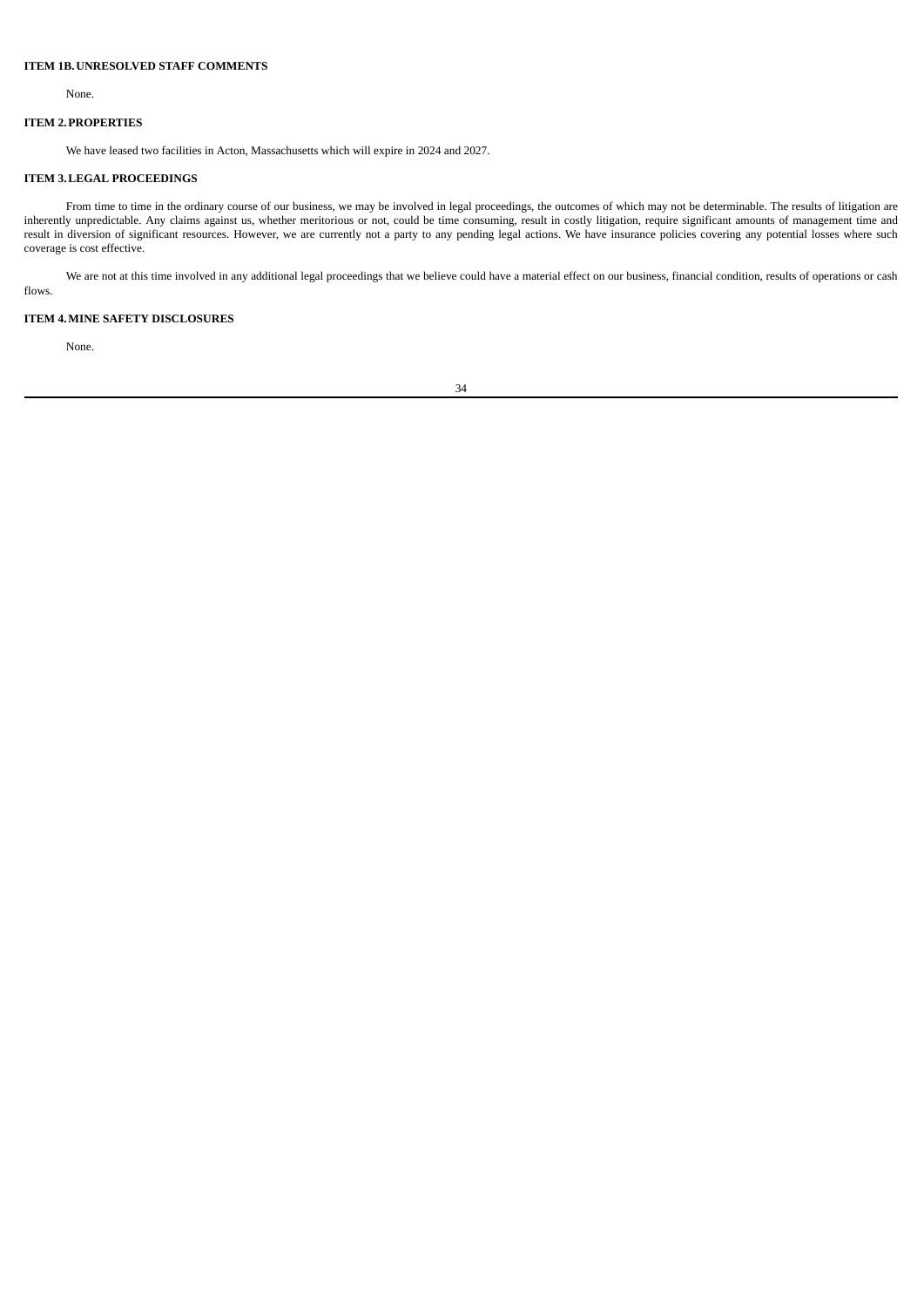#### **PART II**

## **ITEM 5.MARKET FOR REGISTRANT'S COMMON EQUITY, RELATED STOCKHOLDER MATTERS AND ISSUER PURCHASES OF EQUITY SECURITIES**

#### **Market Information**

Our common stock is currently listed on the Nasdaq Capital Market under the symbol "BJDX".

### **Dividends**

We have never declared or paid any cash dividends on our capital stock. We currently intend to retain earnings, if any, to finance the growth and development of our business. We do not expect to pay any cash dividends on our common stock in the foreseeable future. Payment of future dividends, if any, will be at the discretion of our board of directors and will depend on our financial condition, results of operations, capital requirements, restrictions contained in any financing instruments, provisions of applicable law and other factors the board deems relevant. On June 7, 2021, the Company's Board of Directors declared a stock dividend of 2.15 shares of common stock for every share of common stock. This stock dividend was deemed a large stock dividend and was treated as a 1-for-3.15 stock split ("Stock Split").

#### **Holders of Common Stock**

As of February 28, 2022, we had 20,151,244 shares of common stock outstanding held by approximately 10 stockholders of record. The actual number of stockholders is greater than this number of record holders, and includes stockholders who are beneficial owners, but whose shares are held in street name by brokers and other nominees.

#### **Equity Compensation Plan Information**

See Part III, Item 12 to this Form 10-K for information relating to securities authorized for issuance under our equity compensation plans.

### **Purchases of Equity Securities by the Issuer and Affiliated Purchasers**

None.

#### **Recent Sales of Unregistered Securities**

The following sets forth information regarding all unregistered securities sold by us during the year ended December 31, 2021. In June 2021, we entered into an agreement to issue a total of \$4.5 million of 7.5% Senior Secured Convertible Debentures (the "Debentures"), of which \$3.0 million in principal amount of the Debentures were issued at closing and \$1.5 million in principal amount of the Debentures were issued in August 2021. At the time of our initial public offering, the Debentures were converted into our Series D Preferred Stock at a conversion price of \$1,000 per share which were subsequently converted in common stock shares prior to December 31, 2001. The foregoing issuances were made to an accredited investor in reliance on the exemption from registration provided by Section 4(a)(2) of the Securities Act.

#### **Use of Proceeds from Initial Public Offering**

On November 15, 2021, we closed our initial public offering of 2,160,000 units at a price to the public of \$10.00 per unit. The gross proceeds from our initial public offering, before deducting underwriting discounts and commissions, were \$21.6 million. We granted the underwriter in the offering a 45-day option to purchase up to an additional 324,000 shares of common stock and/or Class A Warrants and/or Class B Warrants from the Company. The underwriter partially exercised the foregoing option to purchase an additional 324,000 Class A Warrants and 324,000 Class B Warrants. The offer and sale of all of the securities in the offering were registered under the Securities Act pursuant to a registration statement on Form S-1 (File No. 333-260029), which was declared effective by the SEC on November 9, 2021. Dawson James Securities, Inc. acted as underwriter for the offering.

There has been no material change in the planned use of proceeds from our IPO as described in our final prospectus filed with the SEC on November 12, 2021 pursuant to Rule 424(b).

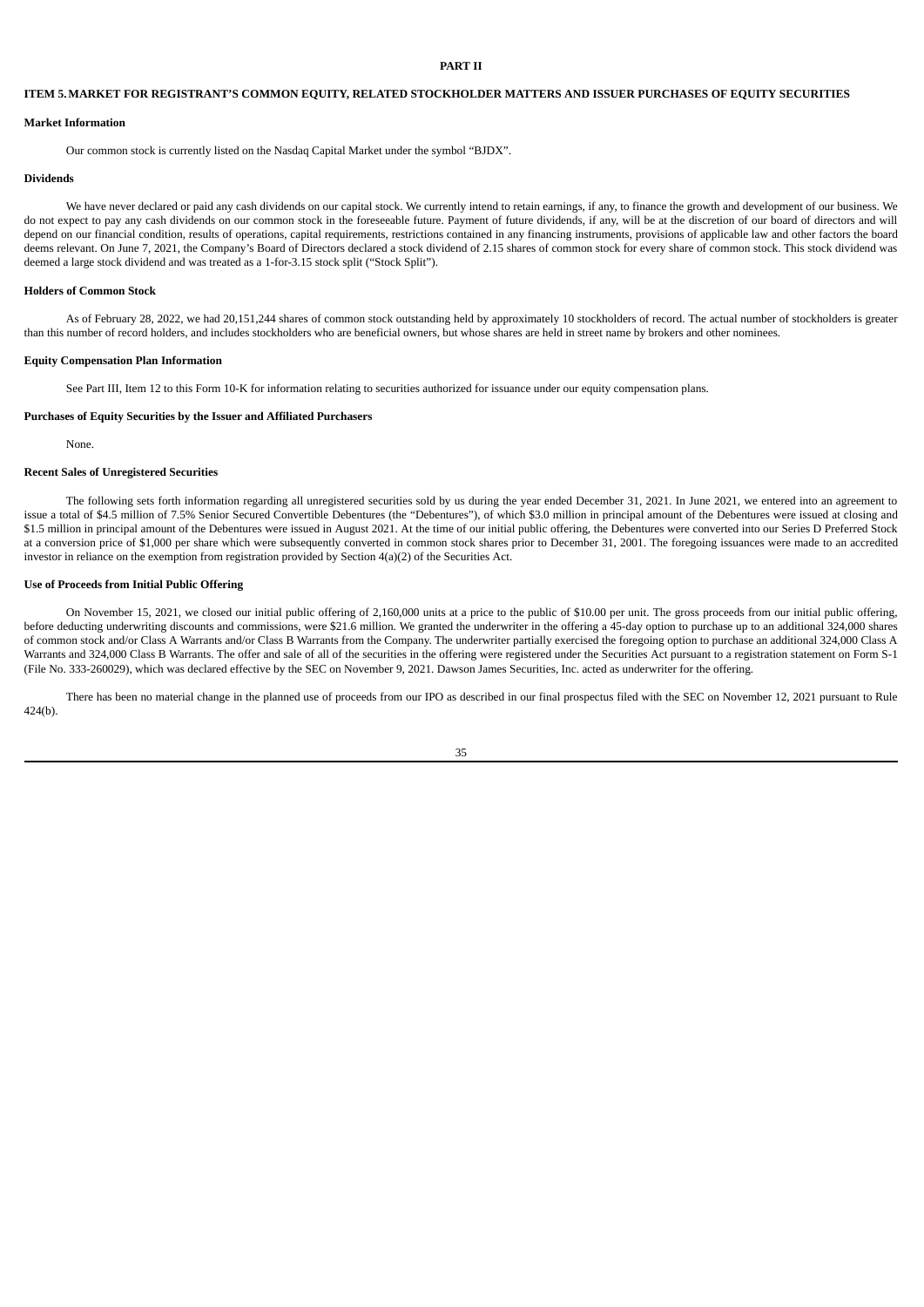## **ITEM 6. RESERVED**

### **ITEM 7. MANAGEMENT'S DISCUSSION AND ANALYSIS OF FINANCIAL CONDITION AND RESULTS OF OPERATIONS**

You should read the following discussion and analysis together with our Consolidated Financial Statements and the notes thereto included elsewhere in this Annual Report on Form 10-K. This discussion contains forward-looking statements that involve risks and uncertainties. For additional discussion, see "CAUTIONARY NOTE REGARDING FORWARD-*LOOKING STATEMENTS" above.*

### **Overview**

We are a late-stage pre-revenue company focused on improving patient outcomes through a more cost efficient, rapid, near patient product for triage, diagnosis and monitoring of disease progression. We believe there is a market need for an on-site and rapid diagnostic system that can be employed for testing and monitoring. Our diagnostic system, which we refer to as "Symphony," is an exclusively licensed, patented, low-cost, system that consists of a small footprint instrument and single-use indication specific test cartridges, that we believe, if cleared, authorized, or approved by the U.S. Food and Drug Administration ("FDA"), can provide a solution to this market need with rapid laboratory quality results in approximately 24 minutes, in the clinic, Intensive Care Unit ("ICU"), Emergency Room ("ER") and in other hospital and clinical setting settings where rapid and reliable results are required. Currently, testing is generally performed in a laboratory, and we estimate that the transportation and logistics of transporting the samples to the lab and obtaining the result takes between 8-48 hours. Our platform is a sample-to-result system that has been shown in a clinical study to provide results in 24 minutes. Our business model is to generate revenue from the sale of the table-top Symphony instrument, and from the sale of single-use indication specific cartridges that are used by the Symphony instrument for the diagnostic test. Once the test material (generally a small volume blood sample) is transferred to a single-use indication specific Symphony cartridge, no additional sample preparation or pre-processing is required.

Since inception, we have incurred net losses from operations each year and we expect to continue to incur losses for the foreseeable future. We incurred net losses of approximately \$3.5 million, and \$1.2 million for the years ended December 31, 2021 and 2020, respectively. We had negative cash flow from operating activities of approximately \$4.4 million and \$0.5 million for the years ended December 31, 2021 and 2020, respectively, and had an accumulated deficit of approximately \$7.8 million as of December 31, 2021.

## **Results of Operations**

## *Comparison of Years Ended December 31, 2021 and 2020*

The following table sets forth our results of operations for the years ended December 31, 2021 and 2020:

|                                                                  |                 | <b>Year Ended</b><br>December 31, |
|------------------------------------------------------------------|-----------------|-----------------------------------|
|                                                                  | 2021            | 2020                              |
| Operating expenses:                                              |                 |                                   |
| Research and development                                         | \$<br>1,147,955 | 527,253<br><sup>\$</sup>          |
| General and administrative                                       | 1,792,482       | 596,116                           |
| Marketing and business development                               | 289,726         | 73,022                            |
| Total operating expenses                                         | 3,230,163       | 1,196,391                         |
|                                                                  |                 |                                   |
| Operating loss                                                   | (3,230,163)     | (1, 196, 391)                     |
|                                                                  |                 |                                   |
| Other income (expense):                                          |                 |                                   |
| Gain on forgiveness of note payable, Paycheck Protection Program | 5,000           | 102,000                           |
| Derivative warrant liability gain (loss)                         | 9,676           | (42, 434)                         |
| Interest expense, net of amortization of premium                 | (367, 459)      | (26,997)                          |
| State grant revenue                                              | 75,000          |                                   |
| Other income                                                     | 19,648          | 5,537                             |
| Total other income (expense), net                                | (258, 135)      | 38,106                            |
| Net loss                                                         | (3,488,298)     | (1, 158, 285)                     |
|                                                                  |                 |                                   |

*Research and Development*

Research and development expenses increased approximately \$621,000, or 118%, for the year ended December 31, 2021, as compared to the same period of 2020. The increase was primarily due to expenses incurred totaling approximately \$522,000 in connection with the clinical trials and manufacturing costs related to the Symphony analyzers.

36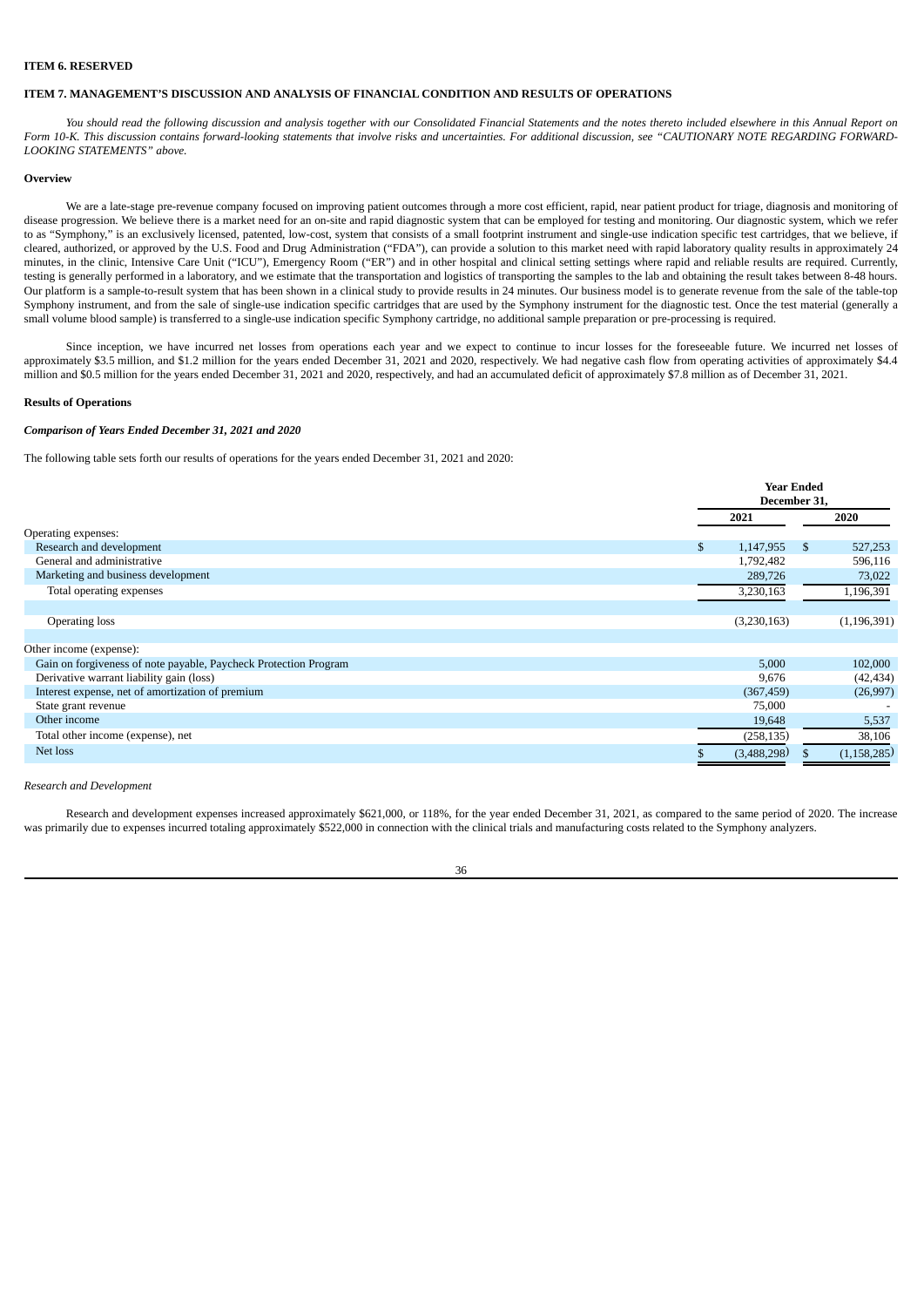#### *General and Administrative*

General and administrative expenses increased approximately \$1.2 million, or 201%, for the year ended December 31, 2021, as compared to the same period of 2020. The increase was primarily attributable to increased operating expenses related to the company's transition from a private to public company, including the addition of accounting, legal and audit related expenses totaling approximately \$670,000. In addition, expenses related to employee compensation and benefits increased by approximately \$309,000 due to an increase in general and administrative headcount. Expense for expiring inventory of approximately \$85,000 was recorded in 2021, versus no such expense recorded during 2020.

#### *Marketing and Business Development*

Marketing and business development expenses increased approximately \$217,000, or 297%, for year end December 31, 2021, as compared to the same period of 2020. The increase was primarily attributable to increased expenses of approximately \$218,000 paid to employees and consultants to expand the commercialization of our Symphony platform.

### *Derivative Warrant Liability Gain (Loss)*

Derivative warrant liability gain (loss) increased by approximately \$52,000, or 123%, for the year ended December 31, 2021 as compared to the same period of 2020, resulting from the revaluation of the Series B Warrants accounted for as liability until their reclassification into equity in June 2021.

# *Interest Expense, Net of Amortization of Premium*

Interest expense increased by approximately \$340,000, or 1,261%, for the year ended December 31, 2021 as compared to the same period of 2020. The increase was primarily related to the amortization of discount and accrued interest on the Convertible Debentures issued in 2021 totaling approximately \$266,000 and \$125,000, respectively. This was partially offset by the lower interest expense recognized on the note payable issued in 2017 of \$51,000 and increased premium amortization on the note payable issued in 2017 of approximately \$29,000 driven by the conversion of those notes payable into common stock.

### *Grant Income*

Grant income increased by approximately \$75,000, or 100%, for the year ended December 31, 2021 as compared to the same period of 2020. The increase was due to a \$75,000 grant received from Massachusetts Growth Capital Corporation

#### **Liquidity and Capital Resources**

Since our inception, we have financed our operations primarily through proceeds from our IPO, debt financings, private placements, interest income earned on cash, and cash equivalents, and grants. At December 31, 2021, we had cash and cash equivalents of approximately \$19.0 million. As of February 28, 2022, we had cash and cash equivalents of approximately \$18.0 million.

### **Primary Sources of and Uses of Cash**

The following table sets forth the primary sources and uses of cash and cash equivalents for each of the periods presented.

|                                           | <b>Years Ended</b><br>December 31, |            |
|-------------------------------------------|------------------------------------|------------|
|                                           | 2021                               | 2020       |
| Cash proceeds provided by (used in):      |                                    |            |
| <b>Operating activities</b>               | (4,366,758)                        | (508, 710) |
| Investing activities                      | (23, 947)                          |            |
| <b>Financing activities</b>               | 22,526,122                         | 1,325,060  |
| Net increase in cash and cash equivalents | 18,135,417                         | 816,350    |

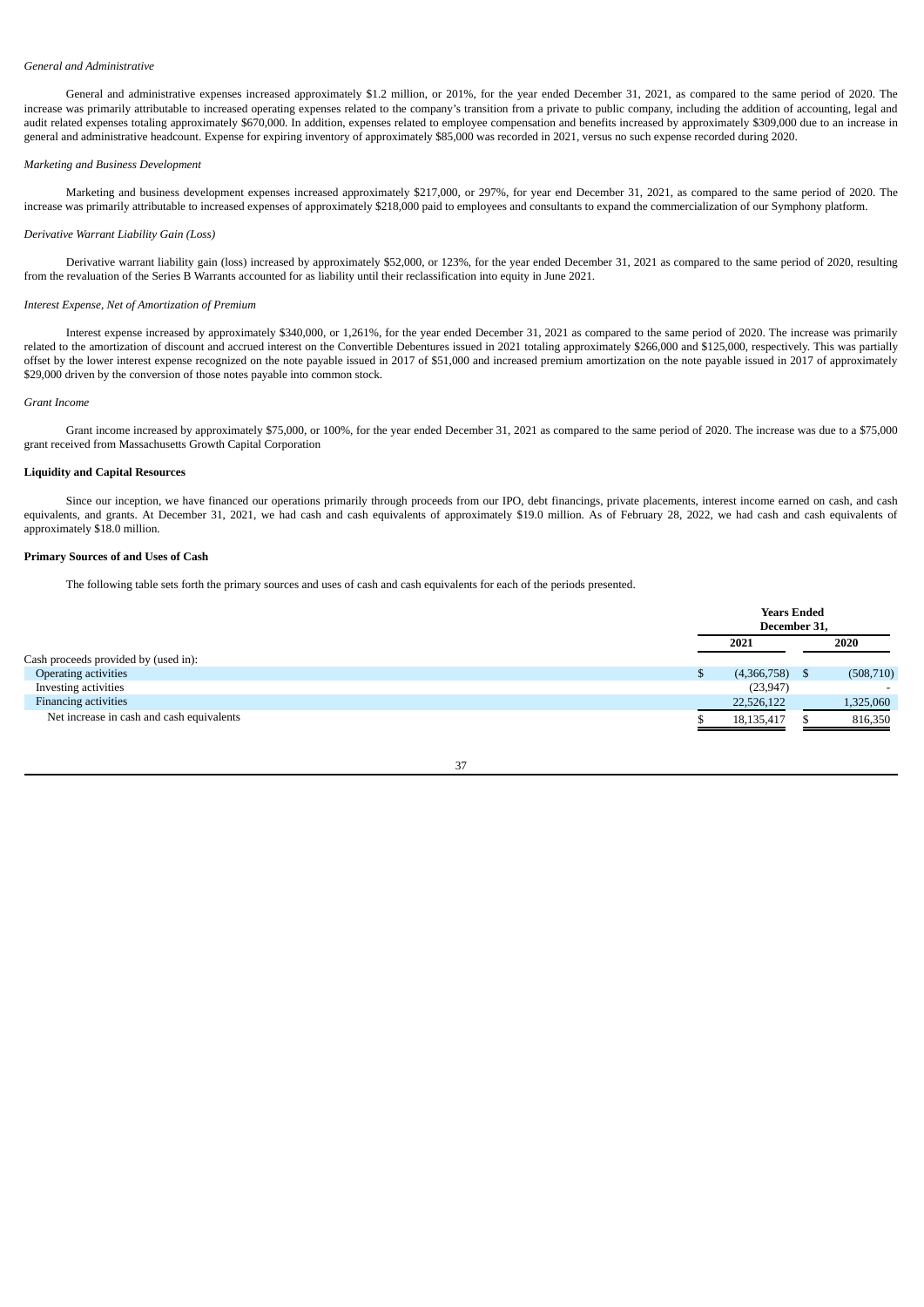#### *Net cash used in operating activities*

During 2021, we used \$4.4 million in cash for operating activities, an increase of \$3.9 million, as compared to approximately \$509,000 in 2020. The increase in the net cash used in operations was primarily due to approximately \$500,000 increase in cash paid for personnel costs, approximately \$600,000 increase in cash paid for certain design services for the Symphony machine, \$240,000 increase in cash paid to Toray for licensing fees, and \$1.6 million increase in cash spent on Directors and Officers insurance premiums due to our change from a private to a public company.

### *Net cash used in investing activities*

During 2021, we used approximately \$24,000 in cash for investing activities, a 100% increase from 2020. The increase in cash used in investing activities was primarily due to the purchase of lab equipment to support the development of the symphony product line.

### *Net cash provided by financing activities*

During 2021, we generated \$22.5 million in cash from financing activities, as compared to \$1.3 million in 2020. The \$21.2 million increase in cash generated from financing activities was primarily due to our initial public offering in November 2021, which provided net proceeds of \$18.9 million. Additionally in 2021 we received \$4.5 million from the issuance of convertible debentures, offset by issuance costs of approximately \$563,000.

#### **Liquidity**

We believe that our available cash resources will be sufficient to fund our planned operations and capital expenditure requirements for at least twelve months from the date of this Annual Report on Form 10-K is filed with the SEC. This evaluation is based on relevant conditions and events that are currently known or reasonably knowable. However, our forecast is a forward-looking statement that involves risks and uncertainties, and actual results could vary materially. We have based this estimate on assumptions that may prove to be wrong, and we could use our capital resources sooner than we expect. Our future capital requirements will depend on many factors, including:

- the costs and timing associated with the development and commercialization of our Symphony analyzers and additional diagnostic tests;
- the costs of obtaining, maintaining and enforcing our patents and other intellectual property rights; and
- the costs and any production constraints of our key contract manufacturers.

As a result, we could deplete our available capital resources sooner than we currently expect. We expect to continue to incur net losses for the foreseeable future and believe we will need to raise substantial additional capital to accomplish our business plan over the next several years. In order to fund continued business development, to generate sales, to invest in further research and development and to otherwise satisfy obligations as they mature, we may need to seek additional financing equity and/or debt financing. Additional funding, however, may not be available to us on acceptable terms, or at all. If we are unable to access additional funds when needed, we will not be able to continue the development of our platform and our tests, or we could be required to delay, scale back or eliminate some or all of our research and development programs and other operations. Any additional equity financing, if available to us, may not be available on favorable terms, will most likely be dilutive to our current stockholders, and debt financing, if available, may involve restrictive covenants. Any of these events could harm our business, financial condition and prospects.

38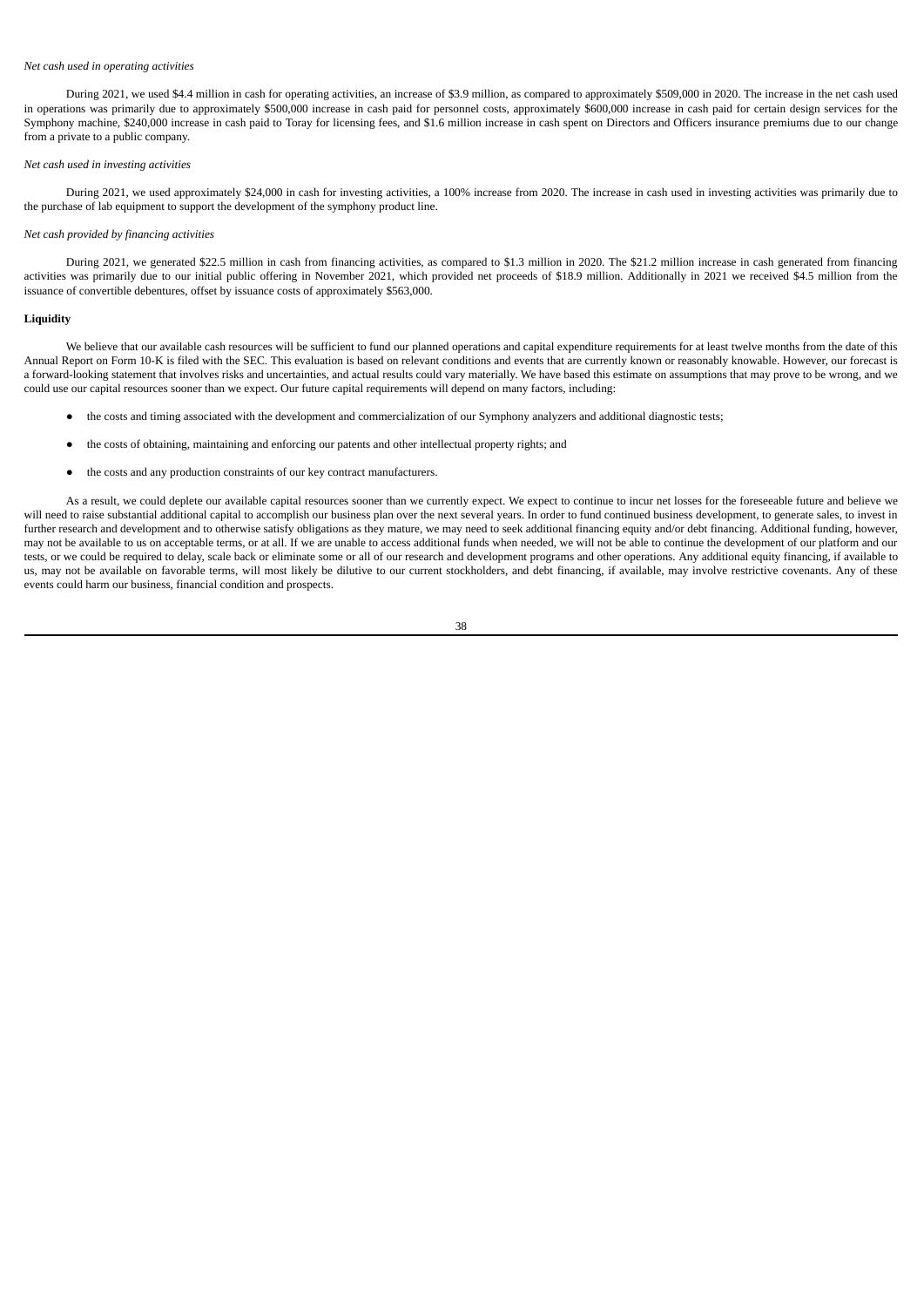### **Recent Financings**

### *Series B Redeemable, Preferred Stock*

In 2020, we issued 456 shares of Series B redeemable, preferred stock ("Series B") and 68 Series B warrants for gross proceeds of \$50,000.

## *Subordinated Notes*

On October 22, 2020, we issued \$154,000 of 8% subordinated promissory notes ("Subordinated Notes") to related party shareholders, as well as warrants to purchase 1,154,000 (prior to the stock dividend) shares of common stock at \$0.10 per share, exercisable in cash or through cancellation of the notes.

#### *Series C Redeemable, Preferred Stock*

In November 2020, we issued 636 shares of Series C redeemable, convertible preferred stock ("Series C") at a purchase price of \$1,578.50 per share and received proceeds, net of issuance costs of approximately \$995,000.

#### *Paycheck Protection Program Loan*

In 2020, we received loan proceeds of \$116,000 from a Paycheck Protection Program loan ("PPP loan"). In November 2020, we received notice of forgiveness of \$102,000 of principal of the PPP loan and, in February 2021, we received an adjustment which increased the forgiven balance by approximately \$5,000 and repaid the \$9,000 related to the unforgiven balance.

### *Convertible Debentures*

On June 8, 2021, we entered into an agreement to issue a total of \$4.5 million of 7.5% Senior Secured Convertible Debentures (the "Debentures") to Sabby Volatility Master Fund, Ltd ("Sabby"), of which \$3.0 million of the Debentures were issued at closing. The agreement provides for the purchase by Sabby of an additional \$1.5 million of the Debentures after we file a registration statement for an initial public offering. On August 4, 2021 we issued an additional \$1.5 million in principal amount of the Debentures to Sabby.

#### *Initial Public Offering*

We completed our initial public offering ("IPO") on November 10, 2021 ("IPO Date"), whereby we sold 2,160,000 Units, each Unit consisting of one share of common stock, one warrant to purchase one share of common stock at an exercise price of \$7.00 per share ("Class A Warrant"), and one warrant to purchase one share of common stock at an exercise price of \$10.00 ("Class B Warrant") (collectively, a "Unit"). Each Unit was sold at a price of \$10.00. Each warrant contained within the Units is exercisable until the fifth anniversary of the IPO date. Additionally, the underwriter exercised its overallotment option to purchase 324,000 of Class A and Class B Warrants. The gross proceeds from the IPO were approximately \$21.6 million. The offering costs related to the IPO were approximately \$2.8 million.

## **Indemnification**

We have certain agreements with service providers with which we do business that contain indemnification provisions pursuant to which we typically agree to indemnify the party against certain types of third-party claims. We accrue for known indemnification issues when a loss is probable and can be reasonably estimated. We would also accrue for estimated incurred but unidentified indemnification issues based on historical activity. As we have not incurred any indemnification losses to date, there were no accruals for or expenses related to indemnification issues for any period presented.

### **Critical Accounting Policies and Estimates**

Some of our critical accounting policies require us to make difficult, subjective or complex judgments or estimates. An accounting estimate is considered to be critical if it meets both of the following criteria: (i) the estimate requires assumptions about matters that are highly uncertain at the time the accounting estimate is made, and (ii) different estimates reasonably could have been used, or changes in the estimate that are reasonably likely to occur from period to period may have a material impact on the presentation of our financial condition, changes in financial condition or results of operations.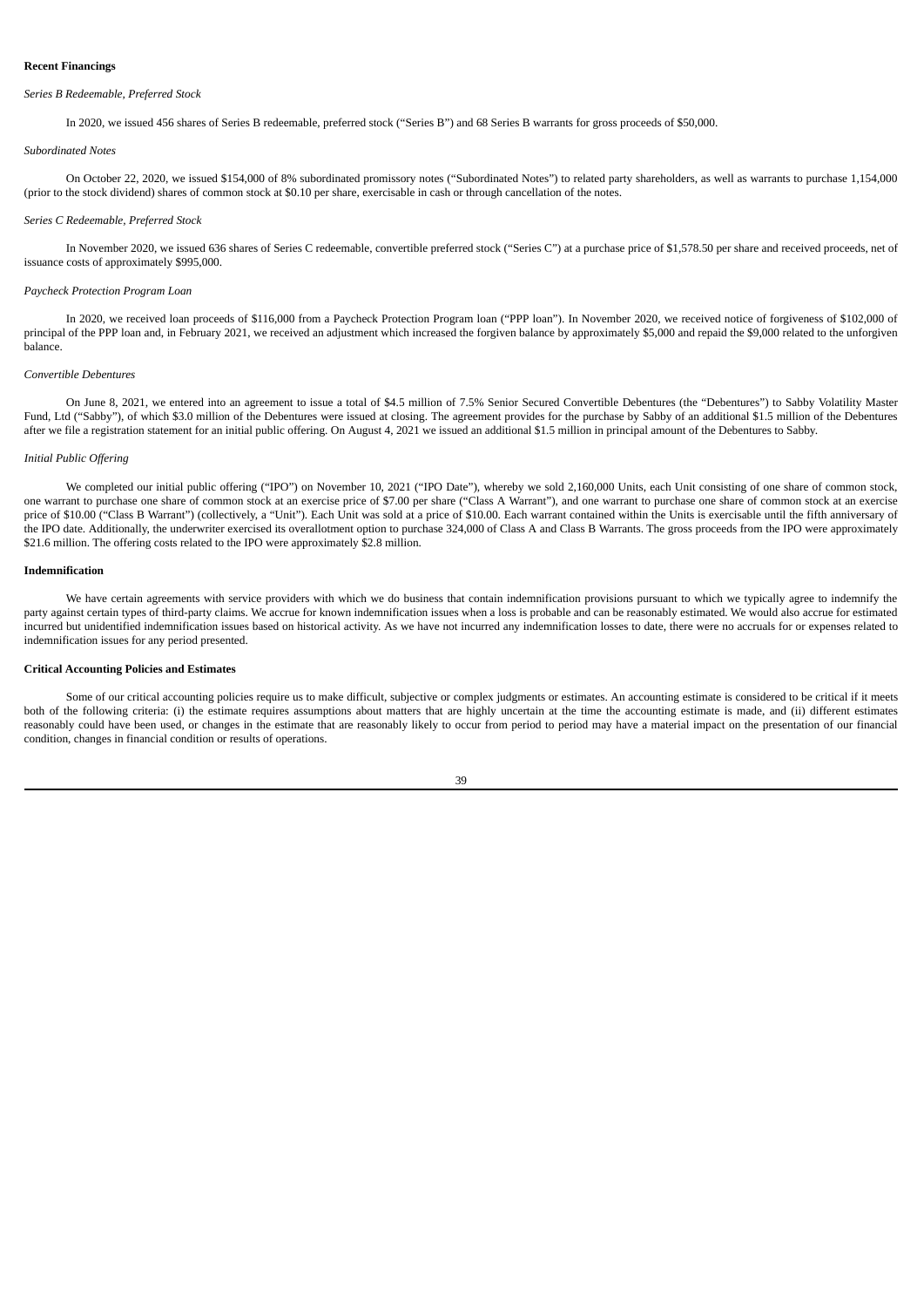As an emerging growth company, we have elected to opt-in to the extended transition period for new or revised accounting standards. As a result, our consolidated financial statements may not be comparable to those of companies that comply with public company effective dates.

## *Stock-Based compensation*

Our stock-based compensation expense for stock awards is estimated at the grant date based on the award's fair value as determined by the consideration received or as calculated by the Black-Scholes option pricing model, whichever is more readily measurable. The Black-Scholes pricing model requires various highly judgmental assumptions including expected volatility and expected term. The expected volatility is based on the historical stock volatilities of several similar public companies over a period equal to the expected terms of the awards as we do not have a sufficient trading history to use the volatility of our own common stock. To estimate the expected term, we have opted to use the simplified method, which uses of the midpoint of the vesting term and the contractual term. The Company recognizes the compensation cost of share-based awards on a straight-line basis over the requisite service period, however, for stock awards for which vesting is subject to performance – based milestones, the expense is recorded over the implied service period after the point when the achievement of the milestone is probable, or the performance condition has been achieved. If any of the assumptions used in the Black-Scholes pricing model changes significantly, stock-based compensation expense may differ materially in the future from that recorded in the current period

## **Recently Adopted Accounting Standards**

In August 2020, FASB issued ASU 2020-06, Debt - Debt with Conversion and Other Options (Subtopic 470-20) and Derivatives and Hedging - Contracts in Entity's Own Equity (Subtopic 815-40): Accounting for Convertible Instruments and Contracts in an Entity's Own Equity, which, among other things, provides guidance on how to account for contracts on an entity's own equity. This ASU eliminates the beneficial conversion and cash conversion accounting models for convertible instruments. It also amends the accounting for certain contracts in an entity's own equity that are currently accounted for as derivatives because of specific settlement provisions. In addition, this ASU modifies how particular convertible instruments and certain contracts that may be settled in cash or shares impact the diluted EPS computation. The amendments in this ASU are effective for public companies for fiscal years beginning on or after December 15, 2023, including interim periods within those fiscal years. Early adoption is permitted, but no earlier than fiscal years beginning after December 15, 2020. The Company elected to adopt early this guidance in the first quarter of 2021. The adoption of this standard had no material impact on the Company's consolidated financial statements.

### **Recently Issued Accounting Standards**

In May 2021, the FASB issued ASU 2021-04 Earnings Per Share (Topic 260), Debt-Modifications and Extinguishments (Subtopic 470-50), Compensation-Stock Compensation (Topic 718), and Derivatives and Hedaina-Contracts in Entity's Own Equity (Subtopic 815-40); Issuer's Accounting for Certain Modifications or Exchanges of Freestanding Equity-Classified Written Call Options (a consensus of the FASB Emerging Issues Task Force). The amendments in this update are effective for all entities for fiscal years beginning after December 15, 2021, including interim periods within those fiscal years. Early application is permitted, including in an interim period as of the beginning of the fiscal year that includes that interim period. The Company is currently evaluating the adoption date of this ASU and the impact, if any, adoption will have on its financial position and results of operations.

In February 2016, the Financial Accounting Standards Board ("FASB") issued ASU 2016-02, *Leases.* The new guidance requires the recognition of lease liabilities, representing future minimum lease payments, on a discounted basis, and corresponding right-of-use assets on a balance sheet for most leases, along with requirements for enhanced disclosures to give financial statement users the ability to assess the amount, timing, and uncertainty of cash flows arising from leasing arrangements. We adopted the provisions of ASU 2016-02 on January 1, 2022 and elected to implement the transition package of practical expedients permitted within the new standard, which included (i) not reassessing whether expired or existing contract contain leases, (ii) not reassessing lease classification, and (iii) not revaluing initial direct costs for existing leases. Adoption of the new standard resulted in the recording of initial rightof-use assets and lease liabilities of approximately \$200,000 as of January 1, 2022. The new standard did not materially impact our consolidated statements of operations or cash flows.

 $40$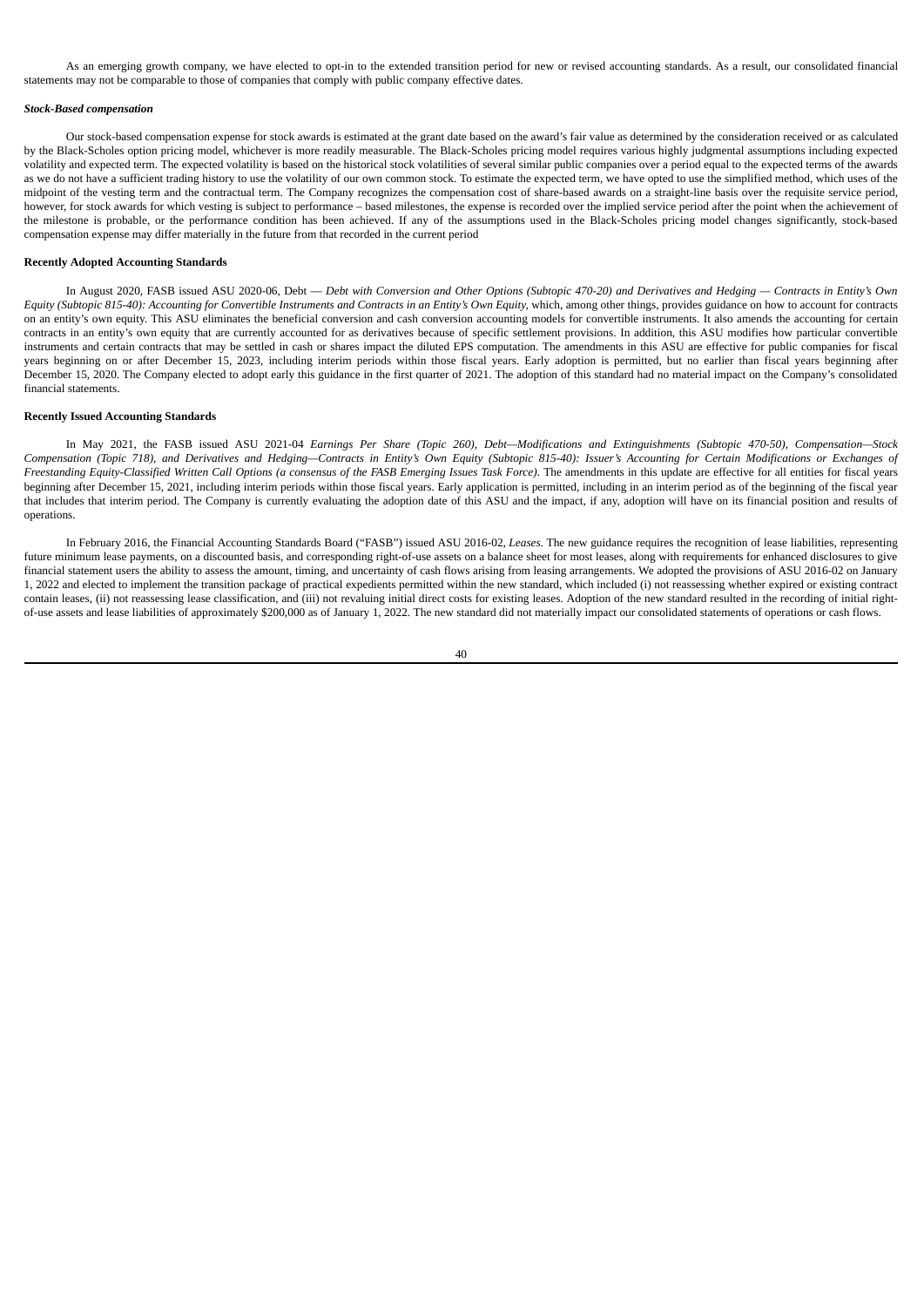## **ITEM 7A.QUANTITATIVE AND QUALITATIVE DISCLOSURES ABOUT MARKET RISK**

Information requested by this Item is not applicable as we are electing scaled disclosure requirements available to Smaller Reporting Companies with respect to this Item.

### **ITEM 8.FINANCIAL STATEMENTS AND SUPPLEMENTARY DATA**

Our Consolidated Financial Statements and The Report of Independent Registered Public Accounting Firm are included in this Annual Report on Form 10-K on pages F-1 through F-22.

### **ITEM 9.CHANGES IN AND DISAGREEMENTS WITH ACCOUNTANTS ON ACCOUNTING AND FINANCIAL DISCLOSURE**

None.

## **ITEM 9A. CONTROLS AND PROCEDURES**

#### **Evaluation of Disclosure Controls and Procedures**

Our Chief Executive Officer, who is our principal executive officer, and our Chief Financial Officer, who is our principal financial officer, evaluated the effectiveness of our disclosure controls and procedures as of December 31, 2021. The term "disclosure controls and procedures," as defined in Rules 13a-15(e) and 15d-15(e) under the Exchange Act, means controls and other procedures of a company that are designed to ensure that information required to be disclosed by us in the reports that we file or submit under the Exchange Act is recorded, processed, summarized and reported within the time periods specified in the SEC's rules and forms.

Disclosure controls and procedures include, without limitation, controls and procedures designed to ensure that information required to be disclosed by us in the reports that we file or submit under the Exchange Act is accumulated and communicated to our management, including our Chief Executive Officer and our Chief Financial Officer, to allow timely decisions regarding required disclosure. Based on this evaluation, our Chief Executive Officer and our Chief Financial Officer concluded that our disclosure controls and procedures were effective as of December 31, 2021.

### **Management's Annual Report on Internal Control Over Financial Reporting**

This annual report does not include a report of management's assessment regarding internal control over financial reporting or an attestation report of the company's registered public accounting firm due to a transition period established by rules of the Securities and Exchange Commission for newly public companies.

Our independent registered public accounting firm will not be required to formally attest to the effectiveness of our internal controls over financial reporting for as long as we are an "emerging growth company" pursuant to the provisions of the Jumpstart Our Business Startups Act.

## **Changes in Internal Control Over Financial Reporting**

There have been no changes in our internal control over financial reporting during the year ended December 31, 2021, that has materially affected, or is reasonably likely to materially affect, our internal control over financial reporting.

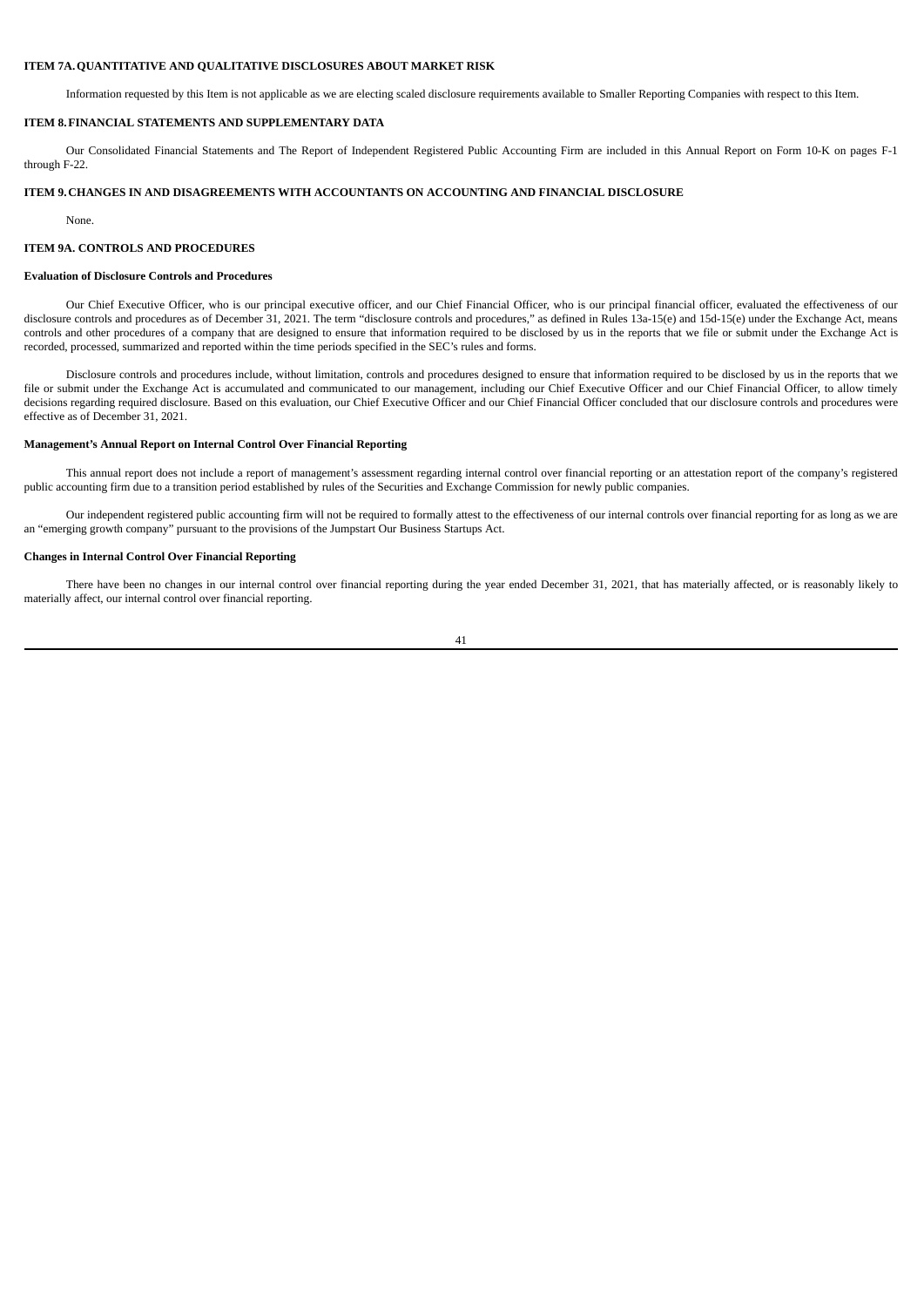### **Inherent Limitations of Controls**

Management does not expect that our disclosure controls and procedures or our internal control over financial reporting will prevent or detect all errors and all fraud. Controls and procedures, no matter how well designed and operated, can provide only reasonable assurance of achieving their objectives and management necessarily applies its judgment in evaluating the cost-benefit relationship of possible controls and procedures. Because of the inherent limitations in all control systems, no evaluation of controls can provide absolute assurance that all control issues and instances of fraud, if any, within the Company have been detected. These inherent limitations include the realities that judgments in decision-making can be faulty, and that breakdowns can occur because of a simple error or mistake. Additionally, controls can be circumvented by the individual acts of some persons, by collusion of two or more people, or by management override of the controls. The design of any system of controls also is based in part upon certain assumptions about the likelihood of future events, and there can be no assurance that any design will succeed in achieving its stated goals under all potential future conditions. Over time, controls may become inadequate because of changes in conditions, or deterioration in the degree of compliance with the policies or procedures. Because of the inherent limitations in a cost-effective control system, misstatements due to error or fraud may occur and not be detected.

### **ITEM 9B. OTHER INFORMATION**

Not applicable.

## **ITEM 9C. DISCLOSURE REGARDING FOREIGN JURISDICTIONS THAT PREVENT INSPECTIONS**

Not applicable.

42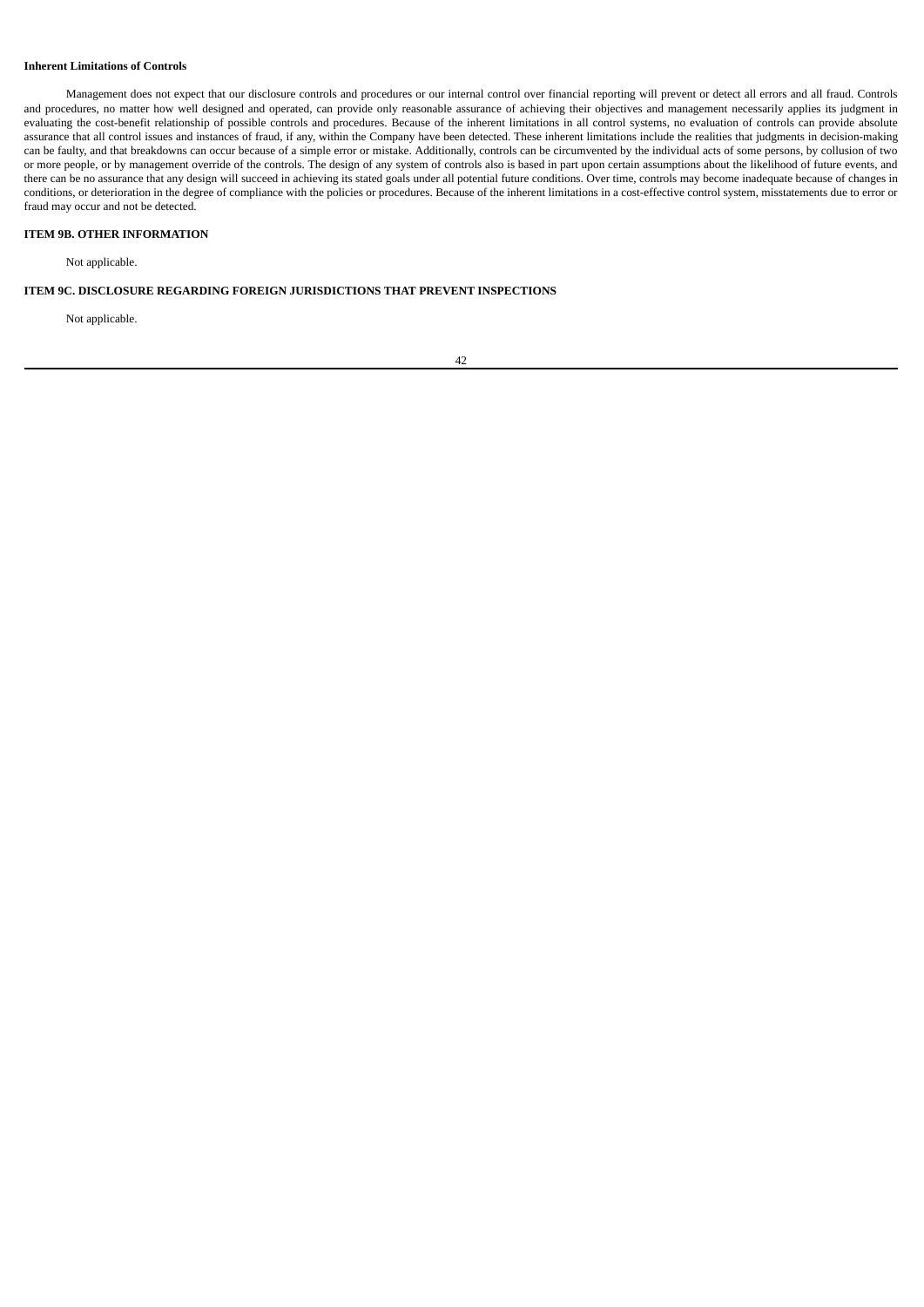#### **PART III**

### **ITEM 10.DIRECTORS, EXECUTIVE OFFICERS AND CORPORATE GOVERNANCE**

The information required by this item is hereby incorporated by reference to our definitive proxy statement for our 2022 annual meeting of stockholders to be filed with the Securities and Exchange Commission within 120 days of the fiscal year ended December 31, 2021.

Our Board of Directors has adopted a written Code of Business Conduct and Ethics applicable to all officers, directors and employees, which is available on our website (bluejaydx.com) under "Governance Overview" within the "Investor Relations" section. We intend to satisfy the disclosure requirement under Item 5.05 of Form 8-K regarding amendment to, or waiver from, a provision of this Code and by posting such information on the website address and location specified above.

#### **ITEM 11.EXECUTIVE COMPENSATION**

The information required by this item is hereby incorporated by reference to our definitive proxy statement for our 2022 annual meeting of stockholders to be filed with the Securities and Exchange Commission within 120 days of the fiscal year ended December 31, 2021.

#### **ITEM 12.SECURITY OWNERSHIP OF CERTAIN BENEFICIAL OWNERS AND MANAGEMENT AND RELATED STOCKHOLDER MATTERS**

The information required by this item is hereby incorporated by reference to our definitive proxy statement for our 2022 annual meeting of stockholders to be filed with the Securities and Exchange Commission within 120 days of the fiscal year ended December 31, 2021.

#### **Securities Authorized for Issuance under Equity Compensation Plans**

The following table sets forth information regarding our equity compensation plans at December 31, 2021:

|                                                                |                  |                  | Number of<br>securities<br>(by class)<br>remaining<br>available for |
|----------------------------------------------------------------|------------------|------------------|---------------------------------------------------------------------|
|                                                                | Number of        | Weighted-        | future                                                              |
|                                                                | securities to be | average exercise | issuance under                                                      |
|                                                                | issued upon      | price            | equity                                                              |
|                                                                | exercise of      | of               | compensation                                                        |
|                                                                | outstanding      | outstanding      | plans (excluding                                                    |
|                                                                | options,         | options,         | securities                                                          |
|                                                                | warrants and     | warrants and     | reflected in                                                        |
|                                                                | rights           | rights           | column (a))                                                         |
| Plan category                                                  | (a)              | (b)              | (c)                                                                 |
| Equity compensation plans approved by security holders (1)     | 589,786          | 1.86             | 1,943,269                                                           |
| Equity compensation plans not approved by security holders (2) | 559,599          | 4.20             |                                                                     |

(1) Represents shares of common stock issuable upon exercise of outstanding stock options and rights under our 2018 and 2021 Stock Plans.

(2) Consists of warrants issued to placement agents, underwriters and consultants.

### **ITEM 13. CERTAIN RELATIONSHIPS AND RELATED TRANSACTIONS, AND DIRECTOR INDEPENDENCE**

The information required by this item is hereby incorporated by reference to our definitive proxy statement for our 2022 annual meeting of stockholders to be filed with the Securities and Exchange Commission within 120 days of the fiscal year ended December 31, 2021.

### **ITEM 14. PRINCIPAL ACCOUNTANT FEES AND SERVICES**

The information required by this item is hereby incorporated by reference to our definitive proxy statement for our 2022 annual meeting of stockholders to be filed with the Securities and Exchange Commission within 120 days of the fiscal year ended December 31, 2021.

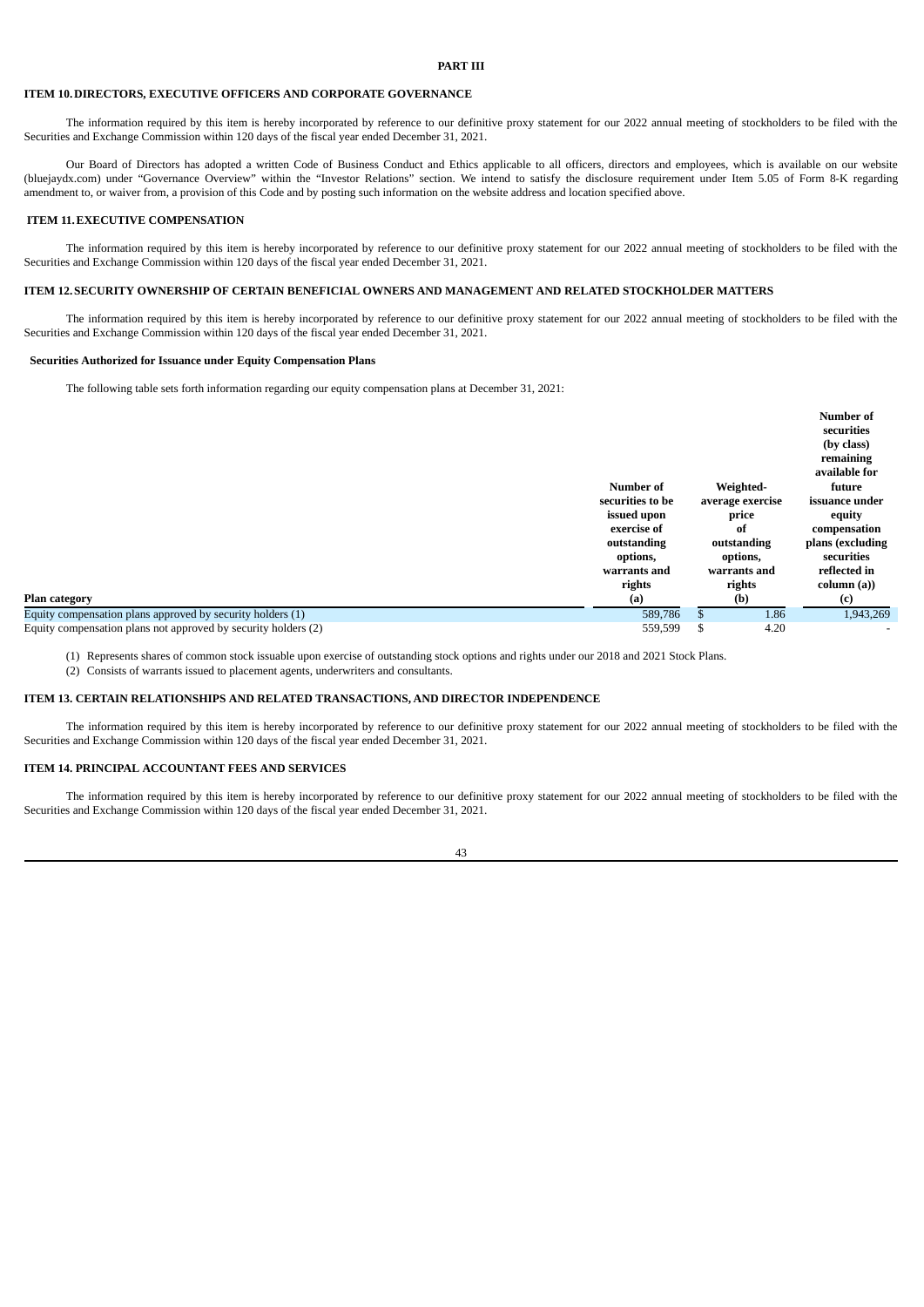## **PART IV**

# **ITEM 15. EXHIBITS AND FINANCIAL STATEMENT SCHEDULES**

(a) The following documents are filed as part of this report:

- (1) Financial Statements—See Index to Consolidated Financial Statements at Part II, Item 8 on page F-1 of this Annual Report on Form 10-K.
- (2) All financial statement schedules have been omitted because they are not applicable or not required or because the information is included elsewhere in the financial statements or the Notes thereto.
- (3) See the accompanying Index to Exhibits filed as a part of this Annual Report, which list is incorporated by reference in this Item.

(b) See the accompanying Index to Exhibits filed as a part of this Annual Report.

(c) Other schedules are not applicable.

# **ITEM 16. FORM 10-K SUMMARY.**

None.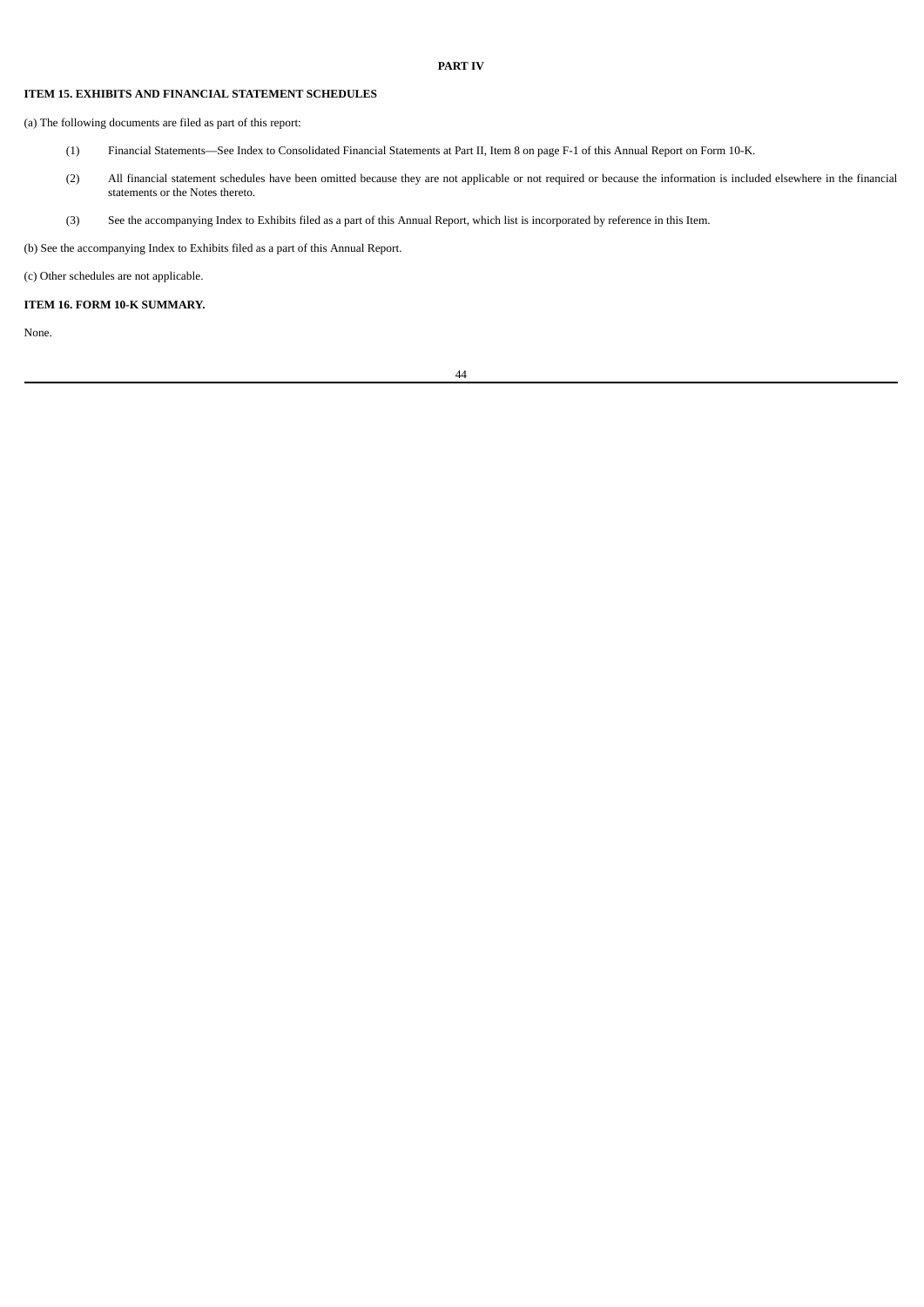# **SIGNATURES**

Pursuant to the requirements of Section 13 or 15(d) of the Securities Exchange Act of 1934, as amended, the registrant has duly caused this report to be signed on its behalf by the undersigned, thereunto duly authorized on March 10, 2022.

# **Bluejay Diagnostics, Inc.**

By: /s/ Neil Dey Neil Dey

Chief Executive Officer and Director

Pursuant to the requirements of the Securities Exchange Act of 1934, this report has been signed below by the following persons on behalf of the registrant and in the capacities and on the dates indicated.

| Signature            | <b>Title</b>                                                            | Date           |
|----------------------|-------------------------------------------------------------------------|----------------|
| /s/ Neil Dey         |                                                                         |                |
| Neil Dey             | Director and Chief Executive Officer<br>(Principal Executive Officer)   | March 10, 2022 |
| /s/ Gordon Kinder    |                                                                         |                |
| Gordon Kinder        | Chief Financial Officer<br>(Principal Financial and Accounting Officer) | March 10, 2022 |
| /s/ Douglas C. Wurth |                                                                         |                |
| Douglas C. Wurth     | Chairman of the Board of Directors                                      | March 10, 2022 |
| /s/ Donald R. Chase  |                                                                         |                |
| Donald R. Chase      | Director                                                                | March 10, 2022 |
| /s/Svetlana Dey      |                                                                         |                |
| Svetlana Dey         | Director                                                                | March 10, 2022 |
| /s/Fred S. Zeidman   |                                                                         |                |
| Fred S. Zeidman      | Director                                                                | March 10, 2022 |
| /s/ Gary Gemignani   |                                                                         |                |
| Gary Gemignani       | Director                                                                | March 10, 2022 |
|                      |                                                                         |                |
|                      | 45                                                                      |                |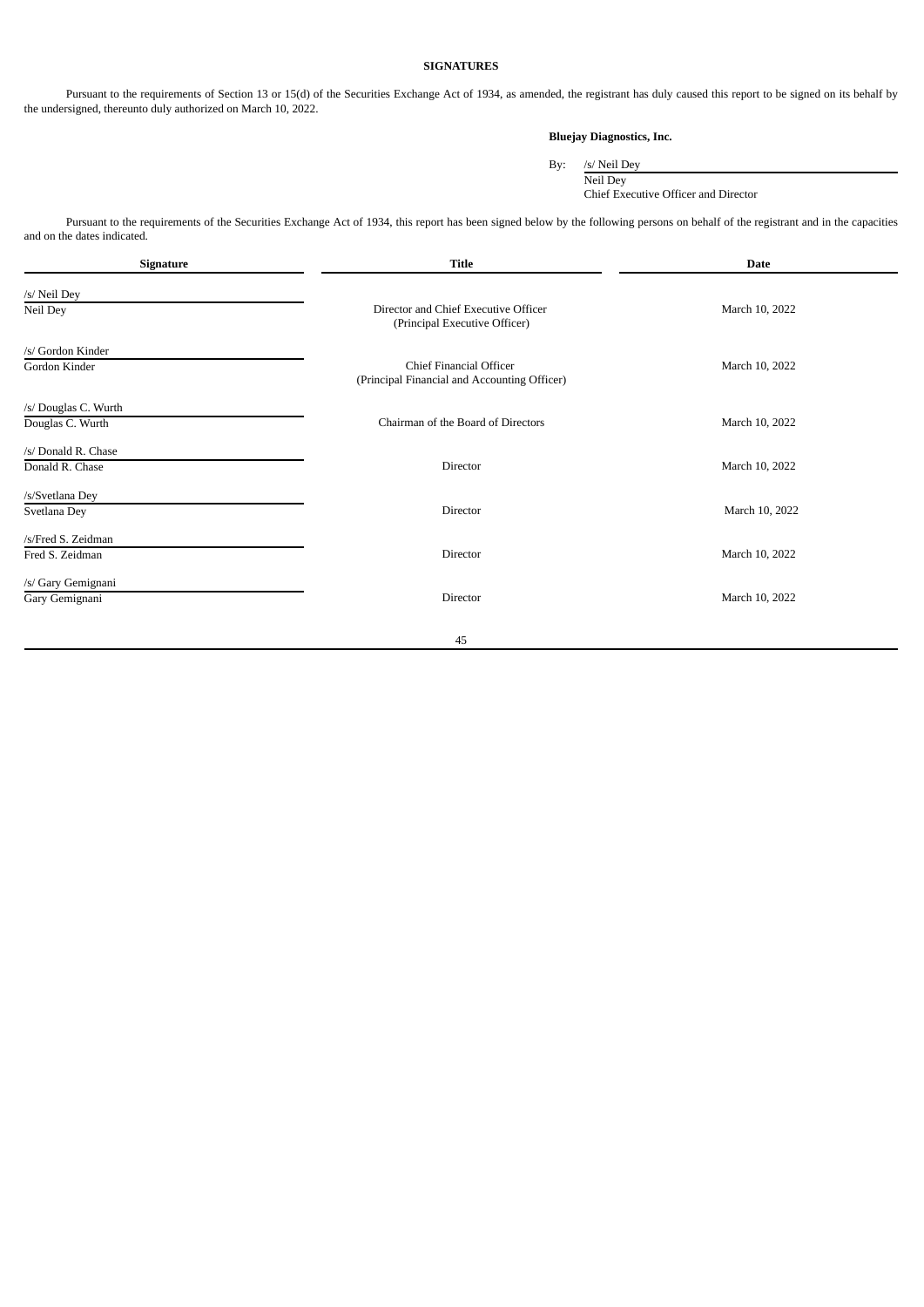## **Index to Consolidated Financial Statements Contents**

| Report of Independent Registered Public Accounting Firm (PCAOB ID #392)                         | $F-2$   |
|-------------------------------------------------------------------------------------------------|---------|
| <b>Consolidated Balance Sheets</b>                                                              | $F-3$   |
| <b>Consolidated Statements of Operations</b>                                                    | $F - A$ |
| <b>Consolidated Statements in Redeemable Preferred Stock and Stockholders' Equity (Deficit)</b> | F-5     |
| <b>Consolidated Statements of Cash Flows</b>                                                    | $F-6$   |
| <b>Notes to Consolidated Financial Statements</b>                                               | $F-7$   |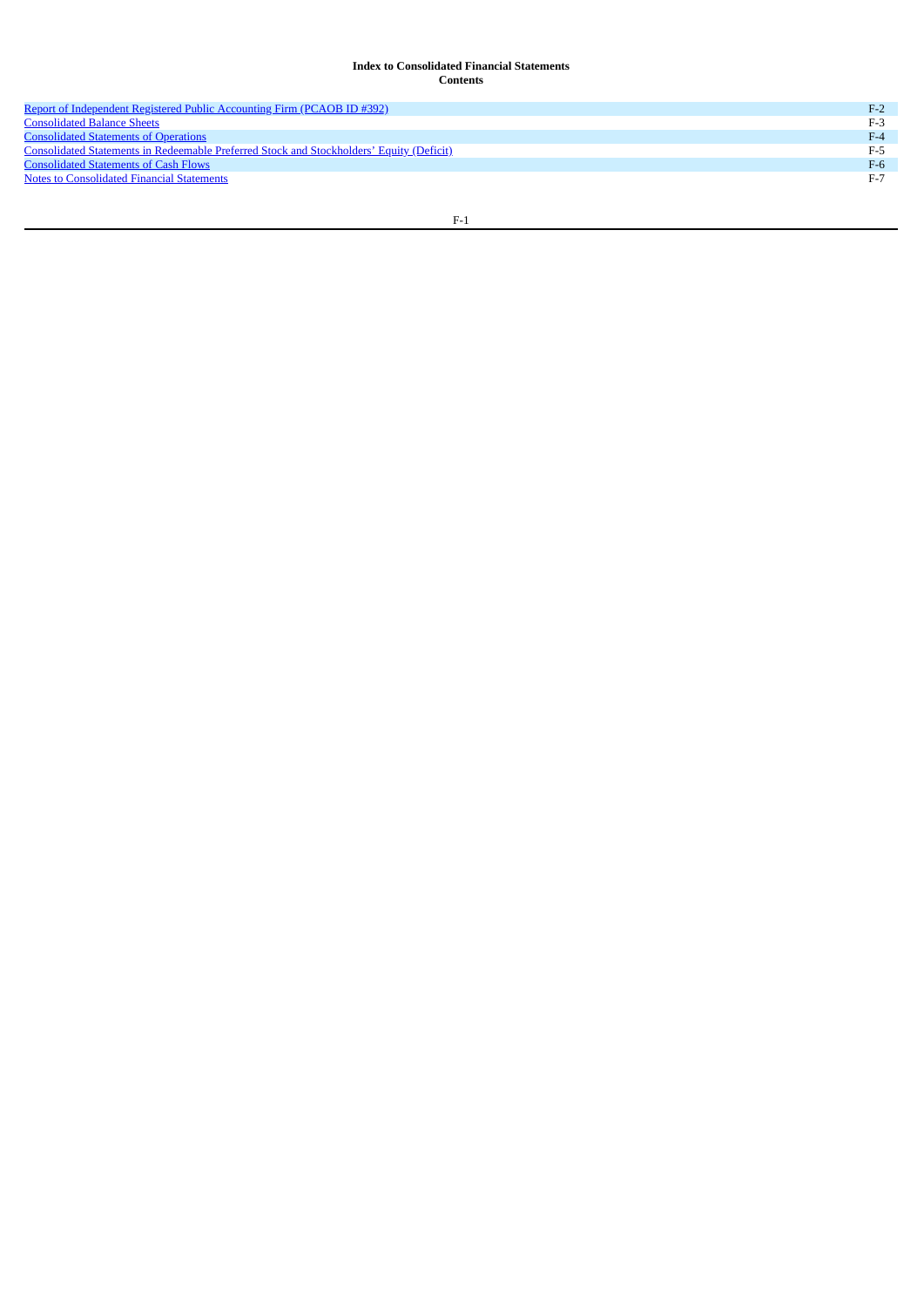# **REPORT OF INDEPENDENT REGISTERED PUBLIC ACCOUNTING FIRM**

#### **Report of Independent Registered Public Accounting Firm**

<span id="page-49-0"></span>To the Shareholders and the Board of Directors of Bluejay Diagnostics, Inc.:

### **Opinion on the Financial Statements**

We have audited the accompanying consolidated balance sheets of Bluejay Diagnostics, Inc. (the Company) as of December 31, 2021 and 2020, the related consolidated statements of operations, stockholders' equity (deficit) and cash flows for the years then ended, and the related notes to the consolidated financial statements (collectively, the "financial statements"). In our opinion, the financial statements present fairly, in all material respects, the financial position of the Company as of December 31, 2021 and 2020, and the results of its operations and its cash flows for the years then ended, in conformity with accounting principles generally accepted in the United States of America.

#### **Basis for Opinion**

These financial statements are the responsibility of the Company's management. Our responsibility is to express an opinion on the Company's financial statements based on our audits. We are a public accounting firm registered with the Public Company Accounting Oversight Board (United States) (PCAOB) and are required to be independent with respect to the Company in accordance with U.S. federal securities laws and the applicable rules and regulations of the Securities and Exchange Commission and the PCAOB.

We conducted our audits in accordance with the standards of the PCAOB. Those standards require that we plan and perform the audit to obtain reasonable assurance about whether the financial statements are free of material misstatement, whether due to error or fraud. The Company is not required to have, nor were we engaged to perform, an audit of its internal control over financial reporting. As part of our audits we are required to obtain an understanding of internal control over financial reporting but not for the purpose of expressing an opinion on the effectiveness of the Company's internal control over financial reporting. Accordingly, we express no such opinion.

Our audits included performing procedures to assess the risks of material misstatement of the financial statements, whether due to error or fraud, and performing procedures that respond to those risks. Such procedures included examining, on a test basis, evidence regarding the amounts and disclosures in the financial statements. Our audits also included evaluating the accounting principles used and significant estimates made by management, as well as evaluating the overall presentation of the financial statements. We believe that our audits provide a reasonable basis for our opinion.

/s/ Wolf & Company, P.C.

We have served as the Company's auditor since 2017. Boston, Massachusetts March 10, 2022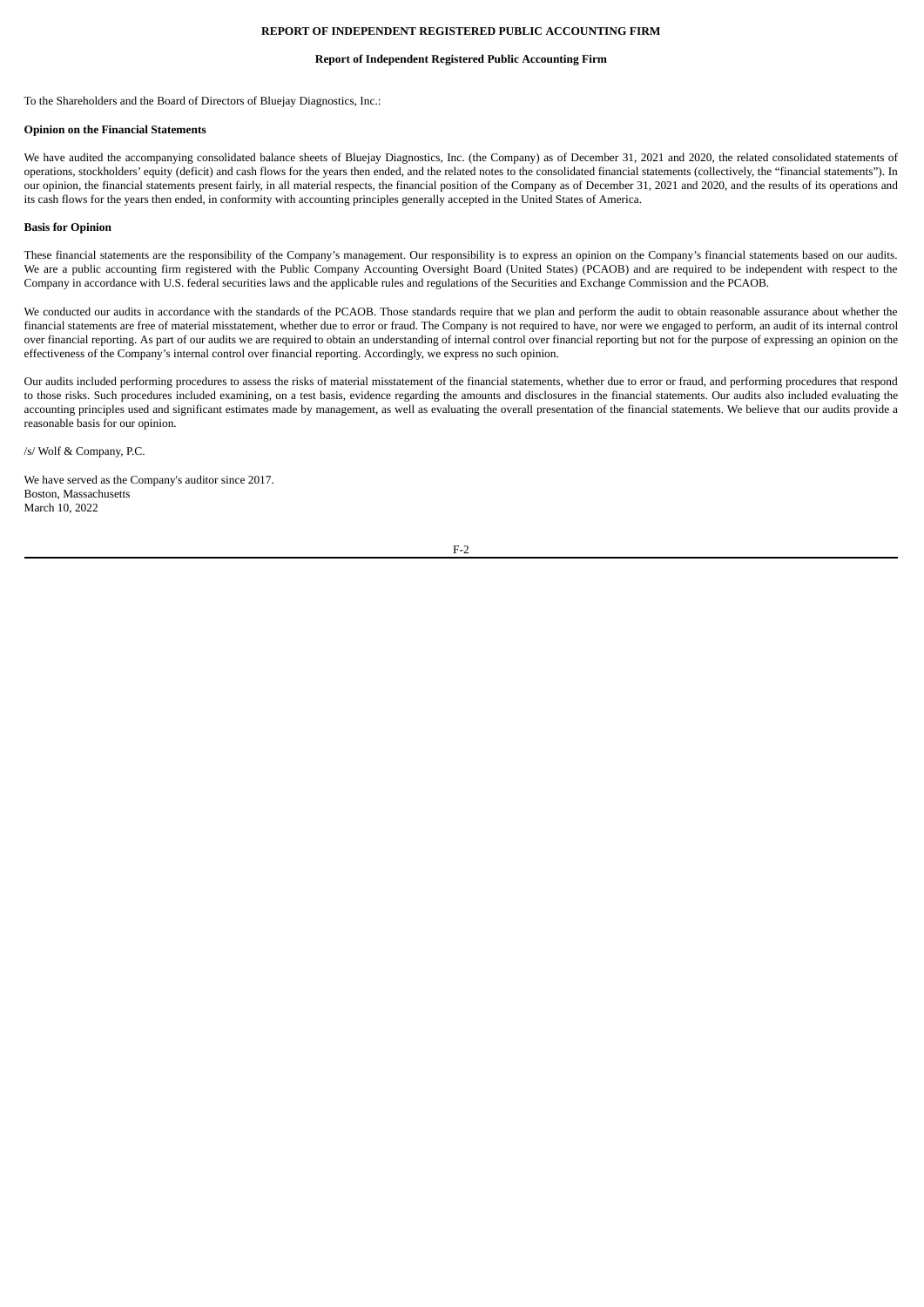#### **Bluejay Diagnostics, Inc. Consolidated Balance Sheets**

<span id="page-50-0"></span>

|                                                                                                                                               | December 31. |             |    |             |  |  |
|-----------------------------------------------------------------------------------------------------------------------------------------------|--------------|-------------|----|-------------|--|--|
|                                                                                                                                               |              | 2021        |    | 2020        |  |  |
| <b>ASSETS</b>                                                                                                                                 |              |             |    |             |  |  |
| Current assets:                                                                                                                               |              |             |    |             |  |  |
| Cash and cash equivalents                                                                                                                     | $\mathbb{S}$ | 19,047,778  | \$ | 912,361     |  |  |
| Inventory                                                                                                                                     |              |             |    | 84,762      |  |  |
| Prepaid expenses and other current assets                                                                                                     |              | 1,612,708   |    | 61,071      |  |  |
| Total current assets                                                                                                                          |              | 20,660,486  |    | 1,058,194   |  |  |
| Property and equipment, net                                                                                                                   |              | 337,366     |    | 459,138     |  |  |
| Other non-current assets                                                                                                                      |              | 21,019      |    |             |  |  |
| Total assets                                                                                                                                  | \$           | 21,018,871  | \$ | 1,517,332   |  |  |
|                                                                                                                                               |              |             |    |             |  |  |
| LIABILITIES, REDEEMABLE PREFERRED STOCK AND STOCKHOLDERS' EQUITY (DEFICIT)                                                                    |              |             |    |             |  |  |
| <b>Current liabilities:</b>                                                                                                                   |              |             |    |             |  |  |
| Accounts payable                                                                                                                              | \$           | 295,778     | \$ | 374.928     |  |  |
| Due to related party                                                                                                                          |              | 2,000       |    | 125,102     |  |  |
| Accrued expenses and other current liabilities                                                                                                |              | 339,384     |    | 133,820     |  |  |
| Notes payable, net                                                                                                                            |              |             |    | 1,041,186   |  |  |
| Note payable, Paycheck Protection Program                                                                                                     |              |             |    | 14,725      |  |  |
| Derivative warrant liability                                                                                                                  |              |             |    | 155,629     |  |  |
| <b>Total liabilities</b>                                                                                                                      |              | 637,162     |    | 1,845,390   |  |  |
| Commitments and Contingencies (See Note 13)                                                                                                   |              |             |    |             |  |  |
|                                                                                                                                               |              |             |    |             |  |  |
| Series A redeemable, convertible preferred stock, \$0.0001 par value; 10,600 shares authorized; 0 and 10,600 shares issued and outstanding at |              |             |    |             |  |  |
| December 31, 2021 and 2020, respectively                                                                                                      |              |             |    | 1,077,303   |  |  |
| Series B redeemable, convertible preferred stock, \$0.0001 par value; 5,918 shares authorized; 0 and 5,187 shares issued and outstanding at   |              |             |    |             |  |  |
| December 31, 2021 and 2020, respectively                                                                                                      |              |             |    | 1,800,347   |  |  |
| Series C redeemable, convertible preferred stock, \$0.0001 par value; 636 shares authorized; 0 and 636 shares issued and outstanding at       |              |             |    |             |  |  |
| December 31, 2021 and 2020, respectively                                                                                                      |              |             |    | 1,000,465   |  |  |
|                                                                                                                                               |              |             |    |             |  |  |
| Stockholders' equity (deficit):                                                                                                               |              |             |    |             |  |  |
| Common stock, \$0.0001 par value; 100,000,000 shares authorized; 20,112,244 and 3,147,200 shares issued and outstanding at December           |              |             |    |             |  |  |
| 31, 2021 and 2020, respectively                                                                                                               |              | 2,011       |    | 315         |  |  |
| Additional paid-in capital                                                                                                                    |              | 28,074,484  |    |             |  |  |
| Accumulated deficit                                                                                                                           |              | (7,694,786) |    | (4,206,488) |  |  |
| Total stockholders' equity (deficit)                                                                                                          |              | 20,381,709  |    | (4,206,173) |  |  |
| Total liabilities, redeemable, convertible preferred stocks and stockholders' equity (deficit)                                                | \$           | 21,018,871  | \$ | 1,517,332   |  |  |

See notes to consolidated financial statements.

Reflects a 1-for-3.15 stock dividend effective June 7, 2021.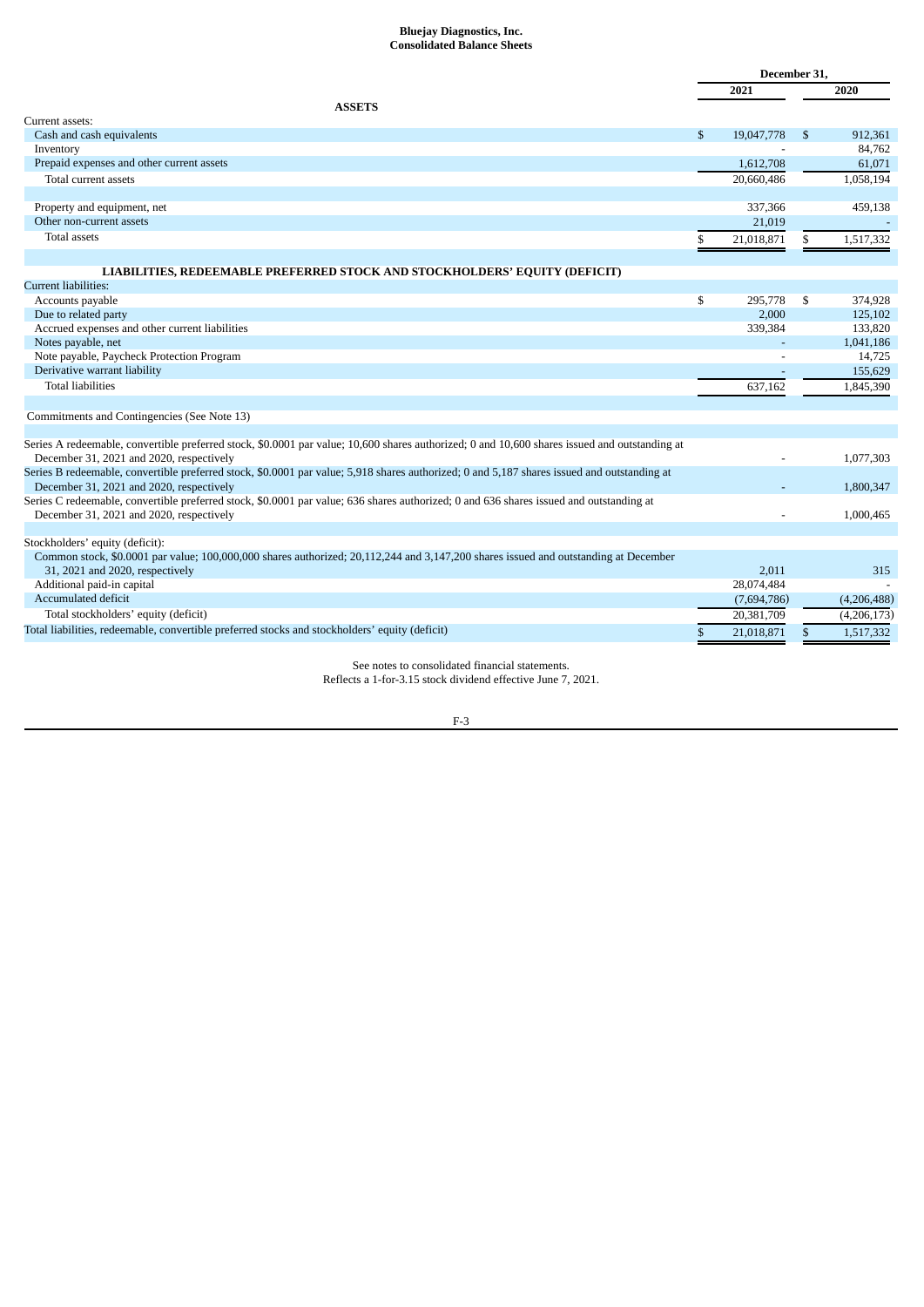#### **Bluejay Diagnostics, Inc. Consolidated Statements of Operations**

<span id="page-51-0"></span>

|                                                                  |              | <b>For the Years Ended</b><br>December 31, |    |               |
|------------------------------------------------------------------|--------------|--------------------------------------------|----|---------------|
|                                                                  |              | 2021                                       |    | 2020          |
| Operating expenses:                                              |              |                                            |    |               |
| Research and development                                         | <sup>S</sup> | 1,147,955                                  | -S | 527,253       |
| General and administrative                                       |              | 1,792,482                                  |    | 596,116       |
| Marketing and business development                               |              | 289,726                                    |    | 73,022        |
| Total operating expenses                                         |              | 3,230,163                                  |    | 1,196,391     |
| Operating loss                                                   |              | (3,230,163)                                |    | (1, 196, 391) |
| Other income (expense):                                          |              |                                            |    |               |
| Gain on forgiveness of note payable, Paycheck Protection Program |              | 5,000                                      |    | 102,000       |
| Derivative warrant liability gain (loss)                         |              | 9,676                                      |    | (42, 434)     |
| Interest expense, net of amortization of premium                 |              | (367, 459)                                 |    | (26,997)      |
| State grant income                                               |              | 75,000                                     |    |               |
| Other income                                                     |              | 19,648                                     |    | 5,537         |
| Total other income (expense), net                                |              | (258, 135)                                 |    | 38,106        |
| Net loss                                                         |              | (3,488,298)                                |    | (1, 158, 285) |
| Net loss per share - Basic and diluted                           | \$           | $(0.41)$ \$                                |    | (0.37)        |
|                                                                  |              |                                            |    |               |
| Weighted average common shares outstanding:                      |              |                                            |    |               |
| Basic and diluted                                                |              | 8,522,422                                  |    | 3,147,200     |

See notes to consolidated financial statements. Reflects a 1-for-3.15 stock dividend effective June 7, 2021.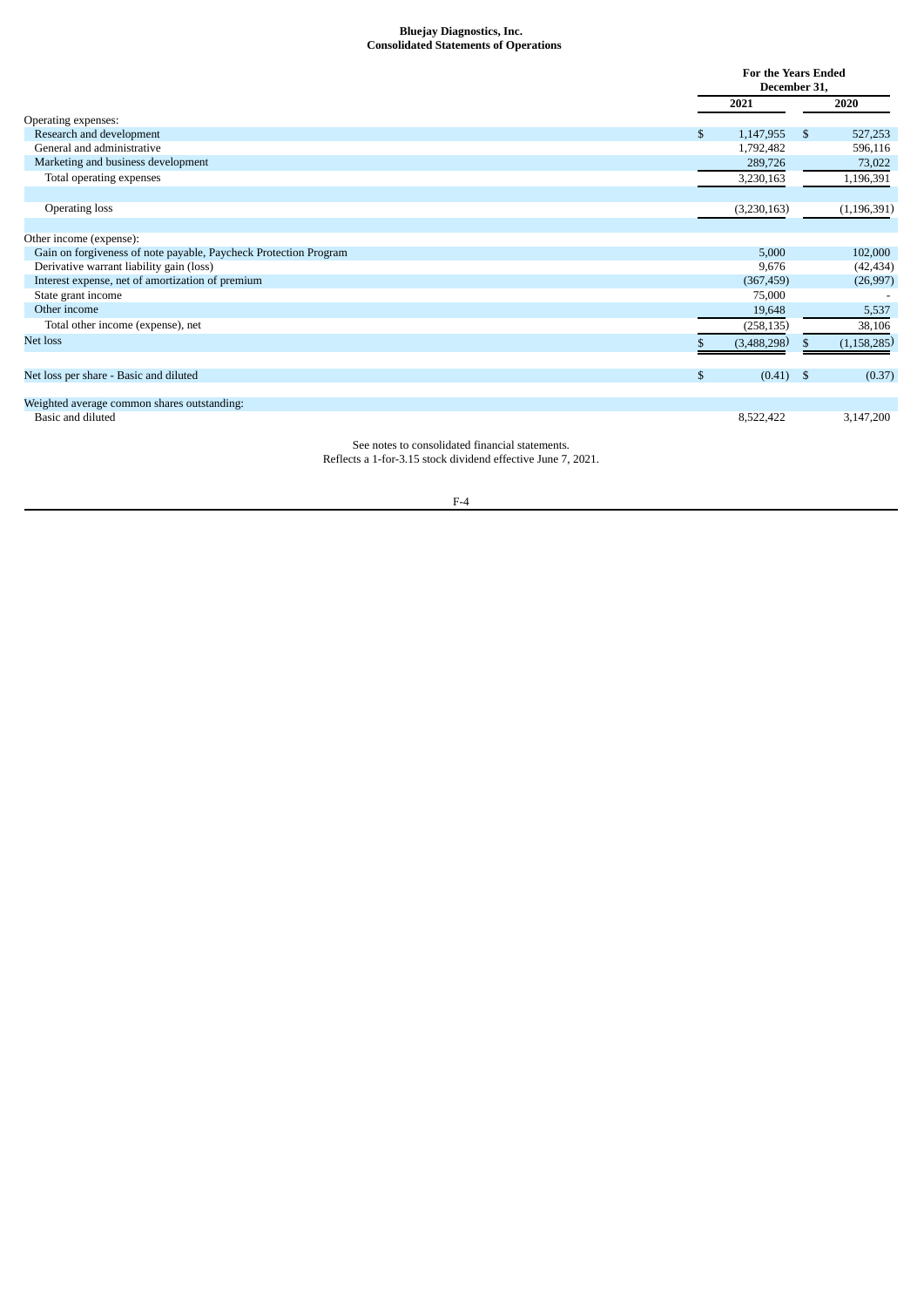### **Bluejay Diagnostics, Inc. Statements of Changes in Redeemable Preferred Stock and Stockholders' Equity (Deficit)**

<span id="page-52-0"></span>

|                                                                                                   |                      |                     |               | <b>Redeemable, Convertible Preferred Stock</b>   |               |                       |                 |                         | <b>Stockholders' Equity (Deficit)</b> |                   |                              |                          |                                                |
|---------------------------------------------------------------------------------------------------|----------------------|---------------------|---------------|--------------------------------------------------|---------------|-----------------------|-----------------|-------------------------|---------------------------------------|-------------------|------------------------------|--------------------------|------------------------------------------------|
|                                                                                                   |                      | <b>Series A</b>     |               | <b>Series B</b>                                  |               | <b>Series C</b>       | <b>Series D</b> |                         | <b>Common Stock</b>                   |                   | <b>Additional</b><br>Paid-In | <b>Accumulated</b>       | <b>Total</b><br>Stockholder's<br><b>Equity</b> |
| <b>Balance</b> at                                                                                 | <b>Shares</b>        | <b>Amount</b>       | <b>Shares</b> | <b>Amount</b>                                    | <b>Shares</b> | <b>Amount</b>         | <b>Shares</b>   | <b>Amount</b>           | <b>Shares</b>                         | Amount            | Capital                      | <b>Deficit</b>           | (Deficit)                                      |
| December 31,                                                                                      |                      |                     |               |                                                  |               |                       |                 |                         |                                       |                   |                              |                          |                                                |
| 2019                                                                                              | $10,600 \text{ }$ \$ | 892,809             |               | 4,732 \$ 1,575,321                               | - \$          |                       | - \$            | $\blacksquare$          | 3,147,200 \$                          | 315 \$            |                              | $(2,932,753)$ \$<br>- \$ | (2,932,438)                                    |
| <b>Issuance of Series</b><br>B redeemable,<br>convertible<br>preferred stock,                     |                      |                     |               |                                                  |               |                       |                 |                         |                                       |                   |                              |                          |                                                |
| net of issuance<br>costs of \$4,570                                                               |                      |                     | 455           | 160,228                                          |               |                       |                 |                         |                                       |                   |                              |                          |                                                |
| <b>Issuance of Series</b><br>C redeemable,<br>convertible<br>preferred stock,<br>net of issuance  |                      |                     |               |                                                  |               |                       |                 |                         |                                       |                   |                              |                          |                                                |
| costs of \$8,776<br>Reclassification                                                              |                      |                     |               |                                                  | 636           | 994,832               |                 |                         |                                       |                   |                              |                          |                                                |
| of derivative<br>warrant liability                                                                |                      |                     |               | (16,787)                                         |               |                       |                 |                         |                                       |                   |                              |                          |                                                |
| Accretion of<br>redeemable,<br>convertible<br>preferred stock<br>to redemption<br>value           |                      | 184,494             |               | 81,585                                           |               | 5,633                 |                 |                         |                                       |                   | (156, 262)                   | (115, 450)               | (271, 712)                                     |
| Allocation of                                                                                     |                      |                     |               |                                                  |               |                       |                 |                         |                                       |                   |                              |                          |                                                |
| proceeds to<br>common stock<br>warrants                                                           |                      |                     |               |                                                  |               |                       |                 |                         |                                       |                   | 148,892                      |                          | 148,892                                        |
| Stock-based<br>compensation                                                                       |                      |                     |               |                                                  |               |                       |                 |                         |                                       |                   |                              |                          |                                                |
| expense                                                                                           |                      |                     |               |                                                  |               |                       |                 |                         |                                       |                   | 7,370                        |                          | 3,730                                          |
| Net loss                                                                                          |                      |                     |               |                                                  |               |                       |                 |                         |                                       |                   | $\overline{\phantom{a}}$     | (1, 158, 285)            | (1, 158, 285)                                  |
| <b>Balance</b> at<br>December 31,<br>2020                                                         |                      | 10,600 \$ 1,077,303 |               | 5,187 \$ 1,800,347                               |               | 636 \$1,000,465       |                 |                         | 3,147,200 \$                          | 315 \$            | - \$                         | $(4,206,488)$ \$         | (4,206,173)                                    |
| Exercise of<br>common stock                                                                       |                      |                     |               |                                                  |               |                       |                 |                         |                                       |                   |                              |                          |                                                |
| warrants<br><b>Accretion of</b><br>redeemable,<br>convertible<br>preferred stock<br>to redemption |                      |                     |               |                                                  |               |                       |                 |                         | 4,715,836                             | 471               | 140,990                      |                          | 141,461                                        |
| value<br>Conversion of                                                                            |                      | 73,912              |               | 33,994                                           |               | 19,961                |                 |                         |                                       |                   | (127, 866)                   |                          | (127, 866)                                     |
| convertible<br>debentures into<br>Series D<br>preferred stock                                     |                      |                     |               |                                                  |               | 4,500                 | 4,036,535       |                         |                                       |                   |                              |                          |                                                |
| Conversion of<br>redeemable,<br>convertible<br>preferred stock<br>into common                     |                      |                     |               |                                                  |               |                       |                 |                         |                                       |                   |                              |                          |                                                |
| stock<br>Fair value of                                                                            |                      |                     |               | $(10,600)$ $(1,151,215)$ $(5,187)$ $(1,834,341)$ |               | $(636)$ $(1,020,426)$ |                 | $(4,500)$ $(4,036,535)$ | 7,084,323                             | 708               | 8,041,809                    |                          | 8,042,517                                      |
| warrants issued                                                                                   |                      |                     |               |                                                  |               |                       |                 |                         |                                       |                   |                              |                          |                                                |
| for services<br>Fair value of                                                                     |                      |                     |               |                                                  |               |                       |                 |                         |                                       |                   | 180,339                      |                          | 180,339                                        |
| warrants issued<br>to placement<br>agent in<br>relation to the<br>Convertible                     |                      |                     |               |                                                  |               |                       |                 |                         |                                       |                   |                              |                          |                                                |
| debentures<br>Conversion of<br>Amended 2017<br>Convertible                                        |                      |                     |               |                                                  |               |                       |                 |                         |                                       |                   | 166,816                      |                          | 166,816                                        |
| Notes into<br>common stock<br>Reclassification                                                    |                      |                     |               |                                                  |               |                       |                 |                         | 580,000                               | 58                | 579,942                      |                          | 580,000                                        |
| of Series B<br>Warrants                                                                           |                      |                     |               |                                                  |               |                       |                 |                         |                                       |                   | 145,953                      |                          | 145,953                                        |
| Stock-based                                                                                       |                      |                     |               |                                                  |               |                       |                 |                         |                                       |                   |                              |                          |                                                |
| compensation<br>expense<br>Issuance of                                                            |                      |                     |               |                                                  |               |                       |                 |                         |                                       |                   | 68,458                       |                          | 68,458                                         |
| common stock<br>from exercise                                                                     |                      |                     |               |                                                  |               |                       |                 |                         |                                       |                   |                              |                          |                                                |
| of stock options<br>Issuance of<br>common stock                                                   |                      |                     |               |                                                  |               |                       |                 |                         | 56,385<br>2,160,000                   | $\sqrt{6}$<br>216 | 22,617<br>18,855,663         |                          | 22,623<br>18,855,879                           |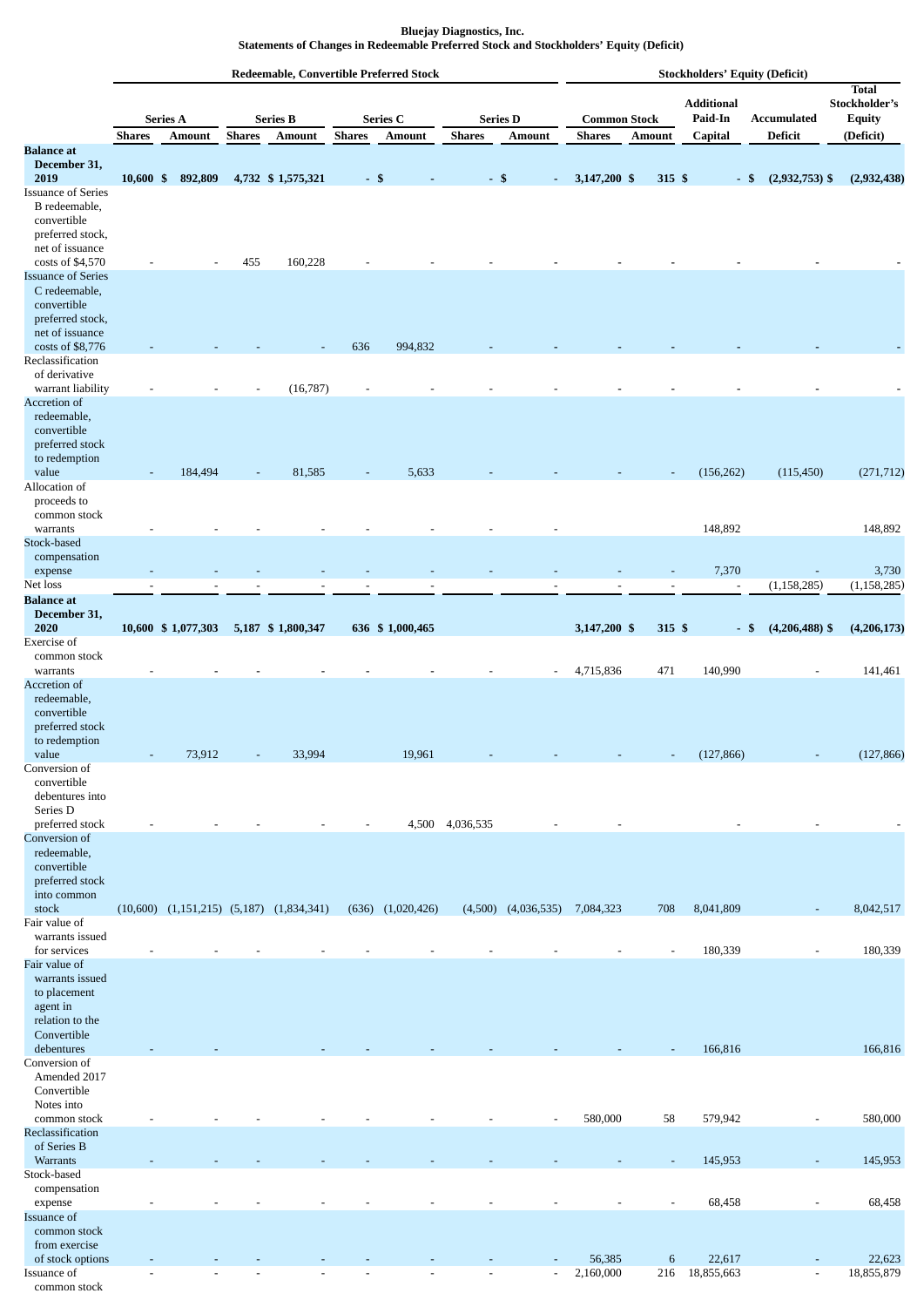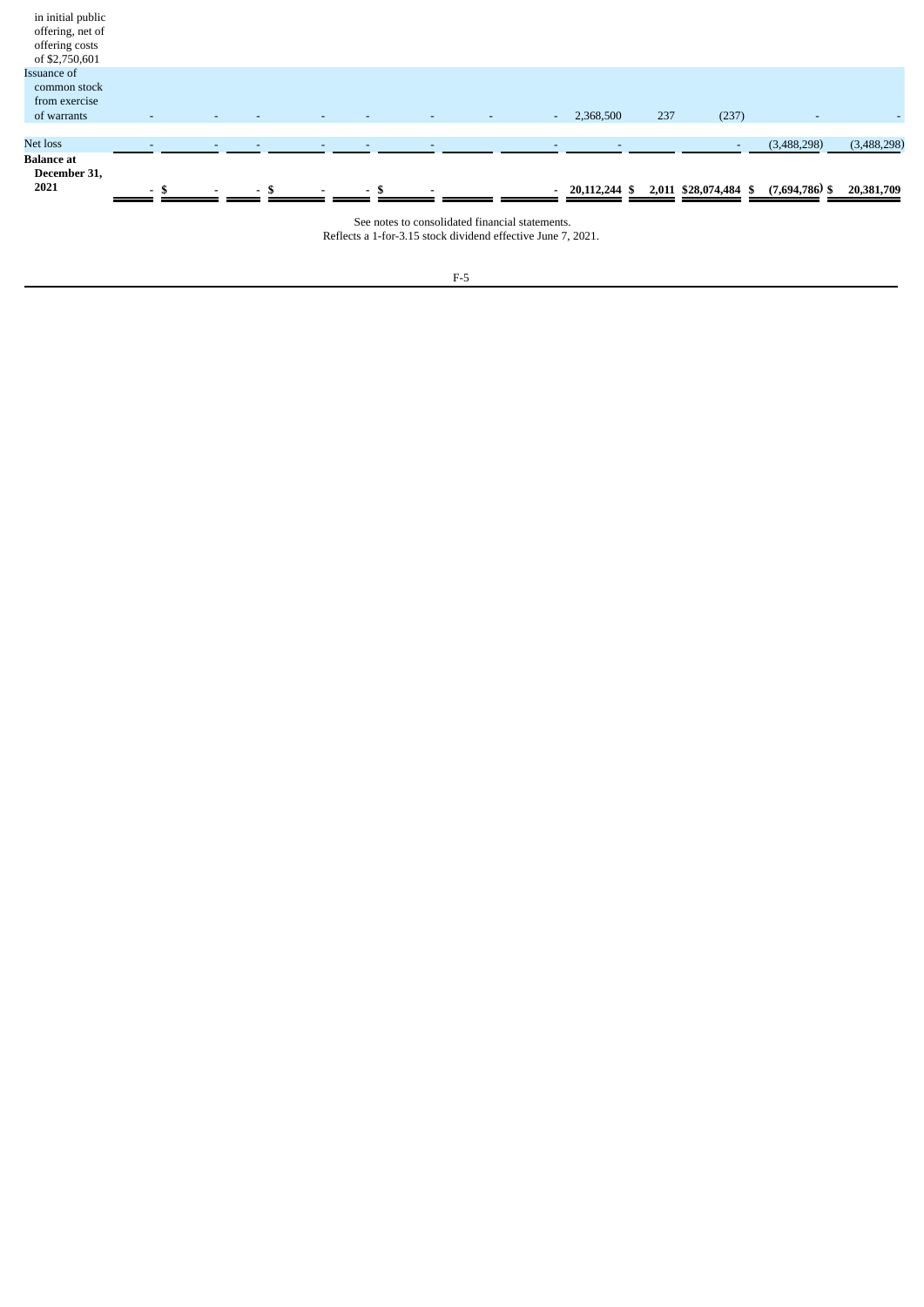#### **Bluejay Diagnostics, Inc. Consolidated Statements of Cash Flows**

<span id="page-54-0"></span>

|                                                                                                        | For the Year Ended<br>December 31, |             |    |                          |
|--------------------------------------------------------------------------------------------------------|------------------------------------|-------------|----|--------------------------|
|                                                                                                        |                                    | 2021        |    | 2020                     |
| <b>CASH FLOWS FROM OPERATING ACTIVITIES:</b>                                                           |                                    |             |    |                          |
| Net Loss                                                                                               | \$                                 | (3,488,298) | -S | (1, 158, 285)            |
| Adjustments to reconcile net loss to net cash used in operating activities:                            |                                    |             |    |                          |
| Depreciation expense                                                                                   |                                    | 145,719     |    | 157,039                  |
| Stock-based compensation expense                                                                       |                                    | 68,458      |    | 7,370                    |
| Issuance of warrants for service                                                                       |                                    | 180,339     |    |                          |
| Gain on forgiveness of note payable, Paycheck Protection Program                                       |                                    | (5,000)     |    | (102,000)                |
| Non-cash interest expense                                                                              |                                    | 227,007     |    | (51, 530)                |
| (Gain) loss on revaluation of derivative warrant liability                                             |                                    | (9,676)     |    | 42,434                   |
| Changes in operating assets and liabilities:                                                           |                                    |             |    |                          |
| Accounts receivable                                                                                    |                                    |             |    | 645                      |
| Inventory                                                                                              |                                    | 84.762      |    | 38,746                   |
| Prepaid expenses and other current assets                                                              |                                    | (1,551,637) |    | 19,106                   |
| Non-current assets                                                                                     |                                    | (21, 019)   |    |                          |
| Accounts payable                                                                                       |                                    | (79, 150)   |    | 345,803                  |
| Due to related party                                                                                   |                                    | (123, 102)  |    | 39,097                   |
| Accrued expenses                                                                                       |                                    | 204,839     |    | 152,865                  |
| Net cash used in operating activities                                                                  |                                    | (4,366,758) |    | (508, 710)               |
| <b>CASH FLOWS FROM INVESTING ACTIVITIES:</b>                                                           |                                    |             |    |                          |
| Purchase of property and equipment                                                                     |                                    | (23, 947)   |    |                          |
| Net cash used in investing activities                                                                  |                                    | (23, 947)   |    |                          |
| <b>CASH FLOWS FROM FINANCING ACTIVITIES:</b>                                                           |                                    |             |    |                          |
| Payments of principal on notes payable                                                                 |                                    | (289, 617)  |    |                          |
| Payments of convertible debenture issuance costs                                                       |                                    | (562, 842)  |    |                          |
| Proceeds from initial public offering, net of offering costs                                           |                                    | 18,855,879  |    |                          |
| Proceeds from issuance of convertible debentures                                                       |                                    | 4,500,000   |    |                          |
| Proceeds from issuance of Series B redeemable, convertible preferred stock, net of issuance costs      |                                    |             |    | 60,228                   |
| Proceeds from issuance of Series C redeemable, convertible preferred stock, net of issuance costs      |                                    |             |    | 994,832                  |
| Proceeds from subscription to the 2020 Promissory Notes                                                |                                    |             |    | 154,000                  |
| Proceeds (payments) on note payable, Paycheck Protection Program                                       |                                    | (9,000)     |    | 116,000                  |
| Proceeds from exercise of common stock warrants                                                        |                                    | 9,079       |    |                          |
| Proceeds from exercise of stock options                                                                |                                    | 22,623      |    |                          |
| Net cash provided by financing activities                                                              |                                    | 22,526,122  |    | 1,325,060                |
|                                                                                                        |                                    |             |    |                          |
| Increase in cash and cash equivalents                                                                  |                                    | 18,135,417  |    | 816,350                  |
| Cash and cash equivalents, beginning of year                                                           |                                    | 912,361     |    | 96,011                   |
| Cash and cash equivalents, end of year                                                                 | \$                                 | 19,047,778  | \$ | 912,361                  |
| SUPPLEMENTAL DISCLOSURES OF CASH FLOW INFORMATION AND NON-CASH FINANCING ACTIVITIES                    |                                    |             |    |                          |
| Interest paid                                                                                          | \$                                 | 150,228     | \$ | 53,240                   |
| Accretion of Series A redeemable, convertible preferred stock dividend                                 | \$                                 | 17,667      | \$ | 42,400                   |
| Accretion of Series A redeemable, convertible preferred stock issuance costs and fair value adjustment | \$                                 | 56,245      | \$ | 143,094                  |
| Accretion of Series B redeemable, convertible preferred stock dividend                                 | \$                                 | 31,258      | \$ | 74,018                   |
| Accretion of Series B redeemable, convertible preferred stock issuance costs                           | \$                                 | 2,736       | \$ | 6,567                    |
| Accretion of Series C redeemable, convertible preferred stock dividend                                 | \$                                 | 16,727      | \$ | 4,619                    |
| Accretion of Series C redeemable, convertible preferred stock issuance costs                           | \$                                 | 3,234       | \$ | 1,014                    |
| Exercise of warrants through debt principal conversion                                                 | \$                                 | 132,383     | \$ |                          |
| Conversion of convertible debentures into preferred stock                                              | \$                                 | 4,500,000   | \$ | $\overline{\phantom{a}}$ |
| Conversion of preferred stock into common stock                                                        | \$                                 | 8,505,982   | \$ |                          |
| Conversion of amended 2017 convertible notes                                                           | \$                                 | 580,000     | \$ |                          |
| Reclassification of derivative warrant liability into additional paid-in capital                       | \$                                 | 145,953     | \$ | 16,787                   |
| Fair value of warrants issued to placement agent in relation to the Convertible debentures             | \$                                 | 166,816     | \$ |                          |
| Fair value of warrants for common stock issued for services                                            | \$                                 | 180,339     | \$ |                          |
| Relative fair value of warrants for common stock issued in connection with notes payable               | \$                                 |             | \$ | 148,892                  |
| Fair value of warrants issued to underwriters                                                          | \$                                 | 2,939,327   | \$ |                          |

See notes to consolidated financial statements.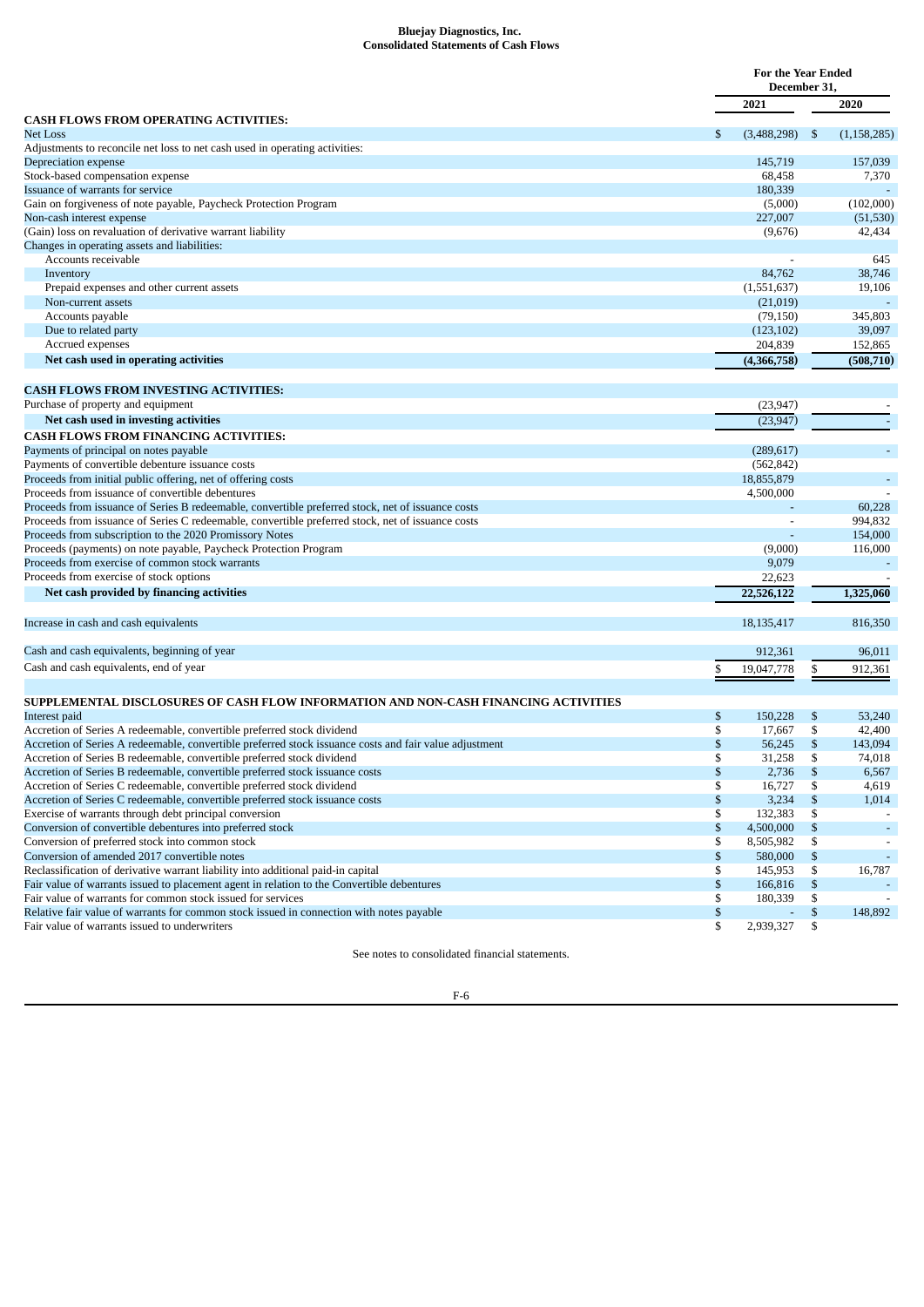### **Bluejay Diagnostics, Inc. Notes to the Consolidated Financial Statements**

## <span id="page-55-0"></span>**1. NATURE OF OPERATIONS AND BASIS OF PRESENTATION**

#### *Business*

Bluejay Diagnostics, Inc. (the "Company"), which commenced its activities on March 20, 2015, is incorporated under the laws of the State of Delaware.

The Company is a diagnostic company that aims to develop and market a more cost efficient, rapid, near patient product for triage, diagnosis and monitoring of disease progression

The Company is utilizing the Symphony technology platform and Symphony IL-6 test licensed from Toray Industries, Inc. of Japan (see Note 3). The Company is also developing biomarkers for detection of other diseases such as hsTNT/I for myocardial injury and NT-proBNP for cardiac heart failure .

The Company's ALLEREYE diagnostic test ("ALLEREYE") is a POC device that offers healthcare providers a cost effective, reliable, easy to use solution for diagnosis of Allergic Conjunctivitis. ALLEREYE received clearance by the U.S. Food and Drug Administration (the "FDA") in October 2017.

On June 4, 2021, the Company created Bluejay Spinco, LLC, ("SpinCo") a wholly owned subsidiary of the Company, for purposes of further development of ALLEREYE. The Company transferred assets and liabilities related to ALLEREY to SpinCo in accordance with the Contribution and Assumption Agreement. The assets and liabilities were transferred from the Company to SpinCo at their carrying value. The Company is responsible for the operational activities of SpinCo and bears all costs necessary to operate SpinCo. The Company's CEO is also the CEO of SpinCo and oversees the business strategy and operations of SpinCo.

#### *Initial Public Offering*

The Company completed its initial public offering ("IPO") on November 10, 2021 ("IPO Date"), whereby it sold 2,160,000 Units, each Unit consisting of one share of the Company's common stock, one warrant to purchase one share of common stock at an exercise price of \$7.00 per share ("Class A Warrant"), and one warrant to purchase one share of common stock at an exercise price of \$10.00 ("Class B Warrant") (collectively, a "Unit"). Each Unit was sold at a price of \$10.00. Each warrant contained within the Units is exercisable until the fifth anniversary of the IPO date, however, holders of Class B Warrants may exercise such warrants on a "cashless" basis after the earlier of (i) 10 trading days from closing date of the offering or (ii) the time when \$10.0 million of volume is traded in our common stock, if the volume weighted average price of the Company's common stock on any trading day on or after the closing date of the offering fails to exceed the exercise price of the Class B Warrant (subject to adjustment as described in the warrant agreement). Additionally, the underwriter of the IPO exercised their overallotment option, solely with respect to the Class A Warrants and Class B Warrants, shortly after the IPO date resulting in an additional issuance of 324,000 Class A Warrants and 324,000 Class B Warrants. The gross proceeds from the IPO were approximately \$21.6 million and were offset by \$2.8 million in offering costs.

### *Risks and Uncertainties*

The Company is subject to a number of risks similar to other companies in its industries, including rapid technological change, competition from larger biotechnology companies and dependence on key personnel.

The extent of the impact of the COVID-19 pandemic on the Company's business continues to be highly uncertain and difficult to predict, as the responses that the Company, other businesses and governments are taking continue to evolve. Furthermore, capital markets and economies worldwide have also been negatively impacted by the COVID-19 pandemic, and it is possible that it could cause a lasting national and/or global economic recession. Policymakers around the globe have responded with fiscal policy actions to support the healthcare industry and economy as a whole. The extent to which the COVID-19 pandemic may in the future materially impact the Company's financial condition, liquidity or results of operations is uncertain.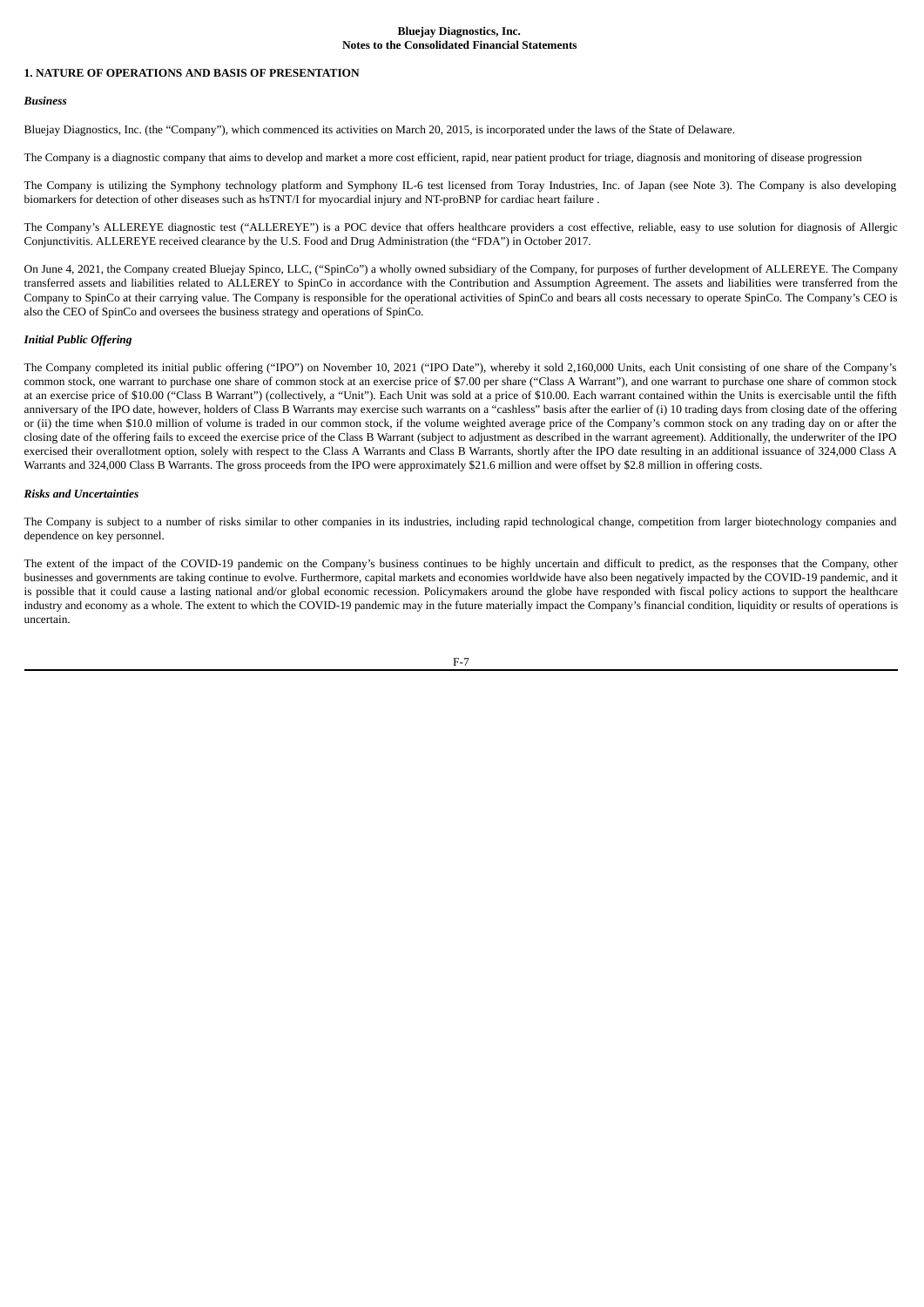### *Liquidity*

Since its inception, the Company has devoted substantially all of its efforts to business planning, business development, research and development, and raising capital. The income potential of the Company's business and market are unproven. Successful transition to attaining profitable operations is dependent upon achieving a level of revenues adequate to support the Company's cost structure. As of December 31, 2021, the Company had \$19.0 million in cash and cash equivalents.

The Company believes it has sufficient cash to meet its funding requirements for at least the next 12 months from the issuance of this report. However, the Company has experienced net losses and negative cash flows from operating activities since its inception and has an accumulated deficit of \$7.7 million as of December 31, 2021. The Company expects to continue to incur net losses for the foreseeable future and believes it will need to raise substantial additional capital to accomplish its business plan over the next several years. The Company plans to continue to fund its losses from operations and capital funding needs through a combination of equity offerings, debt financings and generating revenue from sales to customers. If the Company is not able to secure adequate additional funding or generate sufficient revenue, the Company may be forced to make reductions in spending, extend payment terms with suppliers, liquidate assets where possible, or suspend or curtail planned programs. Any of these actions could materially harm the Company's business, results of operations and future prospects. There can be no assurance as to the availability or terms upon which such financing and capital might be available in the future.

## *2.* **SUMMARY OF SIGNIFICANT ACCOUNTING POLICIES**

#### *Basis of Presentation*

The accompanying consolidated financial statements have been prepared in accordance with U.S. generally accepted accounting principles (GAAP) and include all adjustments necessary for the presentation of the Company's consolidated financial position, results of operations and cash flows for the periods presented. The consolidated financial statements include the accounts of the Company and its wholly owned subsidiary. All intercompany balances and transactions have been eliminated in consolidation.

On June 7, 2021, the Company's Board of Directors declared a stock dividend of 2.15 shares of common stock for every share of common stock. This stock dividend was deemed a large stock dividend and was treated as a 1-for-3.15 stock split ("Stock Split"). The common stock shares and per share amounts (other than authorized shares) in these consolidated financial statements and related notes have been retroactively restated to reflect the stock dividend for all periods presented.

#### *Use of Estimates*

The preparation of financial statements in conformity with GAAP requires management to make estimates and assumptions that affect the amounts and disclosures reported in these consolidated financial statements and accompanying notes. Actual results could differ materially from those estimates. The Company believes judgment is involved in accounting for the fair value-based measurement of stock-based compensation, accruals, convertible notes and warrants. The Company evaluates its estimates and assumptions as facts and circumstances dictate. As future events and their effects cannot be determined with precision, actual results could differ from these estimates and assumptions, and those differences could be material to the consolidated financial statements.

#### *Cash and cash equivalents*

The Company considers all highly liquid investments with maturities of three months or less at the date of purchase to be cash equivalents. The Company maintains its cash in bank deposit accounts which, at times, may exceed the federal insurance limit.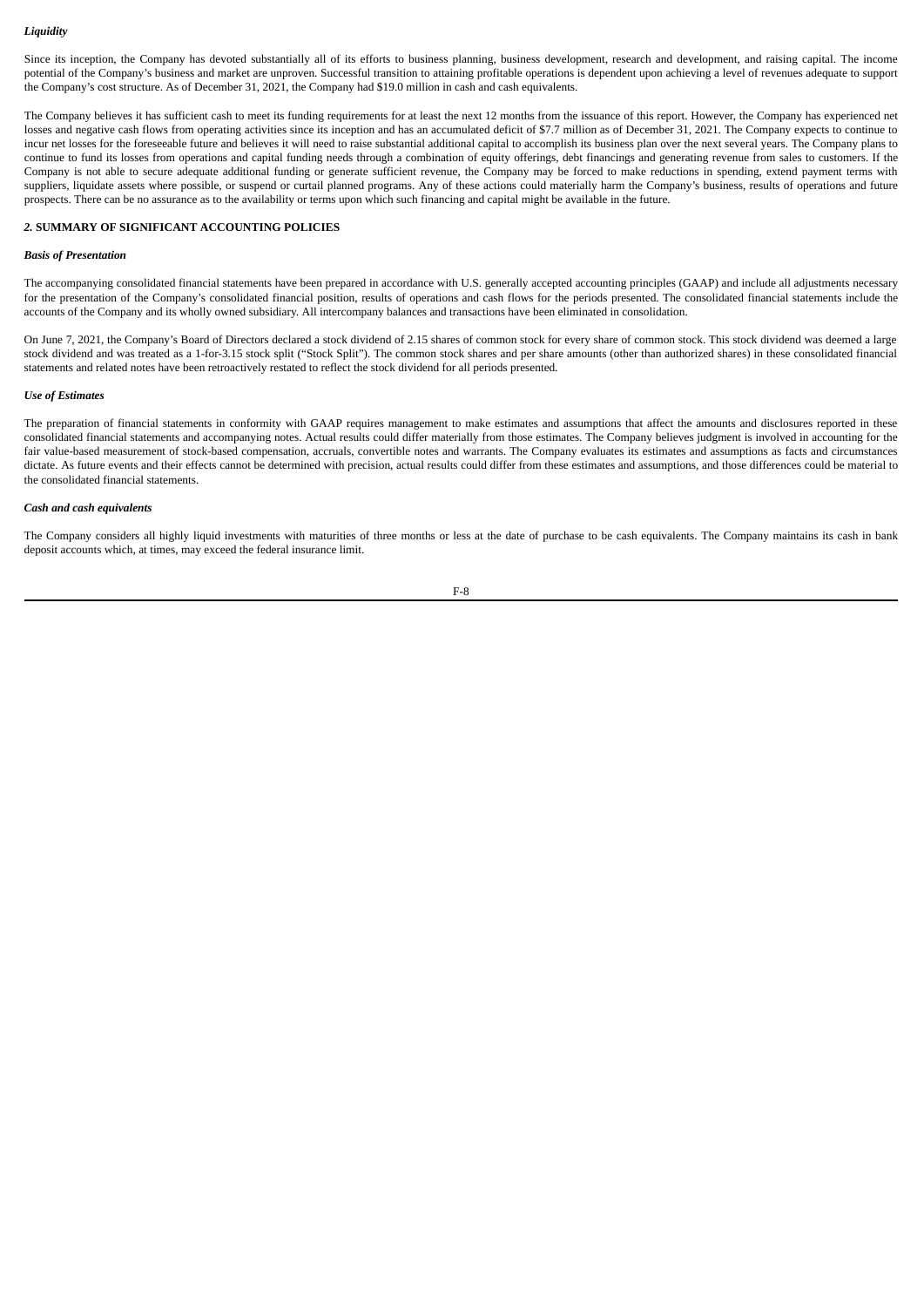### *Concentration of Credit Risk*

Cash, and cash equivalents consist of financial instruments that potentially subject the Company to a concentration of credit risk in the event of a default by the related financial institution holding the securities, to the extent of the value recorded in the balance sheet. The Company invests cash that is not required for immediate operating needs primarily in highly liquid instruments with lower credit risk.

#### *Research and Development Expenses*

Development costs incurred in the research and development of new products are expensed as incurred. Research and development costs include, but are not limited to, salaries, benefits, stock-based compensation, laboratory supplies, fees for professional service providers and costs associated with product development efforts, including preclinical studies and clinical trials.

The Company estimates preclinical study and clinical trial expenses based on the services performed, pursuant to contracts with research institutions and clinical research organizations that conduct and manage preclinical studies and clinical trials on its behalf. In accruing service fees, the Company estimates the time period over which services will be performed and the level of effort to be expended in each period. If the actual timing of the performance of services or the level of effort varies from the estimate, the Company will adjust the accrual accordingly. Payments made to third parties under these arrangements in advance of the receipt of the related services are recorded as prepaid expenses until the services are rendered.

#### *Derivative instruments*

The Company does not use derivative instruments to hedge exposures to cash flow or market risks; however, certain warrants to purchase preferred stock that do not meet the requirements for classification as equity are classified as liabilities. In such instances, net-cash settlement is assumed for financial reporting purposes, even when the terms of the underlying contracts do not provide for a net -cash settlement. Such financial instruments are initially recorded at fair value with subsequent changes in value charged (credited) to operations each reporting period. If these instruments subsequently meet the requirements for classification as equity, the Company reclassifies the then fair value to equity.

The Company values its outstanding warrants using the Black-Scholes option pricing model.

#### *Stock-based compensation*

Share-based compensation expense for all share-based payment awards made to employees, directors and non-employees is measured based on the grant-date fair value of the award. Share-based compensation expense for awards granted to non-employees is determined using the fair value of the consideration received or the fair value of the equity instruments issued whichever is more reliably measured.

The Company uses the Black-Scholes option pricing model to determine the fair value of options granted. The Company recognizes the compensation cost of share-based awards on a straight-line basis over the requisite service period. For stock awards for which vesting is subject to performance – based milestones, the expense is recorded over the implied service period after the point when the achievement of the milestone is probable, or the performance condition has been achieved.

The determination of the fair value of share-based payment awards utilizing the Black-Scholes model is affected by the stock price and a number of assumptions, including expected volatility, expected life, risk-free interest rate and expected dividends. The Company does not have a history of market prices of its common stock, and as such, volatility is estimated using historical volatilities of similar public entities. The expected life of the awards is estimated based on the simplified method for grants to employees, and is based on the contractual term for non -employee awards. The risk-free interest rate assumption is based on observed interest rates appropriate for the terms of the awards. The dividend yield assumption is based on history and expectation of paying no dividends.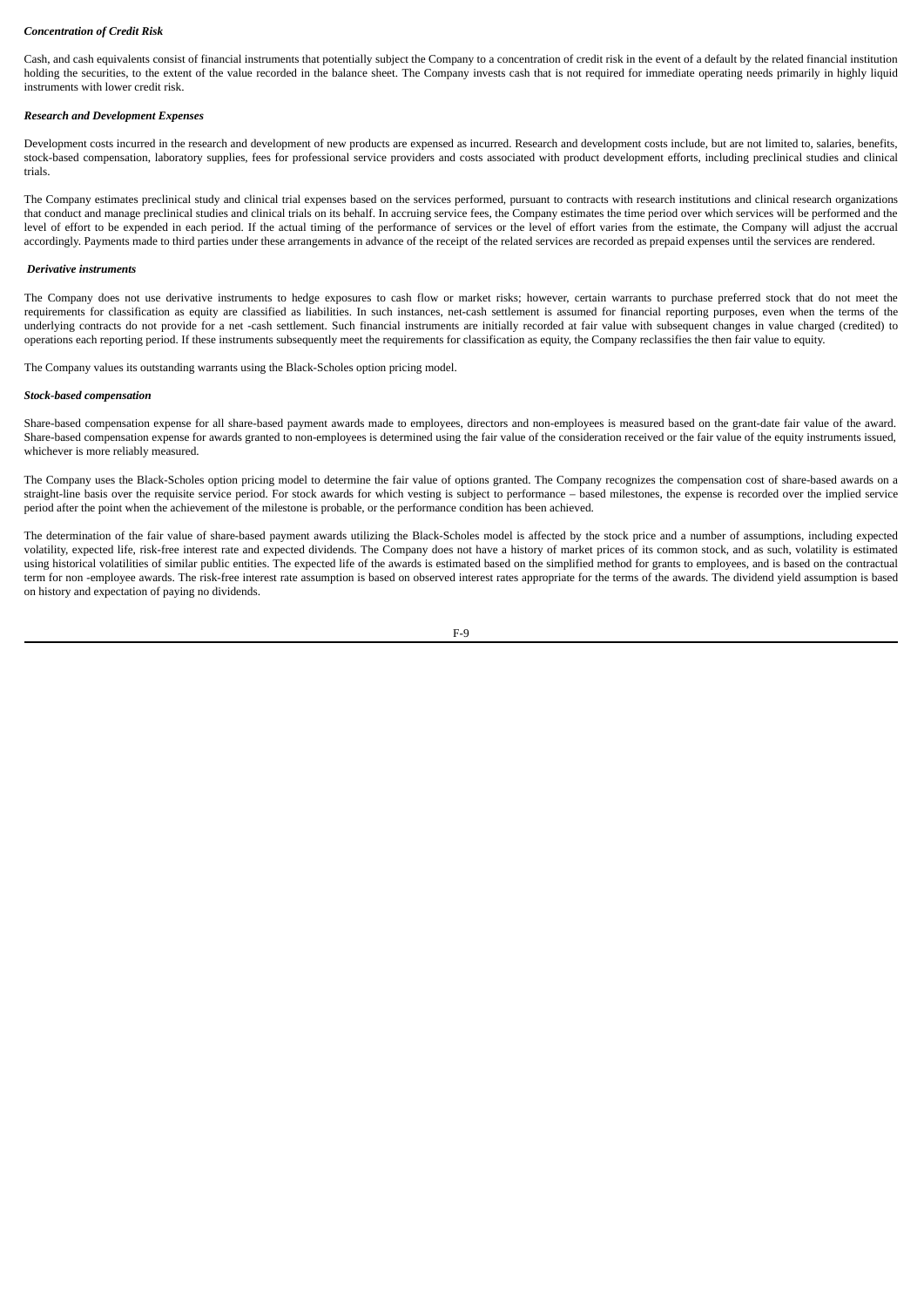The Company recognizes forfeitures related to employee share-based payments when they occur. Forfeited options are recorded as a reduction to stock compensation expense.

#### *Fair Value Measurements*

The Company applies a three-level valuation hierarchy for fair value measurements. The categorization of assets and liabilities within the valuation hierarchy is based on the lowest level of input that is significant to the measurement of fair value.

- Level 1 inputs to the valuation methodology utilize unadjusted quoted market prices in active markets for identical assets and liabilities.
- Level 2 inputs to the valuation methodology are other observable inputs, including quoted market prices for similar assets and liabilities, quoted prices for identical and similar assets and liabilities in markets that are not active, or other inputs that are observable or can be corroborated by observable market data.
- Level 3 inputs to the valuation methodology are unobservable inputs based on management's best estimate of the inputs that market participants would use in pricing the asset or liability at the measurement date, including assumptions about risk.

A change to the level of an asset or liability within the fair value hierarchy is determined at the end of a reporting period.

#### *Fair Values of Financial Instruments*

The fair value of cash, cash equivalent, and accounts payable approximates the carrying value of these financial instruments because of the short-term nature of any maturities. The Company determines the estimated fair values of other financial instruments, using available market information and valuation methodologies, primarily input from independent thirdparty pricing sources.

#### *Redeemable Convertible Preferred Stock*

The Company has classified Series A, Series B, and Series C redeemable, convertible preferred stock ("Preferred Stock") as temporary equity in the accompanying consolidated balance sheet at December 31, 2020 due to terms that allow for redemption of the shares upon certain events that are outside of the Company's control. On June 1, 2021, the Company's outstanding Preferred Stock was converted into common stock (see Note 8).

#### *Segment Reporting*

Management has determined that the Company has one operating segment, which is consistent with the Company structure and how it manages the business. As of December 31, 2021 and 2020, all of the Company's assets were located in the United States.

#### **Income Taxes**

The Company follows accounting guidance regarding the recognition, measurement, presentation and disclosure of uncertain tax positions in the consolidated financial statements. Tax positions taken or expected to be taken in the course of preparing the Company's tax returns are required to be evaluated to determine whether the tax positions are "more-likely-than-not" of being sustained by the applicable tax authorities. Tax positions not deemed to meet a more-likely-than-not threshold would be recorded in the consolidated financial statements. There are no uncertain tax positions that require accrual or disclosure as of December 31, 2021. Any interest or penalties are charged to expense. During the years ended December 31, 2021 and 2020, the Company did not recognize any interest and penalties. Tax years subsequent to December 31, 2017 are subject to examination by federal and state authorities.

The Company recognizes deferred tax assets and liabilities based on the impact of temporary differences between assets and liabilities recognized for tax and financial reporting purposes measured by applying enacted tax rates and laws that will be in effect when the differences are expected to reverse, net operating loss carryforwards and tax credits. Valuation allowances are provided when necessary to reduce net deferred tax assets to an amount that is more likely than not to be realized. The deferred tax benefit or expense for the period represents the change in the deferred tax asset or liability from the beginning to the end of the period.

#### *Net Loss per Share*

Basic net loss per share is computed by dividing the net loss by the weighted-average number of shares of common stock outstanding for the period, without consideration for potentially dilutive securities. Diluted net loss per share is computed by dividing the net loss by the weighted average number of shares of common stock and dilutive common stock equivalents outstanding for the period determined using the treasury stock and if-converted methods. Dilutive common stock equivalents are comprised of convertible preferred stock, convertible notes, options outstanding under the Company's stock option plan and warrants. For all periods presented, there is no difference in the number of shares used to calculate basic and diluted shares outstanding as inclusion of the potentially dilutive securities would be antidilutive.

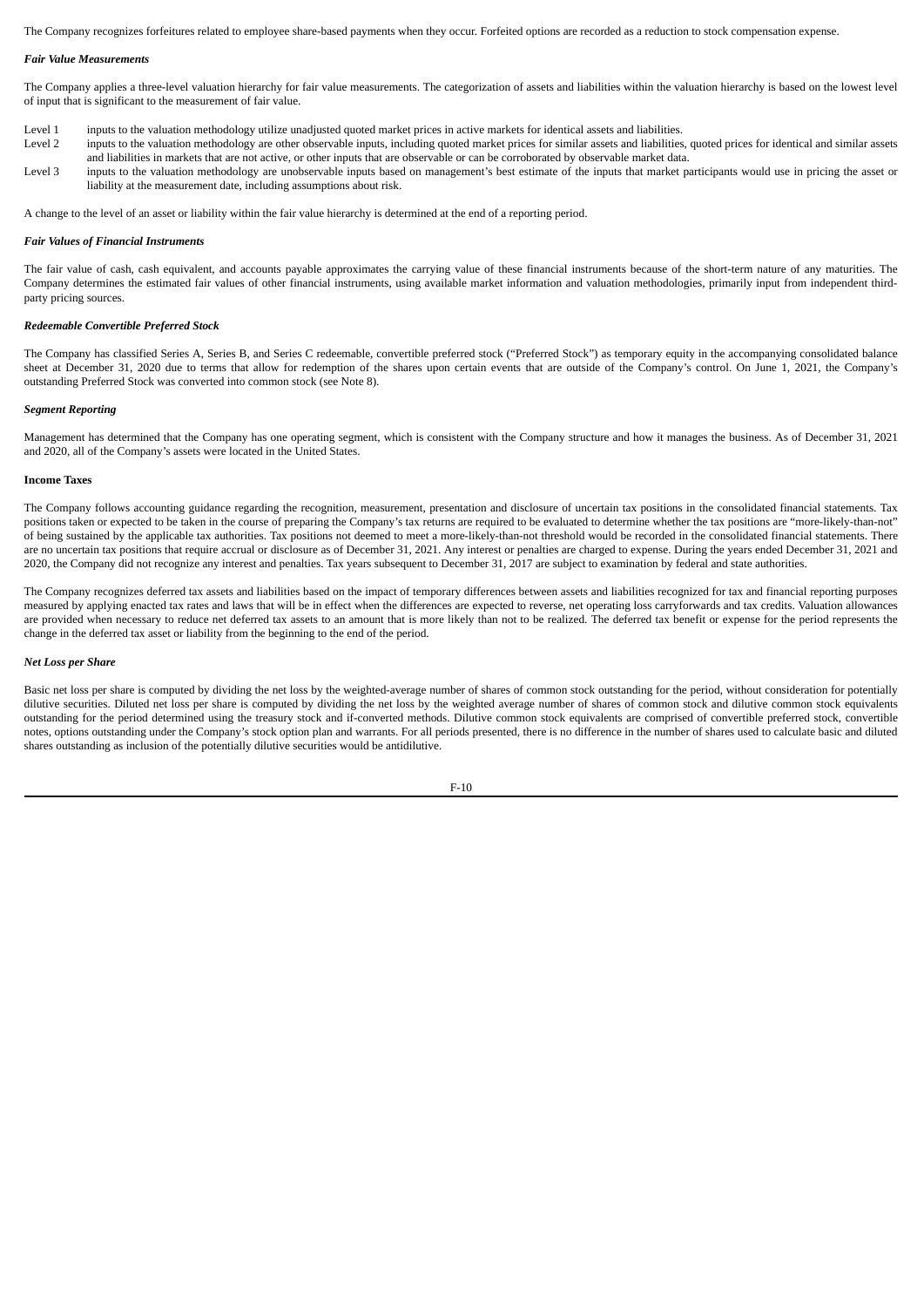Potentially dilutive securities not included in the calculation of diluted net loss per share because to do so would be anti-dilutive are as follows (in common stock equivalent shares):

|                                                               | December 31 |           |
|---------------------------------------------------------------|-------------|-----------|
|                                                               | 2021        | 2020      |
| Redeemable, convertible preferred stock                       |             | 2,584,323 |
| Options to purchase common stock                              | 503,433     | 375.826   |
| Warrants for common stock                                     | 811,882     | 4,846,688 |
| Warrants for Series B redeemable, convertible preferred stock |             | 115,030   |
| Class A warrants for common stock                             | 2,484,000   |           |
| Class B warrants for common stock                             | 115,500     |           |

### *Newly Adopted Accounting Standards*

In August 2020, the FASB issued ASU 2020-06, Debt - Debt with Conversion and Other Options (Subtopic 470-20) and Derivatives and Hedging - Contracts in Entity's Own Equity (Subtopic 815-40) Accounting for Convertible Instruments and Contracts in an Entity's Own Equity. This guidance changes how entities account for convertible instruments and contracts in an entity's own equity and simplifies the accounting for convertible instruments by removing certain separation models for convertible instruments. This guidance also modifies the guidance on diluted earnings per share calculations. This new guidance is effective for fiscal years, and interim periods within those fiscal years, beginning after December 15, 2023. Early adoption is permitted, but no earlier than fiscal years beginning after December 15, 2020, including interim periods within those fiscal years. The Company elected to early adopt this guidance in the first quarter of 2021. The adoption of this standard had no material impact on the Company's consolidated financial statements.

### *Recently Issued Accounting Standards*

In May 2021, the FASB issued ASU 2021-04 Earnings Per Share (Topic 260), Debt-Modifications and Extinguishments (Subtopic 470-50), Compensation-Stock Compensation (Topic 718), and Derivatives and Hedging-Contracts in Entity's Own Equity (Subtopic 815-40): Issuer's Accounting for Certain Modifications or Exchanges of Freestanding Equity-Classified Written Call Options (a consensus of the FASB Emerging Issues Task Force). The amendments in this update are effective for all entities for fiscal vears beginning after December 15. 2021, including interim periods within those fiscal years. Early application is permitted, including in an interim period as of the beginning of the fiscal year that includes that interim period. The Company is currently evaluating the adoption date of this ASU and the impact, if any, adoption will have on its financial position and results of operations.

In February 2016, the Financial Accounting Standards Board ("FASB") issued ASU 2016-02, *Leases.* The new guidance requires the recognition of lease liabilities, representing future minimum lease payments, on a discounted basis, and corresponding right-of-use assets on a balance sheet for most leases, along with requirements for enhanced disclosures to give financial statement users the ability to assess the amount, timing, and uncertainty of cash flows arising from leasing arrangements. The Company adopted the provisions of ASU 2016-02 on January 1, 2022 and elected to implement the transition package of practical expedients permitted within the new standard, which included (i) not reassessing whether expired or existing contract contain leases, (ii) not reassessing lease classification, and (iii) not revaluing initial direct costs for existing leases. Adoption of the new standard resulted in the recording of initial right-of-use assets and lease liabilities of approximately \$200,000 as of January 1, 2022. The new standard did not materially impact the Company's consolidated statements of operations or cash flows.

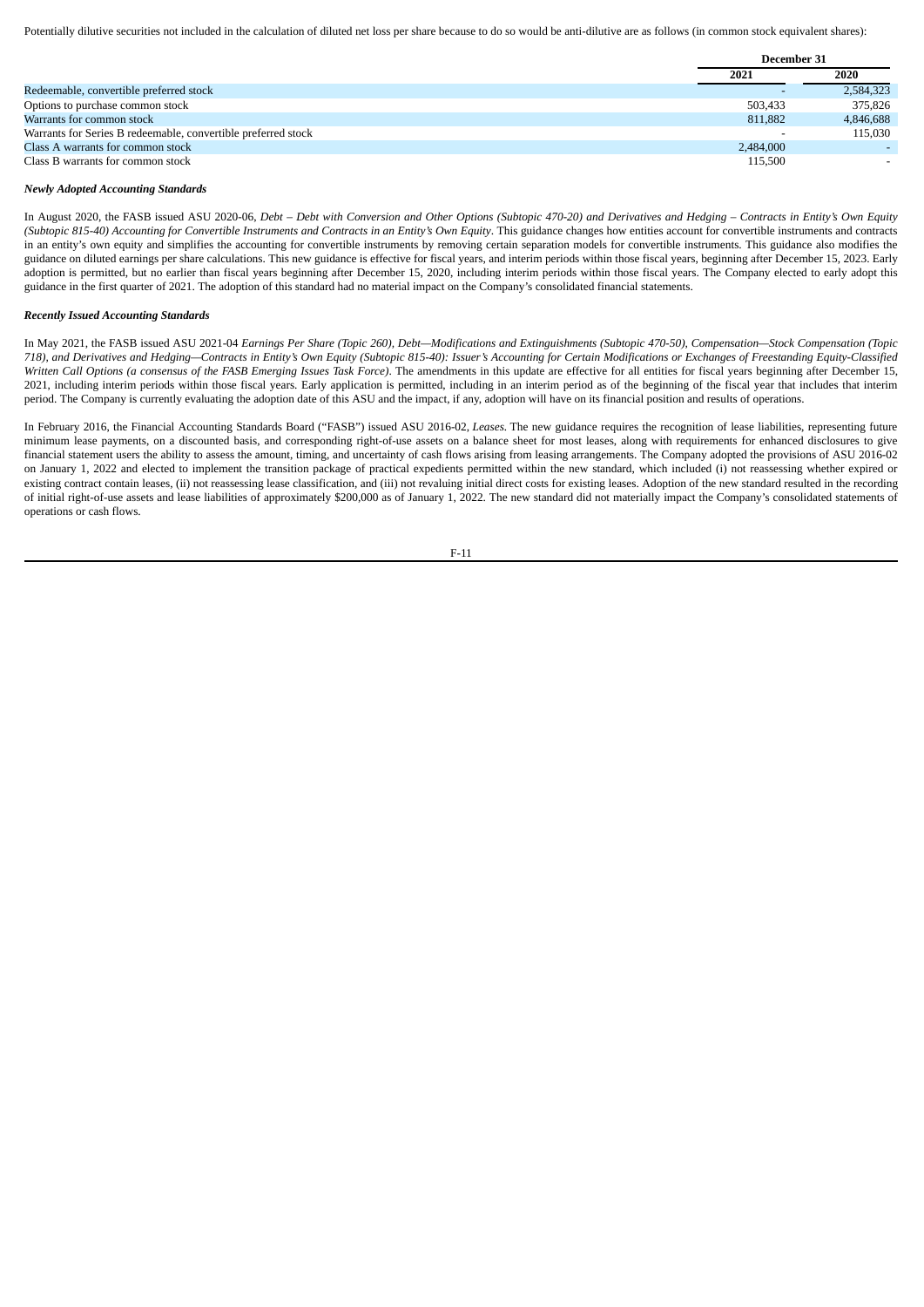## **3. LICENSE AND SUPPLY AGREEMENT WITH TORAY INDUSTRIES**

On October 6, 2020, the Company entered into a license and supply agreement ("Toray Agreement") with Toray Industries, Inc. ("Toray"). Under the Toray Agreement, the Company received the exclusive license to make and distribute the protein detection chips that has a function of automatic stepwise feeding of reagent ("Toray Chips") outside of Japan. In exchange for the license, the Company committed to make two payments of \$120,000 each. The first payment was made in January 2021, and the second payment was made in October 2021. In addition, following the first sale of Toray Chips, the Company will also make royalty payments to Toray equal to 15% of the net sales of the Toray Chips for the period that any underlying patents exist or for 5 years after the first sale. Following the first sale, the Company will pay a one-time minimum royalty of \$60,000, which shall be creditable against any royalties owed to Toray in such calendar year. The Company will pay a minimum royalty of \$100,000 in each year thereafter, which are creditable against any royalties owed to Toray in such calendar year. There were no sales of or revenues from the Toray Chips during the twelve-month periods ended December 31, 2021 and 2020.

At December 31, 2020, \$240,000 were accrued related to the Toray Agreement and was included in current liabilities on the consolidated balance sheet. No amounts were accrued at December 31, 2021.

# **4. FAIR VALUE MEASUREMENTS**

The assets and liabilities measured at fair value on a recurring basis at December 31, 2021 and 2021 are summarized in the tables below.

|                                       |                          |                          | December 31,<br>2021 |                                           |
|---------------------------------------|--------------------------|--------------------------|----------------------|-------------------------------------------|
|                                       | <b>Level 1</b>           | <b>Level 2</b>           | <b>Level 3</b>       | <b>Total</b>                              |
| <b>Assets</b>                         |                          |                          |                      |                                           |
| Cash equivalents - money market funds | 8,795,293                | \$                       | $\sim$<br>$\sim$     | $\overline{\phantom{0}}$                  |
|                                       | 8,795,293                | $\overline{\phantom{a}}$ |                      |                                           |
|                                       |                          |                          | December 31,<br>2020 |                                           |
|                                       | <b>Level 1</b>           | <b>Level 2</b>           | Level 3              | <b>Total</b>                              |
| <b>Liabilities</b>                    |                          |                          |                      |                                           |
| Derivative warrant liability          | $\sim$                   |                          | 155,629<br>$\sim$    | <sup>\$</sup><br>$\overline{\phantom{0}}$ |
|                                       | $\overline{\phantom{a}}$ | $\overline{\phantom{a}}$ | 155,629              | $\overline{\phantom{a}}$                  |

The table below presents the changes in Level 3 liabilities measured at fair value on a recurring basis.

|                                                                          | Warrant    |
|--------------------------------------------------------------------------|------------|
|                                                                          | Liability  |
| Balance at December 31, 2019                                             | 96,408     |
| Unrealized loss                                                          | 42,434     |
| <b>Issuance of Series B warrants</b>                                     | 16,787     |
| Balance at December 31, 2020                                             | 155,629    |
| Unrealized gain                                                          | (9,676)    |
| Fair value of Series B warrants converted into warrants for common stock | (145, 953) |
| Balance at December 31, 2021                                             |            |

Unrealized gain (loss) on revaluation of derivative warrant liability is included in derivative warrant liability gain (loss) in the consolidated statements of operations.

There were no assets or liabilities measured at fair value on a non-recurring basis at December 31, 2021 or 2020.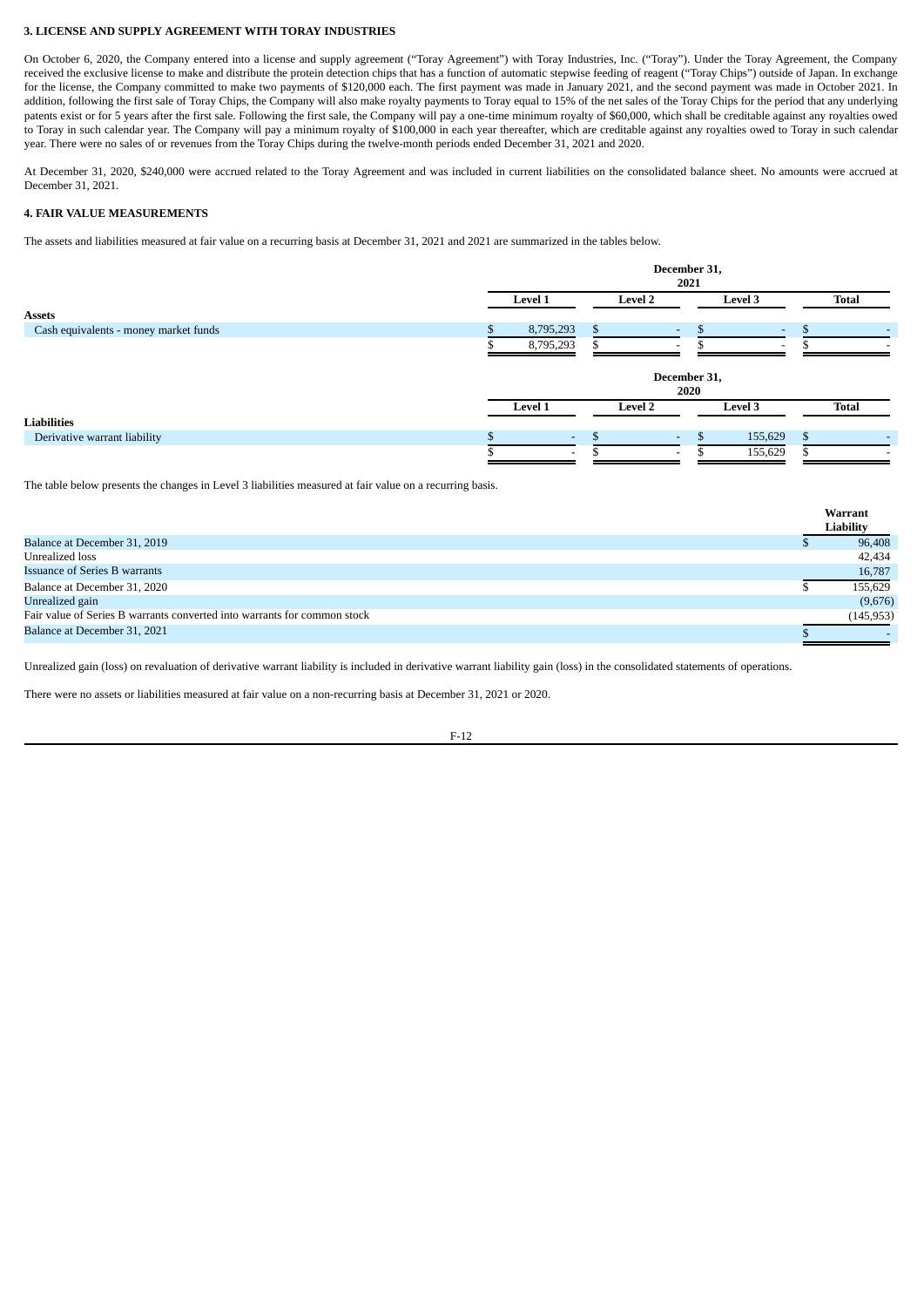### **5. NOTES PAYABLE**

### *2017 Notes Payable*

In 2017, the Company entered into multiple Unit Purchase Agreements. In connection with this financing (the "Financing"), the Company issued 106 Units at a purchase price of \$20,000 each. A Unit consisted of 100 shares of Series A redeemable, convertible preferred stock ("Series A") at a purchase price of \$100 per share ("Original Offering Price") and \$10,000 in notes payable (the "Notes"). Gross proceeds from the Financing were \$2,120,000 and were allocated between the Notes and Series A based on their relative fair values with \$1,643,349 allocated to the Notes and \$476,651 to the Series A. The Notes are secured by all business assets of the Company and are fully guaranteed by Lana Management and Business Research International, LLC ("LMBRI"), a related party (see Note 10).

Certain Notes with aggregate principal amount of \$930,000 mature on March 20, 2022 while \$130,000 of the Notes mature on June 22, 2022. The Notes bear interest at 5% per annum, increasing to 7% on the amounts in default. For the first twelve months following issuance of the Notes, interest accrued on the Notes of approximately \$53,000 was added to the principal balance of the Notes and not paid out to investors. The Notes require principal payments of \$265,000 per year commencing in 2019 on the second anniversary of the Notes' issuance and annually thereafter, until the final principal payment upon maturity. For the year ended December 31, 2020, no principal payments were made to investors and the remaining unpaid balance on the Notes became immediately due and was classified as short-term at December 31, 2020. The Company defaulted on the Notes in January 2021. On February 17, 2021, the Company repaid in cash \$268,000 in principal and \$2,010 in accrued interest on the Notes. On May 26, 2021, the remaining Notes of \$580,000 were amended and restated (the "Amended Notes"). The Amended Notes accrue no interest and are due in May 2023. On June 8, 2021, the Amended Notes were automatically convertible into 580,000 shares of common stock at the conversion rate of \$1.00 per share upon the issuance by the Company of securities to Sabby Volatility Warrant Master Fund, Ltd ("Sabby") (the "Sabby Agreement") (see Note 6). The amendment and subsequent conversion of the Notes was accounted for as the debt settlement in equity under ASC 470-60 *Troubled Debt Restructurings by Debtors*. The Company recognized a gain on extinguishment of \$6,360, equal to the difference between the carrying amount of the Notes at the conversion date, totaling \$586,360, and the fair value of the common stock shares issued to the noteholders of \$580,000. This gain on extinguishment is included in other income on the consolidated statement of operations for the year ended December 31, 2021.

For the years ended December 31, 2021 and 2020 the interest expense on the Notes was \$6,360 and \$59,274, respectively.

The allocation of the gross proceeds from the Financing resulted in recording a premium on the Notes of \$583,349. The premium is amortized over the term of the Notes. As a result of the event of default in January 2021 and the Notes becoming due on demand, the Company accelerated the amortization of the premium and discount and amortized the remaining balances during the three-month period ended March 31, 2021. The Company recognized the amortization of the premium of \$145,837 and \$116,670 as a reduction to non-cash interest expense during the years ended December 31, 2021 and 2020, respectively. The premium amortization was included within interest income (expense) on the consolidated statements of operations.

In connection with the Financing, the Company paid \$183,194 in issuance costs of which \$91,597 was recorded as a discount on the Notes and is being amortized over the term of the Notes. The remaining \$91,597 was netted with the proceeds allocated to Series A (see Note 8). The Company recognized the amortization of the discount of \$22,899 and \$18,319 as noncash interest expense during the year ended December 31, 2021 and 2020, respectively. The discount amortization was included in the interest income (expense) on the consolidated statements of operations.

### *2020 Subordinated Notes*

On October 22, 2020, the Company issued \$154,000 in subordinated promissory notes ("Subordinated Notes") to the Company's shareholders, including \$30,000 to LMBRI. The Subordinated Notes accrued interest at 8% payable at each quarter end and had a maturity date of March 31, 2021. The Company defaulted on the Subordinated Notes on March 31, 2021, and the Subordinated Notes started to accrue 15% penalty interest starting on the date of default. For the years ended December 31, 2021 and 2020 interest expense on the Subordinated Notes was \$7,443 and \$2,396 respectively.

$$
F-13
$$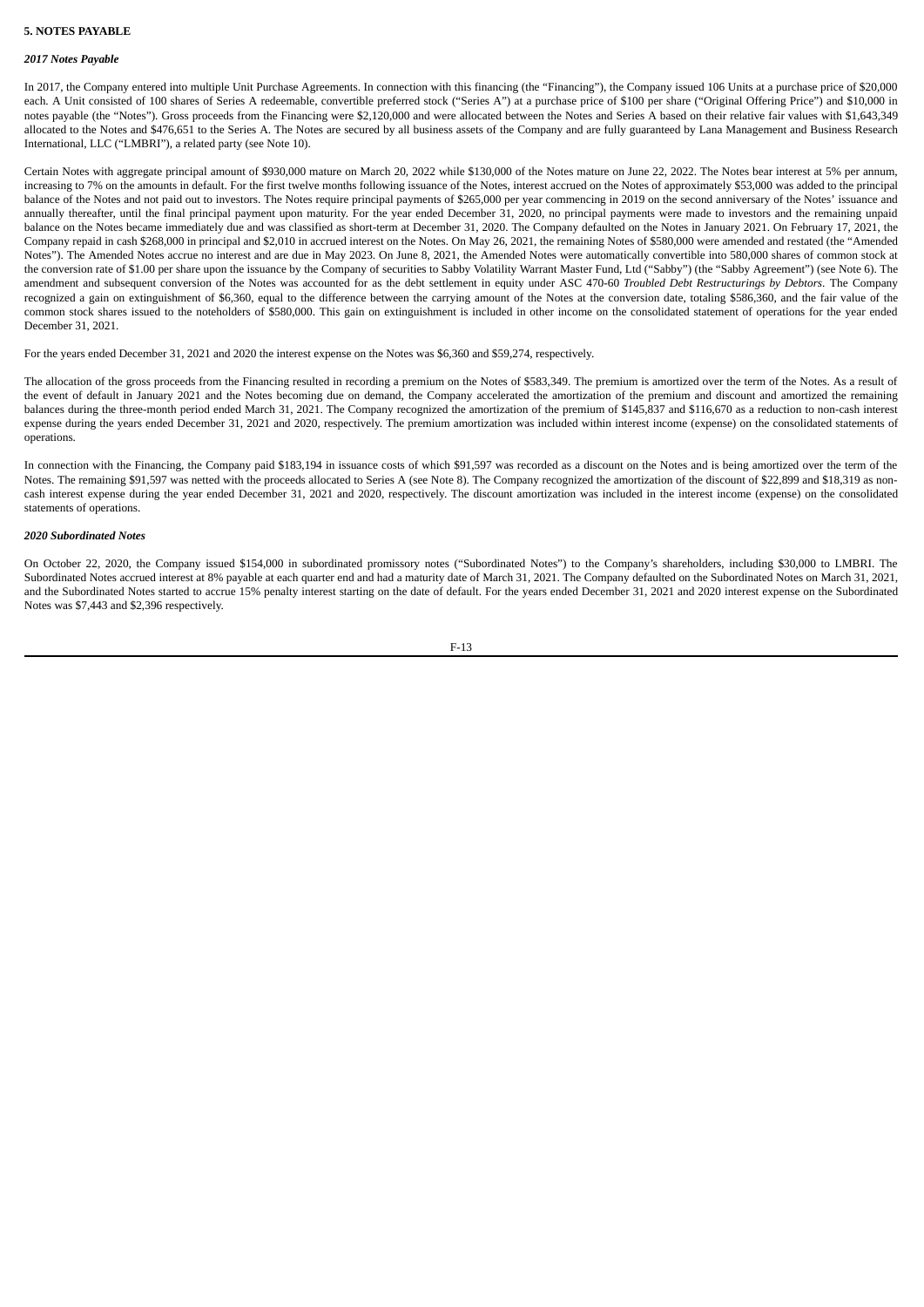In conjunction with the issuance of the Subordinated Notes, the Company issued to each noteholder warrants to purchase shares of the Company's common stock ("Subordinated Note Warrants") totaling 4,846,688 Common Stock Warrants, of which 944,160 were issued to LMBRI. The Subordinated Note Warrants have an exercise price of \$0.03 per share, and are exercisable upon issuance date and have a 5-year term. The Subordinated Note Warrants may be exercised for cash or through cancellation of the Subordinated Notes. The terms of the Common Stock Warrants were amended in November 2021 to provide for cashless exercise (see Note 7). The fair value of the Subordinated Note Warrants at the issuance date was estimated to be \$4,488,570 using a Black-Scholes option pricing model.

The Subordinated Note Warrants were accounted for as equity under ASC 815 – *Derivatives and Hedging*. The proceeds from the issuance of the Subordinated Notes were allocated between the Subordinated Notes and the Subordinated Note Warrants based on their relative fair values, with \$5,108 allocated to the Subordinated Notes and \$148,892 allocated to the Common Stock Warrants. The proceeds allocated to the Subordinated Note Warrants were recorded in additional paid-in capital on the accompanying consolidated balance sheet as of December 31, 2020.

The allocation of the proceeds to the Subordinated Note Warrants resulted in a discount to the Subordinated Notes of \$148,892. The Company amortized this discount through non-cash interest expense using the effective interest method, of which \$83,752 and \$65,140 was amortized during the years ended December 31, 2021 and 2020, respectively, and included in the interest income (expense) in the consolidated statement of operations.

On June 7, 2021, the holders of \$132,383 in principal of the Subordinated Notes elected to exercise their warrants into 4,166,357 shares of common stock, with the principal from those notes applied to the exercise price of the warrants. The remaining \$21,617 principal amount of the Subordinated Notes was repaid in cash in 2021.

### **6. CONVERTIBLE DEBENTURES**

On June 7, 2021, the Company entered into a Securities Purchase Agreement with Sabby, under which the Company committed to sell, and Sabby agreed to purchase, an aggregate of \$4,500,000 principal amount of debentures, of which \$3,000,000 upon execution of the agreement and the remaining \$1,500,000 within three trading days of the later of (i) the date that the Company files the Registration Statement with the SEC and (ii) the date that the Company files the registration statement registering the shares of Common Stock to be issued in the IPO.

On June 8, 2021, the Company issued a total of \$3,000,000 of 7.5% Senior Secured Convertible Debentures (the "Convertible Debentures") to Sabby. On August 4, 2021, the Company issued an additional \$1,500,000 of Convertible Debentures upon the filing of a registration statement in an Initial Public Offering, which was filed on July 22, 2021. The Convertible Debentures were due on May 31, 2022 and secured by all of the Company's assets except for the assets transferred to SpinCo. The Convertible Debentures' principal amount was convertible, at the holder's option, into the Company's Series D Convertible Preferred Stock (Series D) at \$1,000 conversion price per share. The Convertible Debenture was automatically converted into Series D upon the effectiveness of an IPO. The Company was obligated to pay interest on the Convertible Debentures at the rate of 7.5% per annum, payable quarterly beginning on July 1, 2021, on each Conversion Date (as to that principal amount then being converted), on the Forced Conversion Date (as to that principal amount then being converted) and on the Maturity Date in cash. For the year ended December 31, 2021, interest expense on the Convertible Debentures was \$124,829.

In connection with the IPO, on November 10, 2021, all of the Company's outstanding Convertible Debentures automatically converted into 4,500 shares of Series D Preferred Stock. Subsequently the holder of all the 4,500 outstanding shares of Series D Preferred Stock exercised their option to convert their Series D preferred stock shares into 4,500,000 shares of common stock.

The Company incurred \$729,658 in issuance costs consisting of cash payments and 225,000 warrants ("Dawson Warrants") issued to the placement agent for compensation for their services in relation to the issuance of the Convertible Debentures. The Dawson Warrants are exercisable after May 10, 2022 at the exercise price of \$1.25 per share of common stock, and have a 5-year term. These warrants were accounted for as equity under ASC 815 – *Derivatives and Hedging*, and the grant date fair value was estimated to be \$166,816 using Black-Scholes option pricing model and is included in issuance costs related to the Convertible Debentures.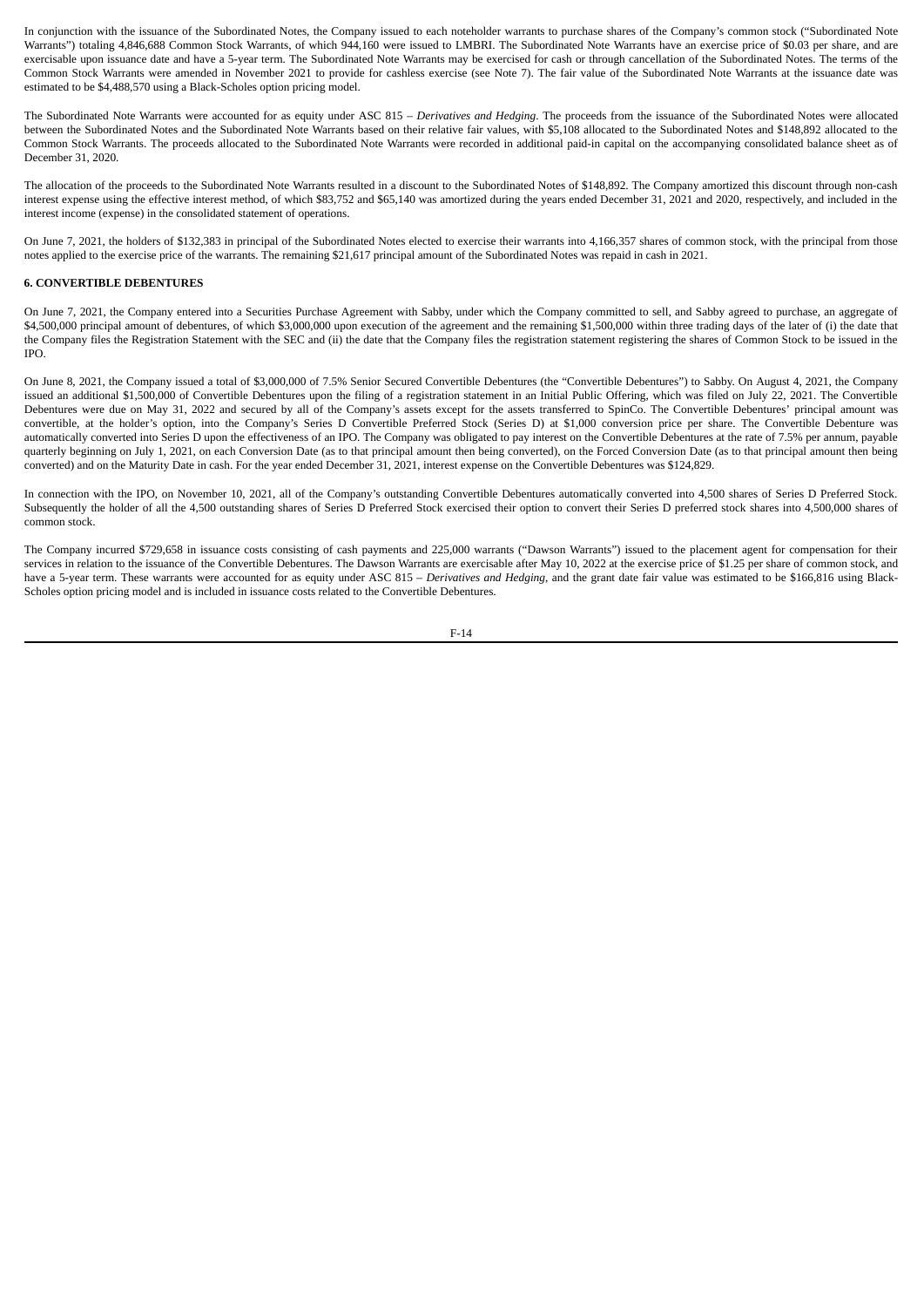The resulting discount is amortized over the term of the Convertible Debentures using the effective interest method. The Company recognized \$266,193 of amortization of the discount during the year ended December 31, 2021, which was included within interest income (expense) in the consolidated statement of operations. The remaining \$463,465 of unamortized discount was credited to the capital accounts at the time of conversion.

### **7. WARRANTS**

The following table summarizes information with regard to warrants outstanding at December 31, 2021:

|                       |               |                        | Weighted        | Weighted        |
|-----------------------|---------------|------------------------|-----------------|-----------------|
|                       |               |                        | Average         | Average         |
|                       |               |                        | <b>Exercise</b> | Remaining       |
|                       | <b>Shares</b> | <b>Exercisable for</b> | Price           | Life (in Years) |
| Common Stock Warrants | 811,882       | Common Stock           | 3.24            | 4.1             |
| Class A Warrants      | 2,484,000     | Common Stock           | 7.00            | 4.9             |
| Class B Warrants      | 115,500       | Common Stock           | 10.00           | 4.9             |
|                       |               |                        |                 |                 |

The following assumptions were used in the Black-Scholes option pricing model to estimate the fair value of the warrants granted during the year ended December 31, 2021:

| Risk-free interest rate  | $0.37\% - 0.73\%$ |
|--------------------------|-------------------|
| Dividend rate            | 0%                |
| Volatility               | 106.00% - 142.46% |
| Expected life (in years) |                   |

#### *Common Stock Warrants*

In March 2021, the Company granted to a financial advisor warrants to purchase 226,599 shares of the Company's common stock ("Advisor Warrants") as consideration for services in connection with the planned initial public offering ("IPO"). The warrants are exercisable at any time from the issuance date at the exercise price of \$3.177 per share of common stock, subject to adjustment based on the amounts raised in the IPO, and have a 5-year term. These warrants were accounted for as equity under ASC 815 – *Derivatives and Hedging*, and the grant date fair value was estimated to be \$180,339 using a Black-Scholes option pricing model and were netted against the IPO proceeds. The terms of the advisory services agreement also provide for an incentive bonus of \$200,000 payable upon closing of the IPO if such a closing occurs on or before January 31, 2022. This amount was netted against the IPO proceeds. As of December 31, 2021, all of the Advisor Warrants remain outstanding.

In August 2021, the Company granted 225,000 warrants ("Dawson Warrants") to its placement agent for compensation for their services in relation to the issuance of the Convertible Debentures (see Note 6). As of December 31, 2021, all of the Dawson Warrants remain outstanding.

In November 2021, the Company granted 108,000 warrants ("Underwriter Warrants") with an exercise price of \$12.50, and a fair value of approximately \$356,000, to the underwriter of the IPO which is in addition to the cash fees paid for underwriting the Company's IPO. As of December 31, 2021, all of the Underwriter Warrants remain outstanding.

In October 2020, in conjunction with the issuance of the Subordinated Notes, the Company granted 4,846,688 warrants ("Subordinated Note Warrants") to the noteholders, of which 944,160 warrants were issued to LMBRI (see Note 5). In November 2021, the terms of some of the Subordinated Note Warrants were amended to provide for cashless exercise. During 2021, 4,718,251 of the Subordinated Note Warrants were exercised. As of December 31, 2021, 128,438 of the Subordinated Note Warrants were outstanding.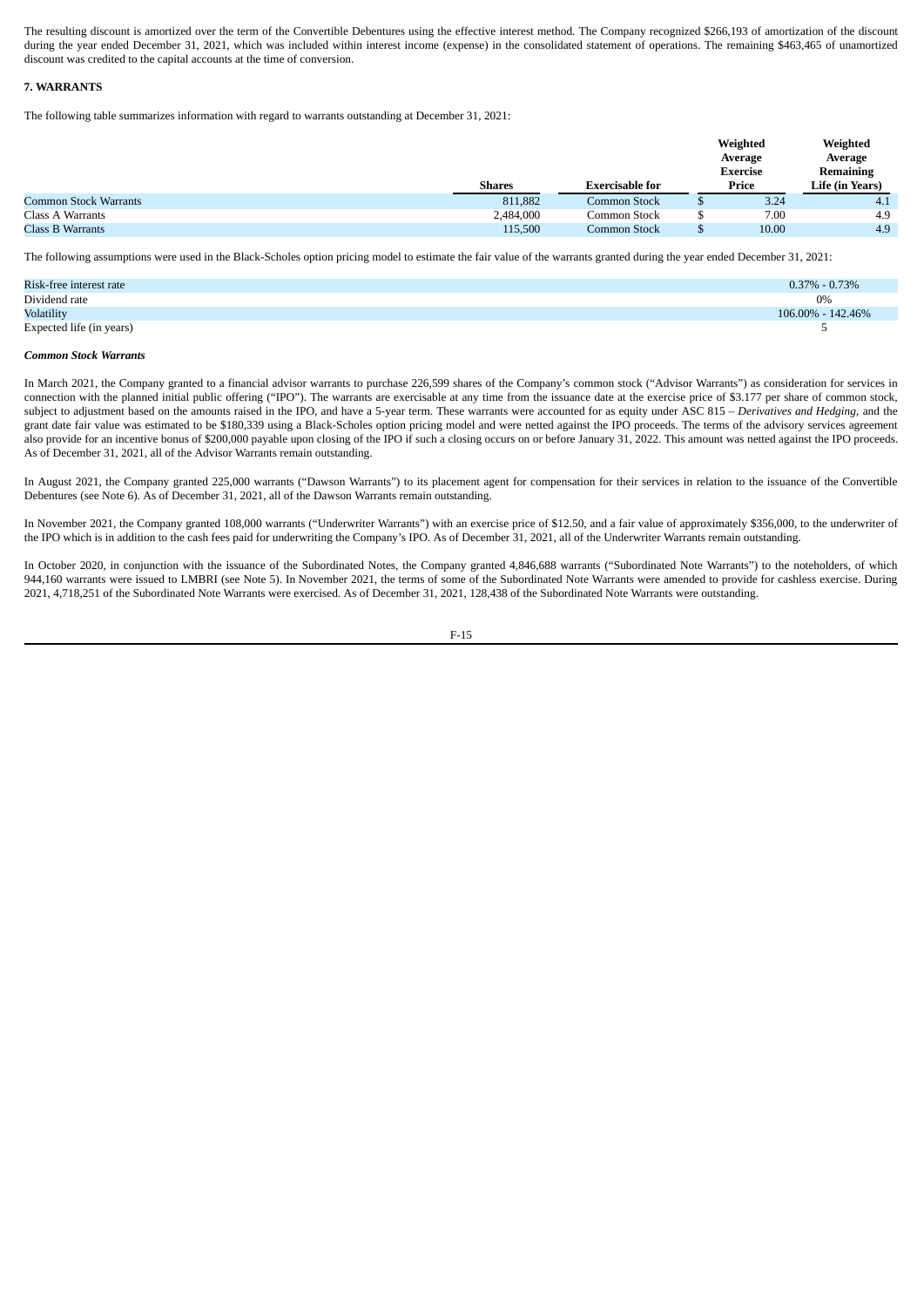### *Class A Warrants and Class B Warrants*

In conjunction with the Company's IPO as described in Note 1 the Company issued 2,160,000 Class A Warrants and 2,160,000 Class B Warrants. Additionally, the underwriter of the IPO exercised their overallotment option, solely with respect to the Class A Warrants and Class B Warrants, shortly after the IPO date resulting in an additional issuance of 324,000 Class A Warrants and 324,000 Class B Warrants. From the net IPO proceeds, \$5,164,751 and \$7,323,161, respectively, were apportioned to the Class A Warrants and Class B Warrants.

Class A Warrants entitle the holder to purchase one share of common stock at an exercise price of \$7.00 per share. As of December 31, 2021 all Class A Warrants were outstanding.

Class B Warrants entitle the holder to purchase one share of common stock at an exercise price of \$10.00 per share. Holders of Class B Warrants may also exercise such warrants on a "cashless" basis after the earlier of (i) 10 trading days from closing date of the offering or (ii) the time when \$10.0 million of volume is traded in our common stock, if the volume weighted average price of the Company's common stock on any trading day on or after the closing date of the offering fails to exceed the exercise price of the Class B Warrant (subject to adjustment as described in the warrant agreement). In such event, the aggregate number of shares of common stock issuable in such cashless exercise shall equal the product of  $(x)$  the aggregate number of shares of common stock that would be issuable upon exercise of the Class B Warrant in accordance with its terms if such exercise were by means of a cash exercise rather than a cashless exercise and (y) 1.00. During 2021, 2,368,500 Class B Warrants were exercised, all on a cashless basis. As of December 31, 2021, 115,500 Class B Warrants were outstanding.

#### *Warrants for Series B Redeemable, Convertible Preferred Stock*

The 643 Series B Warrants issued in conjunction with the Series B Preferred Stock (see Note 8) were accounted for as a derivative liability under ASC 480 – *Distinguishing Liabilities from Equity* and adjusted to their fair valued of at \$155,629 as of December 31, 2020. On June 1, 2021, the Series B Warrants were amended ("Amended Series B Warrants") to become exercisable into 115,190 shares of common stock at an exercise price of \$2.30 per share and are now reflected as common stock warrants in the table of outstanding warrants above. The Amended Series B Warrants were accounted for as equity and reclassified from liabilities into additional paid-in capital at the fair value determined as of the amendment date of \$145,953.

The fair value of the outstanding Series B redeemable preferred stock warrants at June 1, 2021 and December 31, 2020 was based on the assumptions as follows:

|                          | June 1,           | December 31,      |
|--------------------------|-------------------|-------------------|
|                          | 2021              | 2020              |
| Risk-free interest rate  | $0.31\% - 0.56\%$ | $0.17\% - 0.36\%$ |
| Dividend rate            | $0\%$             | 0%                |
| <b>Volatility</b>        | 88.60%            | 88.60%            |
| Expected life (in years) | $2.81 - 4.22$     | $3.23 - 4.64$     |

## **8. PREFERRED STOCK**

### *Series A, B and C Preferred Stock*

The Company's Certificate of Incorporation, as amended on June 7, 2021, provided authorization for issuance of up to 35,000,000 shares, par value of \$0.0001, of which 30,000,000 shares shall be common stock and 5,000,000 shares shall be preferred stock. The Certificate of Incorporation was amended on October 22, 2021, to increase the authorized shares for preferred and common stock to 5,000,000 and 100,000,000, respectively.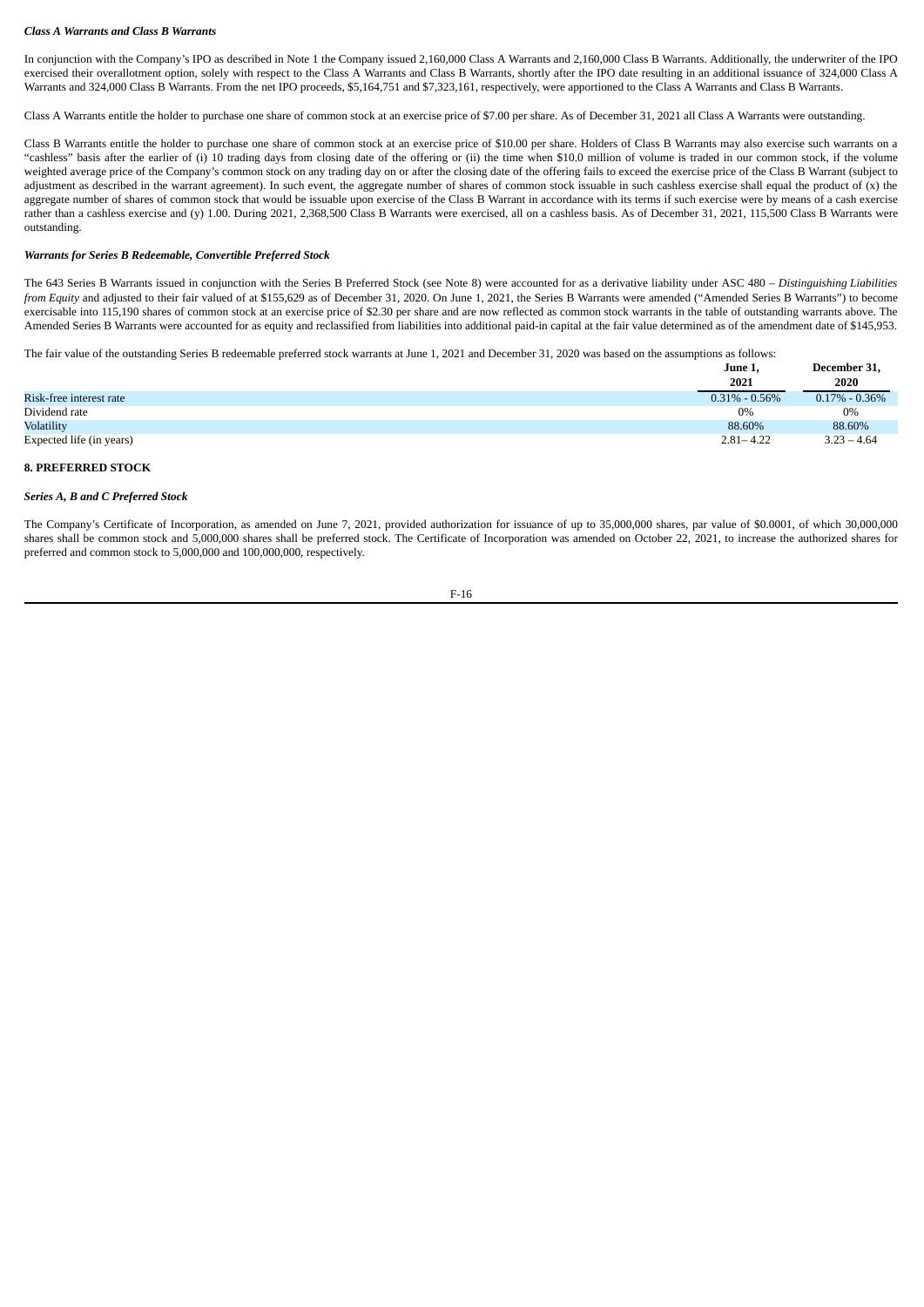In 2017 in connection with the Financing (see Note 5), the Company issued 10,600 shares of Series A. The allocation of proceeds from the Financing was based on the relative fair values of the Notes and Series A resulting in the Series A being recorded at \$476,651, net of \$91,597 of issuance costs. The Series A were being accreted to the redemption value through December 31, 2021, the redemption date. Accretion of the Series A to redemption value, including the accretion of dividends and issuance costs, was \$73,912 and \$184,494 for years ended December, 2021 and 2020, respectively.

In 2019, the Company entered into Subscription Agreements, as amended, for the issuance of 4,455 shares of Series B (the "Series B Financing") plus the committed future issuance of 415 of additional shares. Combined, 4,732 shares of Series B at a purchase price of \$361.50 per share were issued in 2019. Gross proceeds from the Series B Financing were approximately \$1,710,000 in 2019. The Subscription Agreements, as amended, also specified that purchasers investing \$150,000 or more in Series B were to be issued a five year stock purchase warrant ("Series B Warrants") exercisable into a total number of Series B shares equal to 15% of the purchase price divided by \$361.50. A total of 663 Series B Warrants were issued in 2019 in connection with the Series B Financing. The remaining Series B committed shares were drawn in January 2020 and the Company issued 138 shares of Series B and 21 Series B Warrants. In July and August 2020, the Company issued an additional 317 shares of Series B and 47 warrants to purchase Series B at an exercise price of \$361.50 per share for gross proceeds of approximately \$115,000.

The Series B were subject to accretion to the redemption value through December 31, 2024, the redemption date. Accretion of the Series B to redemption value, including the accretion of dividends and issuance costs, was \$33,994 and \$81,585 for the years ended December, 2021, respectively.

On November 19, 2020, the Company entered into a Subscription Agreement for the issuance of Series C (the "Series C Financing") with Toray. In connection with the Series C Financing, the Company issued 636 shares of Series C at a purchase price of \$1,578.50 per share. Proceeds from the Series C Financing, net of issuance costs, were \$994,832. The Series C were being accreted to the redemption value through December 31, 2021, the redemption date. Accretion of the Series C to redemption value, including the accretion of dividends and issuance costs, was \$19,961 for the year December 31, 2021.

On June 1, 2021, in connection with the debt financing by Sabby (see Note 6), the Company's Series A were converted into 1,668,016 shares of common stock, Series B were converted into 816,226 shares of common stock, and Series C were converted into 100,081 shares of common stock. The conversion was effected through the joint consent of the Company's Board of Directors and shareholders and was subject to and in accordance with the terms of the Certificates of Designation. As a result of the conversion, the temporary equity balances at the conversion date were reclassified into the stockholders' equity.

The Series A ranked senior to Series B and Series C. Series B was pari passu with the Series C. Significant terms of the Series A, Series B and Series C (collectively, "Voting Preferred Stock") were as follows:

- *Voting* The holder of each share of Voting Preferred Stock has the right to vote for each share of common stock into which such Preferred Stock could convert. Except as otherwise provided, the holders of Voting Preferred Stock and Common Stock shall vote together as a single class.
- *Dividends -* The holders of Voting Preferred Stock shall be entitled to receive dividends at a rate per annum of 4%. Dividends shall accrue whether or not declared and are cumulative. The dividends shall be paid quarterly on the first day of March, June, September, and December only if and when declared by the Board of Directors. No dividends have been declared by the Company to date.
- Liquidation Preference- In the event of any liquidation, dissolution or winding up of the Company, the holders of Series A shall be entitled to be paid out of the assets of the Company, after all creditors of the Company have been paid, before any payments shall be made to the holders of Series B, Series C and common stock, in the amount of the Original Offering Price per share, plus all accrued but unpaid dividends thereon. If insufficient assets and funds are available to permit payment to the Series A holders, then all available assets and funds shall be distributed to the Series A holders on a pro rata basis. All dividends accrued and unpaid to the date of such distribution shall be paid out of the assets of the Company before any distribution is made to the holders of any junior stock of the Company.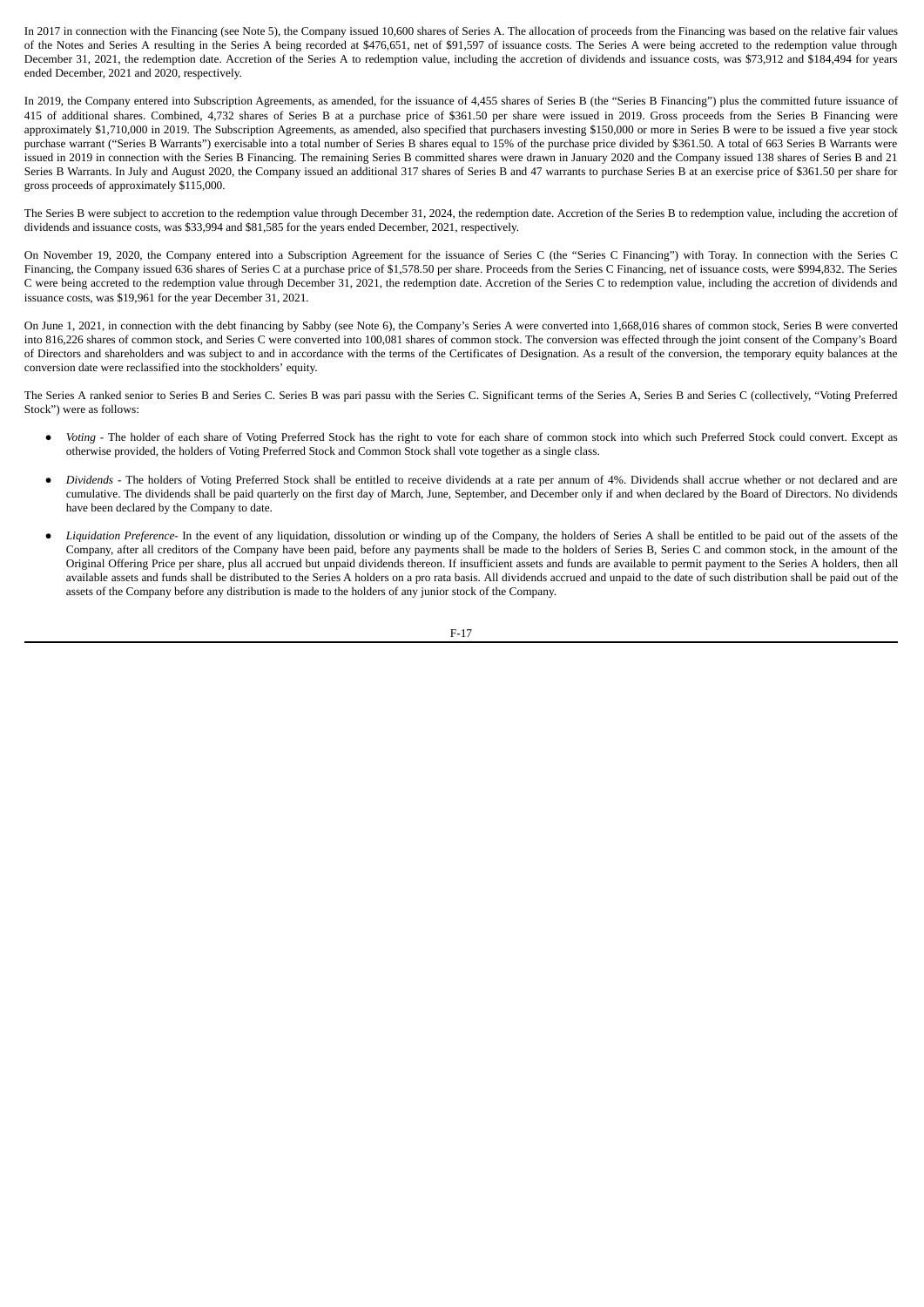- In the event of any liquidation, dissolution or winding up of the Company, the holders of Series B and Series C, which are pari passu stocks, shall be entitled to be paid out of the assets of the Company before any payments shall be made to the holders of the common stock, in the amount of the Original Offering Price per share, plus all accrued but unpaid dividends thereon. If insufficient assets and funds are available to permit payment to the Series B and Series C holders, then all available assets and funds shall be distributed to the Series B and Series C holders on a pro rata basis. All dividends accrued and unpaid to the date of such distribution shall be paid out of the assets of the Company before any distribution is made to the holders of any junior stock of the Company.
- *Conversion -* Each share of Voting Preferred Stock is entitled to convert into 157.36 shares of common stock at \$0.64, \$2.30 and \$10.03 per share, respectively, at any time by the holder following issuance.
- Redemption If the Company has not had an Initial Public Offering, or has not been acquired by December 31, 2024, the Company will be required, upon request of the holders of at least two thirds of the outstanding shares, to redeem the outstanding Preferred Stock at the greater of (i) Original Offering Price, plus accrued dividends, or (ii) the fair market value as determined by an appraiser selected by Company who is reasonably acceptable to the holders of a majority of the outstanding Preferred Stock and paid for by the Company.

## *Series D Preferred Stock*

On June 7, 2021, the Company filed a certificate of designation of preferences, rights, and limitations with the state of Delaware for up to 4,500 shares of Series D convertible preferred stock ("Series D"). Each share of Series D shall have a par value of \$0.0001 per share and a stated value equal to \$1,000. Series D has no voting rights, and is convertible into 1,000 shares of Common Stock at \$1.00 per share at any time following issuance. In connection with the IPO, on November 10, 2021, all of the Company's outstanding Convertible Debentures automatically converted into 4,500 shares of Series D Preferred Stock. In November 2021, all Series D Preferred stock was converted into 4,500,000 shares of common stock. There were no Series D outstanding as of December 31, 2021.

## *9***. STOCK COMPENSATION**

In 2018, the Company adopted the 2018 Stock Incentive Plan (the "2018 Plan") for employees, consultants, and directors. The 2018 Plan, which is administered by the Board of Directors, permits the Company to grant incentive and nonqualified stock options for the purchase of common stock, and restricted stock awards. The maximum number of shares reserved for issuance under the 2018 Plan is 629,440.

On July 6, 2021, the Company's board of directors and stockholders approved and adopted the Bluejay Diagnostics, Inc. 2021 Stock Plan (the "2021 Plan"). A total of 1,960,000 shares of common stock were approved to be initially reserved for issuance under the 2021 Stock Plan. The Company can continue to issue shares under the 2018 Plan. At December 31, 2021, there were 1,681,000 and 262,269 shares available for grants under the 2021 and 2018 Plans, respectively.

The Company calculated the grant-date fair value of share-based awards granted during the years ended December 31, 2021 and 2020 using the Black-Scholes model with the following assumptions:

|                                    |                       | <b>Year Ended December 31.</b> |
|------------------------------------|-----------------------|--------------------------------|
|                                    | 2021                  | 2020                           |
| Risk-free interest rate            | $0.78\% - 1.27\%$     | $0.27\% - 0.28\%$              |
| Expected dividend vield            | $0.00\%$              | $0.00\%$                       |
| <b>Volatility factor</b>           | $106.00\% - 114.76\%$ | 88.60%                         |
| Expected life of option (in years) | $5.00 - 6.00$         | 5.00                           |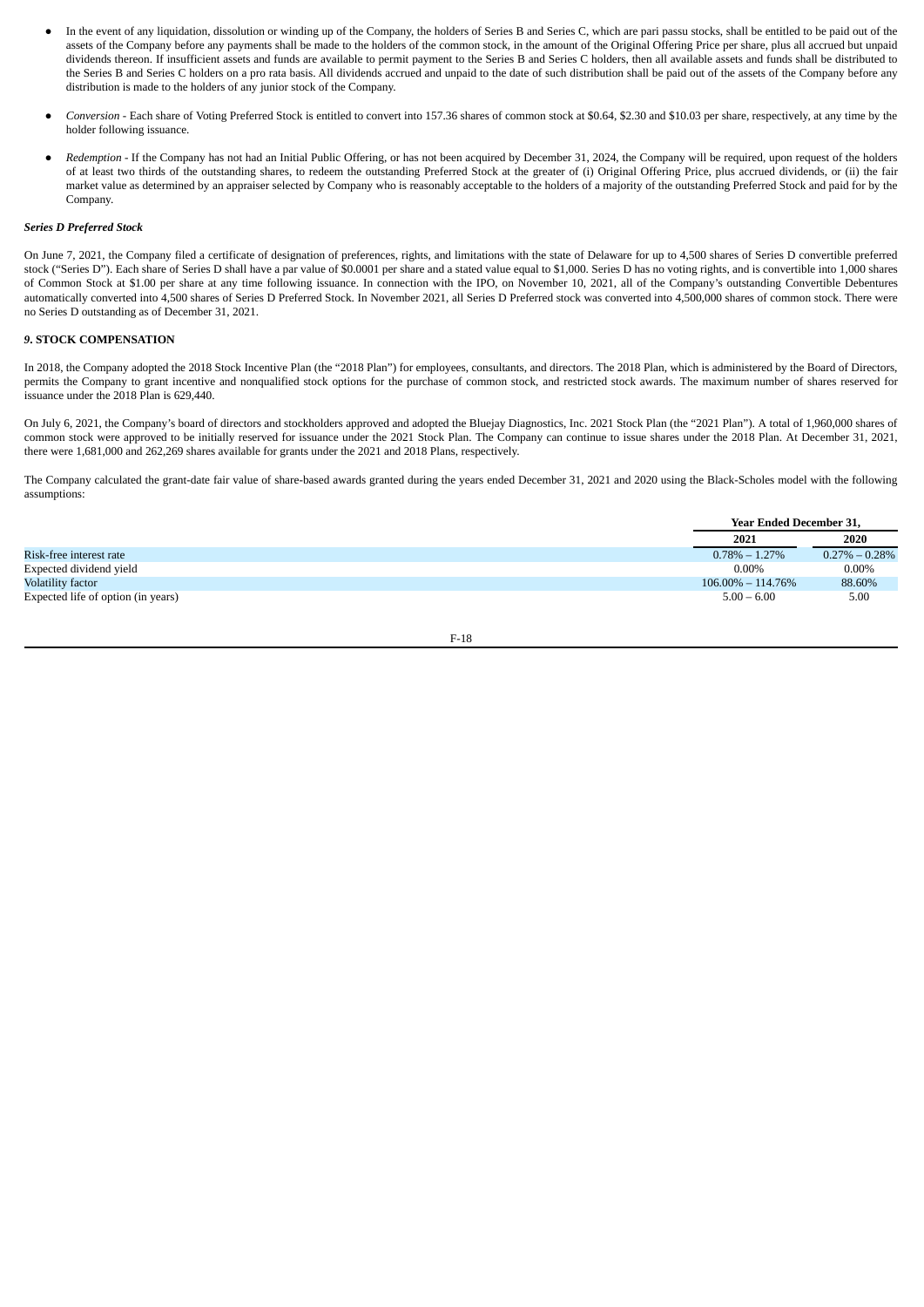The following is a summary of stock option activity for the year ended December 31, 2021:

|                                  | Number of<br><b>Stock</b><br><b>Options</b> |    | Weighted<br>Average<br><b>Exercise</b><br><b>Price Per</b><br>Share | Weighted<br>Average<br>Remaining<br>Contractual<br><b>Life in Years</b> |   | Aggregate<br><b>Intrinsic Value</b> |
|----------------------------------|---------------------------------------------|----|---------------------------------------------------------------------|-------------------------------------------------------------------------|---|-------------------------------------|
| Outstanding at December 31, 2020 | 375,826                                     |    | 0.59                                                                | 8.0                                                                     |   | 194,950                             |
| Granted                          | 279,000                                     |    | 3.25                                                                |                                                                         |   |                                     |
| Exercised                        | (56, 385)                                   |    | 0.40                                                                |                                                                         |   |                                     |
| Cancelled and forfeited          | (8,655)                                     |    | 0.95                                                                |                                                                         |   |                                     |
| Outstanding at December 31, 2021 | 589,786                                     | ۰D | 1.86                                                                | 8.3                                                                     | S | 605,187                             |
| Exercisable at December 31, 2021 | 259,104                                     |    | 1.02                                                                | 7.5                                                                     |   | 444,049                             |

The weighted average grant date fair value of options granted during the years ended December 31, 2021 and 2020 was \$1.16 per share and \$0.65 per share, respectively

For the years ended December 31, 2021 and 2020, the Company recorded stock-based compensation expense as follows:

|                                    | Year ended December 31. |        |  |       |
|------------------------------------|-------------------------|--------|--|-------|
|                                    |                         | 2021   |  | 2020  |
| Research and development           |                         | 29,543 |  |       |
| General and administrative         |                         | 17,315 |  | 7,370 |
| Marketing and business development |                         | 21,600 |  |       |
| Total stock-based compensation     |                         | 68.458 |  | 7.370 |

At December 31, 2021, there was approximately \$222,307 of unrecognized compensation expense related to non-vested stock option awards that are expected to be recognized over a weighted-average period of 3.0 years.

## **10. RELATED PARTY TRANSACTIONS**

*Lana Management and Business Research International, LLC*

LMBRI has board members in common with the Company. Funds were advanced to the Company by LMBRI for operational and Food and Drug Administration ("FDA") pre-submission funding purposes since inception. The outstanding balance due to LMBRI is payable upon demand.

The Company and LMBRI have entered into an Expense Sharing Agreement, whereby the Company will reimburse LMBRI monthly for certain shared expenses including insurance, rent, salaries, telephone, and other miscellaneous expenses. The Company is billed \$4,000 monthly for these expenses. Such amounts are included in general and administrative expenses on the accompanying consolidated statements of operations. The Company also issued Subordinated Notes and Common Stock Warrants to LMBRI in October 2020 as described in Note 5.

The table below summarizes the amounts incurred, paid, and balances due to LMBRI as of and for year's ended December 31, 2021 and 2020.

|                                                                        | 2021    | 2020    |
|------------------------------------------------------------------------|---------|---------|
| <b>Expenses from LMBRI</b>                                             | 48,000  | 55,097  |
| Expense Sharing Agreement payments to LMBRI                            | 171.102 | 16.000  |
| Amounts payable to LMBRI                                               | 2.000   | 125,102 |
| Interest Incurred and Payments on Subordinated Notes to LMBRI (Note 5) | 3.303   |         |
| Portion of Subordinated Notes payable to LMBRI (Note 5)                | $\sim$  | 995     |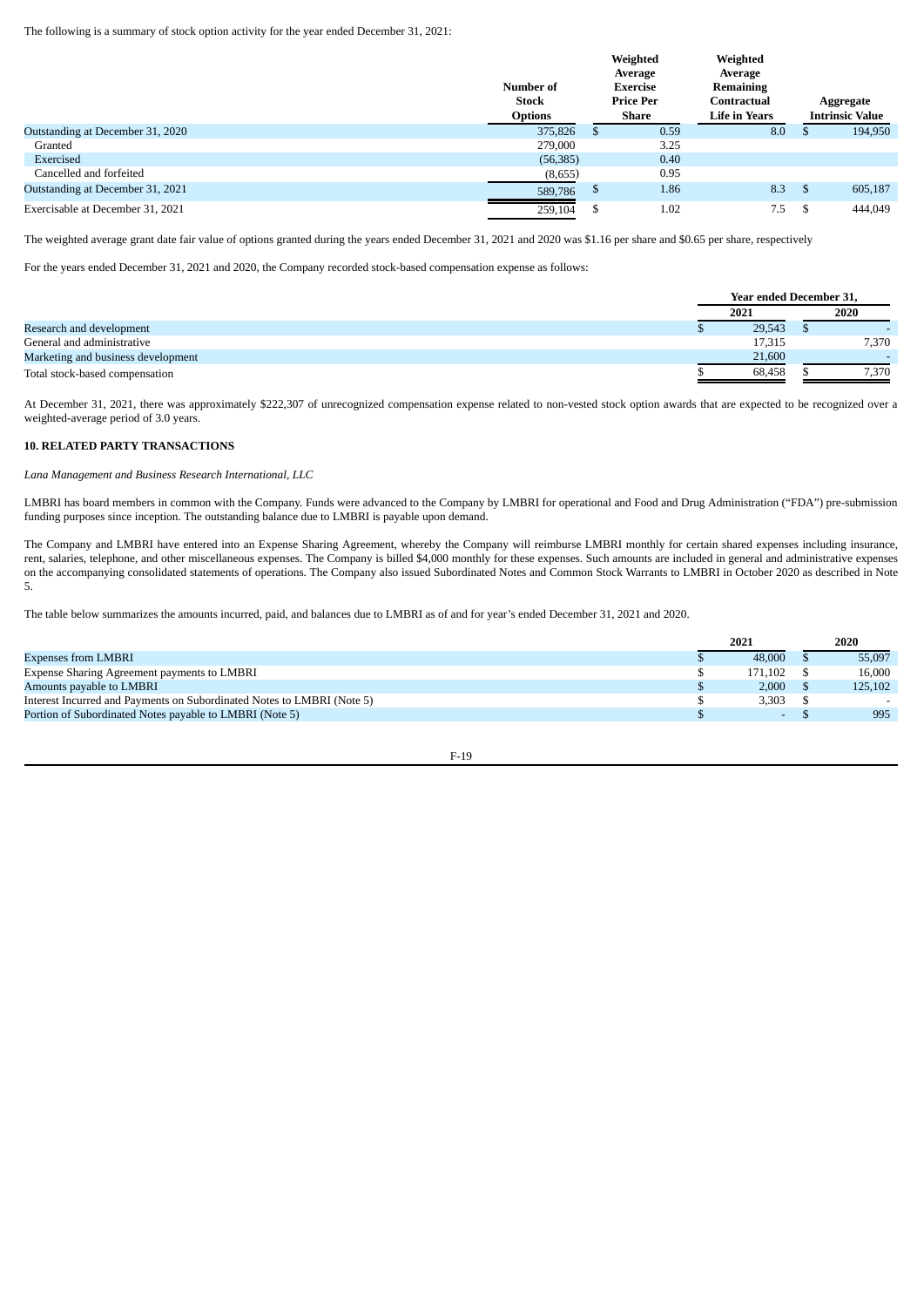# *NanoHybrids, LLC*

In December 2021, the Company entered into an agreement with NanoHybids, LLC ("NanoHybrids) to utilize the Company's research and development staff and laboratory facility when available to perform work for NanoHybrids. Any hours worked by Company employees for NanoHybrids is billed to NanoHyrids at a bill rate of the respective employee's fully burdened personnel cost plus 10%. NanoHybrids is wholly owned by the Company's Chief Technology Officer. There were no amounts incurred, paid or balances due related to this agreement for the year ended and as of December 31, 2021.

# **11. SUPPLEMENTAL BALANCE SHEET INFORMATION**

Prepaid expenses and other current assets consist of the following:

|                                                 | December 31,<br>2021 | December 31,<br>2020 |
|-------------------------------------------------|----------------------|----------------------|
| Prepaid insurance                               | 1,127,062            |                      |
| Prepaid clinical trial expenses                 | 160,467              |                      |
| Prepaid other                                   | 325,179              | 61,071               |
| Total prepaid expenses and other current assets | 1,612,708            | 61,071               |

Accrued expenses and other current liabilities consist of the following:

|                                                      | December 31,<br>2021 | December 31,<br>2020 |
|------------------------------------------------------|----------------------|----------------------|
| Accrued personnel costs                              | 157,938              |                      |
| Accrued other                                        | 181.446              | 133.820              |
| Total accrued expenses and other current liabilities | 339,384              | 133.820              |

### **12. PROPERTY AND EQUIPMENT**

Property and equipment consisted of the following at December 31, 2021 and 2020:

|                                    |                          |  |            | December 31, |            |  |
|------------------------------------|--------------------------|--|------------|--------------|------------|--|
|                                    | <b>Depreciable lives</b> |  | 2021       |              | 2020       |  |
| Construction in process            |                          |  | 15,078     |              |            |  |
| Furniture, fixtures, and equipment | 5 years                  |  | 24,915     |              | 16,046     |  |
| Website                            | 5 years                  |  | 4,619      |              | 4,619      |  |
| Lab equipment                      | 5 years                  |  | 741,591    |              | 741,591    |  |
|                                    |                          |  | 786,203    |              | 762,256    |  |
| Less: accumulated depreciation     |                          |  | (448, 837) |              | (303, 118) |  |
| Property and equipment, net        |                          |  | 337,366    |              | 459,138    |  |

## **13. COMMITMENTS AND CONTINGENCIES**

## **Purchase Commitments**

As of December 31, 2021, the Company has entered into non-cancelable purchase commitments primarily for inventory and key advisory services. The purchase commitments covered by these agreements are for less than one year and aggregate to approximately \$1.5 million.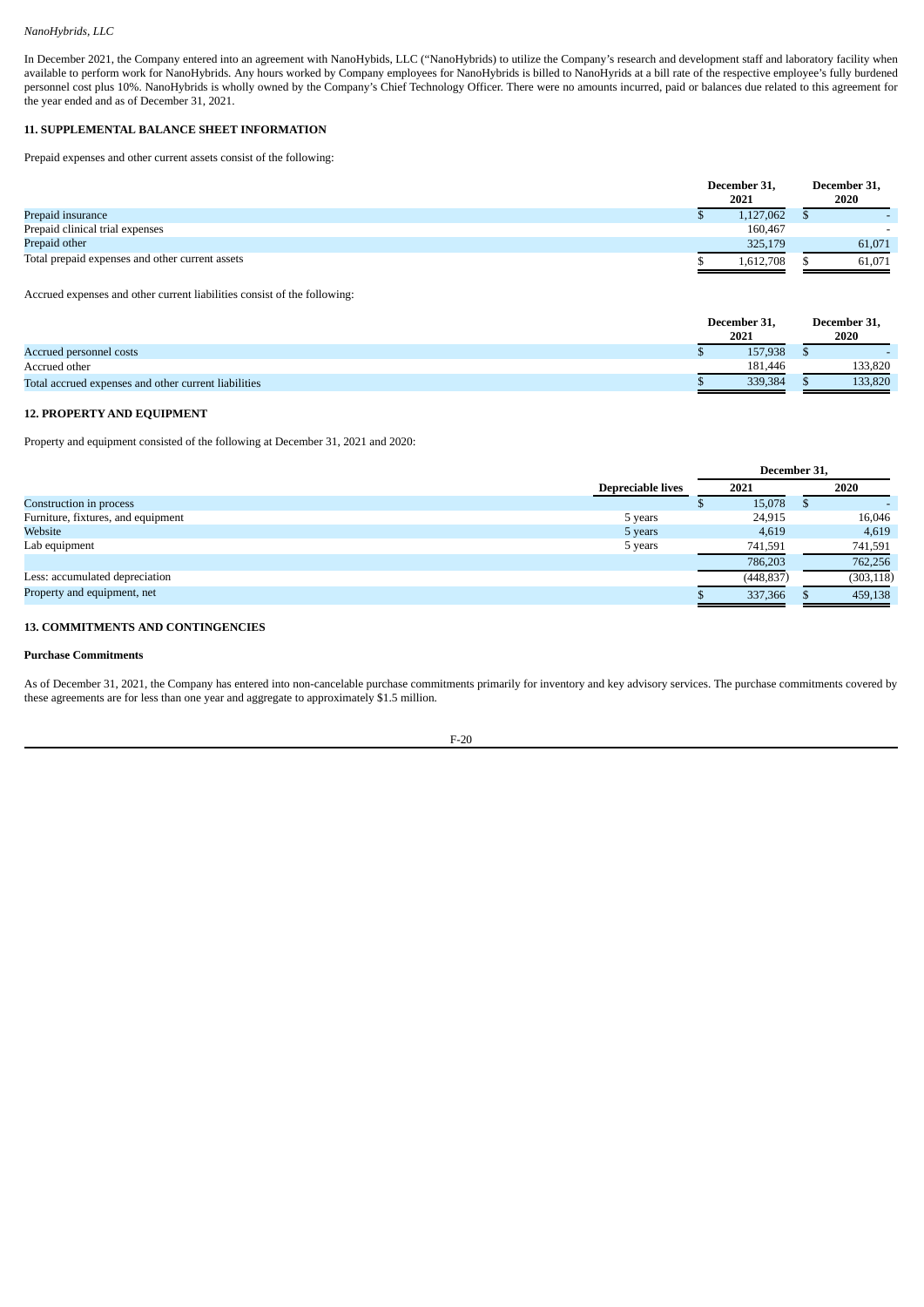#### **Lease Commitments**

In October 2021, the Company entered into a lease for laboratory space that expires on October 31, 2024. Additionally in 2021, we signed a lease for office space that is expected to commence in April 2022 when the buildout of the space is expected to be completed. The office space lease expires on March 30, 2027.

A summary of the Company's estimated lease payments are as follows:

| Year                        |         |
|-----------------------------|---------|
| 2022                        | 144,402 |
| 2023                        | 172,954 |
| 2024                        | 160,803 |
| 2025                        | 100,000 |
| 2026                        | 100,000 |
| Thereafter                  | 16,667  |
| Total future lease payments | 694,826 |

## **Minimum Royalties**

As required under the Toray Agreement (see Note 3), following the first sale of Toray Chips, the Company will also make royalty payments to Toray equal to 15% of the net sales of the Toray Chips for the period that any underlying patents exist or for 5 years after the first sale. Following the first sale, the Company will pay a one-time minimum royalty of \$60,000, which shall be creditable against any royalties owed to Toray in such calendar year. The Company will pay a minimum royalty of \$100,000 in each year thereafter, which are creditable against any royalties owed to Toray in such calendar year. There were no sales of or revenues from the Toray Chips through December 31, 2021.

#### **Indemnification**

The Company has certain agreements with service providers with which it does business that contain indemnification provisions pursuant to which the Company typically agrees to indemnify the party against certain types of third-party claims. The Company accrues for known indemnification issues when a loss is probable and can be reasonably estimated. The Company would also accrue for estimated incurred but unidentified indemnification issues based on historical activity. As the Company has not incurred any indemnification losses to date, there were no accruals for or expenses related to indemnification issues for any period presented.

## **14. INCOME TAX**

No provision for federal income taxes has been recorded for the years ended December 31, 2021 and 2020 due to net losses and the valuation allowance established.

Significant components of the Company's deferred tax assets are as follows:

|                                  | As of December 31,                   |            |  |  |
|----------------------------------|--------------------------------------|------------|--|--|
|                                  | 2021                                 | 2020       |  |  |
| Deferred tax assets:             |                                      |            |  |  |
| Net operating losses             | \$<br>1,791,043<br>S                 | 957,902    |  |  |
| Tax credits                      | 3,659                                | 31,017     |  |  |
| Intangible assets                | 68,564                               | 73,815     |  |  |
| Other                            | 97,945                               | 7,432      |  |  |
| Total deferred tax assets        | 1,961,211                            | 1,070,166  |  |  |
| Valuation allowance              | (1,934,351)                          | (996, 934) |  |  |
| Net deferred tax assets          | 26,860                               | 73,232     |  |  |
| <b>Deferred tax liabilities:</b> |                                      |            |  |  |
| Note premium amortization        | \$<br>\$<br>$\overline{\phantom{a}}$ | (46,583)   |  |  |
| Fixed assets                     | (26, 860)                            | (26, 649)  |  |  |
| Net deferred tax assets          | (26, 860)                            | (73, 232)  |  |  |

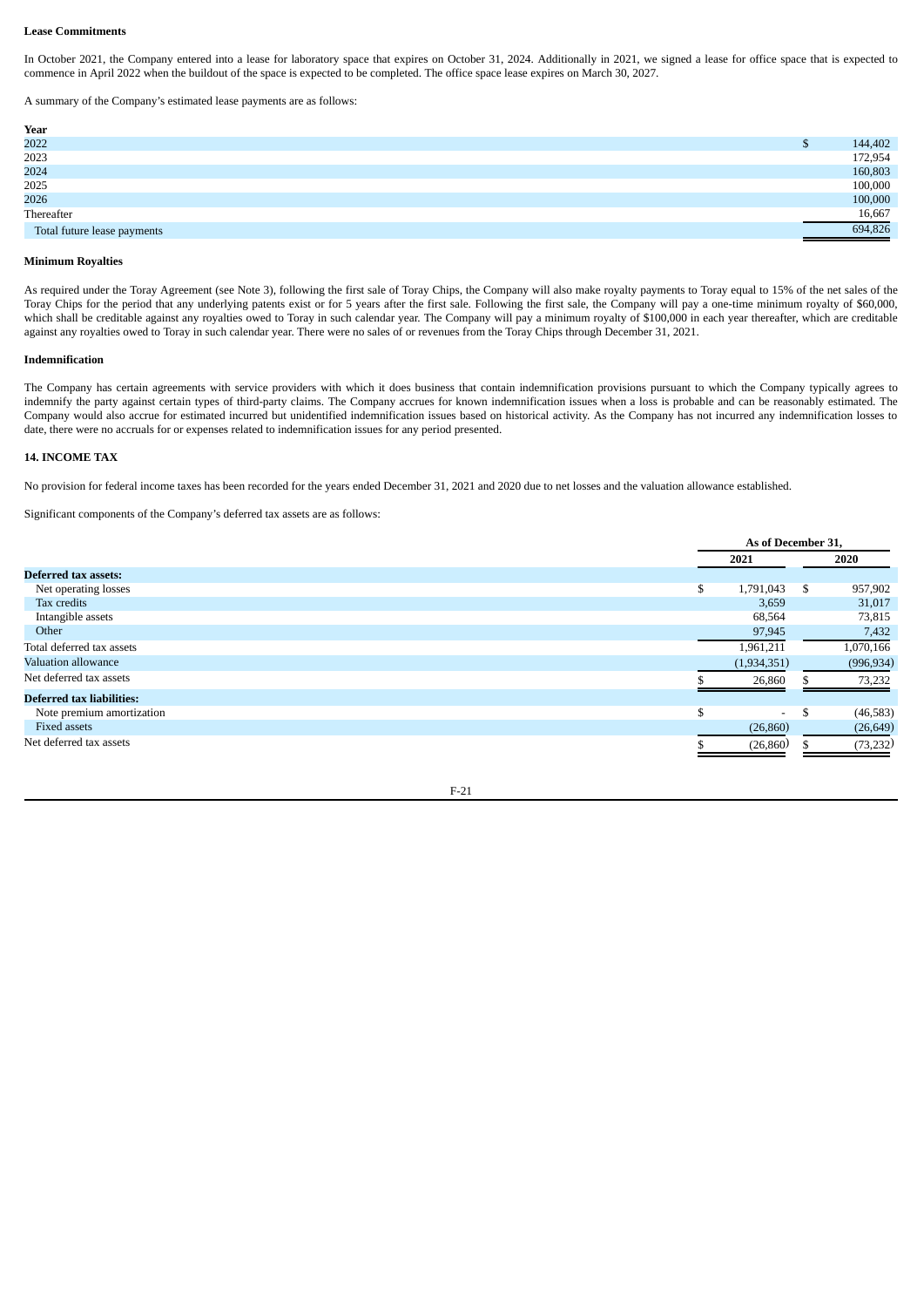A reconciliation of the statutory tax rates and the effective tax rates for the years ended December 2021 and 2020 is as follows:

|                                                            | <b>Year Ended December 31,</b> |             |
|------------------------------------------------------------|--------------------------------|-------------|
|                                                            | 2021                           | 2020        |
| Federal statutory rate                                     | 21.00%                         | 21.00%      |
| State income taxes, net of federal benefit and tax credits | 5.41%                          | 6.77%       |
| Change in valuation allowance                              | $(25.88)\%$                    | $(28.49)\%$ |
| Permanent differences                                      | (0.53)%                        | 0.72%       |
| Effective tax rate                                         | $0.00\%$                       | $0.00\%$    |

The Company regularly assesses the need for a valuation allowance against its deferred tax assets. In making that assessment, the Company considers both positive and negative evidence related to the likelihood of realization of the deferred tax assets to determine, based on the weight of available evidence, whether it is more-likely-than-not that some or all of the deferred tax assets will not be realized. In assessing the realizability of deferred tax assets, the Company considers taxable income in prior carryback years, as permitted under the tax law, forecasted taxable earnings, tax planning strategies, and the expected timing of the reversal of temporary differences. This determination requires significant judgment, including assumptions about future taxable income that are based on historical and projected information and is performed on a jurisdiction-by-jurisdiction basis.

The Company continues to maintain a full valuation allowance against its net deferred tax assets. During the years ended December 31, 2021 and 2020, management assessed the positive and negative evidence in its operations, and concluded that it is more likely than not that its deferred tax assets as of December 31, 2020 and 2019 will not be realized given the Company's history of operating losses. The valuation allowance against deferred tax assets increased by approximately \$937,000 and \$335,000 and during 2021 and 2020, respectively, related mainly to a full valuation allowance recorded against additional net operating losses and tax credits generated in the year.

At December 31, 2021, the Company had federal net operating loss carryforwards of approximately \$6.6 million. The Company's federal net operating losses incurred prior to 2018 totaling \$713,000 expire through 2037, while its federal net operating losses incurred in 2018 to 2021 totaling \$5.9 million have no expiration date as a result of the December 22, 2017 Tax Cuts and Jobs Act tax reform legislation.

As of December 31, 2021, the Company had post-apportioned state net operating losses of \$6.3 million that can generally be carried forward 20 years and will expire at various dates through 2041. As of December 31, 2020, the Company had post-apportioned Massachusetts net operating losses of \$3.2 million that can generally be carried forward 20 years and will expire at various dates through 2040.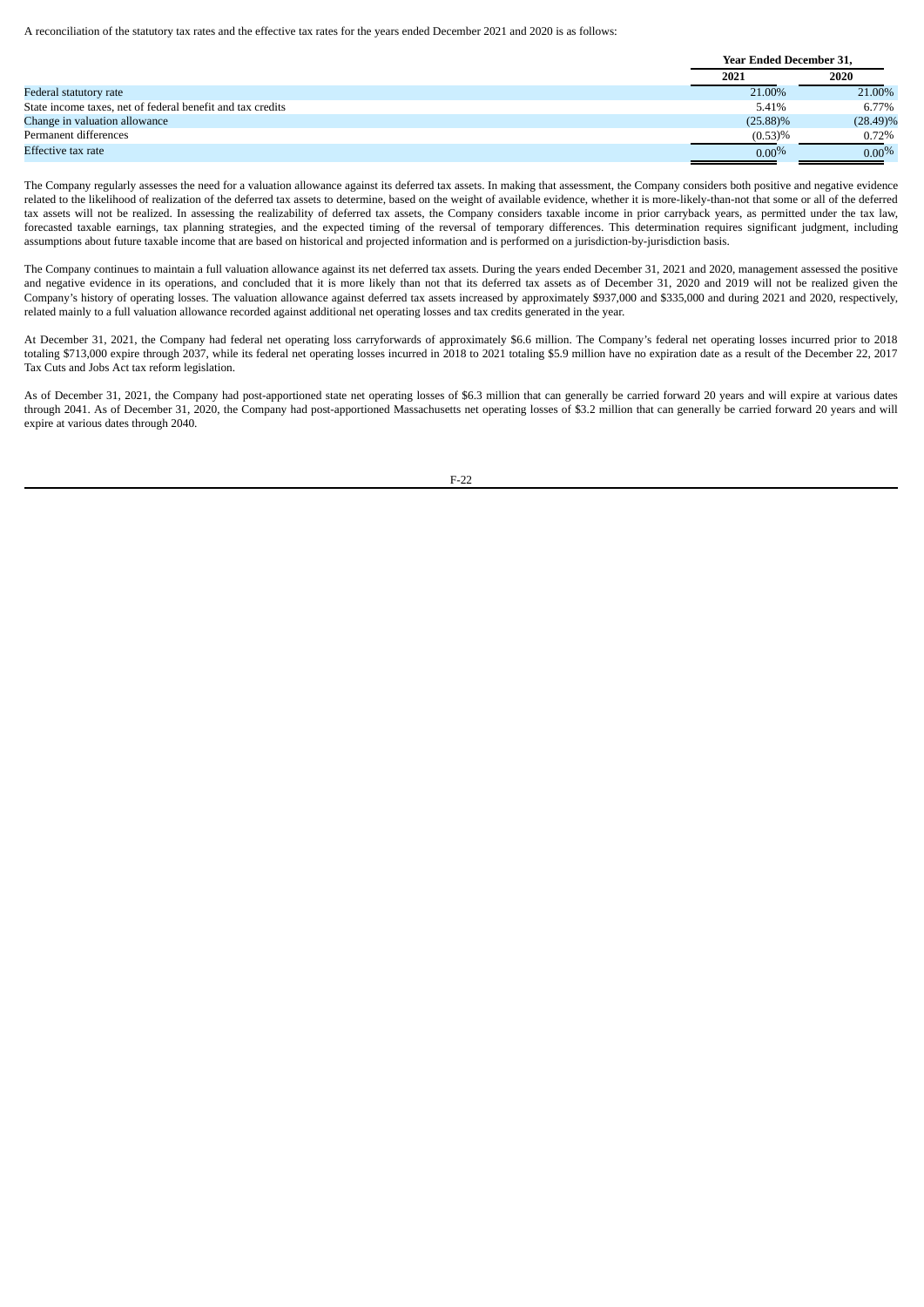# **INDEX TO EXHIBITS**

| Exhibit No. | <b>Description of Document</b>                                                                                                                                                      |
|-------------|-------------------------------------------------------------------------------------------------------------------------------------------------------------------------------------|
| 3.1         | Amended and Restated Certificate of Incorporation. (incorporated by reference to exhibit 3.1 to the Company's Form S-1 file no. 333-260029)                                         |
| 3.2         | Amended and Restated Bylaws, (incorporated by reference to exhibit 3.2 to the Company's Form S-1 file no. 333-260029)                                                               |
| 4.1         | Specimen Common Stock Certificate. (incorporated by reference to exhibit 4.1 to the Company's Form S-1 file no. 333-260029)                                                         |
| 4.2         | Form of Class A Warrant. (incorporated by reference to exhibit 4.1 to the Company's Form 8-K filed November 16, 2021)                                                               |
| 4.3         | Form of Class B Warrant. (incorporated by reference to exhibit 4.3 to the Company's Form S-1 file no. 333-260029)                                                                   |
| 4.4         | Form of Warrant Agency Agreement, (incorporated by reference to exhibit 4.4 to the Company's Form S-1 file no. 333-260029)                                                          |
| 4.5         | Form of IPO Underwriters' Warrant. (incorporated by reference to exhibit 4.5 to the Company's Form S-1 file no. 333-260029)                                                         |
| $4.6*$      | Description of Securities of Bluejay Diagnostics, Inc.                                                                                                                              |
| $10.1**$    | 2021 Stock Plan. (incorporated by reference to exhibit 10.1 to the Company's Form S-1 file no. 333-260029)                                                                          |
| 10.2        | License and Supply Agreement dated October 6, 2020 by and between Toray Industries, Inc. and Bluejay Diagnostics, Inc. (incorporated by reference to exhibit 10.2 to                |
|             | the Company's Form S-1 file no. 333-260029)                                                                                                                                         |
| $10.3**$    | Employment Agreement dated July 1, 2021 between Neil Dey and Bluejay Diagnostics, Inc. (incorporated by reference to exhibit 10.3 to the Company's Form S-1 file<br>no. 333-260029) |
| $10.4**$    | Employment Agreement dated July 1, 2021 between Gordon Kinder and Bluejay Diagnostics, Inc. (incorporated by reference to exhibit 10.4 to the Company's Form S-                     |
|             | 1 file no. 333-260029)                                                                                                                                                              |
| $10.5**$    | Employment Agreement dated July 1, 2021 between Jason Cook and Bluejay Diagnostics, Inc.* (incorporated by reference to exhibit 10.5 to the Company's Form S-1                      |
|             | file no. 333-260029)                                                                                                                                                                |
| $10.6$ **   | Employment Agreement dated July 1, 2021 between Kevin Vance and Bluejay Diagnostics, Inc. (incorporated by reference to exhibit 10.6 to the Company's Form S-1                      |
|             | file no. 333-260029)                                                                                                                                                                |
| 10.7        | Securities Purchase Agreement dated June 7, 2021 between certain purchasers and Bluejay Diagnostics, Inc. (incorporated by reference to exhibit 10.7 to the                         |
|             | Company's Form S-1 file no. 333-260029)                                                                                                                                             |
| 10.8        | Registration Rights Agreement dated June 7, 2021 between certain purchasers and Bluejay Diagnostics, Inc. (incorporated by reference to exhibit 10.8 to the                         |
|             | Company's Form S-1 file no. 333-260029)                                                                                                                                             |
| 10.9        | Amendment to License and Supply Agreement dated July 21, 2021 by and between Toray Industries, Inc. and Bluejay Diagnostics, Inc. (incorporated by reference to                     |
|             | exhibit 10.9 to the Company's Form S-1 file no. 333-260029)                                                                                                                         |
| 14.1        | Code of Ethics. (incorporated by reference to exhibit 14.1 to the Company's Form S-1 file no. 333-260029)                                                                           |
| 21.1        | List of Subsidiaries. (incorporated by reference to exhibit 21.1 to the Company's Form S-1 file no. 333-260029)                                                                     |
| $31.1*$     | Certification of Principal Executive Officer pursuant to Rule 13a-14 of the Securities Exchange Act of 1934, as amended                                                             |
| $31.2*$     | Certification of Principal Financial Officer pursuant to Rule 13a-14 of the Securities Exchange Act of 1934, as amended                                                             |
| $32.1*$     | Certification of Principal Executive Officer Pursuant to Section 18 U.S.C. Section 1350, as Adopted Pursuant to Section 906 of the Sarbanes-Oxley Act of 2002                       |
| $32.2*$     | Certification of Principal Financial Officer Pursuant to Section 18 U.S.C. Section 1350, as Adopted Pursuant to Section 906 of the Sarbanes-Oxley Act of 2002                       |
| 101.INS     | Inline XBRL Instance Document (the instance document does not appear in the Interactive Data File because its XBRL tags are embedded within the Inline XBRL                         |
|             | document)                                                                                                                                                                           |
| 101.SCH     | Inline XBRL Taxonomy Extension Schema Document                                                                                                                                      |
| 101.CAL     | Inline XBRL Taxonomy Extension Calculation Linkbase Document                                                                                                                        |
| 101.DEF     | Inline XBRL Taxonomy Extension Definition Linkbase Document                                                                                                                         |
| 101.LAB     | Inline XBRL Taxonomy Extension Label Linkbase Document                                                                                                                              |
| 101.PRE     | Inline XBRL Taxonomy Extension Presentation Linkbase Document                                                                                                                       |
| 104         | Cover Page Interactive Data File (formatted in IXBRL, and included in exhibit 101).                                                                                                 |
|             |                                                                                                                                                                                     |

\* Filed herewith.

\*\* Management contract or compensatory plan, contract or arrangement.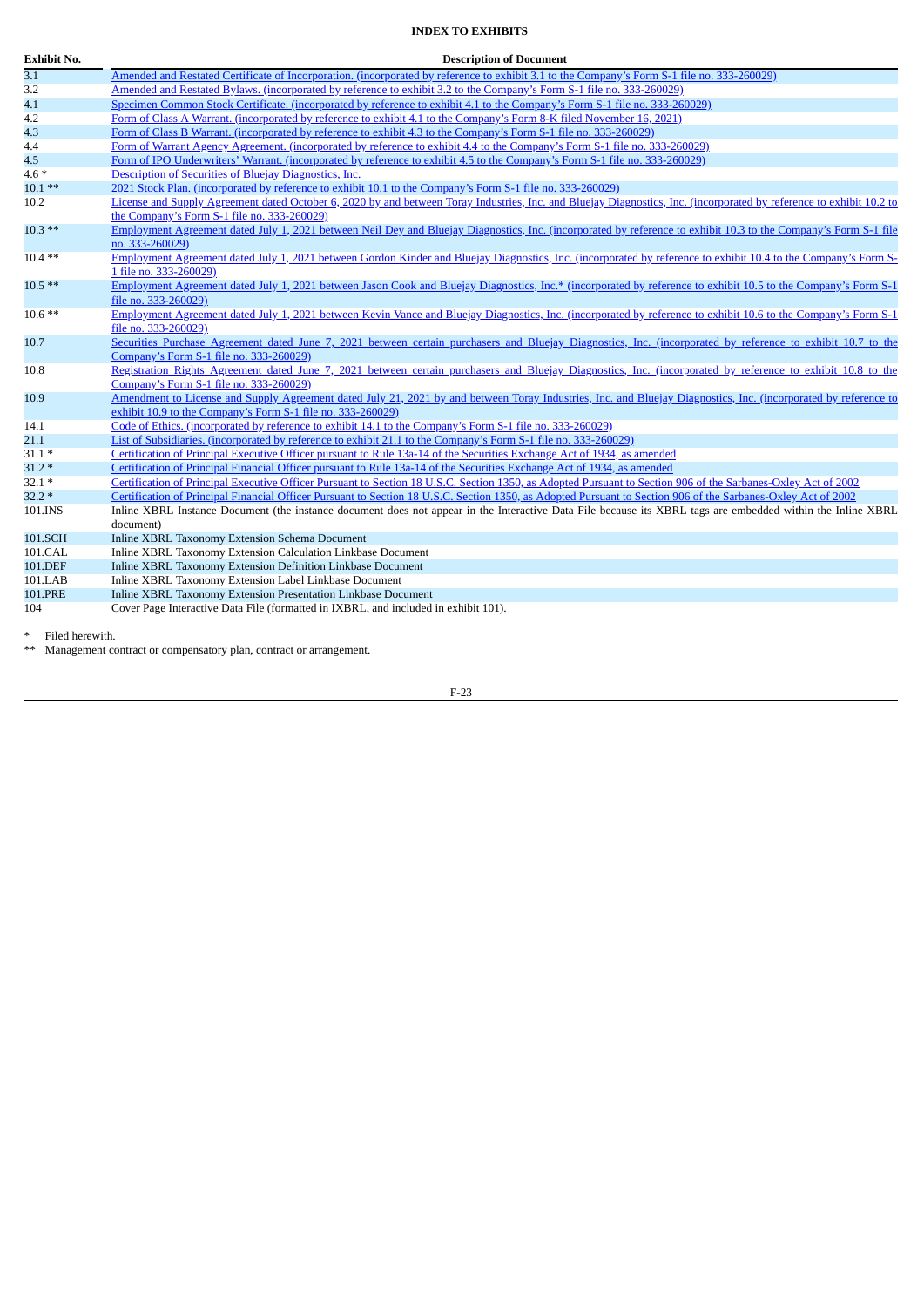# **DESCRIPTION OF THE COMPANY'S SECURITIES**

The following summary is a description of the material terms of our capital stock. This summary is not complete, and is qualified by reference to our amended and restated certificate of incorporation, and our amended and restated bylaws, which are filed as exhibits to this Annual Report on Form 10-K and are incorporated by reference herein. We encourage you to read our amended and restated certificate of incorporation, our amended and restated bylaws and the applicable provisions of the Delaware General Corporations Law *for additional information.*

Our amended and restated certificate of incorporation authorize us to issue up to 100,000,000 shares of common stock and 5,000,000 shares of preferred stock.

#### **Common Stock**

Shares of our common stock have the following rights, preferences and privileges:

# *Voting*

Each holder of common stock is entitled to one vote for each share of common stock held on all matters submitted to a vote of stockholders. Any action at a meeting at which a quorum is present will be decided by a majority of the voting power present in person or represented by proxy, except in the case of any election of directors, which will be decided by a plurality of votes cast. There is no cumulative voting.

### *Dividends*

Holders of our common stock are entitled to receive dividends when, as and if declared by our board of directors out of funds legally available for payment, subject to the rights of holders, if any, of any class of stock having preference over the common stock. Any decision to pay dividends on our common stock will be at the discretion of our board of directors. Our board of directors may or may not determine to declare dividends in the future. See "Dividend Policy." The board's determination to issue dividends will depend upon our profitability and financial condition any contractual restrictions, restrictions imposed by applicable law and the SEC, and other factors that our board of directors deems relevant.

## *Liquidation Rights*

In the event of a voluntary or involuntary liquidation, dissolution or winding up of the Company, the holders of our common stock will be entitled to share ratably on the basis of the number of shares held in any of the assets available for distribution after we have paid in full, or provided for payment of, all of our debts and after the holders of all outstanding series of any class of stock have preference over the common stock, if any, have received their liquidation preferences in full.

#### *Other*

Our issued and outstanding shares of common stock are fully paid and nonassessable. Holders of shares of our common stock are not entitled to preemptive rights. Shares of our common stock are not convertible into shares of any other class of capital stock, nor are they subject to any redemption or sinking fund provisions.

#### **Preferred Stock**

We are authorized to issue up to 5,000,000 shares of preferred stock. Our certificate of incorporation authorizes the board to issue these shares in one or more series, to determine the designations and the powers, preferences and relative, participating, optional or other special rights and the qualifications, limitations and restrictions thereof, including the dividend rights, conversion or exchange rights, voting rights (including the number of votes per share), redemption rights and terms, liquidation preferences, sinking fund provisions and the number of shares constituting the series. Our board of directors could, without stockholder approval, issue preferred stock with voting and other rights that could adversely affect the voting power and other rights of the holders of common stock and which could have the effect of making it more difficult for a third party to acquire, or of discouraging a third party from attempting to acquire, a majority of our outstanding voting stock. We have no shares of preferred stock outstanding.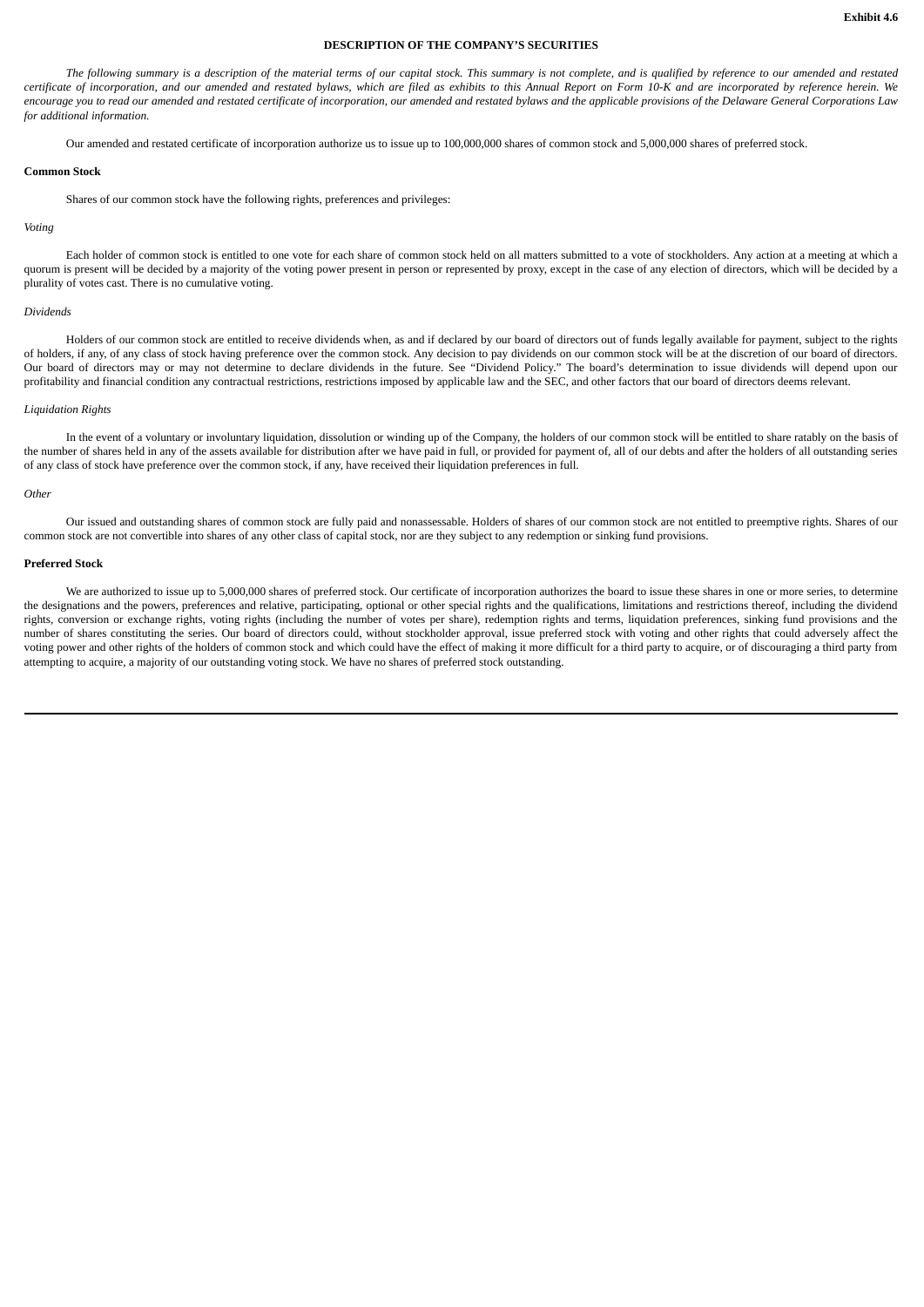#### **Warrants Issued in IPO**

The Class A Warrants and Class B Warrants issued in our IPO were in registered form under separate warrant agent agreements (each a "Warrant Agent Agreement") between us and our warrant agent, Continental Stock Transfer & Trust Company (the "Warrant Agent"). The material provisions of the warrants are set forth herein and a copy of each of the Warrant Agent Agreements are filed as exhibits to this report. The Company and the Warrant Agent may amend or supplement each of the Warrant Agent Agreements without the consent of any holder for the purpose of curing any ambiguity, or curing, correcting or supplementing any defective provision contained therein or adding or changing any other provisions with respect to matters or questions arising under each of the Warrant Agent Agreements as the parties thereto may deem necessary or desirable and that the parties determine, in good faith, shall not adversely affect the interest of the Class A Warrant or Class B Warrant holders, respectively. All other amendments and supplements to each of the Warrant Agent Agreement shall require the vote or written consent of holders of at least 50.1% of each of the Class A Warrants and Class B Warrants, as applicable.

### *Class A Warrants*

The Class A Warrants entitle the registered holder to purchase one share of our common stock at an exercise price equal to \$7.00 per share, exercisable until the fifth anniversary of the issuance date. The exercise price and number of shares of common stock issuable upon exercise of the Class A Warrants may be adjusted in certain circumstances, including in the event of a stock dividend, extraordinary dividend, recapitalization, reorganization, merger or consolidation.

The Class A Warrants may be exercised upon surrender of the warrant certificate on or prior to the expiration date at the offices of the Warrant Agent, with the exercise form attached to the warrant certificate completed and executed as indicated, accompanied by full payment of the exercise price, by certified or official bank check payable to us, for the number of warrants being exercised. The Class A Warrant holders do not have the rights or privileges of holders of common stock and any voting rights until they exercise their Class A Warrants and receive shares of common stock. After the issuance of shares of common stock upon exercise of the Class A Warrants, each holder will be entitled to one vote for each share held of record on all matters to be voted on by stockholders.

No Class A Warrants will be exercisable for cash unless at the time of the exercise a prospectus or prospectus relating to common stock issuable upon exercise of the Class A Warrants is current and the common stock has been registered or qualified or deemed to be exempt under the securities laws of the state of residence of the holder of the warrants. Under the terms of the Class A Warrant Agent Agreement, we have agreed to use our best efforts to maintain a current prospectus or prospectus relating to common stock issuable upon exercise of the Class A Warrants until the expiration of the Class A Warrants. Additionally, the market for the Class A Warrants may be limited if the prospectus or prospectus relating to the common stock issuable upon exercise of the Class A Warrants is not current or if the common stock is not qualified or exempt from qualification in the jurisdictions in which the holders of such Class A Warrants reside. If we fail to maintain a current prospectus or prospectus relating to the common stock issuable upon the exercise of the Class A Warrants, such holders may exercise their Class A Warrants on a "cashless" basis pursuant to a formula set forth in the terms of the Class A Warrants. In no event will the registered holders of a Class A Warrant be entitled to receive a net-cash settlement in lieu of physical settlement in shares of our common stock.

No fractional shares of common stock will be issued upon exercise of the Class A Warrants. If, upon exercise of the Class A Warrants, a holder would be entitled to receive a fractional interest in a share, we will, upon exercise, round down to the nearest whole number the number of shares of common stock to be issued to the Warrant holder. If multiple Class A Warrants are exercised by the holder at the same time, we will aggregate the number of whole shares issuable upon exercise of all the Class A Warrants.

## $\overline{2}$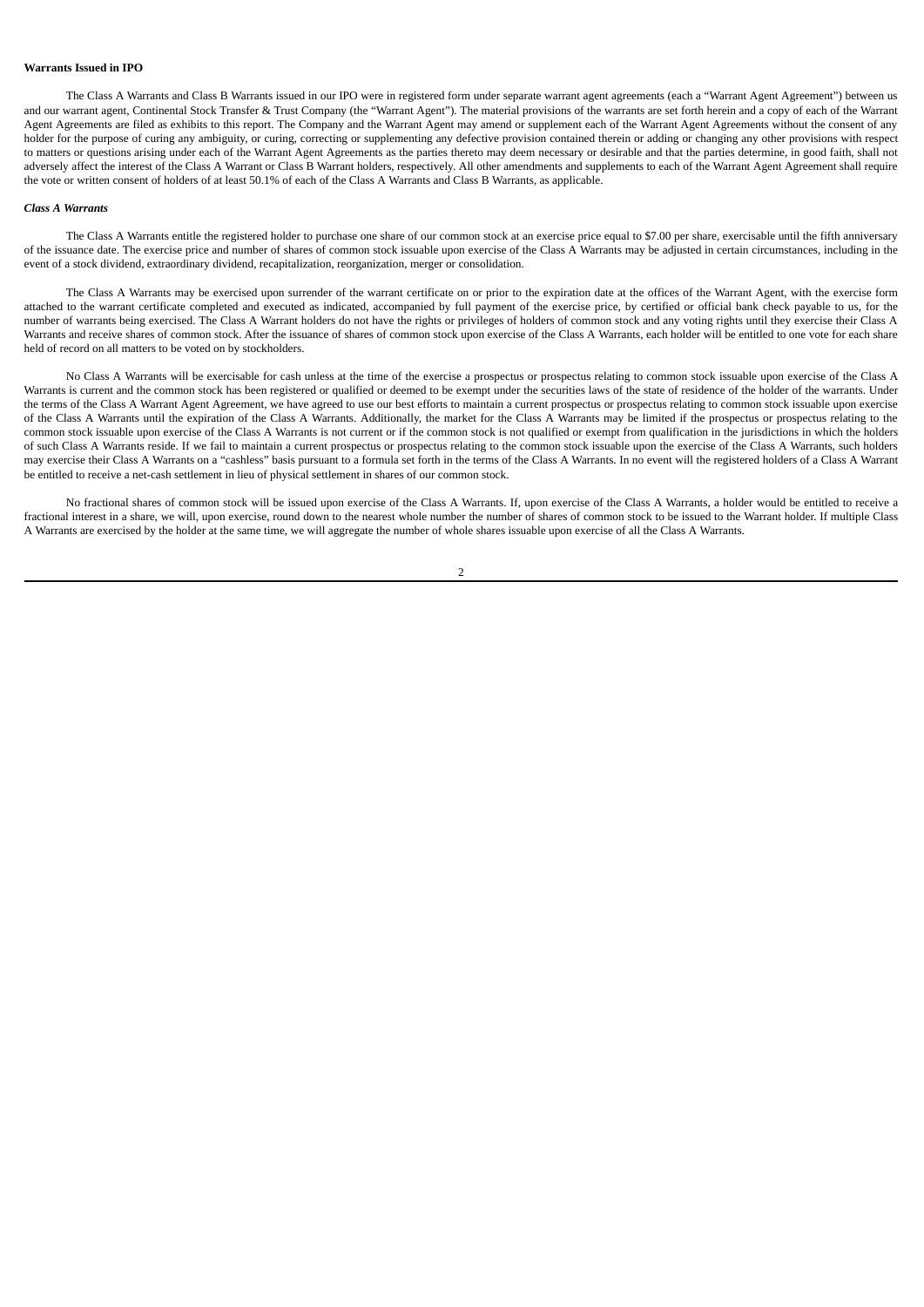### *Class B Warrants Offered Hereby*

The Class B Warrants entitle each holder to purchase one share of our common stock at an exercise price equal to \$10.00 per share, exercisable until the fifth anniversary of the issuance date and subject to certain adjustment and cashless exercise provisions as described herein. The exercise price and number of shares of common stock issuable upon exercise of the Class B Warrants may be adjusted in certain circumstances, including in the event of a stock dividend, extraordinary dividend on or recapitalization, reorganization, merger or consolidation.

The Class B Warrants may be exercised upon surrender of the warrant certificate on or prior to the expiration date at the offices of the Warrant Agent, with the exercise form attached to the warrant certificate completed and executed as indicated, accompanied by full payment of the exercise price, by certified or official bank check payable to us, for the number of warrants being exercised. The Class B Warrant holders do not have the rights or privileges of holders of common stock and any voting rights until they exercise their Class B Warrants and receive shares of common stock. After the issuance of shares of common stock upon exercise of the Class B Warrants, each holder will be entitled to one vote for each share held of record on all matters to be voted on by stockholders.

No Class B Warrants will be exercisable for cash unless at the time of the exercise a prospectus or prospectus relating to common stock issuable upon exercise of the Class B Warrants is current and the common stock has been registered or qualified or deemed to be exempt under the securities laws of the state of residence of the holder of the warrants. Under the terms of the Class B Warrant Agent Agreement, we have agreed to use our best efforts to maintain a current prospectus or prospectus relating to common stock issuable upon exercise of the Class B Warrants until the expiration of the Class B Warrants. Additionally, the market for the Class B Warrants may be limited if the prospectus or prospectus relating to the common stock issuable upon exercise of the Class B Warrants is not current or if the common stock is not qualified or exempt from qualification in the jurisdictions in which the holders of such Class B Warrants reside. In no event will the registered holders of a Class B Warrant be entitled to receive a net-cash settlement in lieu of physical settlement in shares of our common stock. If we fail to maintain a current prospectus or prospectus relating to the common stock issuable upon the exercise of the Class B Warrants, such holders may exercise their Class B Warrants on a "cashless" basis pursuant to a formula set forth in the terms of the Class B Warrants.

Additionally, holders of Class B Warrants may exercise such warrants on a "cashless" basis upon the earlier of (i) 10 trading days from the issuance date of such warrant or (ii) the time when \$10.0 million of volume is traded in our common stock, if the volume weighted average price ("VWAP") of our common stock on any trading day on or after the date of issuance fails to exceed the exercise price of the Class B Warrant (subject to adjustment for any stock splits, stock dividends, stock combinations, recapitalizations and similar events). In such event, the aggregate number of shares of common stock issuable in such cashless exercise shall equal the product of (x) the aggregate number of shares of common stock that would be issuable upon exercise of the Class B Warrant in accordance with its terms if such exercise were by means of a cash exercise rather than a cashless exercise and (y) 1.00.

No fractional shares of common stock will be issued upon exercise of the Class B Warrants. If, upon exercise of the Class B Warrants, a holder would be entitled to receive a fractional interest in a share, we will, upon exercise, round down to the nearest whole number the number of shares of common stock to be issued to the Warrant holder. If multiple Class B Warrants are exercised by the holder at the same time, we will aggregate the number of whole shares issuable upon exercise of all the Class B Warrants.

### **Warrants**

We have the following warrants outstanding:

- warrants to purchase an aggregate of 115,190 shares of our common stock having an exercise price per share equal to \$2.30, which warrants expire on April 5, 2024;
- warrants to purchase an aggregate of 128,438 shares of our common stock having an exercise price per share equal to \$0.03, which warrants expire on October 22, 2025;
- a warrant to purchase 226,599 shares of our common stock having an exercise price per share equal to \$3.18, which warrant expires on March 15, 2026;
- placement agent warrants to purchase 150,000 shares of our common stock having an exercise price per share equal to \$1.25, which warrants expire on July 7, 2026;

### 3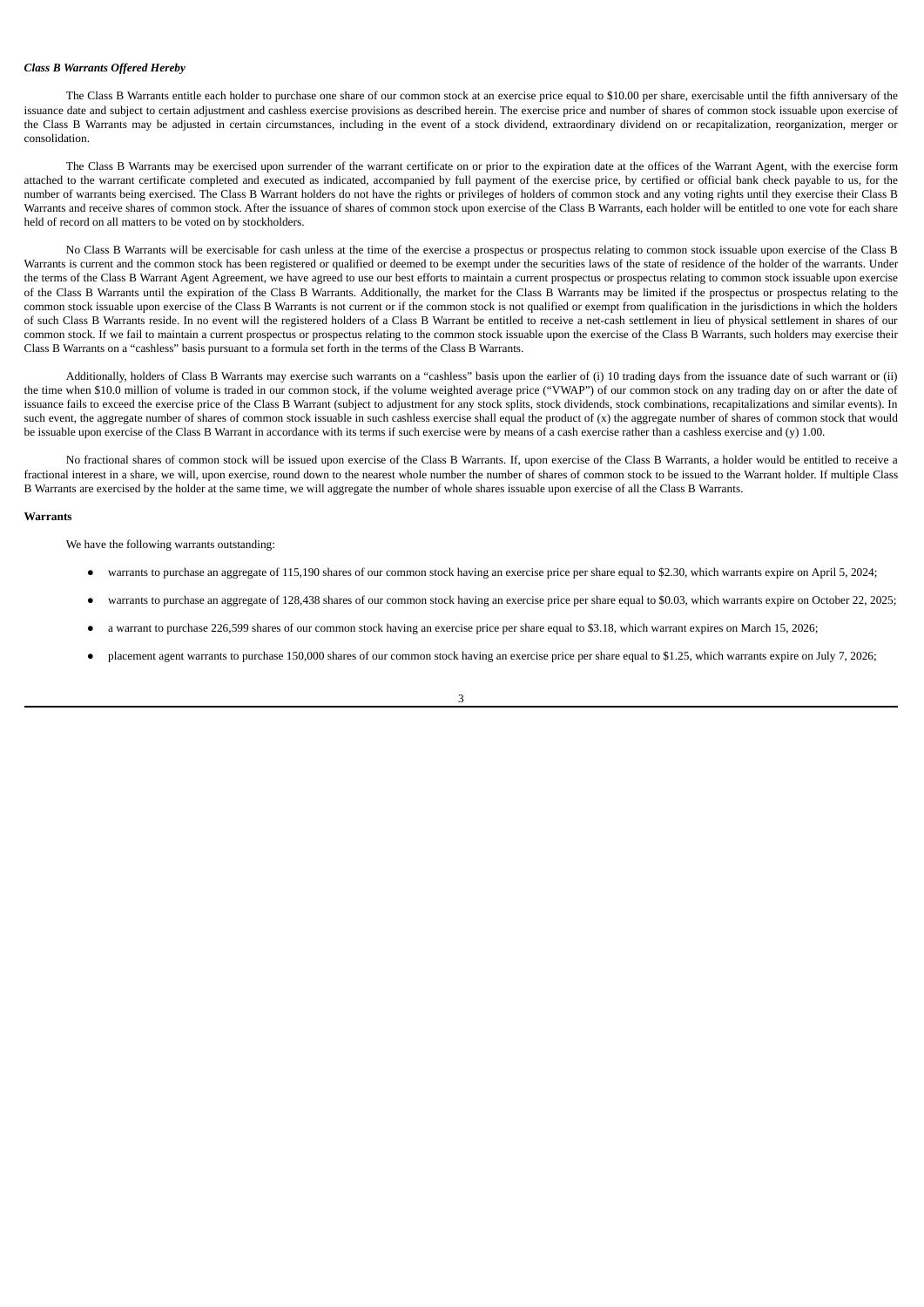- placement agent warrants to purchase 75,000 shares of our common stock having an exercise price per share equal to \$1.25, which warrants expire on August 4, 2026;
- warrants to purchase an aggregate of 8,655 shares of our common stock having an exercise price per share equal to \$0.95, which warrants expire on July 22, 2030;
- underwriter warrants to purchase an aggregate of 108,000 shares of our common stock having an exercise price per share equal to \$12.50, which warrants expire on November 9, 2026.

### **Anti-Takeover Effects of Provisions of Our Certificate of Incorporation, Our Bylaws and Delaware Law**

Some provisions of Delaware law, our amended and restated certificate of incorporation and our amended and restated bylaws contain provisions that could make hostile takeovers, including the following transactions, more difficult: an acquisition of us by means of a tender offer; an acquisition of us by means of a proxy contest or otherwise; or the removal of our incumbent officers and directors. As a consequence, they may also inhibit temporary fluctuations in the market price of our common stock that often result from actual or rumored hostile takeover attempts. These provisions may also have the effect of preventing changes in the composition of our board and management. It is possible that these provisions could make it more difficult to accomplish or could deter transactions that stockholders may otherwise consider to be in their best interest or in our best interests, including transactions which provide for payment of a premium over the market price for our shares.

These provisions, summarized below, are intended to discourage coercive takeover practices and inadequate takeover bids. These provisions are also designed to encourage persons seeking to acquire control of us to first negotiate with our Board of Directors. We believe that the benefits of the increased protection of our potential ability to negotiate with the proponent of an unfriendly or unsolicited proposal to acquire or restructure us outweigh the disadvantages of discouraging these proposals because negotiation of these proposals could result in an improvement of their terms.

### *Delaware Anti-Takeover Statute*

We are subject to Section 203 of the Delaware General Corporation Law, which prohibits persons deemed to be "interested stockholders" from engaging in a "business combination" with a publicly held Delaware corporation for three years following the date these persons become interested stockholders unless the business combination is, or the transaction in which the person became an interested stockholder was, approved in a prescribed manner or another prescribed exception applies. Generally, an "interested stockholder" is a person who, together with affiliates and associates, owns, or within three years prior to the determination of interested stockholder status did own, 15% or more of a corporation's voting stock. Generally, a "business combination" includes a merger, asset or stock sale, or other transaction resulting in a financial benefit to the interested stockholder. The existence of this provision may have an anti-takeover effect with respect to transactions not approved in advance by the Board of Directors. A Delaware corporation may "opt out" of these provisions with an express provision in its original certificate of incorporation or an express provision in its certificate of incorporation or by-laws resulting from a stockholders' amendment approved by at least a majority of the outstanding voting shares. We have not opted out of these provisions. As a result, mergers or other takeover or change in control attempts of us may be discouraged or prevented.

### *Undesignated Preferred Stock*

The ability of our Board of Directors, without action by the stockholders, to issue undesignated shares of preferred stock with voting or other rights or preferences as designated by our Board of Directors could impede the success of any attempt to change control of us. These and other provisions may have the effect of deferring hostile takeovers or delaying changes in control or management of our company.

#### *Authorized Common Stock*

Our authorized but unissued shares of common stock will be available for future issuance without stockholder approval. These additional shares may be utilized for a variety of corporate purposes, including future public offerings to raise additional capital and corporate acquisitions. The existence of authorized but unissued shares of common stock could render more difficult or discourage an attempt to obtain control of a majority of our common stock by means of a proxy contest, tender offer, merger or otherwise.

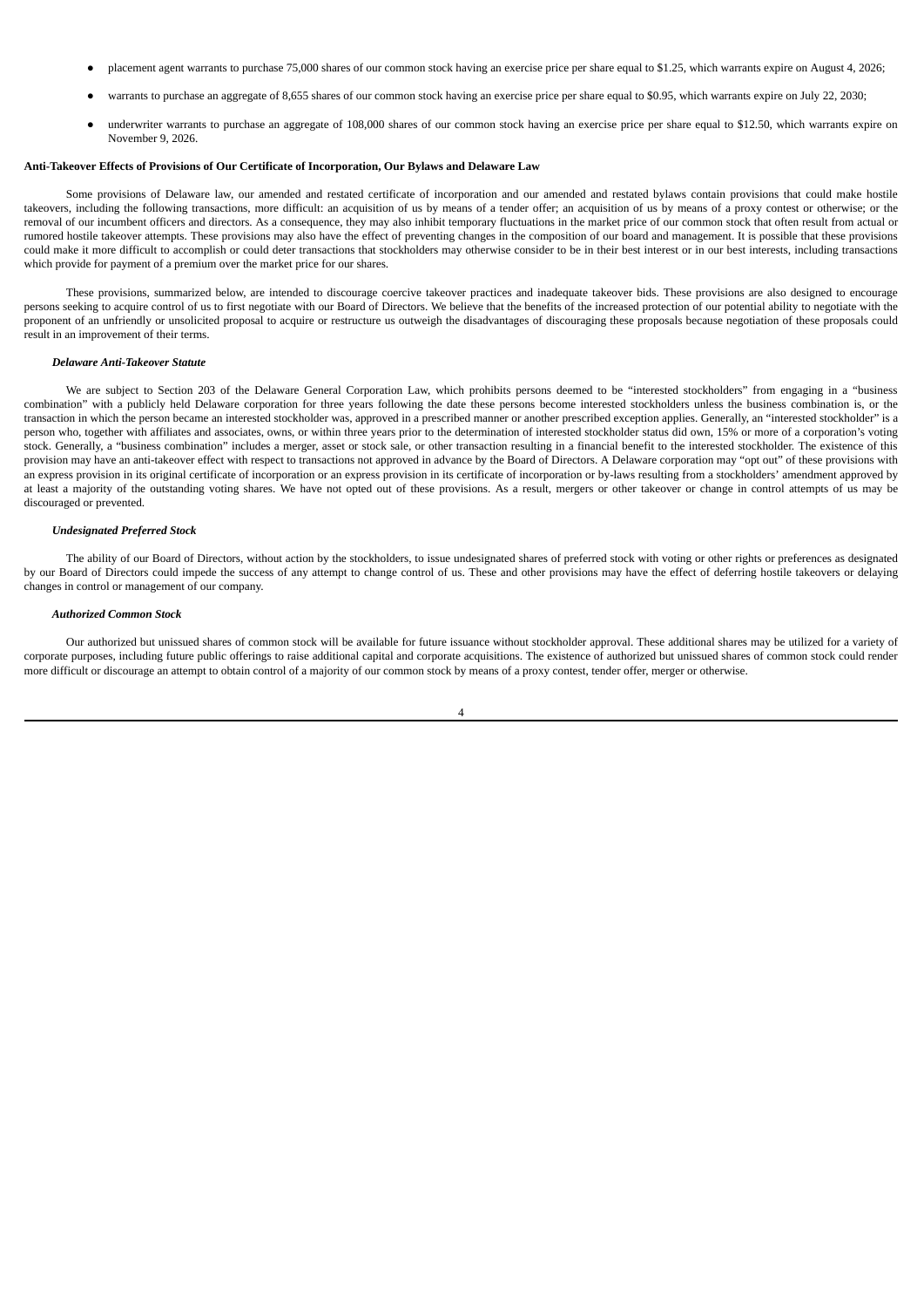#### *Advance Notice Requirements for Shareholder Proposals and Director Nominations*

Our amended and restated bylaws provide advance notice procedures for stockholders seeking to bring business before our annual meeting of shareholders, or to nominate candidates for election as directors at any meeting of shareholders. Our amended and restated by-laws also specify certain requirements regarding the form and content of a stockholder's notice. These provisions may preclude our stockholders from bringing matters before our annual meeting of stockholders or from making nominations for directors at our meetings of stockholders.

### *No Cumulative Voting; No Action Without a Meeting; Special Meeting of Stockholders*

Stockholders are not permitted to cumulate their votes for the election of directors. In addition, stockholders are not able to take action by written consent, and are only able to take action at annual or special meetings of our stockholders. Furthermore, special meetings of our stockholders may be called only by Chief Executive Officer, our President, our Board of Directors or a majority of our stockholders.

### *Exclusive Forum Selection*

Our amended and restated certificate of incorporation require, to the fullest extent permitted by law, subject to limited exceptions, that derivative actions brought in our name, actions against directors, officers and employees for breach of fiduciary duty and other similar actions may be brought only in the Court of Chancery in the State of Delaware and, if brought outside of Delaware, the stockholder bringing the suit will be deemed to have consented to service of process on such stockholder's counsel in any action brought to enforce the exclusive forum provision. Any person or entity purchasing or otherwise acquiring any interest in shares of our capital stock shall be deemed to have notice of and consented to the forum provisions in our amended and restated certificate of incorporation.

Notwithstanding the foregoing, Section 27 of the Exchange Act creates exclusive federal jurisdiction over all suits brought to enforce any duty or liability created by the Exchange Act or the rules and regulations thereunder. In addition, Section 22 of the Securities Act creates concurrent jurisdiction for federal and state courts over all suits brought to enforce any duty or liability created by the Securities Act or the rules and regulations thereunder. As a result, the exclusive forum provision provides that the Court of Chancery and the federal district court for the District of Delaware will have concurrent jurisdiction over any action arising under the Securities Act or the rules and regulations thereunder, and the exclusive forum provision will not apply to suits brought to enforce any duty or liability created by the Exchange Act or the rules and regulations thereunder or any other claim for which the federal courts have exclusive jurisdiction. To the extent the exclusive forum provision restricts the courts in which our stockholders may bring claims arising under the Securities Act and the rules and regulations thereunder, there is uncertainty as to whether a court would enforce such provision. Investors cannot waive compliance with the federal securities laws and the rules and regulations promulgated thereunder.

Although we believe this provision benefits our company by providing increased consistency in the application of Delaware law in the types of lawsuits to which it applies, a court may determine that this provision is unenforceable, and to the extent it is enforceable, the provision may have the effect of discouraging lawsuits against our directors and officers and increasing the cost to stockholders of bringing such lawsuits.

### **Transfer Agent and Registrar**

The transfer agent for our common stock is Continental Stock Transfer & Trust Company, 17 Battery Place, New York, New York 10004.

### **Listing of Common Stock**

Our common stock is listed on the NASDAQ Capital Market under the symbol "BJDX."

5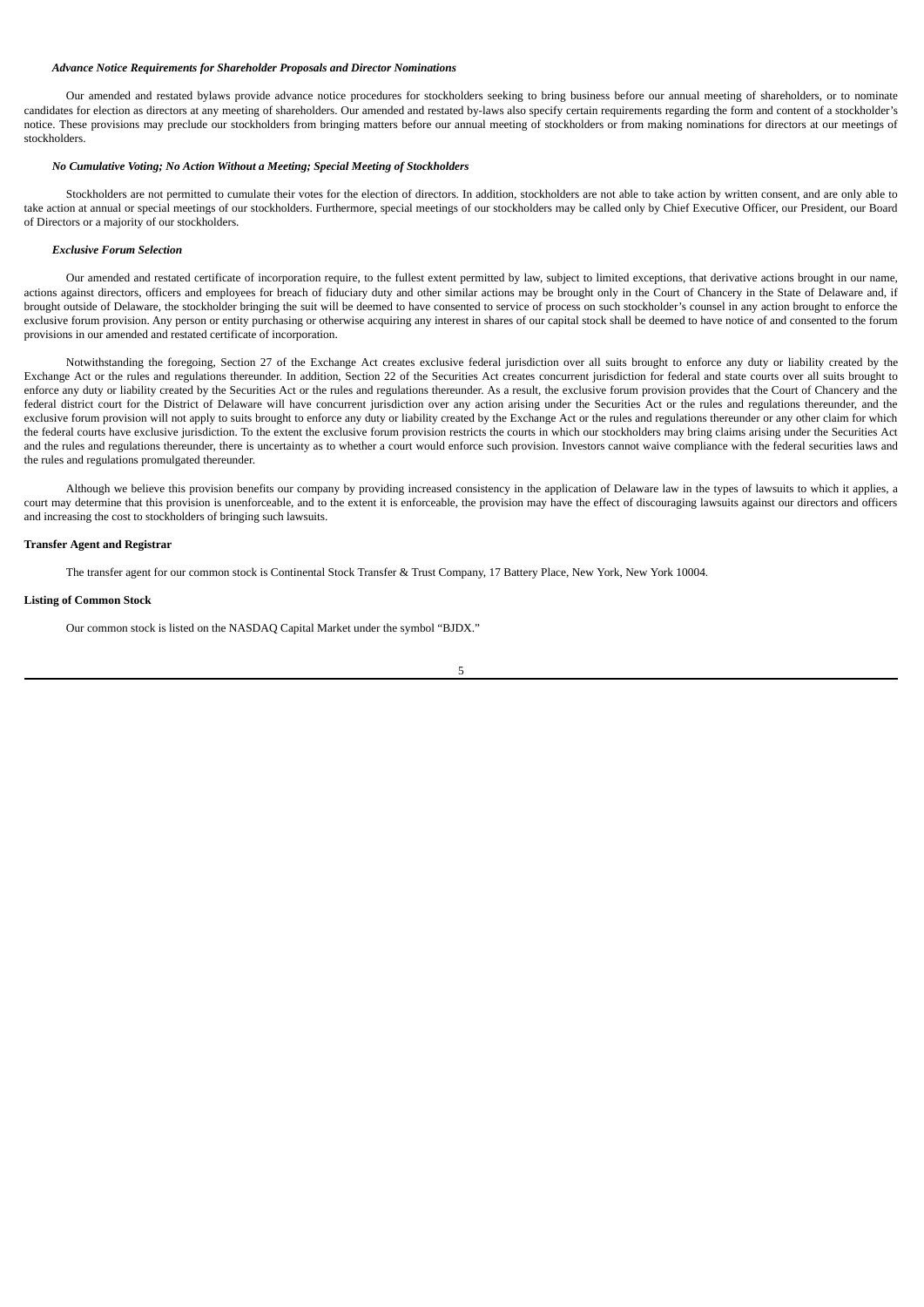## **CERTIFICATION PURSUANT TO RULE 13a-14 AND 15d-14 UNDER THE SECURITIES EXCHANGE ACT OF 1934, AS AMENDED**

I, Neil Dey, certify that:

- 1. I have reviewed this Annual Report on Form 10-K of Bluejay Diagnostics, Inc.;
- 2. Based on my knowledge, this report does not contain any untrue statement of a material fact or omit to state a material fact necessary to make the statements made, in light of the circumstances under which such statements were made, not misleading with respect to the period covered by this report;
- 3. Based on my knowledge, the financial statements, and other financial information included in this report, fairly present in all material respects the financial condition, results of operations and cash flows of the registrant as of, and for, the periods presented in this report;
- 4. The registrant's other certifying officers and I are responsible for establishing and maintaining disclosure controls and procedures (as defined in Exchange Act Rules 13a-15(e) and 15d-15(e)) for the registrant and have:
	- a. Designed such disclosure controls and procedures, or caused such disclosure controls and procedures to be designed under our supervision, to ensure that material information relating to the registrant, including its consolidated subsidiaries, is made known to us by others within those entities, particularly during the period in which this report is being prepared;
	- b. [Paragraph intentionally omitted in accordance with SEC Release Nos. 34-47986 and 34-54942];
	- c. Evaluated the effectiveness of the registrant's disclosure controls and procedures and presented in this report our conclusions about the effectiveness of the disclosure controls and procedures, as of the end of the period covered by this report based on such evaluation; and
	- d. Disclosed in this report any change in the registrant's internal control over financial reporting that occurred during the registrant's most recent fiscal quarter (the registrant's fourth fiscal quarter in the case of an annual report) that has materially affected, or is reasonably likely to materially affect, the registrant's internal control over financial reporting; and
- 5. The registrant's other certifying officers and I have disclosed, based on our most recent evaluation of internal control over financial reporting, to the registrant's auditors and the audit committee of the registrant's board of directors (or persons performing the equivalent functions):
	- a. All significant deficiencies and material weaknesses in the design or operation of internal control over financial reporting which are reasonably likely to adversely affect the registrant's ability to record, process, summarize and report financial information; and
	- b. Any fraud, whether or not material, that involves management or other employees who have a significant role in the registrant's internal controls over financial reporting.

Date: March 10, 2022 By: /s/ Neil Dey

Neil Dey Chief Executive Officer (Principal Executive Officer)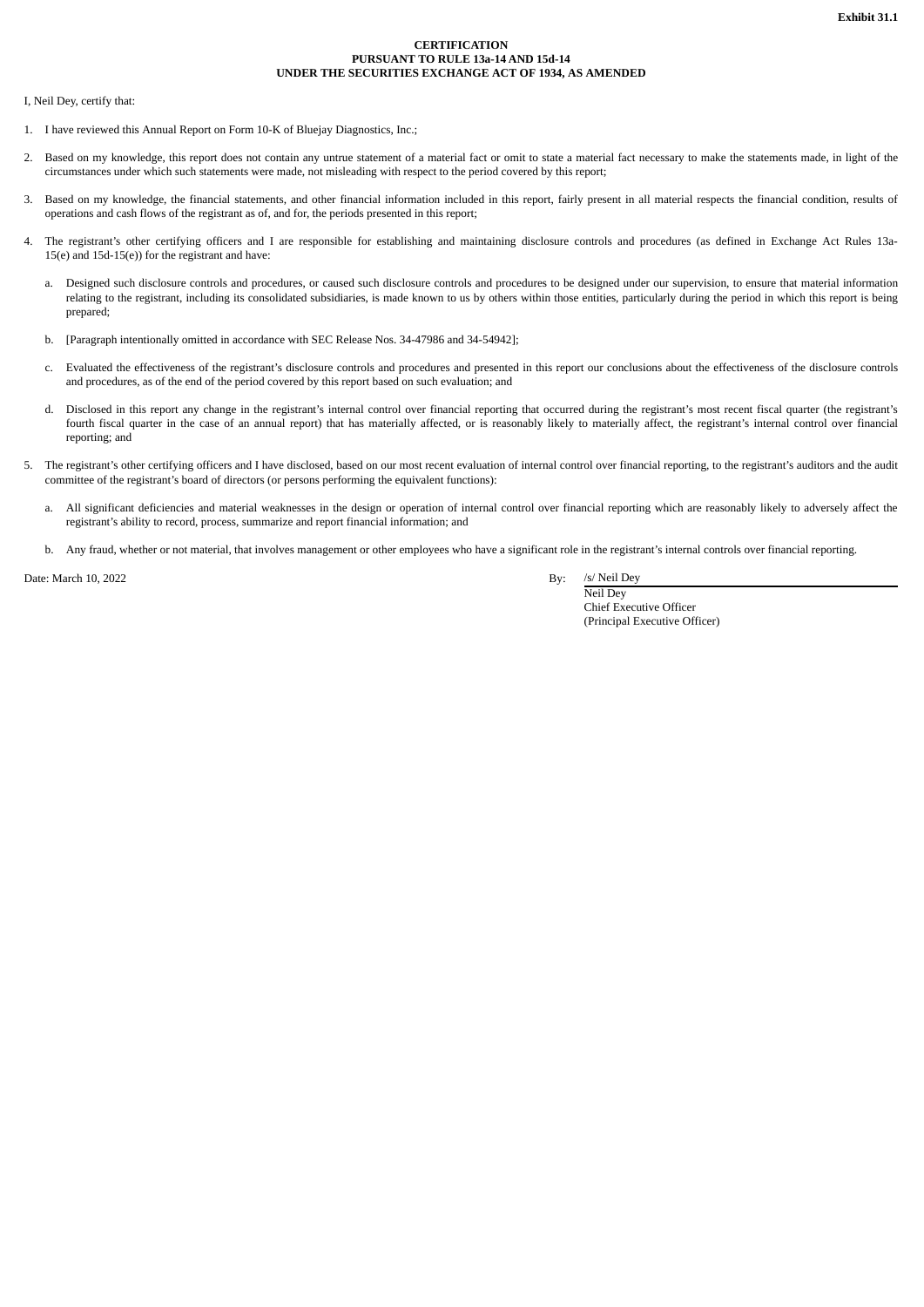## **CERTIFICATION PURSUANT TO RULE 13a-14 AND 15d-14 UNDER THE SECURITIES EXCHANGE ACT OF 1934, AS AMENDED**

I, Gordon Kinder, certify that:

- 1. I have reviewed this Annual Report on Form 10-Q of Bluejay Diagnostics, Inc.;
- 2. Based on my knowledge, this report does not contain any untrue statement of a material fact or omit to state a material fact necessary to make the statements made, in light of the circumstances under which such statements were made, not misleading with respect to the period covered by this report;
- 3. Based on my knowledge, the financial statements, and other financial information included in this report, fairly present in all material respects the financial condition, results of operations and cash flows of the registrant as of, and for, the periods presented in this report;
- 4. The registrant's other certifying officers and I are responsible for establishing and maintaining disclosure controls and procedures (as defined in Exchange Act Rules 13a-15(e) and 15d-15(e)) for the registrant and have:
	- a. Designed such disclosure controls and procedures, or caused such disclosure controls and procedures to be designed under our supervision, to ensure that material information relating to the registrant, including its consolidated subsidiaries, is made known to us by others within those entities, particularly during the period in which this report is being prepared;
	- b. [Paragraph intentionally omitted in accordance with SEC Release Nos. 34-47986 and 34-54942];
	- c. Evaluated the effectiveness of the registrant's disclosure controls and procedures and presented in this report our conclusions about the effectiveness of the disclosure controls and procedures, as of the end of the period covered by this report based on such evaluation; and
	- d. Disclosed in this report any change in the registrant's internal control over financial reporting that occurred during the registrant's most recent fiscal quarter (the registrant's fourth fiscal quarter in the case of an annual report) that has materially affected, or is reasonably likely to materially affect, the registrant's internal control over financial reporting; and
- 5. The registrant's other certifying officers and I have disclosed, based on our most recent evaluation of internal control over financial reporting, to the registrant's auditors and the audit committee of the registrant's board of directors (or persons performing the equivalent functions):
	- a. All significant deficiencies and material weaknesses in the design or operation of internal control over financial reporting which are reasonably likely to adversely affect the registrant's ability to record, process, summarize and report financial information; and
	- b. Any fraud, whether or not material, that involves management or other employees who have a significant role in the registrant's internal controls over financial reporting.

Date: March 10, 2022 By: /s/ Gordon Kinder

Gordon Kinder Chief Financial Officer (Principal Financial and Accounting Officer)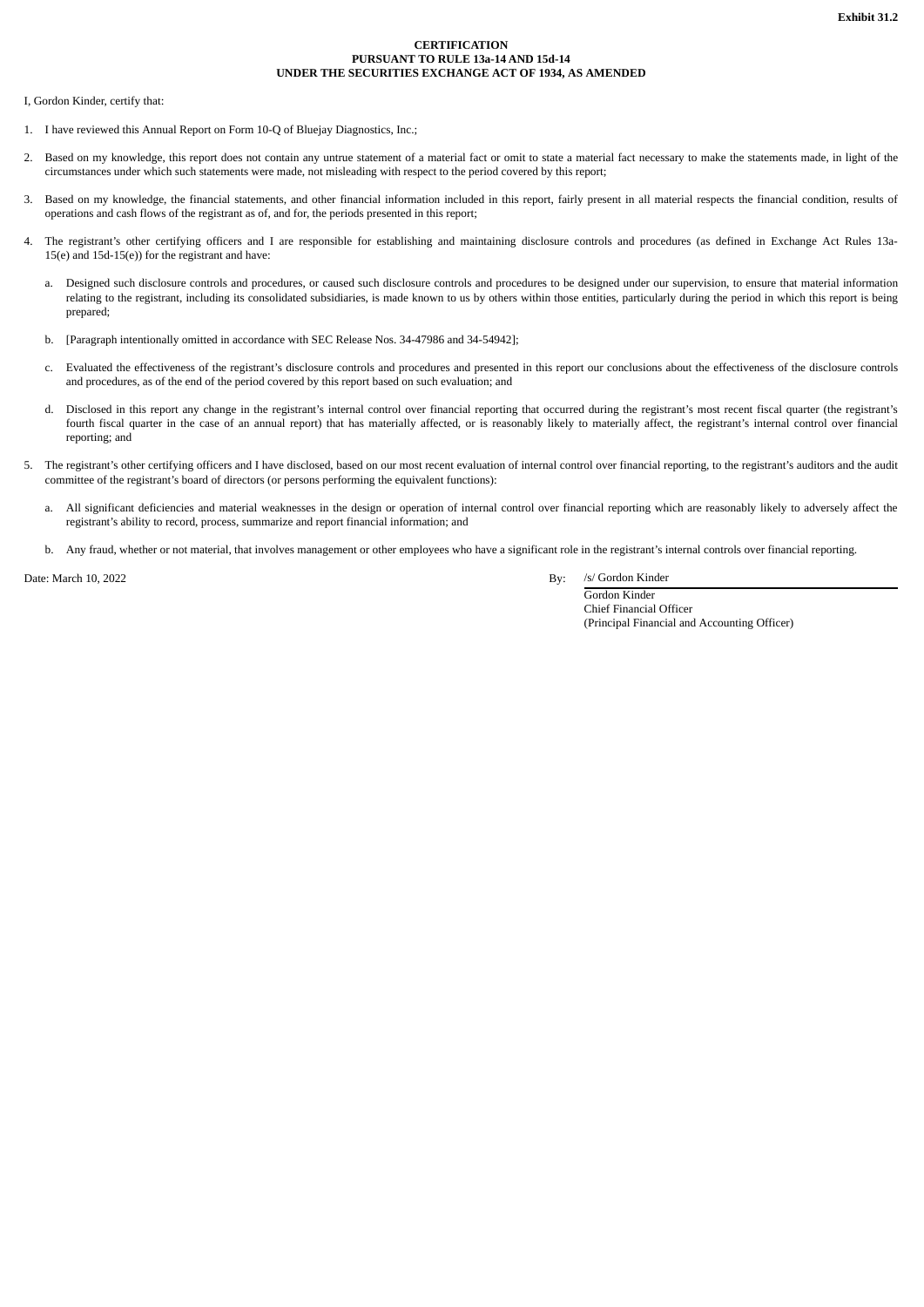# **CERTIFICATION PURSUANT TO 18 U.S.C. 1350 (SECTION 906 OF THE SARBANES-OXLEY ACT OF 2002)**

In connection with the Annual Report of Bluejay Diagnostics, Inc. (the "Company") on Form 10-K for the year ended December 31, 2021, as filed with the Securities and Exchange Commission on the date hereof (the "Report"), I, Neil Dey, Chief Executive Officer of the Company, certify, pursuant to 18 U.S.C. Section 1350, as adopted pursuant to Section 906 of the Sarbanes-Oxley Act of 2002, that, to the best of my knowledge:

(1) the Report fully complies with the requirements of Section 13(a) or 15(d) of the Securities Exchange Act of 1934; and

(2) the information contained in the Report fairly presents, in all material respects, the financial condition and results of operations of the Company.

Date: March 10, 2022

/s/ Neil Dey

Name: Neil Dey Title: Chief Executive Officer (Principal Executive Officer)